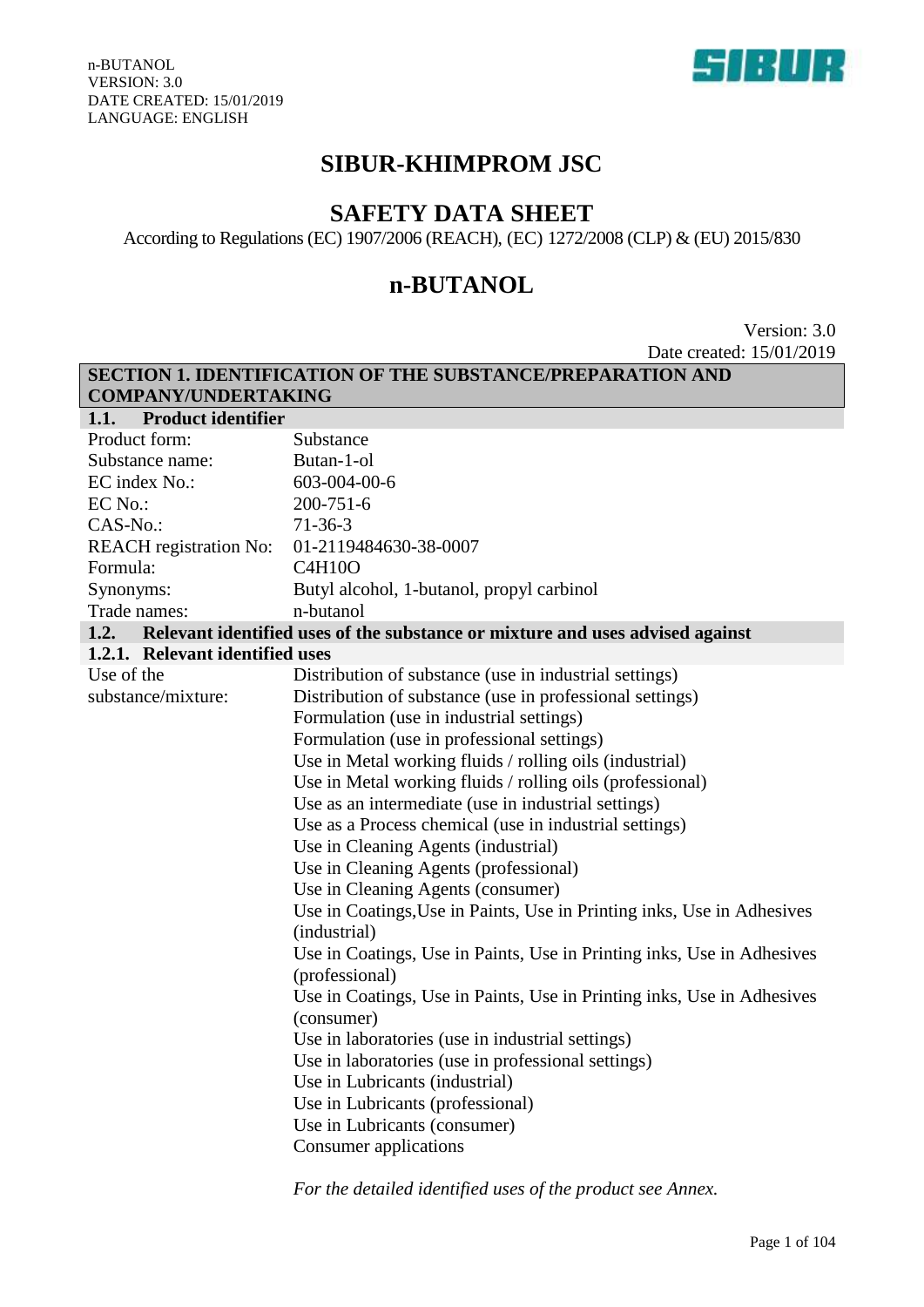

| Most common technical  | Intermediates            |
|------------------------|--------------------------|
| function of substance: | Fuels and fuel additives |

#### **1.2.2. Uses advised against**

| $\sim$ 0000 000 00000 0000000                            |                                                                                                                                                                                                 |  |  |  |  |
|----------------------------------------------------------|-------------------------------------------------------------------------------------------------------------------------------------------------------------------------------------------------|--|--|--|--|
| Restrictions on use:                                     | Uses other than those given in section 1.2.1 are not recommended unless<br>an assessment is completed, prior to commencement of that use, which<br>demonstrates that the use will be controlled |  |  |  |  |
| Details of the supplier of the safety data sheet<br>1.3. |                                                                                                                                                                                                 |  |  |  |  |
| <b>Only representative</b>                               |                                                                                                                                                                                                 |  |  |  |  |
| Company name:                                            | Gazprom Marketing and Trading France                                                                                                                                                            |  |  |  |  |
| Address:                                                 | 68 avenue des Champs-Elysées, 75008, Paris, France                                                                                                                                              |  |  |  |  |
| <b>Contact Telephone:</b>                                | $+33$ 1 42 99 73 50                                                                                                                                                                             |  |  |  |  |
| Fax:                                                     | +33 1 42 99 73 99                                                                                                                                                                               |  |  |  |  |
| <b>Email Address:</b>                                    | didier.lebout@gazprom-mt.com                                                                                                                                                                    |  |  |  |  |
| <b>Manufacturer</b>                                      |                                                                                                                                                                                                 |  |  |  |  |
| Company name:                                            | Sibur-Khimprom JSC                                                                                                                                                                              |  |  |  |  |
| Address:                                                 | 98, Promishlennaya str., Perm, Perm region, 614055, Russian                                                                                                                                     |  |  |  |  |
|                                                          | Federation                                                                                                                                                                                      |  |  |  |  |
| Contact phone:                                           | $+7$ 3422 90-89-01 (Moscow, 7.00 to 15.00) - Chief Engineer                                                                                                                                     |  |  |  |  |
| Fax:                                                     | $+7$ 3422 90-86-60                                                                                                                                                                              |  |  |  |  |
| <b>Email Address:</b>                                    | mail-shp@sibur.ru                                                                                                                                                                               |  |  |  |  |
| <b>Emergency Telephone:</b>                              | $+7$ 3422 90-87-05 (round the clock)                                                                                                                                                            |  |  |  |  |
| <b>Importer:</b>                                         | List of importers is available with the Only Representative                                                                                                                                     |  |  |  |  |
| <b>Emergency telephone number</b><br>1.4.                |                                                                                                                                                                                                 |  |  |  |  |
| <b>Emergency phone in</b>                                | 112 (Please note that emergency numbers may vary depending upon the                                                                                                                             |  |  |  |  |
| the country of delivery                                  | country of delivery though 112 remains valid as universal number                                                                                                                                |  |  |  |  |
|                                                          |                                                                                                                                                                                                 |  |  |  |  |

# **SECTION 2. HAZARDS IDENTIFICATION**

| <b>Classification of the substance or mixture</b><br>2.1. |                                                                 |  |  |  |
|-----------------------------------------------------------|-----------------------------------------------------------------|--|--|--|
|                                                           | Classification according to Regulation (EC) No. 1272/2008 [CLP] |  |  |  |
| Flam. Liquid 3                                            | H <sub>226</sub>                                                |  |  |  |
| Acute Tox. 4                                              | H <sub>3</sub> 02                                               |  |  |  |
| Skin Irrit. 2                                             | H315                                                            |  |  |  |
| Eye Damage 1                                              | H318                                                            |  |  |  |
| STOT Single Exp. 3                                        | H335                                                            |  |  |  |
| STOT Single Exp. 3                                        | H336                                                            |  |  |  |
|                                                           | Full text of hazard classes and H-statements: see section 16    |  |  |  |
| <b>Label elements</b><br>2.2.                             |                                                                 |  |  |  |
|                                                           | Labelling according to Regulation (EC) No. 1272/2008 [CLP]      |  |  |  |
| Hazard pictograms                                         |                                                                 |  |  |  |
| $CLP)$ :                                                  |                                                                 |  |  |  |
|                                                           |                                                                 |  |  |  |
|                                                           |                                                                 |  |  |  |
|                                                           | GHS02<br>GHS05<br>GHS07                                         |  |  |  |
| Signal word (CLP):                                        | Danger                                                          |  |  |  |
|                                                           |                                                                 |  |  |  |
| <b>Hazard</b> statements                                  | H226: Flammable liquid and vapour.                              |  |  |  |
| $CLP)$ :                                                  | H302: Harmful if swallowed.                                     |  |  |  |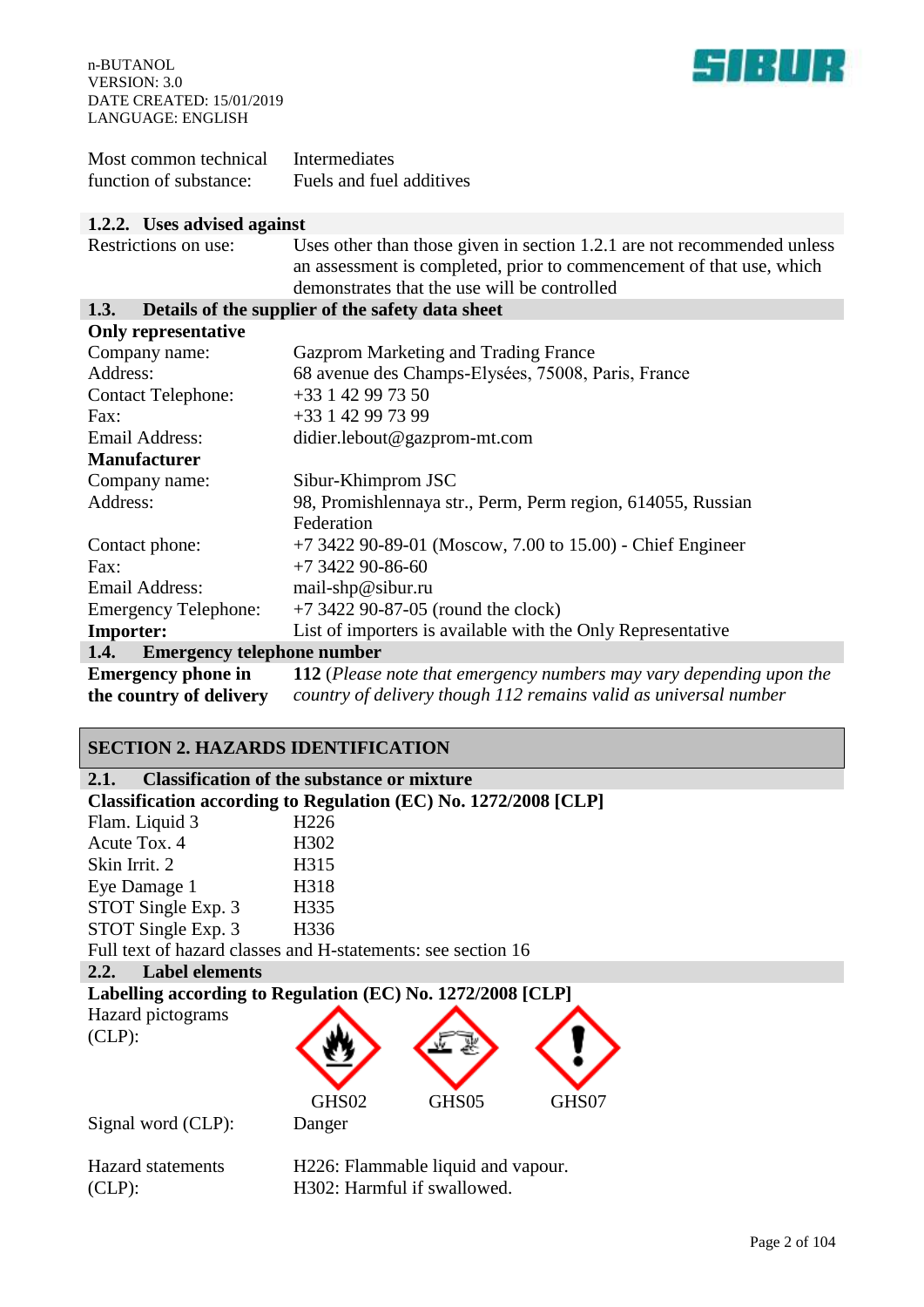**HI** 

n-BUTANOL VERSION: 3.0 DATE CREATED: 15/01/2019 LANGUAGE: ENGLISH

|                              | H315: Causes skin irritation.                                                                                             |  |  |  |
|------------------------------|---------------------------------------------------------------------------------------------------------------------------|--|--|--|
|                              | H318: Causes serious eye damage.                                                                                          |  |  |  |
|                              | H335: May cause respiratory irritation (Affected organs: respiratory                                                      |  |  |  |
|                              | tract, skin, eyes).                                                                                                       |  |  |  |
|                              | H336: May cause drowsiness or dizziness (Affected organs: Central                                                         |  |  |  |
|                              | nervous system).                                                                                                          |  |  |  |
| Precautionary statements     | P210: Keep away from heat, hot surfaces, sparks, open flames and other                                                    |  |  |  |
| $CLP)$ :                     | ignition sources. No smoking.                                                                                             |  |  |  |
|                              | P233: Keep container tightly closed.                                                                                      |  |  |  |
|                              | P240: Ground and bond container and receiving equipment.                                                                  |  |  |  |
|                              | P241: Use explosion-proof equipment.                                                                                      |  |  |  |
|                              | P242: Use non-sparking tools.                                                                                             |  |  |  |
|                              | P280: Wear protective gloves/protective clothing/eye protection/face                                                      |  |  |  |
|                              | protection.                                                                                                               |  |  |  |
|                              | P303+P361+P353: IF ON SKIN (or hair): Take off immediately all<br>contaminated clothing. Rinse skin with water or shower. |  |  |  |
|                              | P370+P378: In case of fire: Use water spray/dry powder/alcohol-                                                           |  |  |  |
|                              | resistant foam/carbon dioxide to extinguish.                                                                              |  |  |  |
|                              | P403+P235: Store in a well-ventilated place. Keep cool.                                                                   |  |  |  |
|                              | P501: Dispose of contents/container in accordance with local<br>regulations.                                              |  |  |  |
| <b>EUH-statements:</b>       | Not applicable                                                                                                            |  |  |  |
| 2.3.<br><b>Other hazards</b> |                                                                                                                           |  |  |  |
| Other hazards not            | No other hazards identified.                                                                                              |  |  |  |
| contributing to the          |                                                                                                                           |  |  |  |
| classification:              |                                                                                                                           |  |  |  |
| Assessment PBT / vPvB:       | According to Annex XIII of Regulation (EC) No.1907/2006 (REACH):                                                          |  |  |  |
|                              | - not fulfilling PBT (persistent/bioaccumulative/toxic) criteria;                                                         |  |  |  |
|                              | - not fulfilling vPvB (very persistent/very bioaccummulative) criteria.                                                   |  |  |  |

## **SECTION 3. COMPOSITION/INFORMATION ON INGREDIENTS**

| <b>Substance</b><br><b>3.1.</b> |                                  |               |                             |  |  |  |
|---------------------------------|----------------------------------|---------------|-----------------------------|--|--|--|
| <b>Name</b>                     | <b>Product identifier</b>        | $\frac{0}{0}$ | <b>Classification</b> [CLP] |  |  |  |
| butan-1-ol                      | $(CAS-N0)$ 200-751-6             | 99.0-99.9     | H226; H302; H315;           |  |  |  |
|                                 | (EC No.) 71-36-3                 |               | H318; H335; H336            |  |  |  |
|                                 | (EC index No.) 603-004-00-6      |               |                             |  |  |  |
|                                 | (REACH-no) 01-2119484630-38-0007 |               |                             |  |  |  |

The product does not contain impurities or additives that could affect product's labelling and classification according to Regulation (EC) No 1272/2008 (CLP).

### **3.2. Mixtures**

Not applicable

## **SECTION 4. FIRST-AID MEASURES**

### **4.1. Description of first aid measures**

## **First-aid measures general**

Remove contaminated clothing. If danger of loss of consciousness, place patient in recovery position and transport accordingly. Apply artificial respiration if necessary. First aid personnel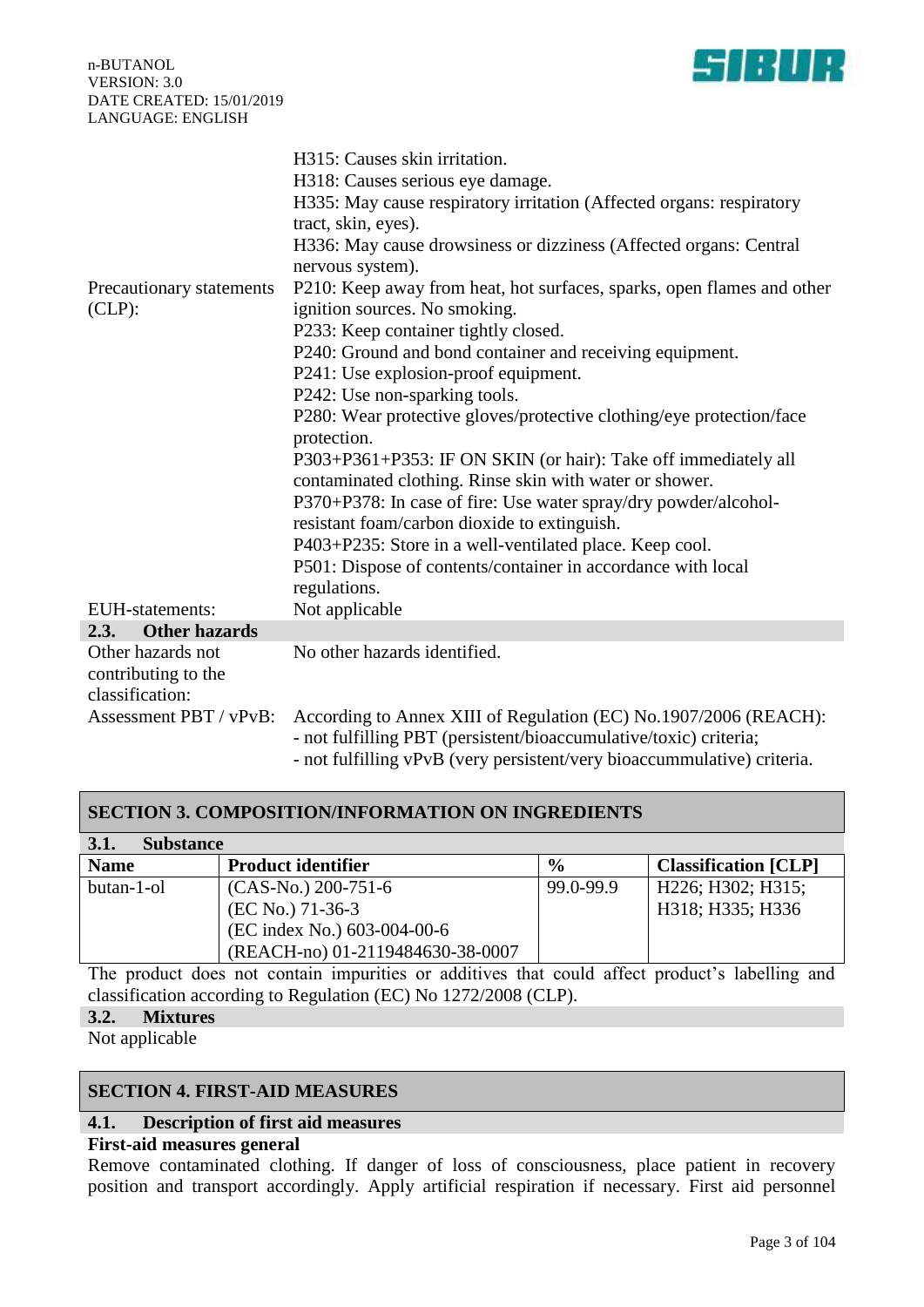

#### should pay attention to their own safety.

#### **First-aid measures after inhalation**

Move any exposed person to fresh air at once. Keep warm and at rest. If there is respiratory distress give oxygen. If respiration stops or shows signs of failing, apply artificial respiration. Get medical attention immediately.

### **First-aid measures after skin contact**

Remove contaminated clothing and wash skin with plenty of running water, under a shower if affected area is large enough to warrant this. Get medical attention if irritation develops or persists.

## **First-aid measures after eye contact**

Rinse immediately eye with plenty of low pressure water for at least 15 minutes.

Remove any contact lenses. Get medical attention immediately.

#### **First-aid measures after ingestion**

Potential for aspiration if swallowed. Get medical aid immediately. Wash out mouth with water and give plenty of water to drink, provided person is conscious. Do not induce vomiting unless directed to do so by medical personnel. Never give anything by mouth to an unconscious person. If vomiting occurs naturally, have the exposed person lean forward.

#### **4.2. Most important symptoms and effects, both acute and delayed**

|                                          | Symptoms/effects after Drowsiness, dizziness, headache. Local irritation symptoms. Rhinitis, |
|------------------------------------------|----------------------------------------------------------------------------------------------|
| inhalation:                              | cough. Nausea, vomiting. Symptoms of intoxication.                                           |
| Symptoms/effects after Dryness, redness. |                                                                                              |
| skin contact:                            |                                                                                              |
|                                          | Symptoms/effects after Serious eye damage. Irritation of eyes and mucous membrane. Itchy,    |
| eye contact:                             | lachrymation, redness, pain.                                                                 |
|                                          | Symptoms/effects after Local irritation symptoms. Drowsiness, dizziness, headache. Nausea,   |
| ingestion:                               | vomiting. Symptoms of intoxication.                                                          |
|                                          | 12 Indication of any immediate medical attention and special treatment needed                |

#### **4.3. Indication of any immediate medical attention and special treatment needed Advice to physician**

Treat according to symptoms (decontamination, vital functions), no known specific antidote.

### **SECTION 5. FIRE-FIGHTING MEASURES**

#### **5.1. Extinguishing media**

Suitable extinguishing media Water spray, dry powder, alcohol-resistant foam, carbon dioxide. Unsuitable extinguishing Straight streams of water. media **5.2. Special hazards arising from the substance or mixture** Fire hazard: Flammable liquid and vapour. Flash back possible over considerable distance. Material is lighter than water and a fire may be spread by the use of water. Vapour may cause flash fire. Vapours are heavier than air. It may travel along the ground and be ignited at a distant location. Explosion hazard: The vapour readily mixes with air and explosive mixtures can easily be formed. Hazardous decomposition products in case of fire: Combustion generates irritating and highly toxic fumes. Carbon monoxide, carbon dioxide. **5.3. Advice for firefighters**

Firefighting instructions: In case of fire: Evacuate area. Fight fire remotely due to the risk of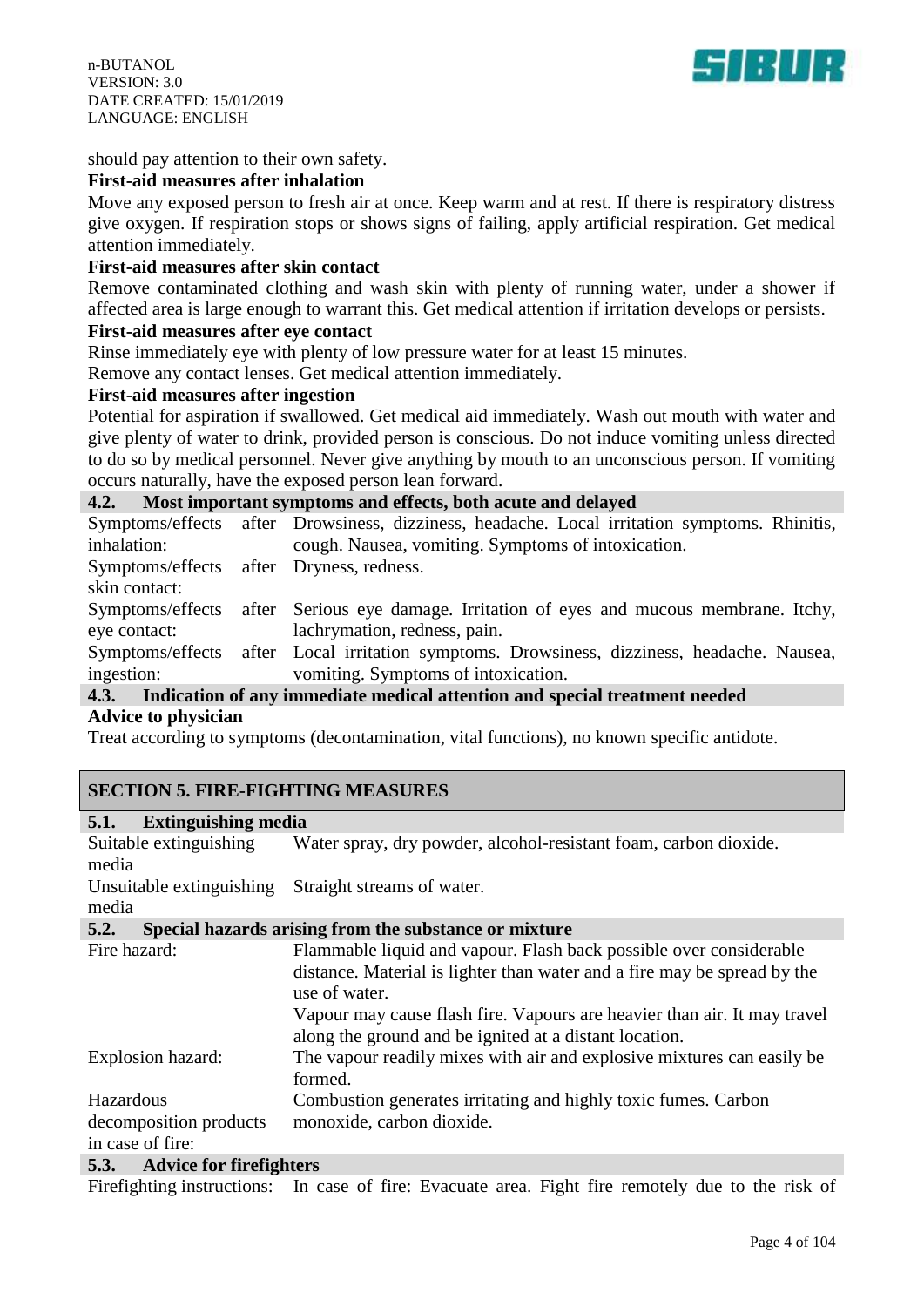

|                      | explosion. Keep containers cool by spraying with water if exposed to<br>fire.                                                                                                                               |
|----------------------|-------------------------------------------------------------------------------------------------------------------------------------------------------------------------------------------------------------|
| Protection during    | Wear full protective clothing and MSHA/NIOSH-approved self-                                                                                                                                                 |
| firefighting:        | contained breathing apparatus with full face piece operated in the<br>pressure demand or other positive pressure mode. Chemical-protective<br>clothing.                                                     |
| Further information: | Foam should be applied in large quantities as it is broken down to some<br>extent by the product. Collect contaminated extinguishing water<br>separately, do not allow to reach sewage or effluent systems. |

#### **SECTION 6. ACCIDENTAL RELEASE MEASURE**

#### **6.1. Personal precautions, protective equipment and emergency procedures**

#### **6.1.1. For non-emergency personnel**

Emergency procedures Remove sources of ignition. No smoking. Avoid contact with skin and eyes. Avoid inhalation of fumes from molten product. Keep unprotected persons away.

#### **6.1.2. For emergency responders**

| Emergency procedures | Use personal protective equipment. Avoid breathing vapours, mist or |
|----------------------|---------------------------------------------------------------------|
|                      | gas. Ensure adequate ventilation. Remove all sources of ignition.   |
|                      | Evacuate personnel to safe areas. Beware of vapours accumulating to |
|                      | form explosive concentrations. Vapours can accumulate in low areas. |
|                      | For personal protection see section 8.                              |

#### **6.2. Environmental precautions**

Do not contaminate water sources or sewer. Prevent further leakage or spillage if safe to do so.

#### **6.3. Methods and material for containment and cleaning up**

For large amounts: Pump off product.

For residues: Pick up with suitable absorbent material (e.g. sand, sawdust, general-purpose binder, kieselguhr). Dispose of absorbed material in accordance with local regulations.

#### **6.4. Reference to other sections**

SECTION 8: Exposure controls/personal protection. SECTION 13: Disposal considerations.

## **SECTION 7. HANDLING AND STORAGE**

#### **7.1. Precautions for safe handling**

| Precautions for safe<br>handling | Use only in a well-ventilated area. Ground and bond containers when<br>transferring material. Avoid contact with eyes, skin, and clothing.                                                                                                                                                   |  |  |  |  |
|----------------------------------|----------------------------------------------------------------------------------------------------------------------------------------------------------------------------------------------------------------------------------------------------------------------------------------------|--|--|--|--|
|                                  | Empty containers retain product residue, (liquid and/or vapour), and can                                                                                                                                                                                                                     |  |  |  |  |
|                                  | be dangerous. Keep container tightly closed. Keep away from heat,<br>sparks and flame. Take precautionary measures against static<br>discharges. Avoid ingestion and inhalation. Do not pressurize, cut, weld,<br>braze, solder, drill, grind, or expose empty containers to heat, sparks or |  |  |  |  |
| Hygiene measures                 | open flames.                                                                                                                                                                                                                                                                                 |  |  |  |  |
|                                  | Wash thoroughly after handling. Wash your hands at the end of each<br>work shift, before and after eating, drinking, smoking or using the toilet.                                                                                                                                            |  |  |  |  |
| 7.2.                             | Conditions for safe storage, including any incompatibilities                                                                                                                                                                                                                                 |  |  |  |  |
| Storage conditions               | Keep away from heat, sparks, and flame. Keep away from sources of<br>ignition. Store in a tightly closed container.                                                                                                                                                                          |  |  |  |  |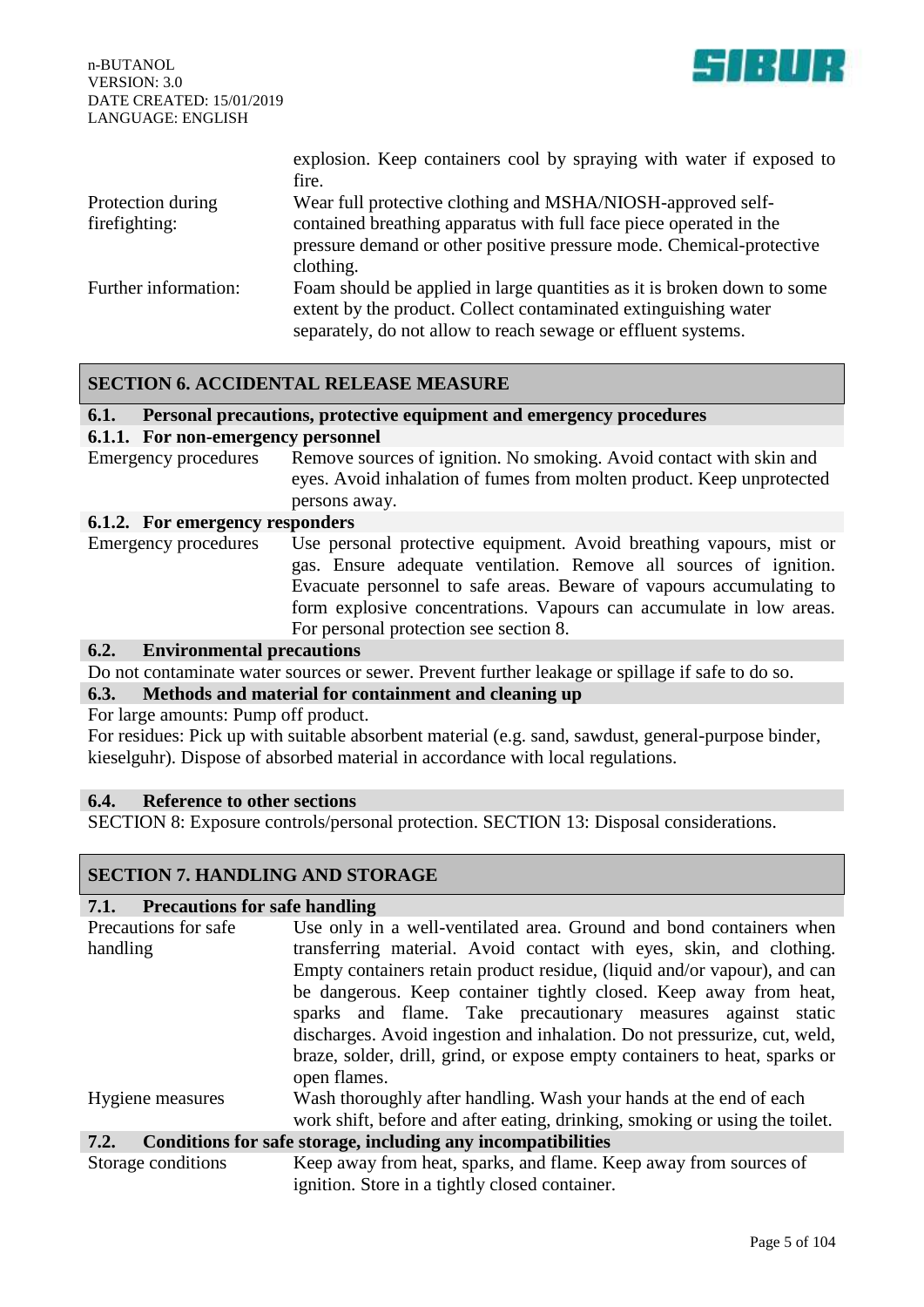

| Incompatible materials | Strong oxidizing agents, strong acids, alkali metals, halogens.   |
|------------------------|-------------------------------------------------------------------|
| Storage area           | Store in a cool, dry, well-ventilated area away from incompatible |
|                        | substances.                                                       |

# **7.3. Specific end use(s)**

Not applicable.

inhalation

### **SECTION 8. EXPOSURE CONTROLS/PERSONAL PROTECTION**

### **8.1. Control parameters**

# **8.1.1. Occupational Exposure Limits**

| <b>Butan-1-ol</b> (CAS No.71-36-3)   |                 |                                   |                    |                     |                  |
|--------------------------------------|-----------------|-----------------------------------|--------------------|---------------------|------------------|
|                                      | <b>LTEL TWA</b> | <b>LTEL</b>                       | <b>STEL</b>        | <b>STEL</b>         | <b>Note</b>      |
|                                      | ppm             | <b>TWA</b><br>$mg/m^3$            | ppm                | $mg/m^3$            |                  |
| <b>European Union</b>                |                 |                                   |                    |                     |                  |
| Austria                              | 50              | 150                               | 200                | 600                 |                  |
| Belgium                              | 20              | 62                                |                    |                     |                  |
| Denmark                              | 50              | 150                               | 50                 | 150                 |                  |
| Finland                              | 50              | 150                               | $\overline{75(1)}$ | 230(1)              | $(1)$ 15 minutes |
|                                      |                 |                                   |                    |                     | average value    |
| France                               |                 |                                   | 50                 | 150                 |                  |
| Germany (AGS)                        | 100             | 310                               | 100(1)             | 310(1)              | $(1)$ 15 minutes |
|                                      |                 |                                   |                    |                     | average value    |
| Germany (DFG)                        | 100             | 310                               | 100                | 310                 | STV 15 minutes   |
|                                      |                 |                                   |                    |                     | average value    |
| Hungary                              |                 | 45                                |                    | 90                  |                  |
| Ireland                              | 20              |                                   |                    |                     |                  |
| Latvia                               |                 | 10                                |                    |                     |                  |
| Poland                               |                 | 50                                |                    | 150                 |                  |
| Romania                              | 33              | 100                               | 66(1)              | 200(1)              | $(1)$ 15 minutes |
|                                      |                 |                                   |                    |                     | average value    |
| Spain                                | 20              | 61                                | 50                 | 154                 |                  |
| Sweden                               | $\overline{15}$ | $\overline{45}$                   | $\overline{30(1)}$ | $\overline{90}$ (1) | $(1)$ 15 minutes |
|                                      |                 |                                   |                    |                     | average value    |
| Switzerland                          | 100             | 310                               | 100(1)             | 310(1)              | $(1)$ 15 minutes |
|                                      |                 |                                   |                    |                     | average value    |
| United Kingdom                       |                 |                                   | 50                 | 154                 |                  |
| 8.1.2. DNEL/PNEC values              |                 |                                   |                    |                     |                  |
| <b>Butan-1-ol</b> (CAS No. 71-36-3)  |                 |                                   |                    |                     |                  |
| <b>DNEL/DMEL (Workers)</b>           |                 |                                   |                    |                     |                  |
| Acute - systemic effects, dermal     |                 | No hazard identified              |                    |                     |                  |
| Acute - systemic effects, inhalation |                 | No hazard identified              |                    |                     |                  |
| Acute - local effects, dermal        |                 | Low hazard (no threshold derived) |                    |                     |                  |
| Acute - local effects, inhalation    |                 | Low hazard (no threshold derived) |                    |                     |                  |
| Long-term - systemic effects, dermal |                 | Low hazard (no threshold derived) |                    |                     |                  |
| Long-term - systemic effects,        |                 | Low hazard (no threshold derived) |                    |                     |                  |

Long-term - local effects, dermal Low hazard (no threshold derived)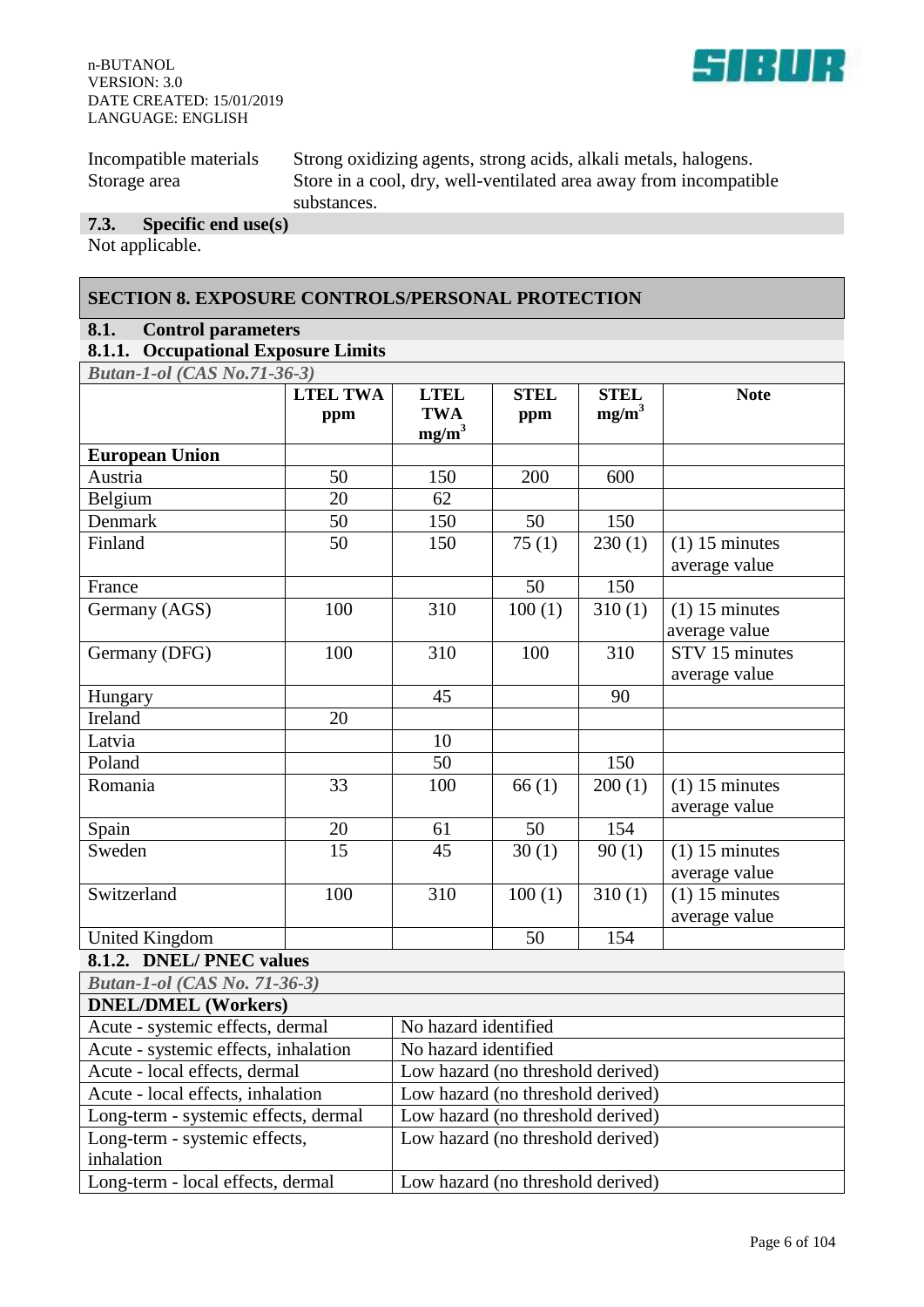

| Long-term - local effects, inhalation | (DNEL) 310 mg/m <sup>3</sup> . Most sensitive endpoint: irritation    |  |  |
|---------------------------------------|-----------------------------------------------------------------------|--|--|
|                                       | (respiratory tract).                                                  |  |  |
| Eyes, local effects                   | Medium hazard (no threshold derived)                                  |  |  |
| <b>DNEL/DMEL</b> (General population) |                                                                       |  |  |
| Acute - systemic effects, dermal      | No hazard identified                                                  |  |  |
| Acute - systemic effects, inhalation  | No hazard identified                                                  |  |  |
| Acute - systemic effects, oral        | No hazard identified                                                  |  |  |
| Acute - local effects, dermal         | Low hazard (no threshold derived)                                     |  |  |
| Acute - local effects, inhalation     | Low hazard (no threshold derived)                                     |  |  |
| Long-term - systemic effects, dermal  | (DNEL) 3.125 mg/kg bw/day . Most sensitive endpoint:                  |  |  |
|                                       | repeated dose toxicity                                                |  |  |
| Long-term - systemic effects,         | (DNEL) 55.357 mg/m <sup>3</sup> . Most sensitive endpoint: irritation |  |  |
| inhalation                            | (respiratory tract).                                                  |  |  |
| Long-term - systemic effects, oral    | (DNEL) 1.562 mg/kg bw/day. Most sensitive endpoint:                   |  |  |
|                                       | repeated dose toxicity                                                |  |  |
| Long-term - local effects, dermal     | Low hazard (no threshold derived)                                     |  |  |
| Long-term - local effects, inhalation | (DNEL) 155 mg/m <sup>3</sup> . Most sensitive endpoint: irritation    |  |  |
|                                       | (respiratory tract).                                                  |  |  |
| Eyes, local effects                   | Medium hazard (no threshold derived)                                  |  |  |
| <b>PNEC</b> (water)                   |                                                                       |  |  |
| PNEC aqua (freshwater)                | $0.082$ mg/L                                                          |  |  |
| PNEC aqua (marine water)              | $0.008$ mg/L                                                          |  |  |
| PNEC aqua (intermittent, freshwater)  | $2.25 \text{ mg/L}$                                                   |  |  |
| <b>PNEC</b> (Sediment)                |                                                                       |  |  |
| PNEC sediment (freshwater)            | $0.324$ mg/kg sediment dw                                             |  |  |
| PNEC sediment (marine water)          | $0.032$ mg/kg sediment dw                                             |  |  |
| <b>PNEC</b> (Soil)                    |                                                                       |  |  |
| PNEC soil                             | $0.017$ mg/kg soil dw                                                 |  |  |
| <b>PNEC</b> (Oral)                    |                                                                       |  |  |
| PNEC oral (secondary poisoning)       | No potential for bioaccumulation.                                     |  |  |
| PNEC (STP)                            |                                                                       |  |  |
| PNEC sewage treatment plant           | 2476 mg/L                                                             |  |  |
| 8.2.<br><b>Exposure controls</b>      |                                                                       |  |  |

## **Appropriate engineering controls:**

Use explosion-proof ventilation equipment. Provide easy access to water supply and eye wash facilities. Good general ventilation should be used. Ventilation rates should be matched to conditions. If applicable, use process enclosures, local exhaust ventilation, or other engineering controls to maintain airborne levels below recommended exposure limits. If exposure limits have not been established, maintain airborne levels to an acceptable level.

### **Hand protection:**

Chemical resistant protective gloves (EN 374). Suitable materials also with prolonged, direct contact (Recommended: Protective index 6, corresponding > 480 minutes of permeation time according to EN 374):

butyl rubber (butyl) - 0.7 mm coating thickness

nitrile rubber (NBR) - 0.4 mm coating thickness

Supplementary note: The specifications are based on tests, literature data and information of glove manufacturers or are derived from similar substances by analogy. Due to many conditions (e.g. temperature) it must be considered, that the practical usage of a chemical-protective glove in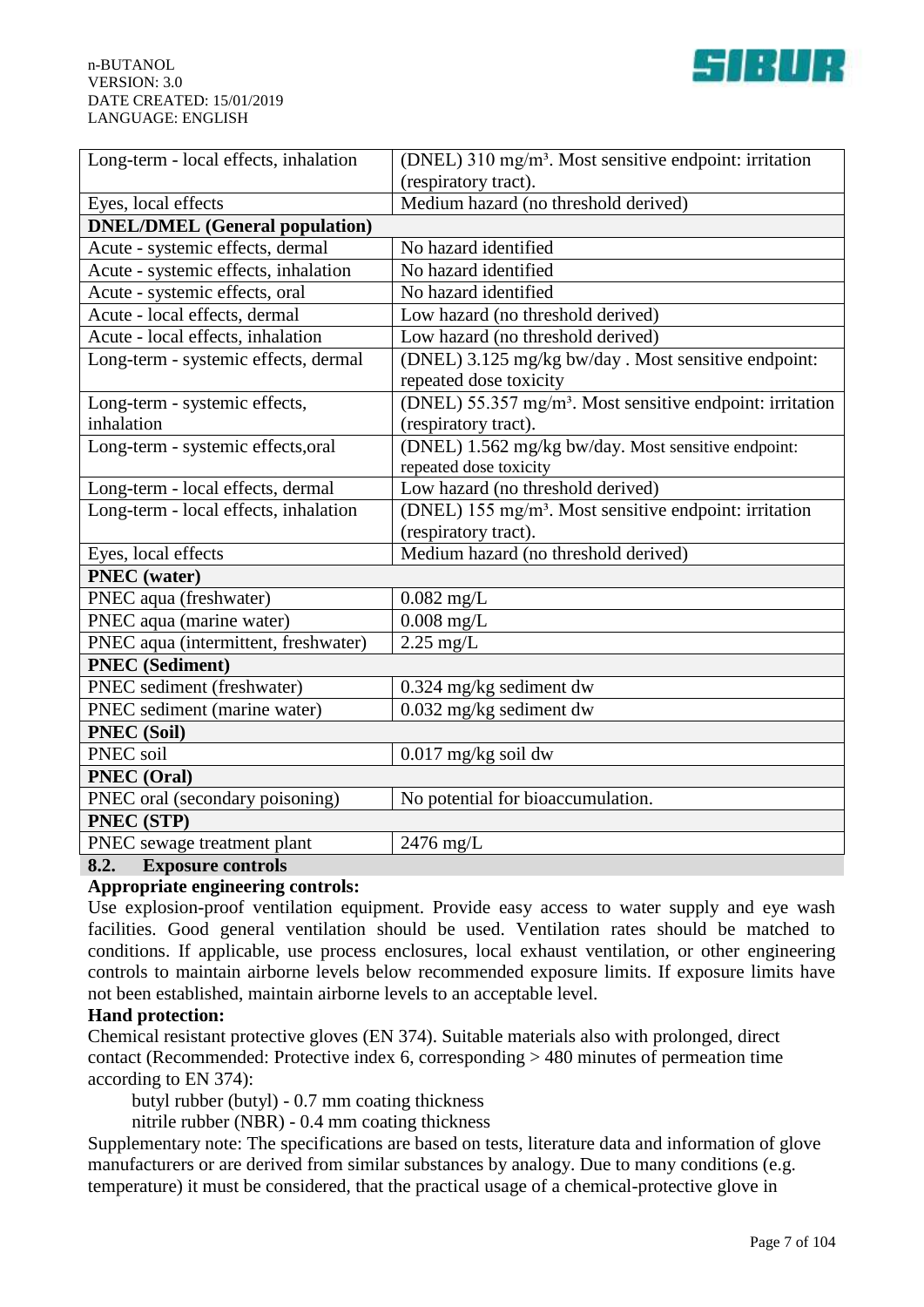



practice may be much shorter than the permeation time determined through testing. Manufacturer's directions for use should be observed because of great diversity of types.

#### **Eye protection:**

Tightly fitting safety goggles (splash goggles) (e.g. EN 166)

## **Skin and body protection:**

Body protection must be chosen depending on activity and possible exposure, e.g. apron, protecting boots, chemical-protection suit (according to EN 14605 in case of splashes or EN ISO 13982 in case of dust).

### **Respiratory protection:**

Wear respiratory protection if ventilation is inadequate. Gas filter for gases/vapours of organic compounds (boiling point  $>65 °C$ , e. g. EN 14387 Type A)

#### **Environmental exposure controls:**

Do not contaminate water sources or sewer.

### **Other information:**

Hygiene measures: Observe good industrial hygiene practices. Do not get in eyes. Avoid contact with skin. Wash contaminated clothing before reuse. When using do not smoke. Wash hands before breaks and immediately after handling the product.

*For more information please see the relevant exposure scenario in Annex of this SDS.*

| <b>SECTION 9. PHYSICAL AND CHEMICAL PROPERTIES</b> |                                                                    |  |  |
|----------------------------------------------------|--------------------------------------------------------------------|--|--|
| 9.1.                                               | Information on basic physical and chemical properties              |  |  |
| Physical state at 20 °C and                        | Liquid                                                             |  |  |
| 101.3 kPa                                          |                                                                    |  |  |
| Melting / freezing point                           | $<$ -90 °C                                                         |  |  |
| Boiling point                                      | 119 °C at 1013.25 hPa                                              |  |  |
| Relative density                                   | $0.81$ g/cm <sup>3</sup> at $20^{\circ}$ C                         |  |  |
| Vapour pressure                                    | < 10 hPa at $20^{\circ}$ C                                         |  |  |
| Surface tension                                    | 69.9 mN/m at $20^{\circ}$ C and 1000 mg/L                          |  |  |
| Water solubility                                   | 66 g/L at $20^{\circ}$ C                                           |  |  |
| Partition coefficient n-                           | 1.0 at 25 $\degree$ C                                              |  |  |
| octanol/water (log value)                          |                                                                    |  |  |
| Flash point                                        | 35 °C at 1013 hPa                                                  |  |  |
| Flammability                                       | Flammability for liquids was derived from flash point.             |  |  |
|                                                    | The substance is no flammable gas and solid or emits flammable     |  |  |
|                                                    | gases in contact with water. The substance has no self heating and |  |  |
|                                                    | pyrophoric properties.                                             |  |  |
| <b>Explosive properties</b>                        | Non explosive                                                      |  |  |
| Self-ignition temperature                          | 355 °C at 1013 hPa                                                 |  |  |
| Oxidising properties                               | No oxidising properties                                            |  |  |
| Viscosity                                          | 2.947 mPa*s at $20^{\circ}$ C (dynamic)                            |  |  |
| Granulometry                                       | Not applicable                                                     |  |  |
| Stability in organic solvents                      | Not applicable                                                     |  |  |
| and identity of relevant                           |                                                                    |  |  |
| degradation products                               |                                                                    |  |  |
| Dissociation constant                              | Not applicable                                                     |  |  |
| 9.2.<br><b>Other information</b>                   |                                                                    |  |  |

Not available.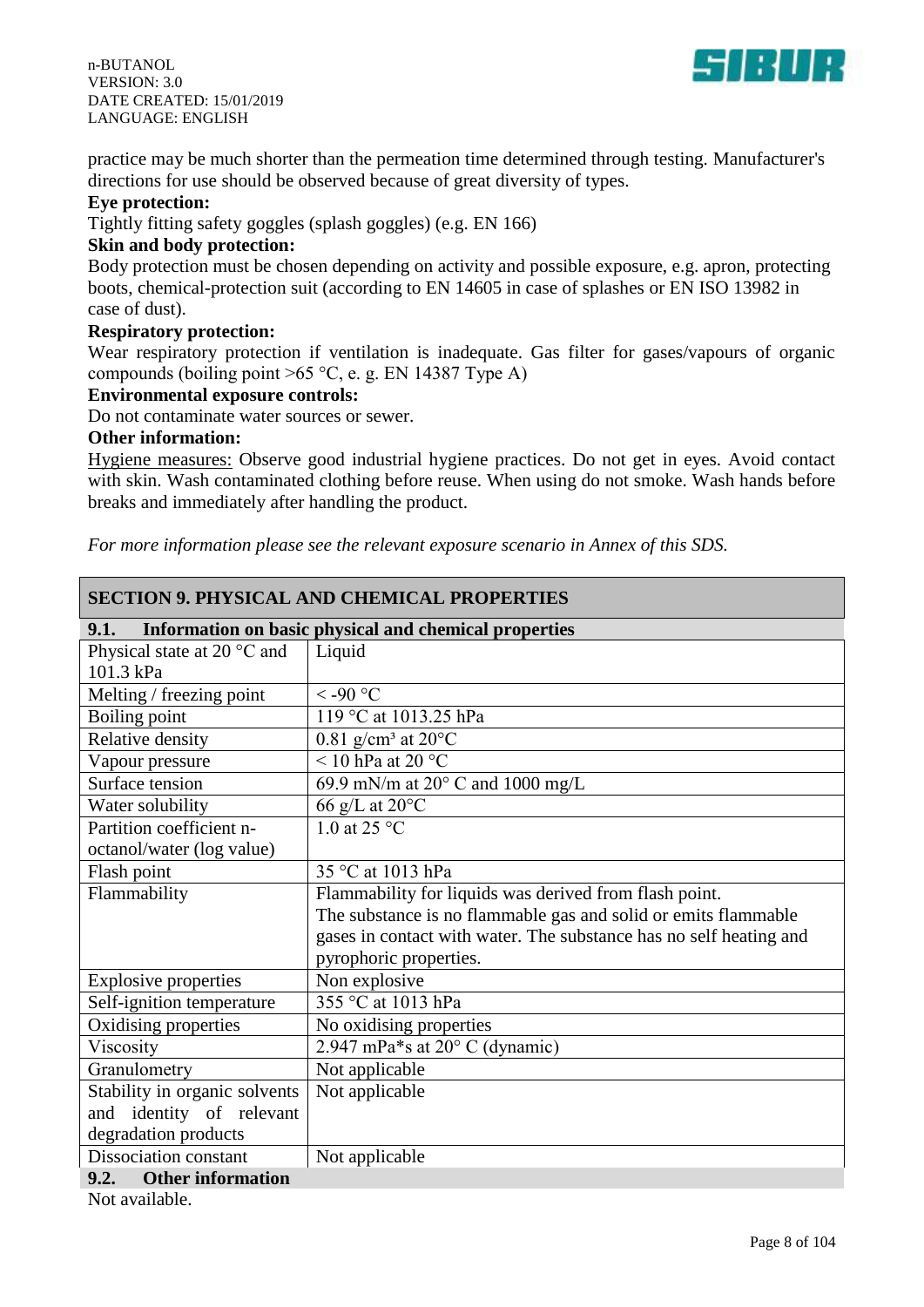

## **SECTION 10. STABILITY AND REACTIVITY**

#### **10.1. Reactivity**

Vapours may form explosive mixture with air. No corrosive effect on metal.

Formation of flammable gases: Remarks: Forms no flammable gases in the presence of water.

## **10.2. Chemical stability**

The product is stable if stored and handled as prescribed/indicated.

#### **10.3. Possibility of hazardous reactions**

Reacts with strong oxidizing agents.

## **10.4. Conditions to avoid**

Heat, sparks, flames.

#### **10.5. Incompatible materials**

Strong oxidizing agents

### **10.6. Hazardous decomposition products**

No hazardous decomposition products if stored and handled as prescribed/indicated. Thermal decomposition or combustion may generate smoke, carbon monoxide, carbon dioxide, and other products of incomplete combustion.

### **SECTION 11. TOXICOLOGICAL INFORMATION**

#### **11.1. Information on toxicological effects**

**Acute toxicity** CLP classification (Regulation (EC) No 1272/2008): Ingestion: Acute Tox. 4. Harmful if swallowed.

| mgestion. Acute Tox. +. Hammur if swanowed. |                                                                                                                |  |  |
|---------------------------------------------|----------------------------------------------------------------------------------------------------------------|--|--|
| <b>Butan-1-ol</b> (CAS No.71-36-3)          |                                                                                                                |  |  |
| LD50, oral, rat, female                     | ca.2292 mg/kg bw (OECD Guideline 401)                                                                          |  |  |
| LC0, inhalation, rat                        | >17.76 mg/L air (4h) (OECD Guideline 403)                                                                      |  |  |
| LD50, dermal, rabbit,                       | ca.3430 mg/kg bw (occlusive) (OECD Guideline 402)                                                              |  |  |
| male                                        |                                                                                                                |  |  |
| Additional information                      | Butan-1-ol is slightly acute toxic to experimental animals via the oral                                        |  |  |
|                                             | and dermal routes of exposure; a low acute toxicity was observed after                                         |  |  |
|                                             | inhalative exposure.                                                                                           |  |  |
| <b>Skin</b>                                 | Adverse effect observed (irritating). CLP classification (Regulation                                           |  |  |
| corrosion/irritation                        | (EC) No 1272/2008): Skin corrosion/irritation: Category 2                                                      |  |  |
| Additional information                      | Erythema score: 2.7 of max. 4 (mean) (Time point: 24, 48 and 72 hours)                                         |  |  |
|                                             | (not fully reversible within: 8 days) (superficial necrosis).                                                  |  |  |
|                                             | Edema score: 2 of max. 4 (Time point: 24/48/72 hours) Reversibility:                                           |  |  |
|                                             | not fully reversible within: 8 days (edema extending beyond the area of                                        |  |  |
|                                             | exposure).                                                                                                     |  |  |
| <b>Serious eye</b>                          | Adverse effect observed (irritating). CLP classification (Regulation                                           |  |  |
| damage/irritation                           | (EC) No 1272/2008): Serious eye damage/eye irritation: Category 1.                                             |  |  |
| Additional information                      | Cornea opacity score: (mean) 2.11 of max. 4 (time point: 24/48/72)                                             |  |  |
|                                             | hours). Not fully reversible within: 7 days.                                                                   |  |  |
|                                             | Iris score: (mean) 1 of max. 2 (time point: 24/48/72 hours). Not fully                                         |  |  |
|                                             | reversible within: 7 days.                                                                                     |  |  |
|                                             | Conjunctivae score: (mean) 2.89 of max. 3(time point: 24/48/72 hours).<br>Not fully reversible within: 7 days. |  |  |
|                                             | Chemosis score: (mean) 3 of max. 4 (time point: 24/48/72 hours). Not                                           |  |  |
|                                             | fully reversible within: 7 days. (Rabbits, OECD Guideline 405)                                                 |  |  |
|                                             |                                                                                                                |  |  |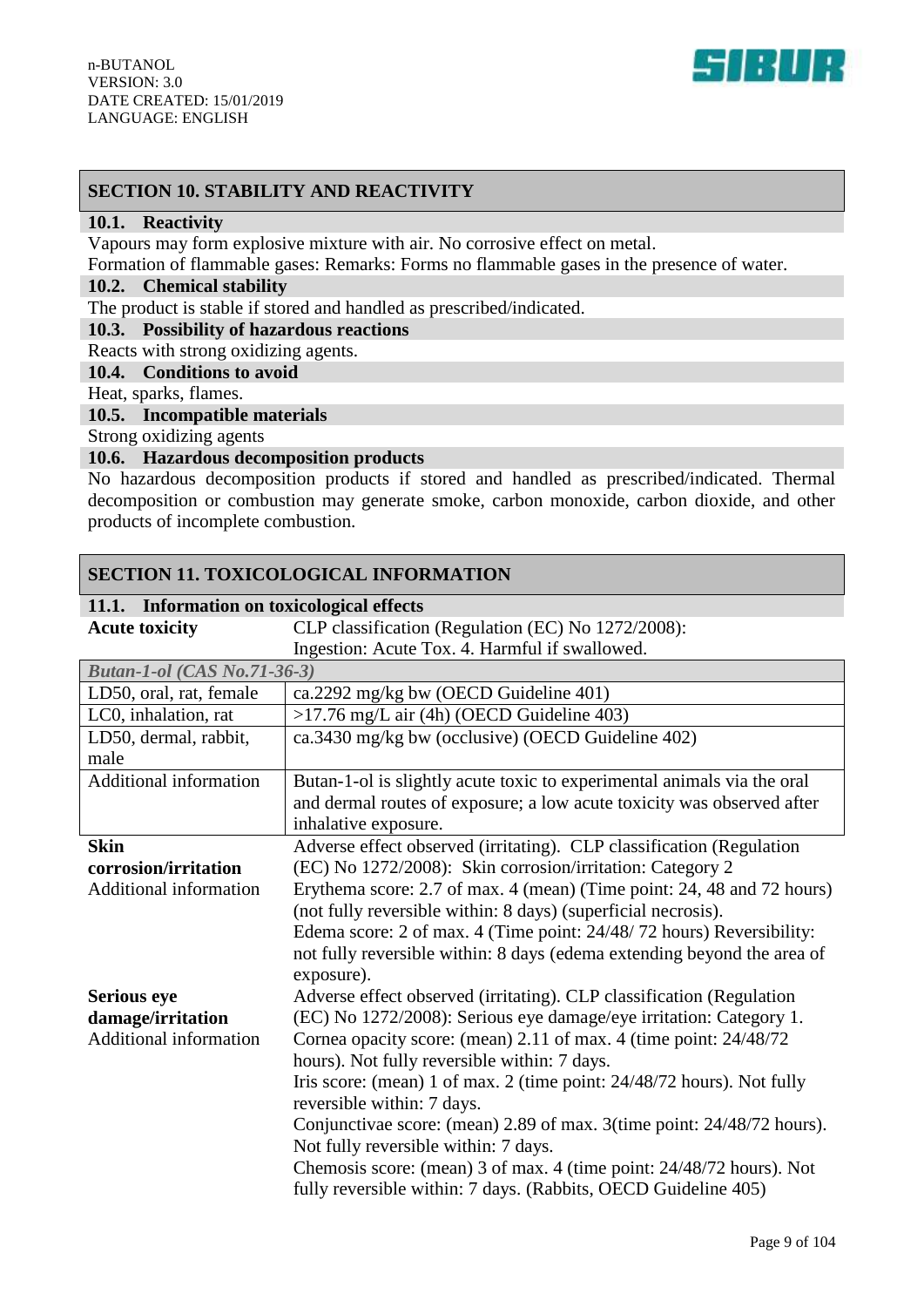

| <b>Respiratory tract</b><br>irritation<br><b>Respiratory or skin</b><br>sensitisation | Respiratory irritation: adverse effect observed (irritating)<br>Not sensitizing                                                                                                                                                                                                                                                                                                                                                                                                                                                                                                 |  |  |
|---------------------------------------------------------------------------------------|---------------------------------------------------------------------------------------------------------------------------------------------------------------------------------------------------------------------------------------------------------------------------------------------------------------------------------------------------------------------------------------------------------------------------------------------------------------------------------------------------------------------------------------------------------------------------------|--|--|
|                                                                                       |                                                                                                                                                                                                                                                                                                                                                                                                                                                                                                                                                                                 |  |  |
|                                                                                       |                                                                                                                                                                                                                                                                                                                                                                                                                                                                                                                                                                                 |  |  |
| Additional information                                                                | The results of a LLNA study (in vivo) showed that the test item does not<br>have a sensitizing effect on the skin under the test conditions chosen.<br>Stimulation index: 1 (Test group / Remarks: vehicle water)<br>Stimulation index: 1.6 (Test group / Remarks: 5% $(v/v)$ )<br>Stimulation index: 1.2 (Test group / Remarks: $10\%$ (v/v))<br>Stimulation index: 1.4 (Test group / Remarks: $20\%$ (v/v))<br>(Mouse, female, OECD Guideline 429)<br>In addition, the test substance is not peptide reactive and shows no<br>activation of keratinocytes or dendritic cells. |  |  |
| <b>Germ cell mutagenicity</b>                                                         | Genetic toxicity: no adverse effect observed (negative). CLP<br>classification (Regulation (EC) No 1272/2008): no classification<br>required.                                                                                                                                                                                                                                                                                                                                                                                                                                   |  |  |
| Additional information                                                                | In-vitro studies (bacterial systems): negative. In-vitro studies<br>(Mammalian cell gene mutation test): negative. In-vitro studies<br>(Cytogenicity tests): negative without metabolic activation. In vivo<br>studies (Cytogenicity in mammals) mouse (micronucleus test): negative.                                                                                                                                                                                                                                                                                           |  |  |
| Carcinogenicity                                                                       | CLP classification (Regulation (EC) No 1272/2008): no classification<br>required.                                                                                                                                                                                                                                                                                                                                                                                                                                                                                               |  |  |
| <b>Additional information</b>                                                         | There is at present no evidence for a carcinogenic potential of butan-1-<br>ol. Therefore a carcinogenicity classification is not justified                                                                                                                                                                                                                                                                                                                                                                                                                                     |  |  |
| <b>Toxicity for</b>                                                                   | CLP classification (Regulation (EC) No 1272/2008): no classification                                                                                                                                                                                                                                                                                                                                                                                                                                                                                                            |  |  |
| reproduction                                                                          | required.                                                                                                                                                                                                                                                                                                                                                                                                                                                                                                                                                                       |  |  |
| <b>Butan-1-ol</b> (CAS No. 71-36-3)                                                   |                                                                                                                                                                                                                                                                                                                                                                                                                                                                                                                                                                                 |  |  |
| NOAEC (effects on<br>fertility), inhalation, rat                                      | 6189 mg/m <sup>3</sup> (subchronic)                                                                                                                                                                                                                                                                                                                                                                                                                                                                                                                                             |  |  |
| NOAEL (effects on                                                                     | 500 mg/kg bw/d (subchronic)                                                                                                                                                                                                                                                                                                                                                                                                                                                                                                                                                     |  |  |
| fertility), oral, rat                                                                 |                                                                                                                                                                                                                                                                                                                                                                                                                                                                                                                                                                                 |  |  |
| NOAEC (developmental                                                                  | 10800 mg/m <sup>3</sup> (subchronic) (Nelson 1989a, RL 2)                                                                                                                                                                                                                                                                                                                                                                                                                                                                                                                       |  |  |
| toxicity), inhalation, rat                                                            |                                                                                                                                                                                                                                                                                                                                                                                                                                                                                                                                                                                 |  |  |
| NOAEL (developmental                                                                  | 1454 mg/kg bw/day (subchronic) (Ema 2005, RL 1)                                                                                                                                                                                                                                                                                                                                                                                                                                                                                                                                 |  |  |
| toxicity), oral, rat                                                                  |                                                                                                                                                                                                                                                                                                                                                                                                                                                                                                                                                                                 |  |  |
| <b>STOT-single exposure</b>                                                           | STOT Single Exposure Cat. 3 (H335: "May causes respiratory                                                                                                                                                                                                                                                                                                                                                                                                                                                                                                                      |  |  |
|                                                                                       | irritation"/H336 "May cause drowsiness or dizziness")                                                                                                                                                                                                                                                                                                                                                                                                                                                                                                                           |  |  |
| <b>Repeated dose toxicity</b>                                                         | CLP classification (Regulation (EC) No 1272/2008): Specific Target                                                                                                                                                                                                                                                                                                                                                                                                                                                                                                              |  |  |
|                                                                                       | Organ Toxicity: Repeated Exposure: no classification required.                                                                                                                                                                                                                                                                                                                                                                                                                                                                                                                  |  |  |
| <b>Butan-1-ol</b> (CAS No. 71-36-3)                                                   |                                                                                                                                                                                                                                                                                                                                                                                                                                                                                                                                                                                 |  |  |
| NOEL, subchronic, oral,                                                               | $125 \text{ mg/kg}$ bw/day                                                                                                                                                                                                                                                                                                                                                                                                                                                                                                                                                      |  |  |
| rat                                                                                   | Target organs: Not centered on a specific organ but general effects on<br>neurological and behavioral functions as typically observed for alcohols.                                                                                                                                                                                                                                                                                                                                                                                                                             |  |  |
| LOEL, subchronic, oral,                                                               | 500 mg/kg bw/day                                                                                                                                                                                                                                                                                                                                                                                                                                                                                                                                                                |  |  |
| rat                                                                                   | Based on: (test mat.) transient clinical signs of CNS depression (ataxia                                                                                                                                                                                                                                                                                                                                                                                                                                                                                                        |  |  |
|                                                                                       | and hypoactivity)                                                                                                                                                                                                                                                                                                                                                                                                                                                                                                                                                               |  |  |
|                                                                                       |                                                                                                                                                                                                                                                                                                                                                                                                                                                                                                                                                                                 |  |  |
| subchronic, inhalation,                                                               |                                                                                                                                                                                                                                                                                                                                                                                                                                                                                                                                                                                 |  |  |
| rat                                                                                   |                                                                                                                                                                                                                                                                                                                                                                                                                                                                                                                                                                                 |  |  |
| NOEL (local/systemic)                                                                 | 2.35 mg/L = $500$ ppm (90 d)                                                                                                                                                                                                                                                                                                                                                                                                                                                                                                                                                    |  |  |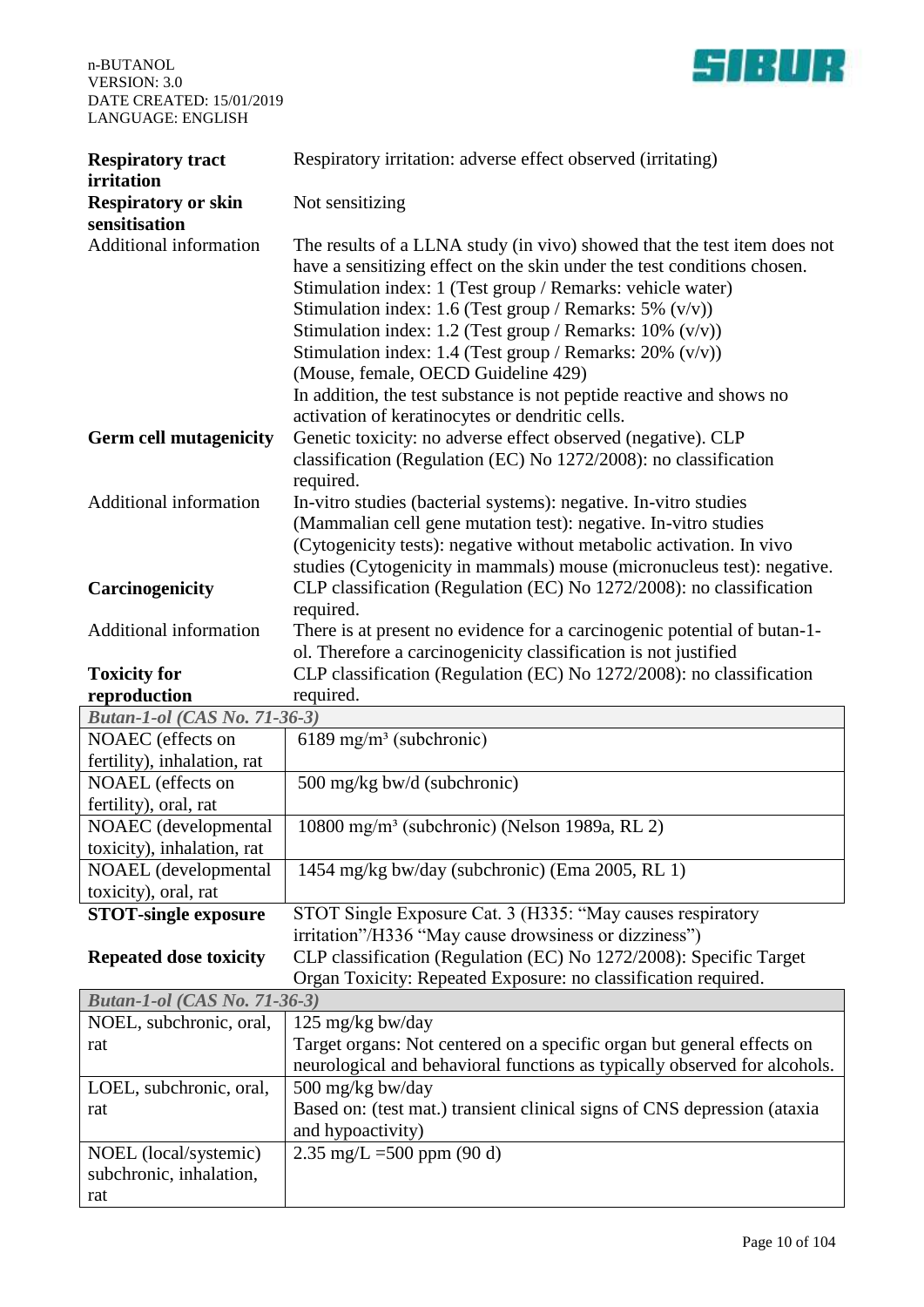effects, inhalation, rat,

study)

| <b>NOAEC</b>                        | $1500$ mg/m <sup>3</sup>                                                                                                                                                                                                                                                                                                                                                                                                                                                                                                                                                                                               |  |
|-------------------------------------|------------------------------------------------------------------------------------------------------------------------------------------------------------------------------------------------------------------------------------------------------------------------------------------------------------------------------------------------------------------------------------------------------------------------------------------------------------------------------------------------------------------------------------------------------------------------------------------------------------------------|--|
| (local/systemic),                   | Target organs: Not centered on a specific organ but general effects on                                                                                                                                                                                                                                                                                                                                                                                                                                                                                                                                                 |  |
| subchronic, inhalation,             | neurological and behavioral functions (drowsiness and dizziness) as                                                                                                                                                                                                                                                                                                                                                                                                                                                                                                                                                    |  |
| rat                                 | typically observed for alcohols as well as local irritation.                                                                                                                                                                                                                                                                                                                                                                                                                                                                                                                                                           |  |
| <b>Aspiration hazard</b>            | Not available.                                                                                                                                                                                                                                                                                                                                                                                                                                                                                                                                                                                                         |  |
| <b>Other effects</b>                |                                                                                                                                                                                                                                                                                                                                                                                                                                                                                                                                                                                                                        |  |
| <b>Neurotoxicity</b>                | There is no evidence that Butan-1-ol has to be considered as                                                                                                                                                                                                                                                                                                                                                                                                                                                                                                                                                           |  |
|                                     | neurotoxicant or developmental neurotoxicant as it did not lead to<br>adverse and/or persistent damage of the CNS or peripheral nervous<br>system. Exposure of Butan-1-ol led only transiently to minor<br>behavioural effects or impairment of neurological functions (drowsiness<br>and dizziness) which are classified accordingly (STOT SE 3, H336).<br>Those observations typically occur after exposure to alcohols.<br>As a result, the substance is not considered to be classified for<br>neurotoxicity under Regulation (EC) No 1272/2008, as amended for the<br>eighth time in Regulation (EU) No 2016/218. |  |
| <b>Butan-1-ol</b> (CAS No. 71-36-3) |                                                                                                                                                                                                                                                                                                                                                                                                                                                                                                                                                                                                                        |  |
| <b>NOEL</b> transient               | 125 mg/kg bw/d(ataxia, hypoactivity)                                                                                                                                                                                                                                                                                                                                                                                                                                                                                                                                                                                   |  |
| neurological effects,               |                                                                                                                                                                                                                                                                                                                                                                                                                                                                                                                                                                                                                        |  |
| subchronic, oral, rat               |                                                                                                                                                                                                                                                                                                                                                                                                                                                                                                                                                                                                                        |  |
| NOAEL(rotarod                       | 500 mg/kg bw (explorative screening study, single application)                                                                                                                                                                                                                                                                                                                                                                                                                                                                                                                                                         |  |
| performance), oral, mice            |                                                                                                                                                                                                                                                                                                                                                                                                                                                                                                                                                                                                                        |  |
| NOAEC for behavioral                | 6000 ppm (Behavioral peri-, postnatal developmental (neuro)toxicity                                                                                                                                                                                                                                                                                                                                                                                                                                                                                                                                                    |  |

| <b>SECTION 12. ECOLOGICAL INFORMATION</b>          |                                                                  |  |  |
|----------------------------------------------------|------------------------------------------------------------------|--|--|
| 12.1. Toxicity                                     |                                                                  |  |  |
| <b>Butan-1-ol</b> (CAS No.71-36-3)                 |                                                                  |  |  |
| <b>Fish (Short-term toxicity)</b>                  |                                                                  |  |  |
| LC50(96h)                                          | 1376 mg/L - Pimephales promelas (freshwater)(OECD Guideline 203) |  |  |
| NOEC $(96h)$                                       | 519 mg/L - Pimephales promelas (freshwater)(OECD Guideline 203)  |  |  |
| <b>Fish (Long-term toxicity)</b>                   |                                                                  |  |  |
| Not available                                      |                                                                  |  |  |
| <b>Aquatic invertebrates (Short-term toxicity)</b> |                                                                  |  |  |
| EC50(48 h)                                         | 1328mg/L - Daphnia Magna (freshwater) (OECD Guideline 202)       |  |  |
| NOEC $(48h)$                                       | 415 mg/L - Daphnia Magna (freshwater) (OECD Guideline 202)       |  |  |
| <b>Aquatic invertebrates (Long-term toxicity)</b>  |                                                                  |  |  |
| NOEC $(21 d)$                                      | 4.1 mg/L - Daphnia magna (freshwater) (OECD Guideline 211)       |  |  |
| Algae and aquatic plants                           |                                                                  |  |  |
| EC50/LC50 (96 h)                                   | 225mg/L- Pseudokirchneriella subcapitata (freshwater) (OECD      |  |  |
|                                                    | Guideline 201)                                                   |  |  |
| EC10/LC10 or NOEC                                  | 129mg/L - Pseudokirchneriella subcapitata (freshwater) (OECD     |  |  |
|                                                    | Guideline 201)                                                   |  |  |
| <b>Toxicity to aquatic micro-organisms</b>         |                                                                  |  |  |
| EC10(17h)                                          | 2476 mg/L - Pseudomonas putida (freshwater) (DIN 38412, part 8)  |  |  |
| EC50(17h)                                          | 4390 mg/L - Pseudomonas putida (freshwater) (DIN 38412, part 8)  |  |  |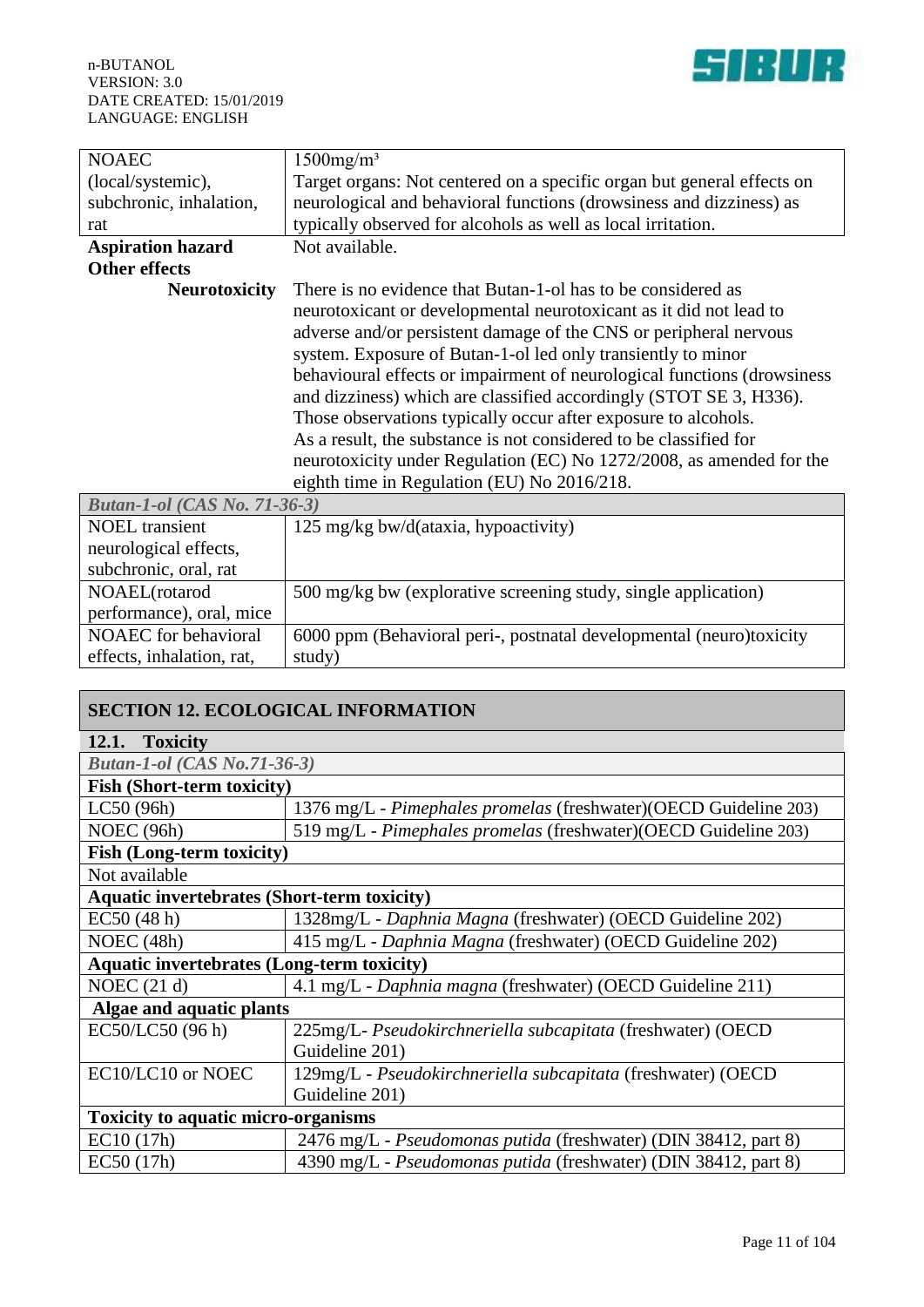

## **12.2. Persistence and degradability**

| Termolice and degradability               |                                                                            |  |  |
|-------------------------------------------|----------------------------------------------------------------------------|--|--|
| Abiotic degradation:                      | <b>Hydrolysis</b>                                                          |  |  |
|                                           | Due to its molecular stucture, <i>i.e.</i> absence of hydrolyzable groups, |  |  |
|                                           | Butan-1-ol exhibits no potential for hydrolysis.                           |  |  |
|                                           | Phototransformation in air                                                 |  |  |
|                                           | Half-life (DT50): 46 - 53.5 h                                              |  |  |
| Biodegradation                            | Readily biodegradable                                                      |  |  |
|                                           | % Degradation of test substance:                                           |  |  |
|                                           | 68 after 5 d $(O_2$ consumption)                                           |  |  |
|                                           | 87 after 10 d $(O_2$ consumption)                                          |  |  |
|                                           | 92 after 15 d $(O_2 \text{ consumption})$                                  |  |  |
|                                           | 92 after 20 d $(O_2$ consumption)                                          |  |  |
| Persistence and                           | Butan-1-ol exhibits no potential for hydrolysis/                           |  |  |
| degradability                             | After evaporation or exposure to the air, Butan-1-ol will be slowly        |  |  |
|                                           | degraded by photochemical processes.                                       |  |  |
|                                           | Butan-1-ol is readily biodegradable according to OECD criteria.            |  |  |
| 12.3. Environmental distribution          |                                                                            |  |  |
| Adsorption                                | Adsorption of Butan-1-ol to solid soil phase is not expected               |  |  |
| soil                                      | Adsorption coefficient: $log Koc = 0.54 (QSAR)$                            |  |  |
| Volatilization                            | From the water surface the substance will not evaporate into the           |  |  |
|                                           | atmosphere.                                                                |  |  |
|                                           | Henry's Law constant H: 0.0539 Pa m <sup>3</sup> /mol at 25 °C (QSAR)      |  |  |
| <b>Bioaccumulative potential</b><br>12.4. |                                                                            |  |  |
| Aquatic                                   | The measured low $log Pow (0.88)$ and the calculated BCF of 3.16 give      |  |  |
| bioaccumulation:                          | no indication for a potential for bioaccumulation (QSAR).                  |  |  |
| Secondary poisoning:                      | Based on the available information, there is no indication of a            |  |  |
|                                           | bioaccumulation potential and, hence, secondary poisoning is not           |  |  |
|                                           | considered relevant                                                        |  |  |
| 12.5.<br><b>Mobility</b> in soil          |                                                                            |  |  |
| Biodegradation in soil:                   | In accordance with column 2 of REACH Annex IX, no simulation tests         |  |  |
|                                           | in soil are required, since Butan-1-ol is readily biodegradable according  |  |  |
|                                           | to OECD criteria.                                                          |  |  |
| 12.6.                                     | <b>Results of PBT and vPvB assessment</b>                                  |  |  |

Regarding all available data on biotic and abiotic degradation, bioaccumulation and toxicity it can be stated that the substance does not fulfill the PBT criteria (not PBT) and not the vPvB criteria (not vPvB).

### **12.7. Other adverse effects**

Not available.

## **SECTION 13. DISPOSAL CONSIDERATIONS**

## **13.1. Waste treatment methods**

| Waste disposal  | Waste treatment methods: Must be disposed of or incinerated in            |  |  |
|-----------------|---------------------------------------------------------------------------|--|--|
| recommendations | accordance with local regulations.                                        |  |  |
|                 | DO NOT CUT, DRILL, GRIND, WELD OR PERFORM SIMILAR                         |  |  |
|                 | OPERATIONS ON OR NEAR CONTAINERS EVEN WHEN EMPTY.                         |  |  |
|                 | Contaminated packaging: should be emptied as far as possible; then it can |  |  |
|                 | be passed on for recycling after being thoroughly cleaned.                |  |  |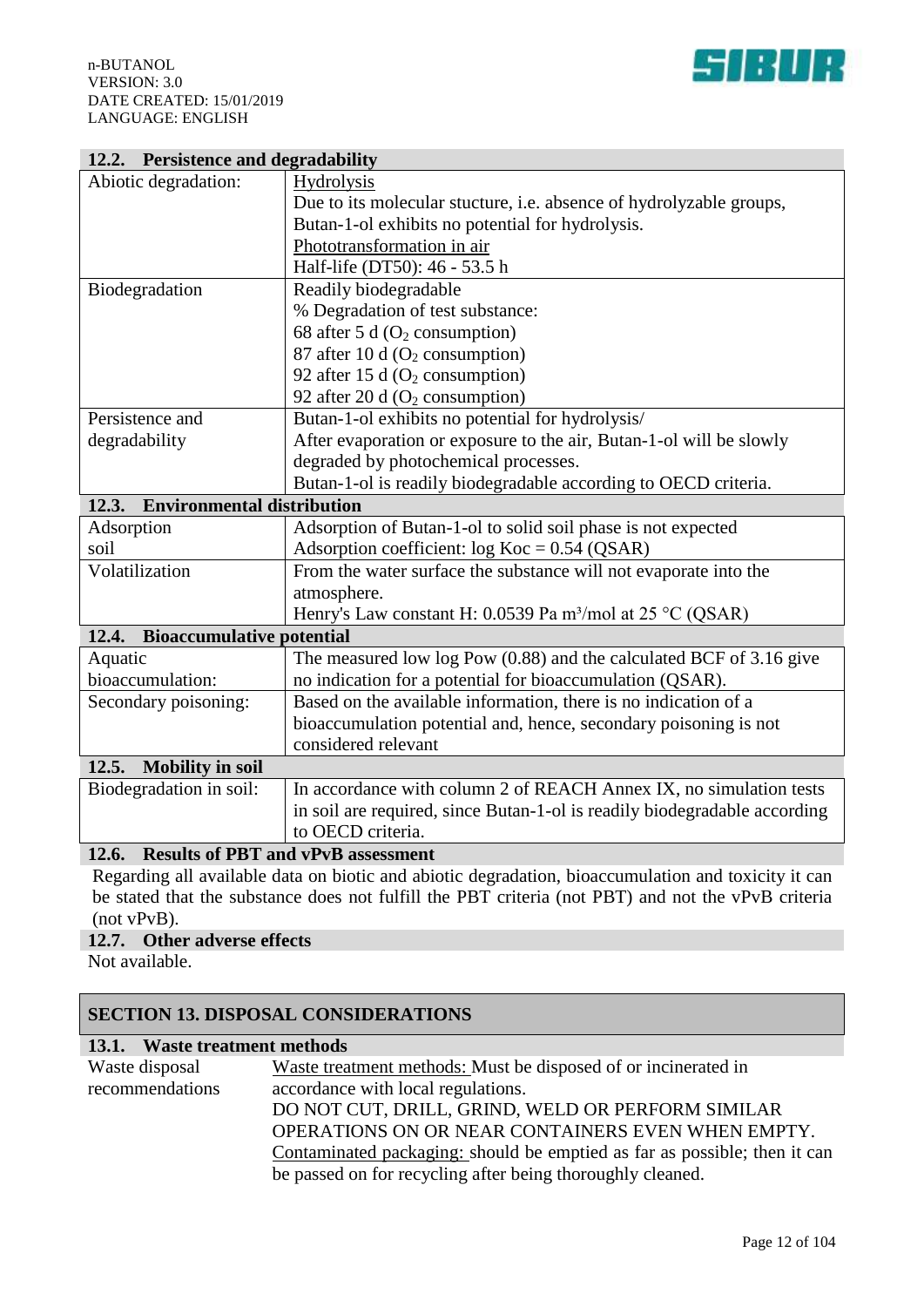

European List of Waste (LoW) code Not available.

| <b>SECTION 14. TRANSPORT INFORMATION</b> |                     |  |
|------------------------------------------|---------------------|--|
| 14.1. Land transport (ADR/RID)           |                     |  |
| UN-No.                                   | <b>UN1120</b>       |  |
| Proper Shipping Name:                    | n-BUTANOL           |  |
| Hazard class:                            | 3                   |  |
| Packing group:                           | III                 |  |
| Hazard label:                            | Class 3 (flammable) |  |
|                                          |                     |  |
| <b>Classification Code:</b>              | F1                  |  |
| Hazard identification                    | 30                  |  |
| number (HIN):                            |                     |  |
| Tunnel restriction code                  | 3(D/E)              |  |
| (ADR)                                    |                     |  |
| Environmental hazard:                    | N <sub>o</sub>      |  |
| 14.2. Inland waterway transport (ADN)    |                     |  |
| UN-No.                                   | <b>UN1120</b>       |  |
| Proper Shipping Name:                    | n-BUTANOL           |  |
| Hazard class:                            | 3                   |  |
| Packing group:                           | III                 |  |
| Hazard label:                            | Class 3 (flammable) |  |
|                                          |                     |  |
| <b>Classification Code:</b>              | F1                  |  |
| Hazard identification                    | 30                  |  |
| number (HIN):                            |                     |  |
| Environmental hazard:                    | N <sub>0</sub>      |  |
| 14.3. Sea transport (IMDG)               |                     |  |
| UN-No.                                   | <b>UN1120</b>       |  |
| Proper Shipping Name:                    | n-BUTANOL           |  |
| Hazard class:                            | 3                   |  |
| Packing group:                           | PG III              |  |
| Hazard label:                            | Class 3 (flammable) |  |
|                                          |                     |  |
| EmS-No. (Fire)                           | $F-E$               |  |
| EmS-No. (Spillage)                       | $S-D$               |  |
| Marine pollutant:                        | N <sub>o</sub>      |  |
| 14.4. Air transport (IATA/ICAO)          |                     |  |
| UN-No.                                   | <b>UN1120</b>       |  |
| Proper Shipping Name:                    | n-BUTANOL           |  |
| Hazard class:                            | 3                   |  |
| Packing group:                           | PG III              |  |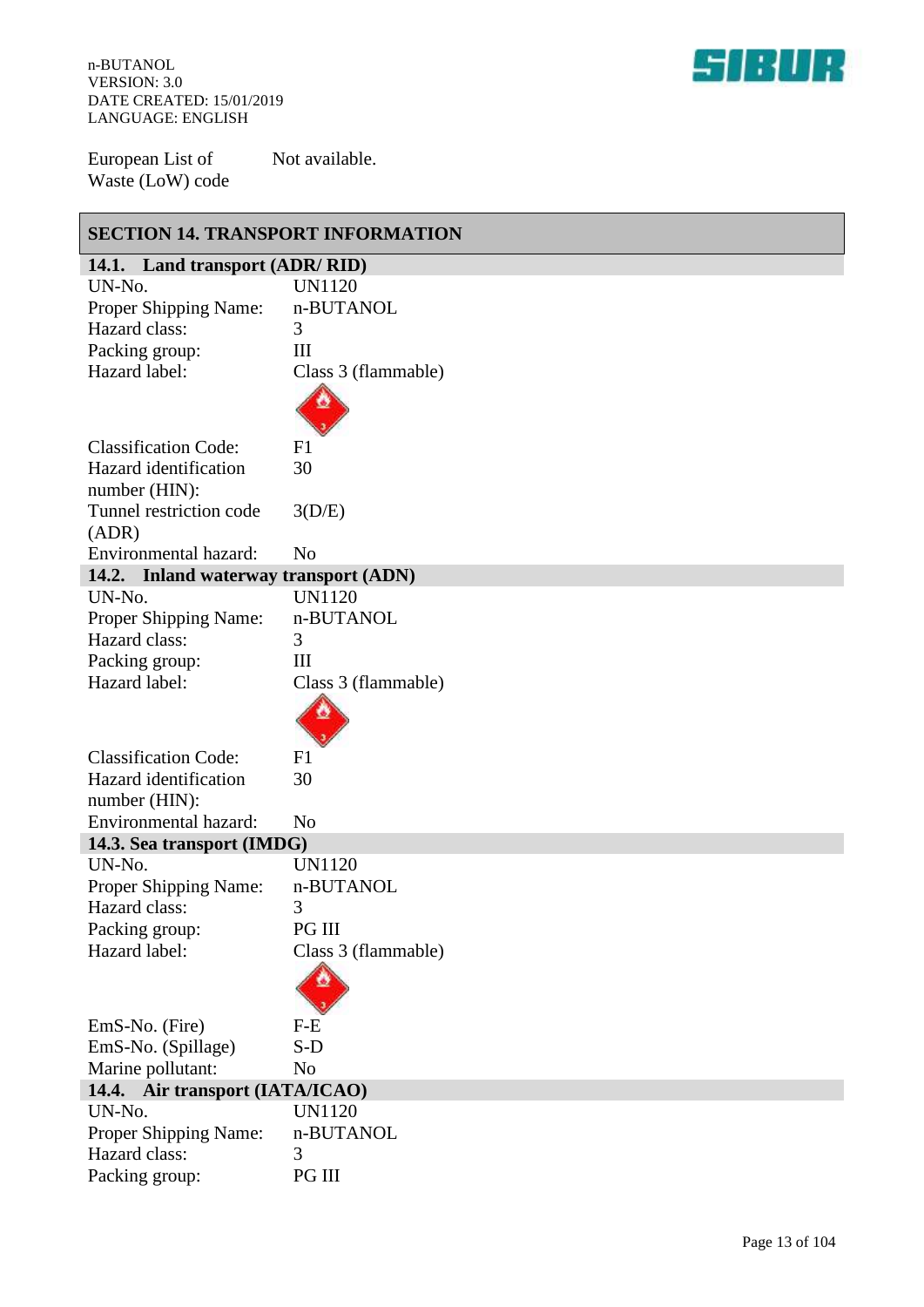

Environmental hazard: No

### **14.5. Special precautions for user**

Always transport in closed containers. Ensure that persons transporting the product know what to do in the event of an accident or spillage. For information regarding Exposure Controls/Personal Protection see Section 8 of the SDS

|                     | 14.6. Transport in bulk according to Annex II of Marpol and the IBC Code |
|---------------------|--------------------------------------------------------------------------|
| Product name:       | Butyl alcohol                                                            |
| Ship type:          |                                                                          |
| Pollution category: |                                                                          |

# **SECTION 15. REGULATORY INFORMATION**

**15.1. Safety, health and environmental regulations/legislation specific for the substance or mixture**

### **15.1.1. EU-Regulations**

Authorisations and/or restrictions on use (Annex XVII): Not applicable.

Butan-1-ol (CAS No. 71-36-3) is not on the REACH Candidate List.

Butan-1-ol (CAS No. 71-36-3) is not on the REACH Annex XIV List.

Substance included in the Community Rolling Action Plan (CoRAP).

|                         | $\beta$ domain and the community indicate the contract $\beta$ .      |  |
|-------------------------|-----------------------------------------------------------------------|--|
| Other information,      | Regulation (EC) No. 1005/2009 on substances that deplete the ozone    |  |
| restriction and         | layer, Annex I and Regulation (EC) No. 1005/2009 on substances that   |  |
| prohibition regulations | deplete the ozone layer. Annex II - Not listed.                       |  |
|                         | Directive 2012/18/EU on the control of major-accident hazards         |  |
|                         | involving dangerous substances- (SEVESO III):                         |  |
|                         | Physical Hazard – P5b - Flammable liquids.                            |  |
|                         | Directive 2013/39/EU priority substances in the field of water policy |  |
|                         | (amending Directive 2006/60/EC – Water Framework Directive and        |  |
|                         | Directive 2008/105/EC on environmental quality standards in the field |  |
|                         | of water policy): Not listed.                                         |  |
|                         | Regulation (EC) No 850/2004 on persistent organic pollutants:         |  |
|                         | Annex III – Not listed.                                               |  |
|                         | Regulation (EC) No 649/2012 of the European Parliament and of the     |  |
|                         | Council of 4 July 2012 concerning the export and import of dangerous  |  |
|                         | chemicals: Not listed.                                                |  |
|                         |                                                                       |  |

## **15.1.2. National regulations**

Not available.

**15.2. Chemical safety assessment**

Chemical Safety Report has been performed for Butan-1-ol (CAS No. 71-36-3)

| <b>SECTION 16. OTHER INFORMATION</b> |            |                |                                                  |
|--------------------------------------|------------|----------------|--------------------------------------------------|
| 16.1. Indication of changes          |            |                |                                                  |
| <b>Version</b>                       | Date of    | <b>Section</b> | <b>Description of changes</b>                    |
|                                      | change     |                |                                                  |
| Version: 1                           | 16/03/2010 |                | Version created according to Regulations (EC) No |
|                                      |            |                | 1907/2006 (Article 31.1)                         |

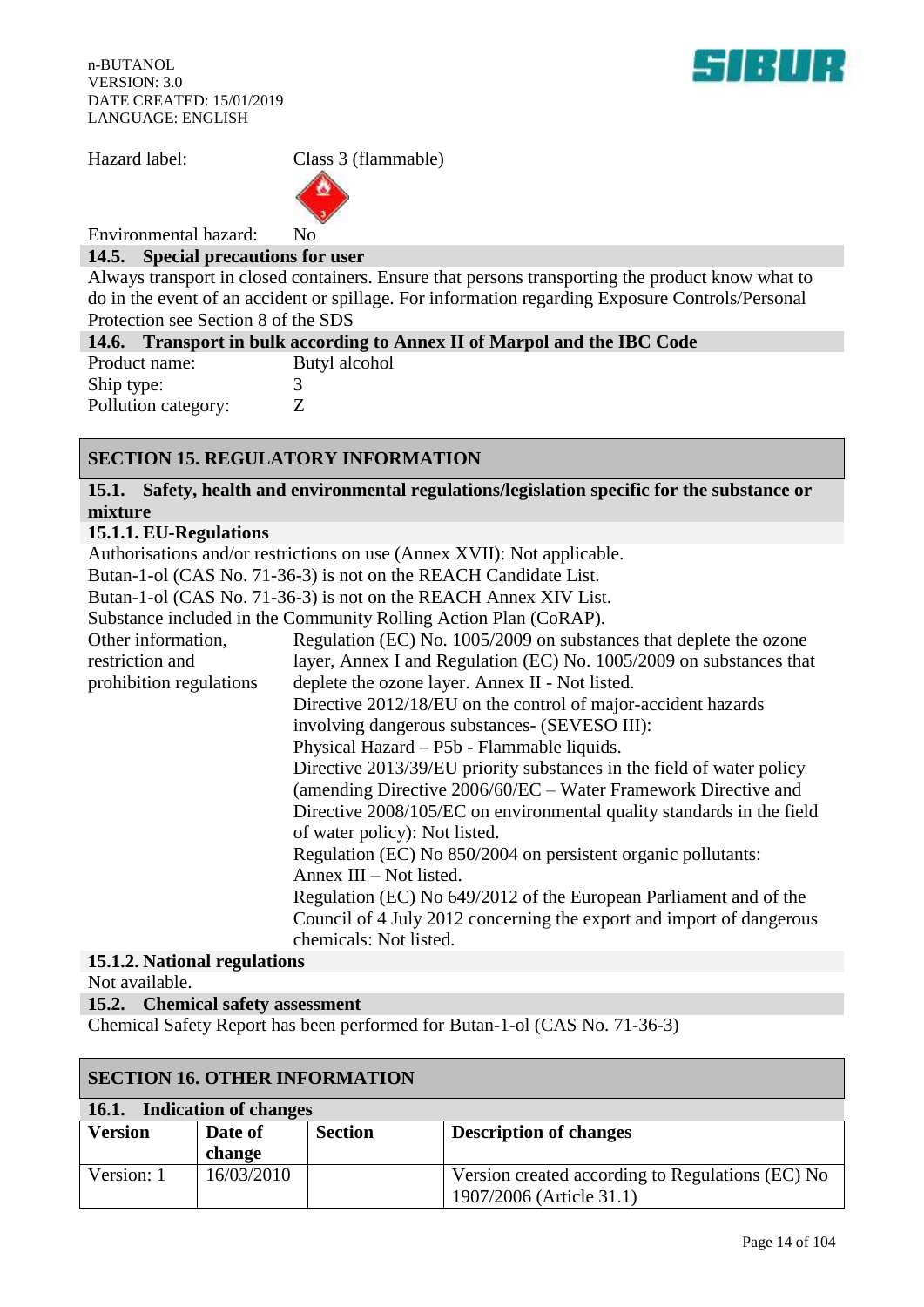

| Version: 2.1   | 07/02/2011                        |                                                                              | Version created according to Regulation (EC) No                             |  |
|----------------|-----------------------------------|------------------------------------------------------------------------------|-----------------------------------------------------------------------------|--|
|                |                                   |                                                                              | 1272/2008 (Regulation CLP) & 453/2010                                       |  |
| Version: 2.2   | 07/04/2011                        | Appendix II                                                                  | Appendix II was fully updated.                                              |  |
| Version: 2.3   | 11/07/2011                        | 3; 7; 8; 13; 15;                                                             | 1. Index No (CLP) for hazard impurities was added                           |  |
|                |                                   | 16.                                                                          | to Section 3.                                                               |  |
|                |                                   | Appendix II; III                                                             | 2. Section 8 was fully updated                                              |  |
|                |                                   |                                                                              | 3. The link to Appendix II was added to Section 7,                          |  |
|                |                                   |                                                                              | 8                                                                           |  |
|                |                                   |                                                                              | 4. The link to Appendix III was added to Section<br>13                      |  |
|                |                                   |                                                                              | 5. Appendix II was renamed into Appendix III.                               |  |
|                |                                   |                                                                              | 6. Appendix II to the eSDS was added.                                       |  |
|                |                                   |                                                                              | 7. Sections 15, 16 were fully updated                                       |  |
| Version: 2.4   | 26/06/2015                        | 2, 3, 16.1, 16.3                                                             | 1. Sections 2, 3 were updated.                                              |  |
|                |                                   |                                                                              | 2. Information from Section 16.3 was transferred                            |  |
|                |                                   |                                                                              | to the Section 3.                                                           |  |
| Version: 3.0   | 15/01/2019                        | $1-16$ , Annex                                                               | SDS have been corrected in according to new data                            |  |
|                |                                   |                                                                              | of Registration dossier, Chemical Safety Report                             |  |
|                |                                   |                                                                              | and new Transport information                                               |  |
| 16.2.          | <b>Abbreviations and acronyms</b> |                                                                              |                                                                             |  |
| <b>ADR</b>     |                                   |                                                                              | European Agreement concerning the International Carriage of Dangerous Goods |  |
|                | by Road                           |                                                                              |                                                                             |  |
| <b>AGS</b>     |                                   |                                                                              | The German Committee on Hazardous Substances (Ausschuss für Gefahrstoffe -  |  |
|                | $AGS$ )                           |                                                                              |                                                                             |  |
| <b>BCF</b>     |                                   | <b>Bioconcentration factor</b>                                               |                                                                             |  |
| <b>DFG</b>     |                                   | <b>Germany Research Foundation</b>                                           |                                                                             |  |
| <b>DNEL</b>    |                                   | Derived No Effect Level                                                      |                                                                             |  |
| <b>IMDG</b>    |                                   | <b>International Maritime Dangerous Goods</b>                                |                                                                             |  |
| <b>ICAO-TI</b> |                                   | Technical Instructions for the Safe Transport of Dangerous Goods by Air      |                                                                             |  |
| $K_{oc}$       |                                   | Adsorption coefficient                                                       |                                                                             |  |
| Kow            |                                   | octanol-water partition coefficient                                          |                                                                             |  |
| LC50           |                                   | Lethal Concentration to 50 % of a test population                            |                                                                             |  |
| LD50           |                                   | Lethal Dose to 50% of a test population (Median Lethal Dose)                 |                                                                             |  |
| <b>LOAEC</b>   |                                   | <b>Lowest Observable Adverse Effect Concentration</b>                        |                                                                             |  |
| <b>LOAEL</b>   |                                   | Lowest Observable Adverse Effect Level                                       |                                                                             |  |
| LOEC           |                                   | Lowest Observable Effect Concentration                                       |                                                                             |  |
| <b>LTEL</b>    |                                   | Long Term Exposure Limit                                                     |                                                                             |  |
| <b>NOAEC</b>   |                                   | No Observed Adverse Effect Concentration                                     |                                                                             |  |
| <b>NOAEL</b>   |                                   | No Observed Adverse Effect Level                                             |                                                                             |  |
| <b>NOEC</b>    |                                   | No Observed Effect Concentration                                             |                                                                             |  |
| <b>OECD</b>    |                                   | Organization for Economic Co-operation and Development                       |                                                                             |  |
| <b>OSHA</b>    |                                   | Occupational Safety & Health Administration (USA)                            |                                                                             |  |
| <b>PNEC</b>    |                                   | <b>Predicted No Effect Concentration</b>                                     |                                                                             |  |
| <b>PBT</b>     |                                   | Persistent, bioaccumulative, toxic chemical                                  |                                                                             |  |
| vPvB           |                                   | Very Persistent, Very Bioaccumulative                                        |                                                                             |  |
| <b>RID</b>     |                                   | Regulations concerning the International Carriage of Dangerous Goods by Rail |                                                                             |  |
| <b>SCOEL</b>   |                                   | Scientific Committee on Occupational Exposure Limits                         |                                                                             |  |
| <b>STEL</b>    |                                   | Short Term Exposure Limit                                                    |                                                                             |  |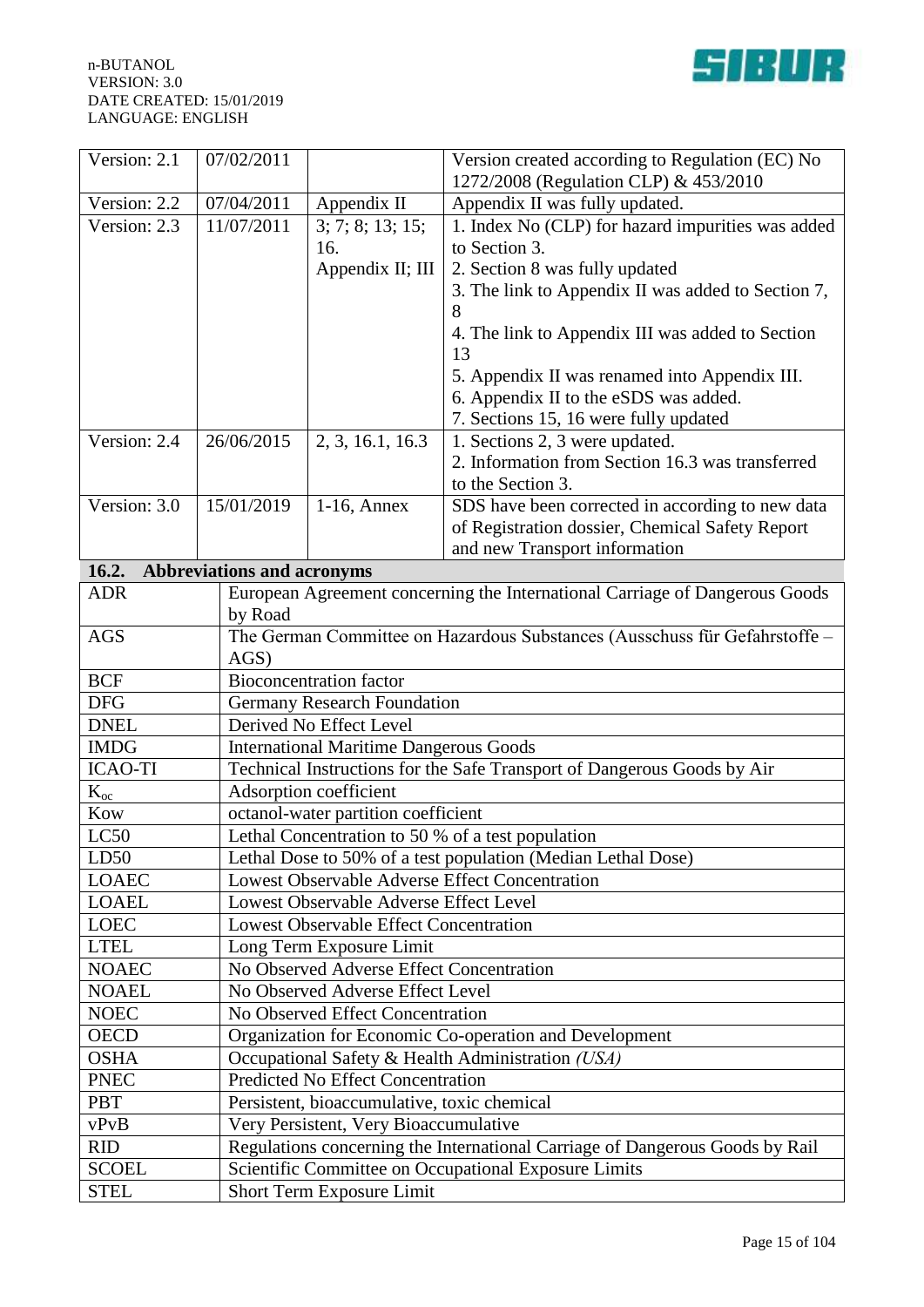

| <b>STP</b><br>sewage treatment plant                                                               |                                                    |                                                                   |                                    |  |
|----------------------------------------------------------------------------------------------------|----------------------------------------------------|-------------------------------------------------------------------|------------------------------------|--|
| <b>STOT</b>                                                                                        |                                                    | <b>Specific Target Organ Toxicity</b>                             |                                    |  |
| (STOT) RE                                                                                          |                                                    | <b>Repeated Exposure</b>                                          |                                    |  |
| (STOT) SE                                                                                          |                                                    | Single Exposure                                                   |                                    |  |
| <b>TWA</b>                                                                                         |                                                    | Time Weighted Average                                             |                                    |  |
| <b>UN</b>                                                                                          |                                                    | <b>United Nations</b>                                             |                                    |  |
| 16.3.                                                                                              |                                                    | <b>Full text of H- and EUH-statements:</b>                        |                                    |  |
| H <sub>226</sub>                                                                                   |                                                    | Flam. Liquid 3                                                    | Flammable liquid and vapour.       |  |
| H302                                                                                               |                                                    | Acute Tox. 4                                                      | Harmful if swallowed               |  |
| H315                                                                                               |                                                    | Skin Irrit. 2                                                     | Causes skin irritation             |  |
| H318                                                                                               |                                                    | Eye Damage 1                                                      | Causes serious eye damage.         |  |
| H335                                                                                               |                                                    | STOT Single Exp. 3                                                | May cause respiratory irritation.  |  |
|                                                                                                    |                                                    | Affected organs: CNS                                              |                                    |  |
| H336                                                                                               |                                                    | STOT Single Exp. 3                                                | May cause drowsiness or dizziness. |  |
|                                                                                                    |                                                    | Affected organs: CNS                                              |                                    |  |
| 16.4.                                                                                              |                                                    | List of ES (exposure scenario) given in Annex to the extended SDS |                                    |  |
| ES1                                                                                                |                                                    | Distribution of substance (use in industrial settings)            |                                    |  |
| ES <sub>2</sub>                                                                                    |                                                    | Distribution of substance (use in professional settings)          |                                    |  |
| ES3<br>Formulation (use in industrial settings)                                                    |                                                    |                                                                   |                                    |  |
| ES4<br>Formulation (use in professional settings)                                                  |                                                    |                                                                   |                                    |  |
| Use in Metal working fluids / rolling oils (industrial)<br>ES <sub>5</sub>                         |                                                    |                                                                   |                                    |  |
| Use in Metal working fluids / rolling oils (professional)<br>ES <sub>6</sub>                       |                                                    |                                                                   |                                    |  |
| ES7<br>Use as an intermediate (use in industrial settings)                                         |                                                    |                                                                   |                                    |  |
| Use as a Process chemical (use in industrial settings)<br>ES8                                      |                                                    |                                                                   |                                    |  |
| ES9<br>Use in Cleaning Agents (industrial)                                                         |                                                    |                                                                   |                                    |  |
| Use in Cleaning Agents (professional)<br><b>ES10</b>                                               |                                                    |                                                                   |                                    |  |
| <b>ES11</b><br>Use in Cleaning Agents (consumer)                                                   |                                                    |                                                                   |                                    |  |
| <b>ES12</b><br>Use in Coatings, Use in Paints, Use in Printing inks, Use in Adhesives (industrial) |                                                    |                                                                   |                                    |  |
| <b>ES13</b><br>Use in Coatings, Use in Paints, Use in Printing inks, Use in Adhesives              |                                                    |                                                                   |                                    |  |
| (professional)                                                                                     |                                                    |                                                                   |                                    |  |
| Use in Coatings, Use in Paints, Use in Printing inks, Use in Adhesives (consumer)<br><b>ES14</b>   |                                                    |                                                                   |                                    |  |
| ES15                                                                                               | Use in laboratories (use in industrial settings)   |                                                                   |                                    |  |
| <b>ES16</b>                                                                                        | Use in laboratories (use in professional settings) |                                                                   |                                    |  |
| <b>ES17</b>                                                                                        |                                                    | Use in Lubricants (industrial)                                    |                                    |  |
| <b>ES18</b>                                                                                        |                                                    | Use in Lubricants (professional)                                  |                                    |  |
| <b>ES19</b><br>Use in Lubricants (consumer)                                                        |                                                    |                                                                   |                                    |  |
| <b>ES20</b><br>Consumer applications                                                               |                                                    |                                                                   |                                    |  |

**16.5. Key literature references and sources**

CHEMICAL SAFETY REPORT to Butan-1-ol (CAS 71-36-3)

#### **EU DIRECTIVES**

REGULATION (EC) No 1907/2006 OF THE EUROPEAN PARLIAMENT AND OF THE COUNCIL of 18 December 2006 concerning the Registration, Evaluation, Authorisation and Restriction of Chemicals (REACH), establishing a European Chemicals Agency, amending Directive 1999/45/EC and repealing Council Regulation (EEC) No 793/93 and Commission Regulation (EC) No 1488/94 as well as Council Directive 76/769/EEC and Commission Directives 91/155/EEC, 93/67/EEC, 93/105/EC and 2000/21/EC.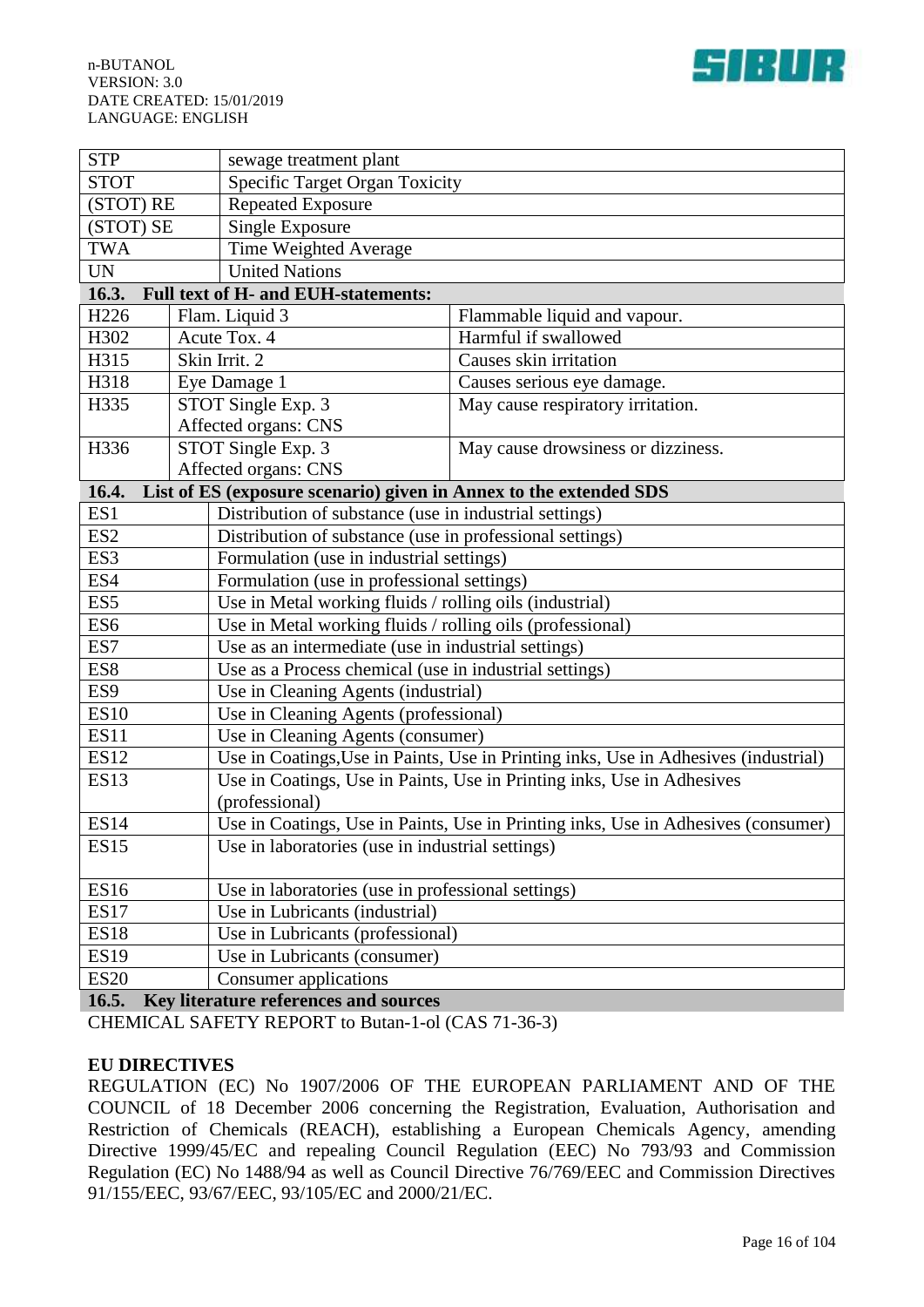84 L

n-BUTANOL VERSION: 3.0 DATE CREATED: 15/01/2019 LANGUAGE: ENGLISH

Regulation (EC) No 1272/2008 REGULATION (EC) No 1272/2008 OF THE EUROPEAN PARLIAMENT AND OF THE COUNCIL of 16 December 2008 on classification, labelling and packaging of substances and mixtures, amending and repealing Directives 67/548/EEC and 1999/45/EC, and amending Regulation (EC) No 1907/2006.

Regulations. Commission regulation (EU) no 2015/830 of 28 May 2015 amending Regulation (EC) No 1907/2006 of the European Parliament and of the Council on the Registration, Evaluation, Authorization and Restriction of Chemicals (REACH).

#### **Training advice**

Personnel handling the product has to be acquainted demonstrably with its hazardous properties, with health and environmental protection principles related to the product and first aid principles.

### *DISCLAIMER*

*This information is based on our current level of knowledge. This information may be subject to revision as new knowledge and experience becomes available, and SIBUR makes no warranties and assumes no liability in connection with any use of this information. Since SIBUR cannot be aware of all aspects of your business and the impact the REACH Regulation has for your company, SIBUR strongly encourages you to get familiar with the REACH Regulation in order to comply with its requirements and timelines.*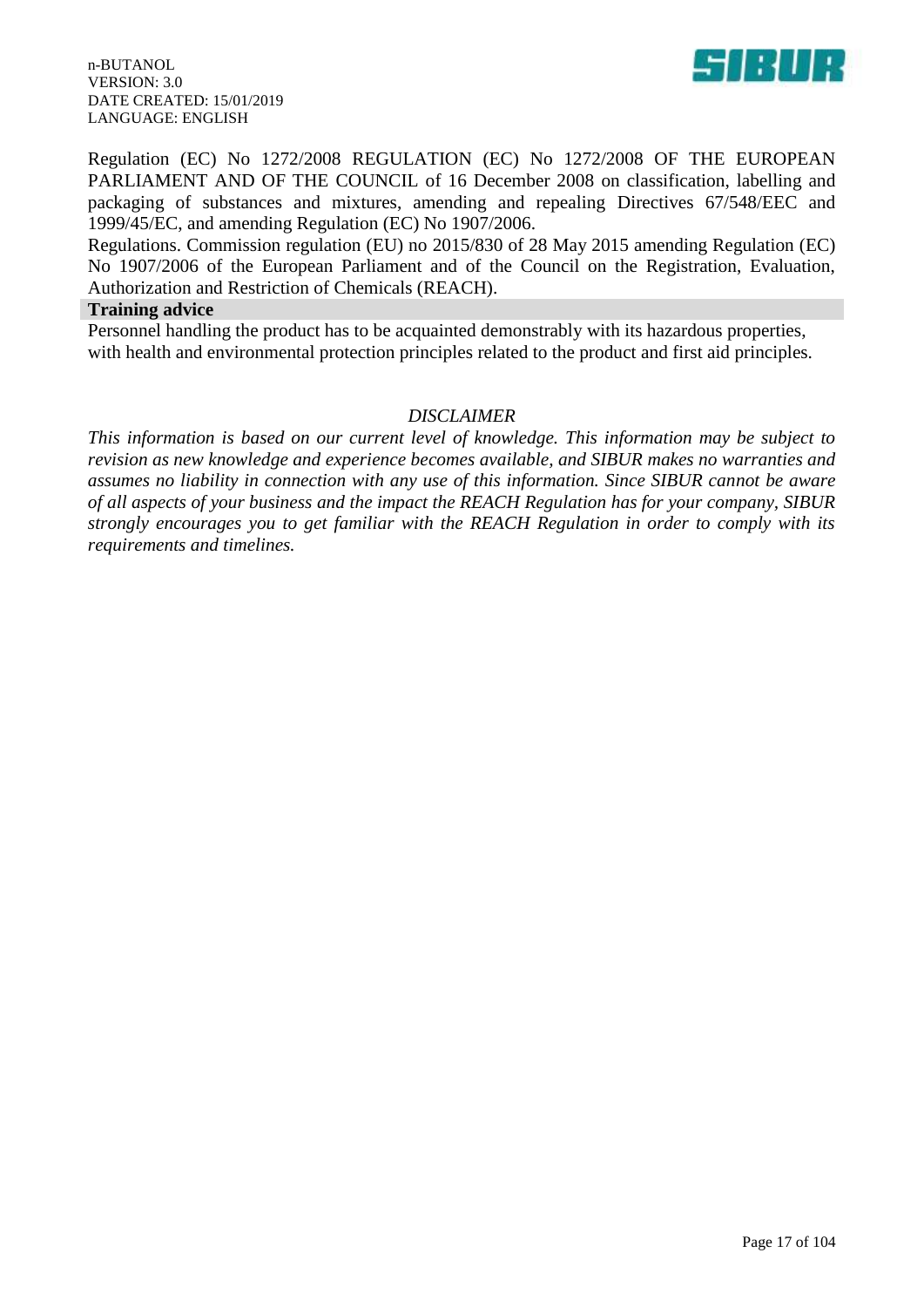

# **ANNEX. EXPOSURE SCENARIOS**

# **Exposure Scenario 1 (ES1): Distribution of substance (use in industrial settings)**

| Free short title                                                                      | Distribution of substance                                                                                                                                                                                                                                                         |  |
|---------------------------------------------------------------------------------------|-----------------------------------------------------------------------------------------------------------------------------------------------------------------------------------------------------------------------------------------------------------------------------------|--|
| Systematic title based on use descriptor                                              | ERC 2; PROC 8A, 8B, 9                                                                                                                                                                                                                                                             |  |
| Name of contributing environmental scenario and<br>corresponding ERC                  | ERC 2 Formulation of preparations                                                                                                                                                                                                                                                 |  |
| Name(s) of contributing worker scenarios and<br>corresponding PROCs                   | PROC 8a - Transfer of chemicals from/to vessels/ large containers at non<br>dedicated facilities<br>PROC 8b - Transfer of chemicals from/to vessels/ large containers at<br>dedicated facilities<br>PROC 9 - Transfer of chemicals into small containers (dedicated filling line) |  |
| Contributing Scenario (1) controlling environmental exposure for ERC 2                |                                                                                                                                                                                                                                                                                   |  |
|                                                                                       | As no environmental hazard was identified no environmental-related exposure assessment and risk characterization was performed.                                                                                                                                                   |  |
| <b>Product characteristics</b>                                                        |                                                                                                                                                                                                                                                                                   |  |
| Physical state                                                                        | liquid                                                                                                                                                                                                                                                                            |  |
| Concentration in substance                                                            | 100 %                                                                                                                                                                                                                                                                             |  |
| Fugacity / Dustiness                                                                  | medium                                                                                                                                                                                                                                                                            |  |
| Frequency and duration of use                                                         |                                                                                                                                                                                                                                                                                   |  |
| Duration of activity                                                                  | >4 hours (default)                                                                                                                                                                                                                                                                |  |
| Frequency of use                                                                      | 5 days / week                                                                                                                                                                                                                                                                     |  |
| Contributing Scenario (2) controlling industrial worker exposure for PROC 8A          |                                                                                                                                                                                                                                                                                   |  |
| Name of contributing scenario                                                         | 8a - Transfer of chemicals from/to vessels/ large containers at non dedicated<br>facilities                                                                                                                                                                                       |  |
| Exposure type                                                                         | Inhalation: Long-term local<br>Dermal: Qualitative Risk Assessment                                                                                                                                                                                                                |  |
| <b>Qualitative Risk Assessment</b>                                                    |                                                                                                                                                                                                                                                                                   |  |
| General                                                                               | Ensure minimization of manual phases.<br>Avoid frequent and direct contact with substance.<br>Supervision in place to check that the RMMs in place are being used<br>correctly and OCs followed.<br>Avoid splashing.<br>Wear suitable working clothes.                            |  |
| Eyes                                                                                  | Use suitable eye protection.                                                                                                                                                                                                                                                      |  |
| Dermal                                                                                | Use suitable chemically resistant gloves.                                                                                                                                                                                                                                         |  |
| Human factors not influenced by risk management                                       |                                                                                                                                                                                                                                                                                   |  |
| Exposed skin surface                                                                  | 960 $cm2$                                                                                                                                                                                                                                                                         |  |
| Other given operational conditions affecting workers exposure                         |                                                                                                                                                                                                                                                                                   |  |
| Location                                                                              | indoors                                                                                                                                                                                                                                                                           |  |
| Domain                                                                                | industrial                                                                                                                                                                                                                                                                        |  |
| Technical conditions and measures to control dispersion and exposure                  |                                                                                                                                                                                                                                                                                   |  |
| Local exhaust ventilation                                                             | no                                                                                                                                                                                                                                                                                |  |
| Conditions and measures related to personal protection, hygiene and health evaluation |                                                                                                                                                                                                                                                                                   |  |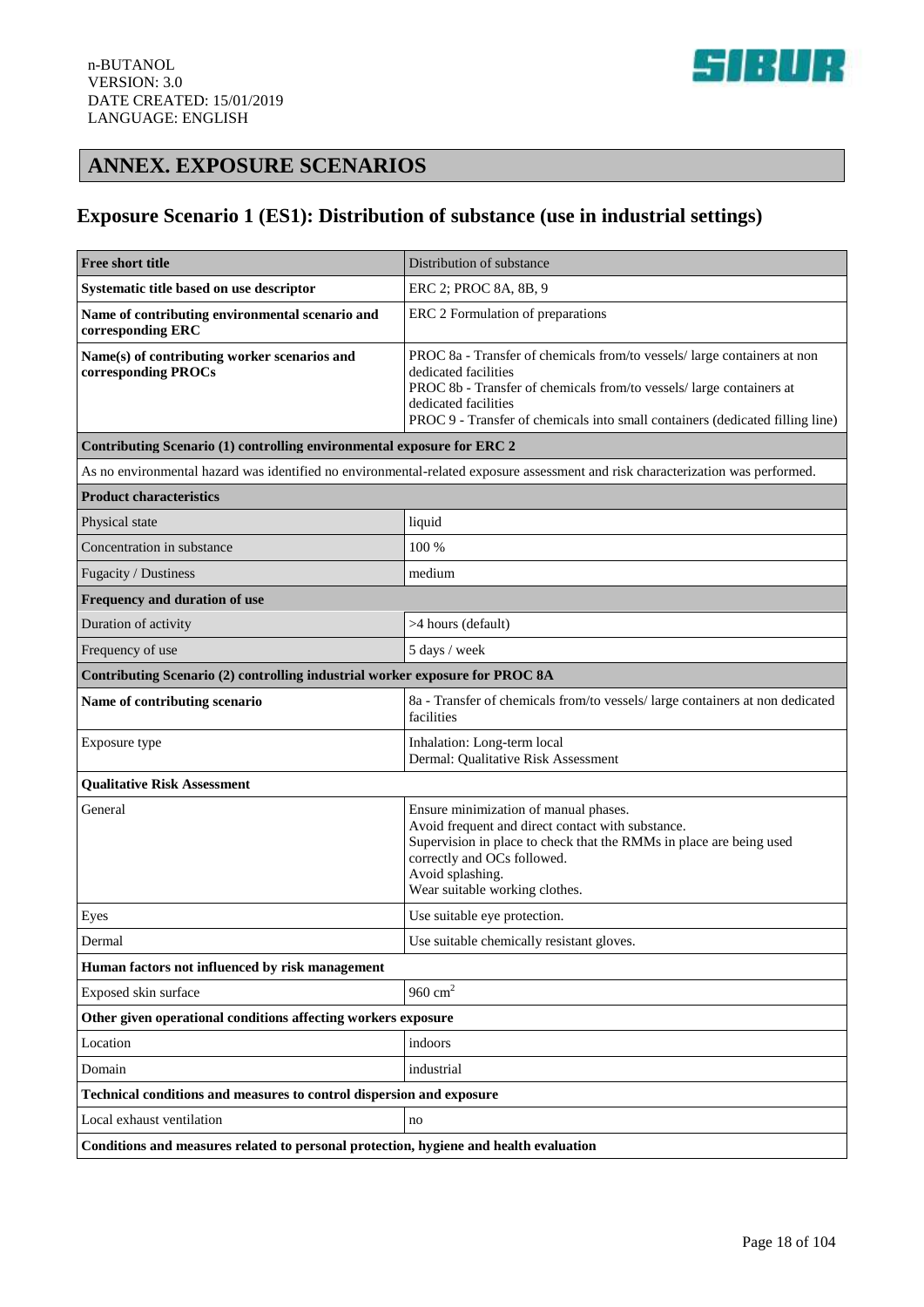

| Respiratory protection                                                                | no                                                                                                                                                                                                                                               |  |
|---------------------------------------------------------------------------------------|--------------------------------------------------------------------------------------------------------------------------------------------------------------------------------------------------------------------------------------------------|--|
| Contributing Scenario (3) controlling industrial worker exposure for PROC 8B          |                                                                                                                                                                                                                                                  |  |
| Name of contributing scenario                                                         | 8b - Transfer of chemicals from/to vessels/ large containers at dedicated<br>facilities                                                                                                                                                          |  |
| Exposure type                                                                         | Inhalation: Long-term local<br>Dermal: Qualitative Risk Assessment                                                                                                                                                                               |  |
| <b>Qualitative Risk Assessment</b>                                                    |                                                                                                                                                                                                                                                  |  |
| General                                                                               | Ensure minimization of manual phases. Avoid frequent and direct contact<br>with substance. Supervision in place to check that the RMMs in place are<br>being used correctly and OCs followed. Avoid splashing. Wear suitable<br>working clothes. |  |
| Eyes                                                                                  | Use suitable eye protection.                                                                                                                                                                                                                     |  |
| Dermal                                                                                | Use suitable chemically resistant gloves.                                                                                                                                                                                                        |  |
| Human factors not influenced by risk management                                       |                                                                                                                                                                                                                                                  |  |
| Exposed skin surface                                                                  | 960 $cm2$                                                                                                                                                                                                                                        |  |
| Other given operational conditions affecting workers exposure                         |                                                                                                                                                                                                                                                  |  |
| Location                                                                              | indoors                                                                                                                                                                                                                                          |  |
| Domain                                                                                | industrial                                                                                                                                                                                                                                       |  |
| Technical conditions and measures to control dispersion and exposure                  |                                                                                                                                                                                                                                                  |  |
| Local exhaust ventilation                                                             | no                                                                                                                                                                                                                                               |  |
| Conditions and measures related to personal protection, hygiene and health evaluation |                                                                                                                                                                                                                                                  |  |
| Respiratory protection                                                                | no                                                                                                                                                                                                                                               |  |
| Contributing Scenario (4) controlling industrial worker exposure for PROC 9           |                                                                                                                                                                                                                                                  |  |
| Name of contributing scenario                                                         | 9 - Transfer of chemicals into small containers (dedicated filling line)                                                                                                                                                                         |  |
| Exposure type                                                                         | Inhalation: Long-term local<br>Dermal: Qualitative Risk Assessment                                                                                                                                                                               |  |
| <b>Qualitative Risk Assessment</b>                                                    |                                                                                                                                                                                                                                                  |  |
| General                                                                               | Ensure minimization of manual phases. Avoid frequent and direct contact<br>with substance. Supervision in place to check that the RMMs in place are<br>being used correctly and OCs followed. Avoid splashing. Wear suitable<br>working clothes. |  |
| Eyes                                                                                  | Use suitable eye protection.                                                                                                                                                                                                                     |  |
| Dermal                                                                                | Use suitable chemically resistant gloves.                                                                                                                                                                                                        |  |
| Human factors not influenced by risk management                                       |                                                                                                                                                                                                                                                  |  |
| Exposed skin surface                                                                  | $480\ {\rm cm}^2$                                                                                                                                                                                                                                |  |
| Other given operational conditions affecting workers exposure                         |                                                                                                                                                                                                                                                  |  |
| Location                                                                              | indoors                                                                                                                                                                                                                                          |  |
| Domain                                                                                | industrial                                                                                                                                                                                                                                       |  |
| Technical conditions and measures to control dispersion and exposure                  |                                                                                                                                                                                                                                                  |  |
| Local exhaust ventilation                                                             | no                                                                                                                                                                                                                                               |  |
| Conditions and measures related to personal protection, hygiene and health evaluation |                                                                                                                                                                                                                                                  |  |
| Respiratory protection                                                                | no                                                                                                                                                                                                                                               |  |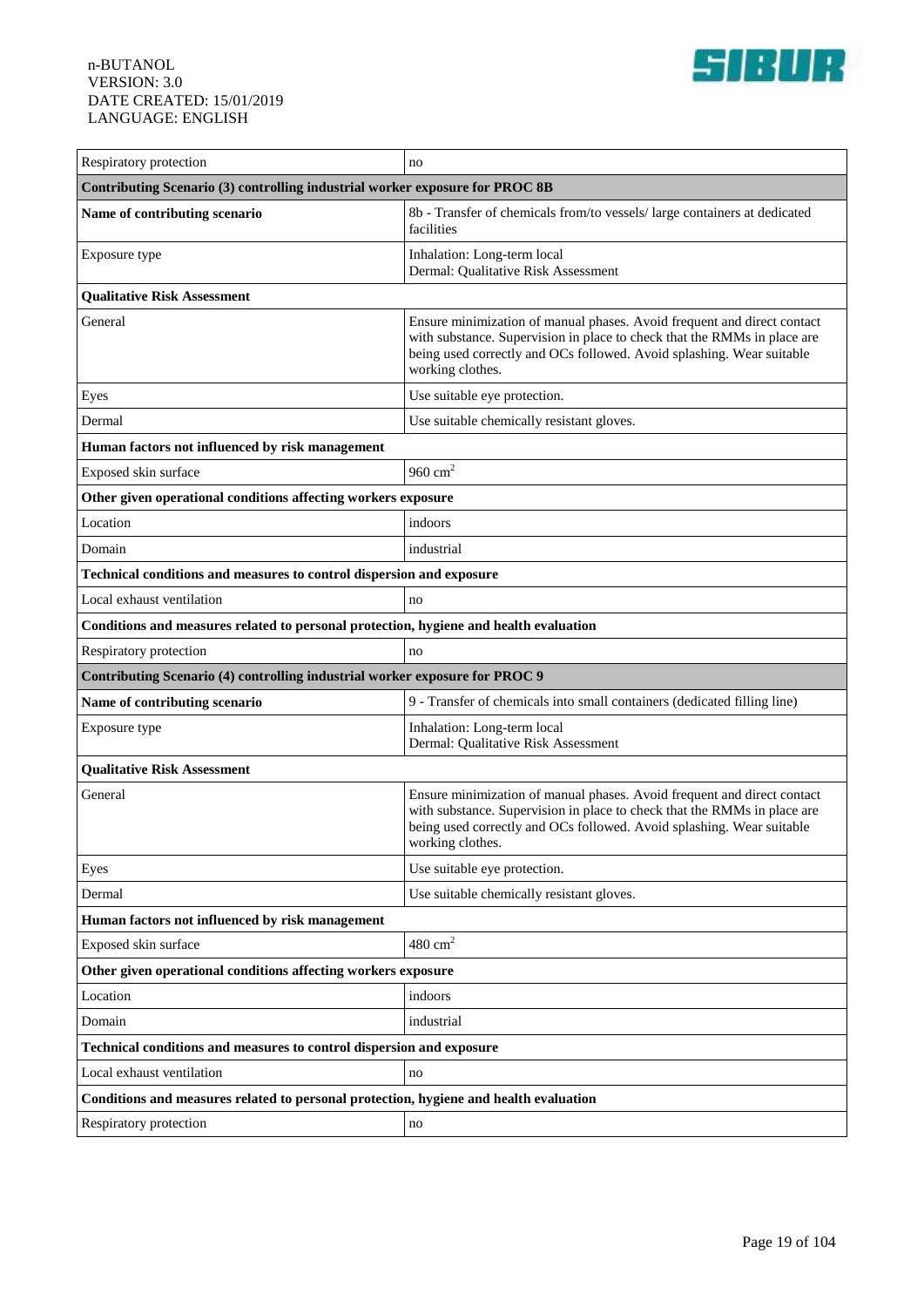

# **Exposure Scenario 2 (ES2): Distribution of substance (use in professional settings)**

| <b>Free short title</b>                                                               | Distribution of substance (use in professional settings)                                                                                                                                                                                                                          |  |
|---------------------------------------------------------------------------------------|-----------------------------------------------------------------------------------------------------------------------------------------------------------------------------------------------------------------------------------------------------------------------------------|--|
| Systematic title based on use descriptor                                              | ERC 2; PROC 8A, 8B, 9                                                                                                                                                                                                                                                             |  |
| Name of contributing environmental scenario and<br>corresponding ERC                  | ERC 2 Formulation of preparations                                                                                                                                                                                                                                                 |  |
| Name(s) of contributing worker scenarios and<br>corresponding PROCs                   | PROC 8a - Transfer of chemicals from/to vessels/ large containers at non<br>dedicated facilities<br>PROC 8b - Transfer of chemicals from/to vessels/ large containers at<br>dedicated facilities<br>PROC 9 - Transfer of chemicals into small containers (dedicated filling line) |  |
| Contributing Scenario (1) controlling environmental exposure for ERC 2                |                                                                                                                                                                                                                                                                                   |  |
|                                                                                       | As no environmental hazard was identified no environmental-related exposure assessment and risk characterization was performed.                                                                                                                                                   |  |
| <b>Product characteristics</b>                                                        |                                                                                                                                                                                                                                                                                   |  |
| Physical state                                                                        | liquid                                                                                                                                                                                                                                                                            |  |
| Concentration in substance                                                            | 100 %                                                                                                                                                                                                                                                                             |  |
| Fugacity / Dustiness                                                                  | medium                                                                                                                                                                                                                                                                            |  |
| Frequency and duration of use                                                         |                                                                                                                                                                                                                                                                                   |  |
| Duration of activity                                                                  | >4 hours (default)                                                                                                                                                                                                                                                                |  |
| Frequency of use                                                                      | 5 days / week                                                                                                                                                                                                                                                                     |  |
| Contributing Scenario (2) controlling professional worker exposure for PROC 8A        |                                                                                                                                                                                                                                                                                   |  |
| Name of contributing scenario                                                         | 8a - Transfer of chemicals from/to vessels/ large containers at non dedicated<br>facilities                                                                                                                                                                                       |  |
| Exposure type                                                                         | Inhalation: Long-term local<br>Dermal: Qualitative Risk Assessment                                                                                                                                                                                                                |  |
| <b>Qualitative Risk Assessment</b>                                                    |                                                                                                                                                                                                                                                                                   |  |
| General                                                                               | Ensure minimization of manual phases. Avoid frequent and direct contact<br>with substance. Supervision in place to check that the RMMs in place are<br>being used correctly and OCs followed. Avoid splashing. Wear suitable<br>working clothes.                                  |  |
| Eyes                                                                                  | Use suitable eye protection.                                                                                                                                                                                                                                                      |  |
| Dermal                                                                                | Use suitable chemically resistant gloves.                                                                                                                                                                                                                                         |  |
| Human factors not influenced by risk management                                       |                                                                                                                                                                                                                                                                                   |  |
| Exposed skin surface                                                                  | 960 $cm2$                                                                                                                                                                                                                                                                         |  |
| Other given operational conditions affecting workers exposure                         |                                                                                                                                                                                                                                                                                   |  |
| Location                                                                              | indoors                                                                                                                                                                                                                                                                           |  |
| Domain                                                                                | professional                                                                                                                                                                                                                                                                      |  |
| Technical conditions and measures to control dispersion and exposure                  |                                                                                                                                                                                                                                                                                   |  |
| Local exhaust ventilation                                                             | yes (inhalation 80 %)                                                                                                                                                                                                                                                             |  |
| Conditions and measures related to personal protection, hygiene and health evaluation |                                                                                                                                                                                                                                                                                   |  |
| Respiratory protection                                                                | no                                                                                                                                                                                                                                                                                |  |
| Contributing Scenario (3) controlling professional worker exposure for PROC 8B        |                                                                                                                                                                                                                                                                                   |  |
| Name of contributing scenario                                                         | 8b - Transfer of chemicals from/to vessels/ large containers at dedicated<br>facilities                                                                                                                                                                                           |  |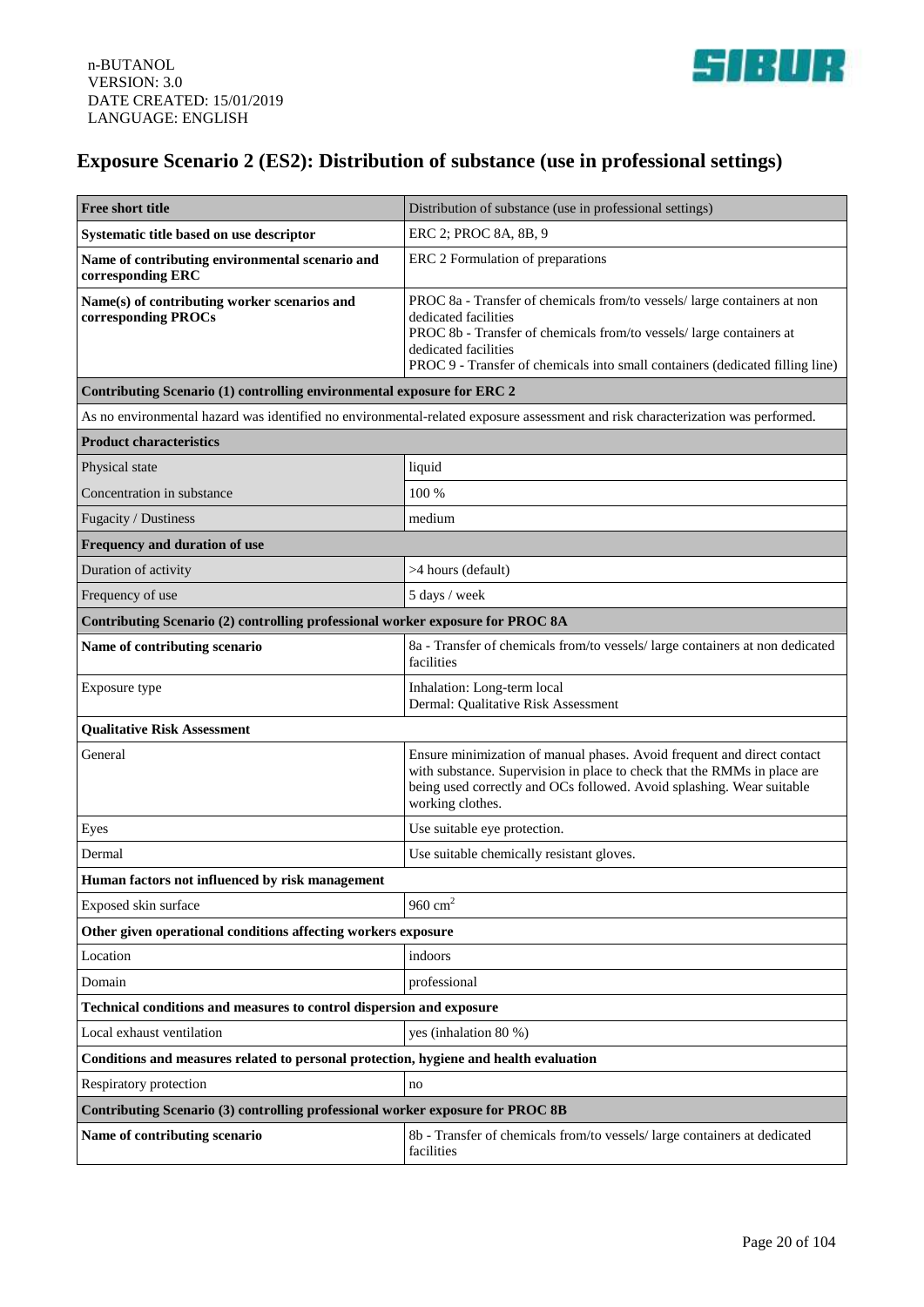

| Exposure type                                                                         | Inhalation: Long-term local<br>Dermal: Qualitative Risk Assessment                                                                                                                                                                                     |  |
|---------------------------------------------------------------------------------------|--------------------------------------------------------------------------------------------------------------------------------------------------------------------------------------------------------------------------------------------------------|--|
| <b>Qualitative Risk Assessment</b>                                                    |                                                                                                                                                                                                                                                        |  |
| General                                                                               | Ensure minimization of manual phases.<br>Avoid frequent and direct contact with substance.<br>Supervision in place to check that the RMMs in place are being used<br>correctly and OCs followed.<br>Avoid splashing.<br>Wear suitable working clothes. |  |
| Eyes                                                                                  | Use suitable eye protection.                                                                                                                                                                                                                           |  |
| Dermal                                                                                | Use suitable chemically resistant gloves.                                                                                                                                                                                                              |  |
| Human factors not influenced by risk management                                       |                                                                                                                                                                                                                                                        |  |
| Exposed skin surface                                                                  | $960 \text{ cm}^2$                                                                                                                                                                                                                                     |  |
| Other given operational conditions affecting workers exposure                         |                                                                                                                                                                                                                                                        |  |
| Location                                                                              | indoors                                                                                                                                                                                                                                                |  |
| Domain                                                                                | professional                                                                                                                                                                                                                                           |  |
| Technical conditions and measures to control dispersion and exposure                  |                                                                                                                                                                                                                                                        |  |
| Local exhaust ventilation                                                             | no                                                                                                                                                                                                                                                     |  |
| Conditions and measures related to personal protection, hygiene and health evaluation |                                                                                                                                                                                                                                                        |  |
| Respiratory protection                                                                | no                                                                                                                                                                                                                                                     |  |
| Contributing Scenario (4) controlling professional worker exposure for PROC 9         |                                                                                                                                                                                                                                                        |  |
| Name of contributing scenario                                                         | 9 - Transfer of chemicals into small containers (dedicated filling line)                                                                                                                                                                               |  |
| Exposure type                                                                         | Inhalation: Long-term local<br>Dermal: Qualitative Risk Assessment                                                                                                                                                                                     |  |
| <b>Qualitative Risk Assessment</b>                                                    |                                                                                                                                                                                                                                                        |  |
| General                                                                               | Ensure minimization of manual phases.<br>Avoid frequent and direct contact with substance.<br>Supervision in place to check that the RMMs in place are being used<br>correctly and OCs followed.<br>Avoid splashing.<br>Wear suitable working clothes. |  |
| Eyes                                                                                  | Use suitable eye protection.                                                                                                                                                                                                                           |  |
| Dermal                                                                                | Use suitable chemically resistant gloves.                                                                                                                                                                                                              |  |
| Human factors not influenced by risk management                                       |                                                                                                                                                                                                                                                        |  |
| Exposed skin surface                                                                  | $480 \text{ cm}^2$                                                                                                                                                                                                                                     |  |
| Other given operational conditions affecting workers exposure                         |                                                                                                                                                                                                                                                        |  |
| Location                                                                              | indoors                                                                                                                                                                                                                                                |  |
| Domain                                                                                | professional                                                                                                                                                                                                                                           |  |
| Technical conditions and measures to control dispersion and exposure                  |                                                                                                                                                                                                                                                        |  |
| Local exhaust ventilation                                                             | yes (inhalation 80 %)                                                                                                                                                                                                                                  |  |
| Conditions and measures related to personal protection, hygiene and health evaluation |                                                                                                                                                                                                                                                        |  |
| Respiratory protection                                                                | no                                                                                                                                                                                                                                                     |  |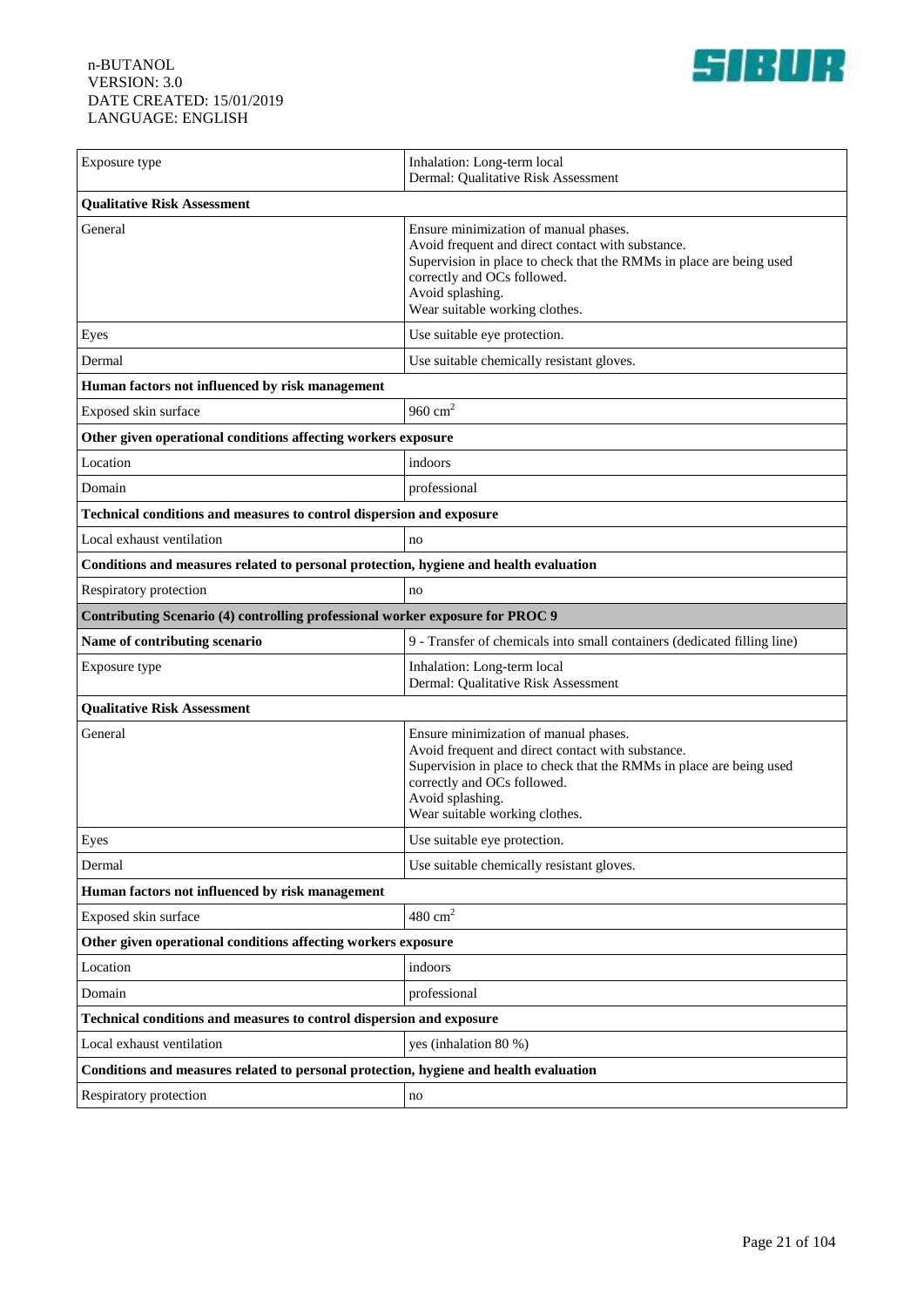

# **Exposure Scenario 3 (ES3): Formulation (use in industrial settings)**

| Free short title                                                                      | Formulation                                                                                                                                                                                                                                                                                                                                                                                                    |  |
|---------------------------------------------------------------------------------------|----------------------------------------------------------------------------------------------------------------------------------------------------------------------------------------------------------------------------------------------------------------------------------------------------------------------------------------------------------------------------------------------------------------|--|
| Systematic title based on use descriptor                                              | ERC 2; PROC 1, 2, 3, 4, 5                                                                                                                                                                                                                                                                                                                                                                                      |  |
| Name of contributing environmental scenario and<br>corresponding ERC                  | ERC 2 Formulation of preparations                                                                                                                                                                                                                                                                                                                                                                              |  |
| Name(s) of contributing worker scenarios and<br>corresponding PROCs                   | PROC 1 - Use in closed process, no likelihood of exposure<br>PROC 2 - Use in closed, continuous process with occasional controlled<br>exposure<br>PROC 3 - Use in closed batch process (synthesis or formulation)<br>PROC 4 - Use in batch and other process (synthesis) where opportunity for<br>exposure arises<br>PROC 5 - Mixing or blending in batch processes (multistage and/or<br>significant contact) |  |
| Contributing Scenario (1) controlling environmental exposure for ERC 2                |                                                                                                                                                                                                                                                                                                                                                                                                                |  |
|                                                                                       | As no environmental hazard was identified no environmental-related exposure assessment and risk characterization was performed.                                                                                                                                                                                                                                                                                |  |
| <b>Product characteristics</b>                                                        |                                                                                                                                                                                                                                                                                                                                                                                                                |  |
| Physical state                                                                        | liquid                                                                                                                                                                                                                                                                                                                                                                                                         |  |
| Concentration in substance                                                            | 100 %                                                                                                                                                                                                                                                                                                                                                                                                          |  |
| Fugacity / Dustiness                                                                  | medium                                                                                                                                                                                                                                                                                                                                                                                                         |  |
| Frequency and duration of use                                                         |                                                                                                                                                                                                                                                                                                                                                                                                                |  |
| Duration of activity                                                                  | >4 hours (default)                                                                                                                                                                                                                                                                                                                                                                                             |  |
| Frequency of use                                                                      | 5 days / week                                                                                                                                                                                                                                                                                                                                                                                                  |  |
| Contributing Scenario (2) controlling industrial worker exposure for PROC 1           |                                                                                                                                                                                                                                                                                                                                                                                                                |  |
| Name of contributing scenario                                                         | 1 - Use in closed process, no likelihood of exposure                                                                                                                                                                                                                                                                                                                                                           |  |
| Exposure type                                                                         | Inhalation: Long-term local<br>Dermal: Qualitative Risk Assessment                                                                                                                                                                                                                                                                                                                                             |  |
| <b>Qualitative Risk Assessment</b>                                                    |                                                                                                                                                                                                                                                                                                                                                                                                                |  |
| General                                                                               | Ensure minimization of manual phases.<br>Avoid frequent and direct contact with substance.<br>Supervision in place to check that the RMMs in place are being used<br>correctly and OCs followed.<br>Avoid splashing.<br>Wear suitable working clothes.                                                                                                                                                         |  |
| ${\rm Eyes}$                                                                          | Use suitable eye protection.                                                                                                                                                                                                                                                                                                                                                                                   |  |
| Dermal                                                                                | Use suitable chemically resistant gloves.                                                                                                                                                                                                                                                                                                                                                                      |  |
| Human factors not influenced by risk management                                       |                                                                                                                                                                                                                                                                                                                                                                                                                |  |
| Exposed skin surface                                                                  | $240\ {\rm cm^2}$                                                                                                                                                                                                                                                                                                                                                                                              |  |
| Other given operational conditions affecting workers exposure                         |                                                                                                                                                                                                                                                                                                                                                                                                                |  |
| Location                                                                              | indoors                                                                                                                                                                                                                                                                                                                                                                                                        |  |
| Domain                                                                                | industrial                                                                                                                                                                                                                                                                                                                                                                                                     |  |
| Technical conditions and measures to control dispersion and exposure                  |                                                                                                                                                                                                                                                                                                                                                                                                                |  |
| Local exhaust ventilation                                                             | no                                                                                                                                                                                                                                                                                                                                                                                                             |  |
| Conditions and measures related to personal protection, hygiene and health evaluation |                                                                                                                                                                                                                                                                                                                                                                                                                |  |
| Respiratory protection                                                                | no                                                                                                                                                                                                                                                                                                                                                                                                             |  |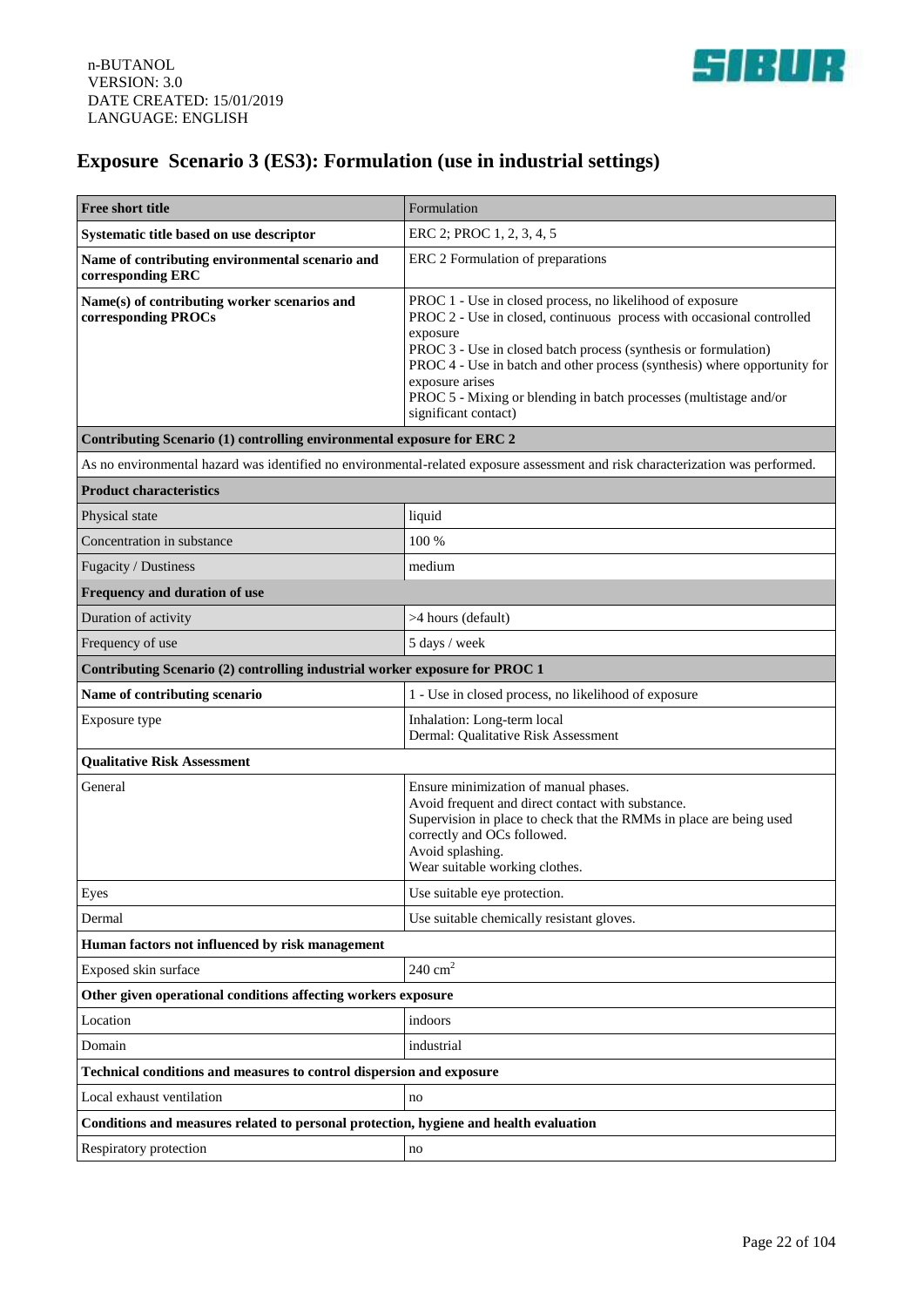

| Contributing Scenario (3) controlling industrial worker exposure for PROC 2           |                                                                                                                                                                                                                                                        |  |
|---------------------------------------------------------------------------------------|--------------------------------------------------------------------------------------------------------------------------------------------------------------------------------------------------------------------------------------------------------|--|
| Name of contributing scenario                                                         | 2 - Use in closed, continuous process with occasional controlled exposure                                                                                                                                                                              |  |
| Exposure type                                                                         | Inhalation: Long-term local<br>Dermal: Qualitative Risk Assessment                                                                                                                                                                                     |  |
| <b>Qualitative Risk Assessment</b>                                                    |                                                                                                                                                                                                                                                        |  |
| General                                                                               | Ensure minimization of manual phases.<br>Avoid frequent and direct contact with substance.<br>Supervision in place to check that the RMMs in place are being used<br>correctly and OCs followed.<br>Avoid splashing.<br>Wear suitable working clothes. |  |
| Eyes                                                                                  | Use suitable eye protection.                                                                                                                                                                                                                           |  |
| Dermal                                                                                | Use suitable chemically resistant gloves.                                                                                                                                                                                                              |  |
| Human factors not influenced by risk management                                       |                                                                                                                                                                                                                                                        |  |
| Exposed skin surface                                                                  | $480 \text{ cm}^2$                                                                                                                                                                                                                                     |  |
| Other given operational conditions affecting workers exposure                         |                                                                                                                                                                                                                                                        |  |
| Location                                                                              | indoors                                                                                                                                                                                                                                                |  |
| Domain                                                                                | industrial                                                                                                                                                                                                                                             |  |
| Technical conditions and measures to control dispersion and exposure                  |                                                                                                                                                                                                                                                        |  |
| Local exhaust ventilation                                                             | no                                                                                                                                                                                                                                                     |  |
| Conditions and measures related to personal protection, hygiene and health evaluation |                                                                                                                                                                                                                                                        |  |
| Respiratory protection                                                                | no                                                                                                                                                                                                                                                     |  |
| Contributing Scenario (4) controlling industrial worker exposure for PROC 3           |                                                                                                                                                                                                                                                        |  |
| Name of contributing scenario                                                         | 3 - Use in closed batch process (synthesis or formulation)                                                                                                                                                                                             |  |
| Exposure type                                                                         | Inhalation: Long-term local<br>Dermal: Qualitative Risk Assessment                                                                                                                                                                                     |  |
| <b>Qualitative Risk Assessment</b>                                                    |                                                                                                                                                                                                                                                        |  |
| General                                                                               | Ensure minimization of manual phases. Avoid frequent and direct contact<br>with substance. Supervision in place to check that the RMMs in place are<br>being used correctly and OCs followed. Avoid splashing. Wear suitable<br>working clothes.       |  |
| Eyes                                                                                  | Use suitable eye protection.                                                                                                                                                                                                                           |  |
| Dermal                                                                                | Use suitable chemically resistant gloves.                                                                                                                                                                                                              |  |
| Human factors not influenced by risk management                                       |                                                                                                                                                                                                                                                        |  |
| Exposed skin surface                                                                  | $240 \text{ cm}^2$                                                                                                                                                                                                                                     |  |
| Other given operational conditions affecting workers exposure                         |                                                                                                                                                                                                                                                        |  |
| Location                                                                              | indoors                                                                                                                                                                                                                                                |  |
| Domain                                                                                | industrial                                                                                                                                                                                                                                             |  |
| Technical conditions and measures to control dispersion and exposure                  |                                                                                                                                                                                                                                                        |  |
| Local exhaust ventilation                                                             | no                                                                                                                                                                                                                                                     |  |
| Conditions and measures related to personal protection, hygiene and health evaluation |                                                                                                                                                                                                                                                        |  |
| Respiratory protection                                                                | no                                                                                                                                                                                                                                                     |  |
| Contributing Scenario (5) controlling industrial worker exposure for PROC 4           |                                                                                                                                                                                                                                                        |  |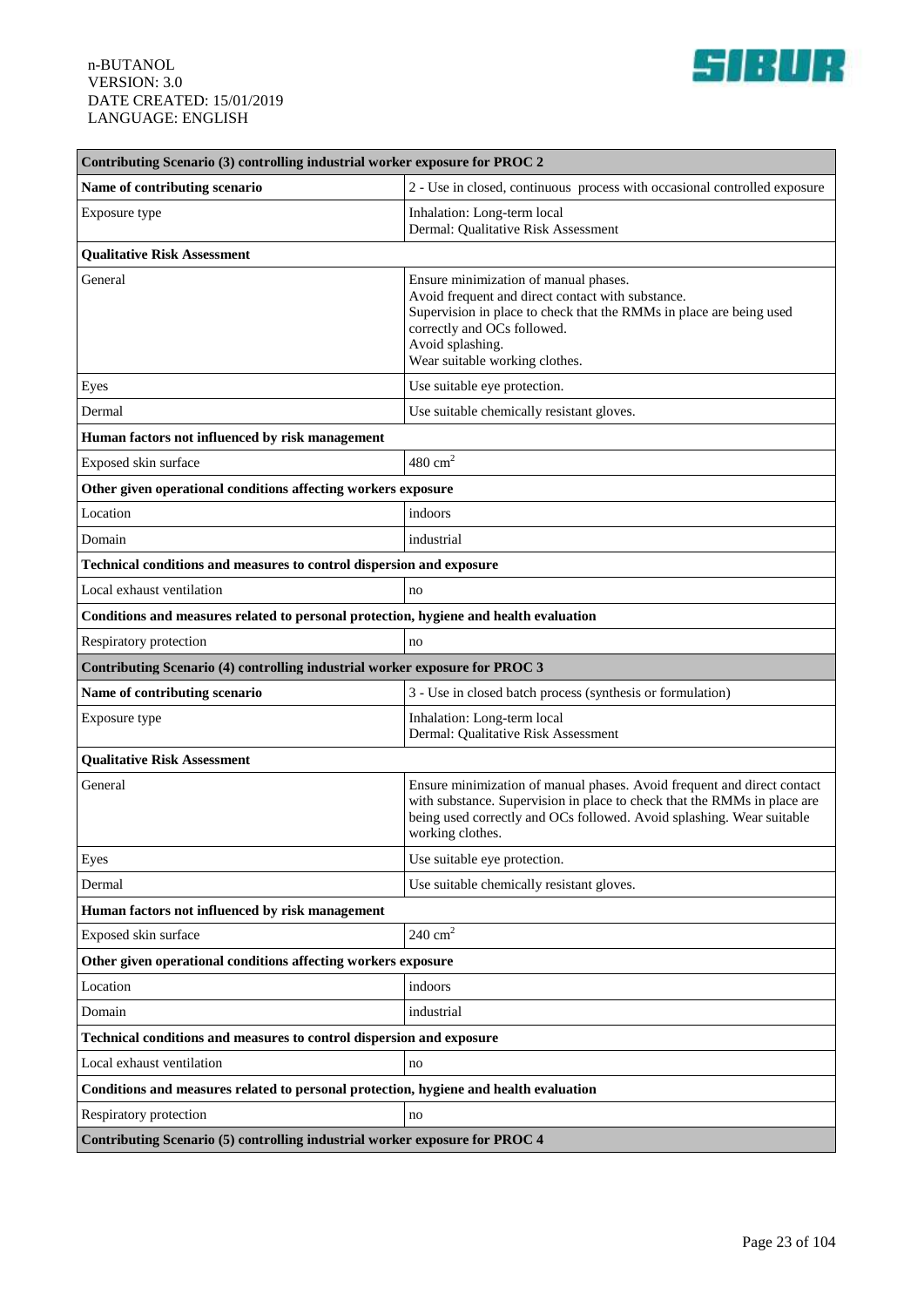

| Name of contributing scenario                                                         | 4 - Use in batch and other process (synthesis) where opportunity for<br>exposure arises                                                                                                                                                                |  |
|---------------------------------------------------------------------------------------|--------------------------------------------------------------------------------------------------------------------------------------------------------------------------------------------------------------------------------------------------------|--|
| Exposure type                                                                         | Inhalation: Long-term local<br>Dermal: Qualitative Risk Assessment                                                                                                                                                                                     |  |
| <b>Qualitative Risk Assessment</b>                                                    |                                                                                                                                                                                                                                                        |  |
| General                                                                               | Ensure minimization of manual phases. Avoid frequent and direct contact<br>with substance. Supervision in place to check that the RMMs in place are<br>being used correctly and OCs followed. Avoid splashing. Wear suitable<br>working clothes.       |  |
| Eyes                                                                                  | Use suitable eye protection.                                                                                                                                                                                                                           |  |
| Dermal                                                                                | Use suitable chemically resistant gloves.                                                                                                                                                                                                              |  |
| Human factors not influenced by risk management                                       |                                                                                                                                                                                                                                                        |  |
| Exposed skin surface                                                                  | $480 \text{ cm}^2$                                                                                                                                                                                                                                     |  |
| Other given operational conditions affecting workers exposure                         |                                                                                                                                                                                                                                                        |  |
| Location                                                                              | indoors                                                                                                                                                                                                                                                |  |
| Domain                                                                                | industrial                                                                                                                                                                                                                                             |  |
| Technical conditions and measures to control dispersion and exposure                  |                                                                                                                                                                                                                                                        |  |
| Local exhaust ventilation                                                             | no                                                                                                                                                                                                                                                     |  |
| Conditions and measures related to personal protection, hygiene and health evaluation |                                                                                                                                                                                                                                                        |  |
| Respiratory protection                                                                | no                                                                                                                                                                                                                                                     |  |
| Contributing Scenario (6) controlling industrial worker exposure for PROC 5           |                                                                                                                                                                                                                                                        |  |
| Name of contributing scenario                                                         | 5 - Mixing or blending in batch processes (multistage and/or significant<br>contact)                                                                                                                                                                   |  |
| Exposure type                                                                         | Inhalation: Long-term local<br>Dermal: Qualitative Risk Assessment                                                                                                                                                                                     |  |
| <b>Qualitative Risk Assessment</b>                                                    |                                                                                                                                                                                                                                                        |  |
| General                                                                               | Ensure minimization of manual phases.<br>Avoid frequent and direct contact with substance.<br>Supervision in place to check that the RMMs in place are being used<br>correctly and OCs followed.<br>Avoid splashing.<br>Wear suitable working clothes. |  |
| Eyes                                                                                  | Use suitable eye protection.                                                                                                                                                                                                                           |  |
| Dermal                                                                                | Use suitable chemically resistant gloves.                                                                                                                                                                                                              |  |
| Human factors not influenced by risk management                                       |                                                                                                                                                                                                                                                        |  |
| Exposed skin surface                                                                  | $480 \mathrm{~cm}^2$                                                                                                                                                                                                                                   |  |
| Other given operational conditions affecting workers exposure                         |                                                                                                                                                                                                                                                        |  |
| Location                                                                              | indoors                                                                                                                                                                                                                                                |  |
| Domain                                                                                | industrial                                                                                                                                                                                                                                             |  |
| Technical conditions and measures to control dispersion and exposure                  |                                                                                                                                                                                                                                                        |  |
| Local exhaust ventilation                                                             | no                                                                                                                                                                                                                                                     |  |
| Conditions and measures related to personal protection, hygiene and health evaluation |                                                                                                                                                                                                                                                        |  |
| Respiratory protection                                                                | $\rm no$                                                                                                                                                                                                                                               |  |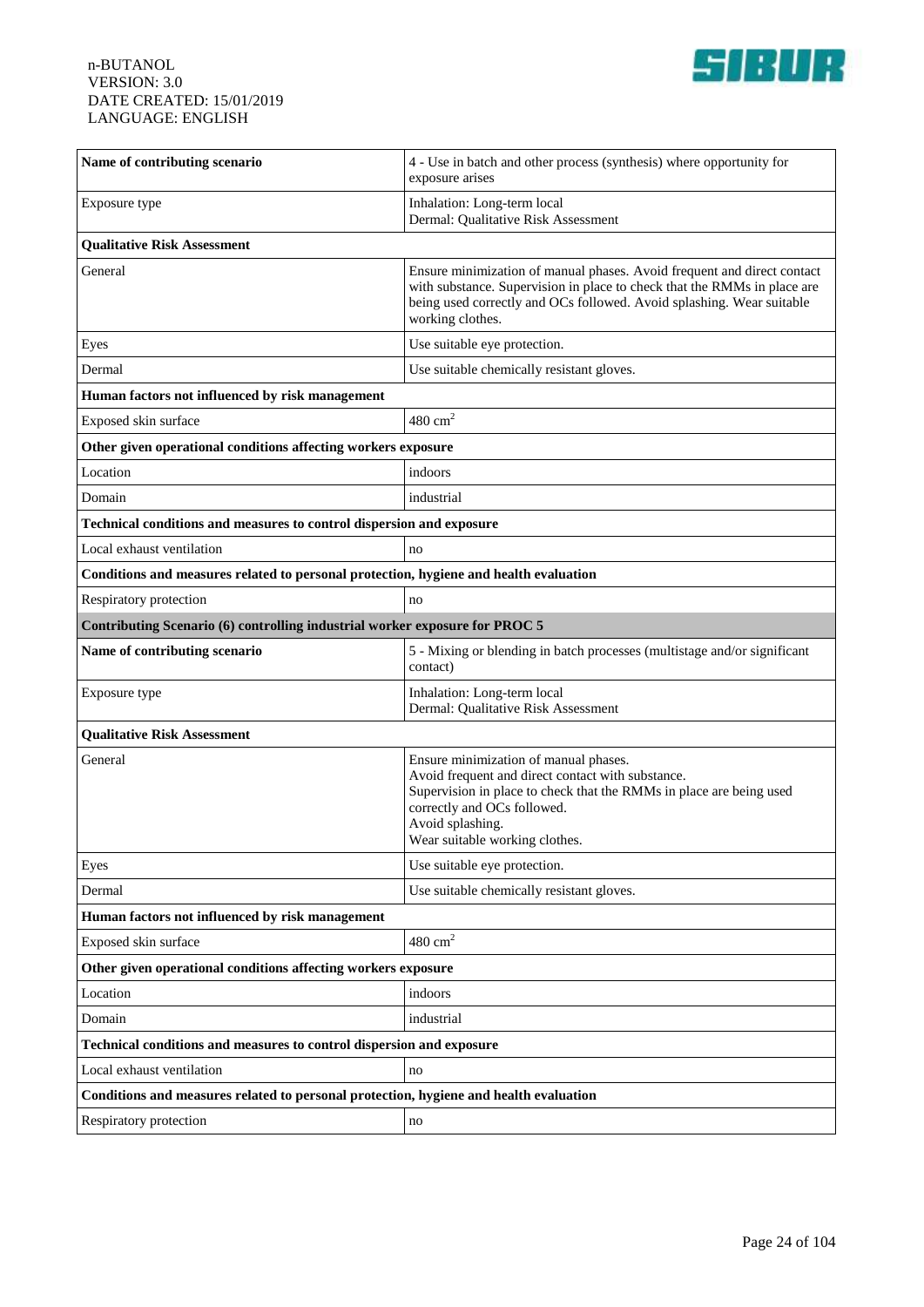

# **Exposure Scenario 4 (ES4): Formulation (use in professional settings)**

| Free short title                                                                      | Formulation                                                                                                                                                                                                                                            |  |
|---------------------------------------------------------------------------------------|--------------------------------------------------------------------------------------------------------------------------------------------------------------------------------------------------------------------------------------------------------|--|
| Systematic title based on use descriptor                                              | ERC 8D, 8A; PROC 19                                                                                                                                                                                                                                    |  |
| Name of contributing environmental scenario and<br>corresponding ERC                  | ERC 8d Wide dispersive outdoor use of processing aids in open systems<br>ERC 8a Wide dispersive indoor use of processing aids in open systems                                                                                                          |  |
| Name(s) of contributing worker scenarios and<br>corresponding PROCs                   | PROC 19 - Hand-mixing with intimate contact (only PPE available)                                                                                                                                                                                       |  |
| Contributing Scenario (1) controlling environmental exposure for ERC 8D               |                                                                                                                                                                                                                                                        |  |
| Contributing Scenario (2) controlling environmental exposure for ERC 8A               |                                                                                                                                                                                                                                                        |  |
|                                                                                       | As no environmental hazard was identified no environmental-related exposure assessment and risk characterization was performed.                                                                                                                        |  |
| <b>Product characteristics</b>                                                        |                                                                                                                                                                                                                                                        |  |
| Physical state                                                                        | liquid                                                                                                                                                                                                                                                 |  |
| Concentration in substance                                                            | 100 %                                                                                                                                                                                                                                                  |  |
| Fugacity / Dustiness                                                                  | medium                                                                                                                                                                                                                                                 |  |
| Frequency and duration of use                                                         |                                                                                                                                                                                                                                                        |  |
| Duration of activity                                                                  | >4 hours (default)                                                                                                                                                                                                                                     |  |
| Frequency of use                                                                      | 5 days / week                                                                                                                                                                                                                                          |  |
| Contributing Scenario (3) controlling professional worker exposure for PROC 19        |                                                                                                                                                                                                                                                        |  |
| Name of contributing scenario                                                         | 19 - Hand-mixing with intimate contact (only PPE available)                                                                                                                                                                                            |  |
| Exposure type                                                                         | Inhalation: Long-term local<br>Dermal: Qualitative Risk Assessment                                                                                                                                                                                     |  |
| <b>Qualitative Risk Assessment</b>                                                    |                                                                                                                                                                                                                                                        |  |
| General                                                                               | Ensure minimization of manual phases.<br>Avoid frequent and direct contact with substance.<br>Supervision in place to check that the RMMs in place are being used<br>correctly and OCs followed.<br>Avoid splashing.<br>Wear suitable working clothes. |  |
| Eyes                                                                                  | Use suitable eye protection.                                                                                                                                                                                                                           |  |
| Dermal                                                                                | Use suitable chemically resistant gloves.                                                                                                                                                                                                              |  |
| Human factors not influenced by risk management                                       |                                                                                                                                                                                                                                                        |  |
| Exposed skin surface                                                                  | 1,980 cm <sup>2</sup>                                                                                                                                                                                                                                  |  |
| Other given operational conditions affecting workers exposure                         |                                                                                                                                                                                                                                                        |  |
| Location                                                                              | indoors                                                                                                                                                                                                                                                |  |
| Domain                                                                                | professional                                                                                                                                                                                                                                           |  |
| Technical conditions and measures to control dispersion and exposure                  |                                                                                                                                                                                                                                                        |  |
| Local exhaust ventilation                                                             | yes (inhalation 80 %)                                                                                                                                                                                                                                  |  |
| Conditions and measures related to personal protection, hygiene and health evaluation |                                                                                                                                                                                                                                                        |  |
| Respiratory protection                                                                | no                                                                                                                                                                                                                                                     |  |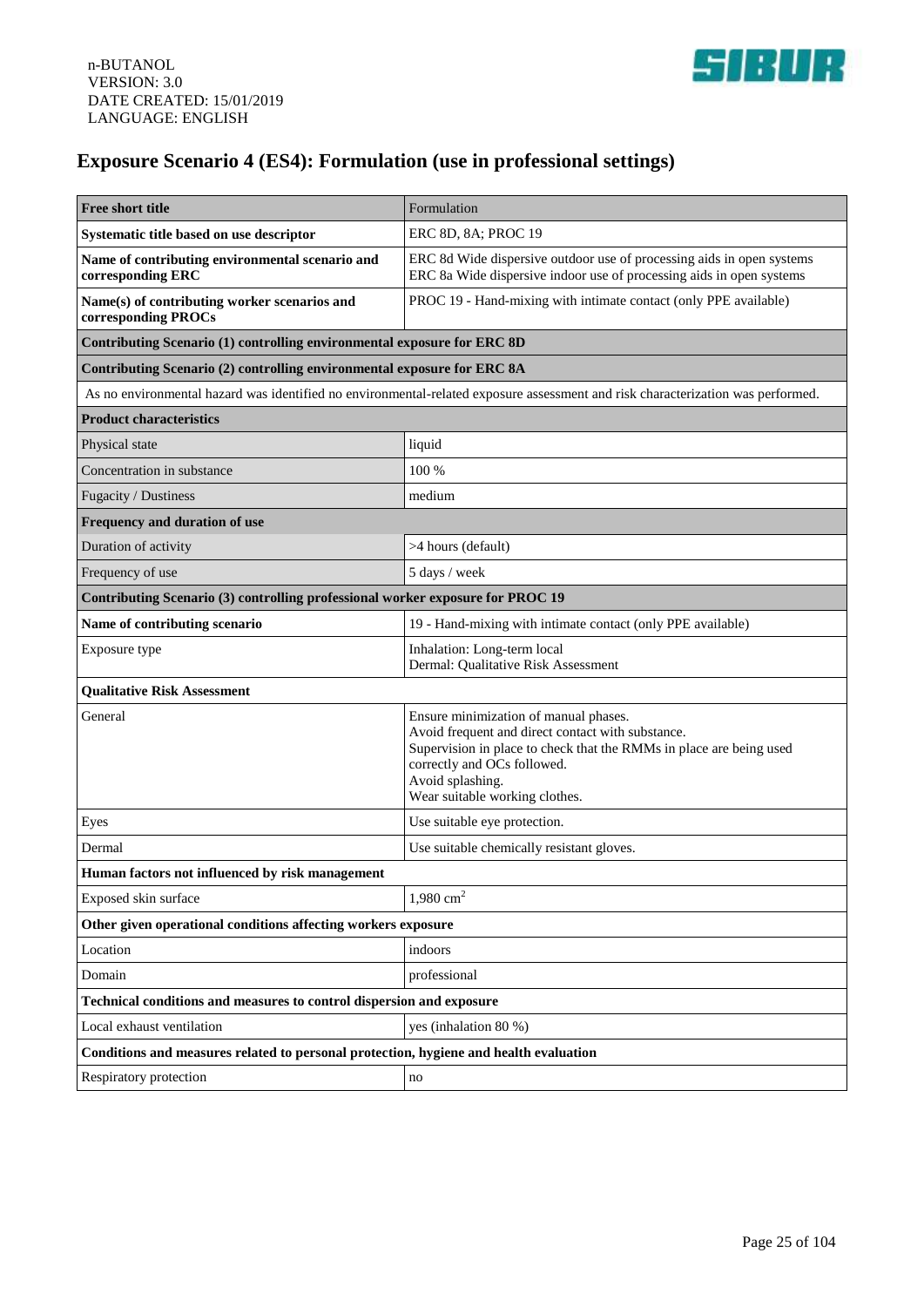

# **Exposure Scenario 5 (ES5): Use in Metal working fluids / rolling oils (industrial)**

| <b>Free short title</b>                                                               | Use in Metal working fluids / rolling oils                                                                                                                                                                                                                                                                                                                                                                                                                                                                                                       |  |
|---------------------------------------------------------------------------------------|--------------------------------------------------------------------------------------------------------------------------------------------------------------------------------------------------------------------------------------------------------------------------------------------------------------------------------------------------------------------------------------------------------------------------------------------------------------------------------------------------------------------------------------------------|--|
| Systematic title based on use descriptor                                              | ERC 4; PROC 7, 10, 13, 17                                                                                                                                                                                                                                                                                                                                                                                                                                                                                                                        |  |
| Name of contributing environmental scenario and<br>corresponding ERC                  | ERC 4 Industrial use of processing aids                                                                                                                                                                                                                                                                                                                                                                                                                                                                                                          |  |
| Name(s) of contributing worker scenarios and<br>corresponding PROCs                   | PROC 7 - Industrial spraying<br>PROC 10 - Roller application or brushing<br>PROC 13 - Treatment of articles by dipping and pouring<br>PROC 17 - Lubrication at high energy conditions and in partly open process                                                                                                                                                                                                                                                                                                                                 |  |
| Contributing Scenario (1) controlling environmental exposure for ERC 4                |                                                                                                                                                                                                                                                                                                                                                                                                                                                                                                                                                  |  |
|                                                                                       | As no environmental hazard was identified no environmental-related exposure assessment and risk characterization was performed.                                                                                                                                                                                                                                                                                                                                                                                                                  |  |
| <b>Product characteristics</b>                                                        |                                                                                                                                                                                                                                                                                                                                                                                                                                                                                                                                                  |  |
| Physical state                                                                        | liquid                                                                                                                                                                                                                                                                                                                                                                                                                                                                                                                                           |  |
| Concentration in substance                                                            | 100 %                                                                                                                                                                                                                                                                                                                                                                                                                                                                                                                                            |  |
| Fugacity / Dustiness                                                                  | medium                                                                                                                                                                                                                                                                                                                                                                                                                                                                                                                                           |  |
| Frequency and duration of use                                                         |                                                                                                                                                                                                                                                                                                                                                                                                                                                                                                                                                  |  |
| Duration of activity                                                                  | >4 hours (default)                                                                                                                                                                                                                                                                                                                                                                                                                                                                                                                               |  |
| Frequency of use                                                                      | 5 days / week                                                                                                                                                                                                                                                                                                                                                                                                                                                                                                                                    |  |
| Contributing Scenario (2) controlling industrial worker exposure for PROC 7           |                                                                                                                                                                                                                                                                                                                                                                                                                                                                                                                                                  |  |
| Name of contributing scenario                                                         | 7 - Industrial spraying                                                                                                                                                                                                                                                                                                                                                                                                                                                                                                                          |  |
| Exposure type                                                                         | Inhalation: Long-term local<br>Dermal: Qualitative Risk Assessment                                                                                                                                                                                                                                                                                                                                                                                                                                                                               |  |
| <b>Qualitative Risk Assessment</b>                                                    |                                                                                                                                                                                                                                                                                                                                                                                                                                                                                                                                                  |  |
| General                                                                               | Ensure that a spraying booth is used.<br>Ensure minimization of manual phases.<br>Clean equipment and the work area every day.<br>Regular inspection and maintenance of equipment and machines.<br>Ensure that the task is being carried out outside the breathing zone of a<br>worker (distance head-product greater than 1m).<br>Avoid frequent and direct contact with substance.<br>Supervision in place to check that the RMMs in place are being used<br>correctly and OCs followed.<br>Avoid splashing.<br>Wear suitable working clothes. |  |
| Eyes                                                                                  | Use suitable eye protection.                                                                                                                                                                                                                                                                                                                                                                                                                                                                                                                     |  |
| Dermal                                                                                | Use suitable chemically resistant gloves.                                                                                                                                                                                                                                                                                                                                                                                                                                                                                                        |  |
| Human factors not influenced by risk management                                       |                                                                                                                                                                                                                                                                                                                                                                                                                                                                                                                                                  |  |
| Exposed skin surface                                                                  | $1,500 \text{ cm}^2$                                                                                                                                                                                                                                                                                                                                                                                                                                                                                                                             |  |
| Other given operational conditions affecting workers exposure                         |                                                                                                                                                                                                                                                                                                                                                                                                                                                                                                                                                  |  |
| Location                                                                              | indoors                                                                                                                                                                                                                                                                                                                                                                                                                                                                                                                                          |  |
| Domain                                                                                | industrial                                                                                                                                                                                                                                                                                                                                                                                                                                                                                                                                       |  |
| Technical conditions and measures to control dispersion and exposure                  |                                                                                                                                                                                                                                                                                                                                                                                                                                                                                                                                                  |  |
| Local exhaust ventilation                                                             | no                                                                                                                                                                                                                                                                                                                                                                                                                                                                                                                                               |  |
| Conditions and measures related to personal protection, hygiene and health evaluation |                                                                                                                                                                                                                                                                                                                                                                                                                                                                                                                                                  |  |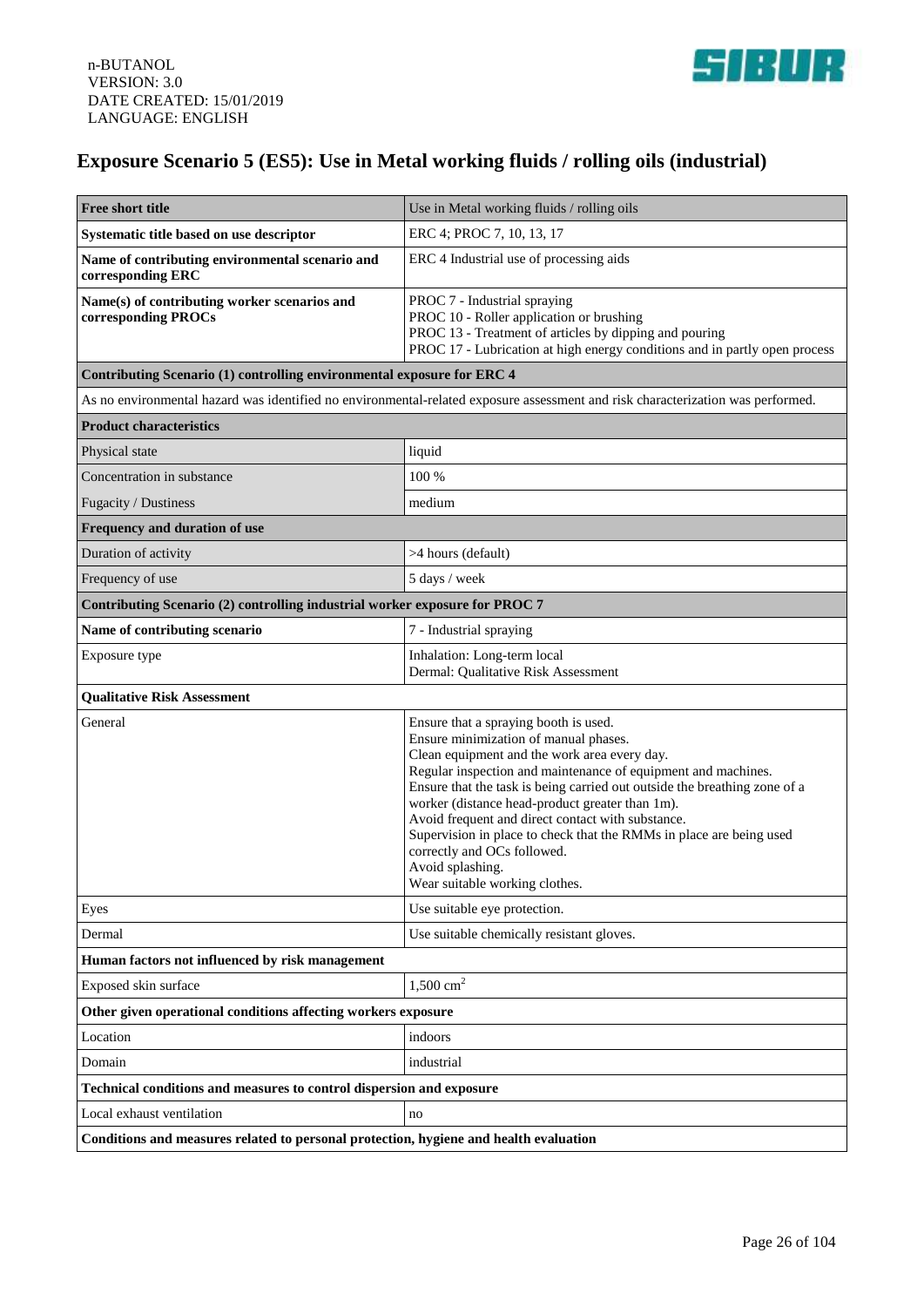

| Respiratory protection                                                                | no                                                                                                                                                                                                                                                                                                                                                                                                                                                                                                                                                                                                                                                                                                                                                                                                                                                                                                                                                                                                                                                                                                                                                                                                                                                                                            |  |
|---------------------------------------------------------------------------------------|-----------------------------------------------------------------------------------------------------------------------------------------------------------------------------------------------------------------------------------------------------------------------------------------------------------------------------------------------------------------------------------------------------------------------------------------------------------------------------------------------------------------------------------------------------------------------------------------------------------------------------------------------------------------------------------------------------------------------------------------------------------------------------------------------------------------------------------------------------------------------------------------------------------------------------------------------------------------------------------------------------------------------------------------------------------------------------------------------------------------------------------------------------------------------------------------------------------------------------------------------------------------------------------------------|--|
| Use of external/measured value inhalation                                             | Calculation was done using Stoffenmanager6 with the following settings:<br>- Substance at 100 % purity<br>- Type of task: Handlings of liquids at high pressure resulting in substantial<br>generation of mist or spray/haze<br>- Duration of the task in minutes: 480 min<br>- Frequency task: 4-5 days a week<br>- Is the task being carried out in the breathing zone of an employee (distance<br>head-product <1m): No<br>- Is there more than one employee carrying out the same task simultaneously:<br>Yes or No possible<br>- Is the task followed by a period of evaporation, drying or curing: Yes or No<br>possible<br>- Is personal protective equipment applied: No respiratory protection<br>- Please select the volume of the working room: Volume < 100 m3, 100-<br>1000 m3 and $> 1000$ m3 possible<br>- Please characterize type of general ventilation: Spraying booth<br>- Is the working room being cleaned daily: Yes<br>- Are inspections and maintenance of machines/ancillary equipment being<br>done at least monthly to ensure good condition and proper functioning and<br>performance: Yes<br>- Please select available control measures: No control measures at the source<br>- Is the employee situated in a cabin? No<br>Result: Daily concentration: 0 mg/m3 |  |
| Contributing Scenario (3) controlling industrial worker exposure for PROC 10          |                                                                                                                                                                                                                                                                                                                                                                                                                                                                                                                                                                                                                                                                                                                                                                                                                                                                                                                                                                                                                                                                                                                                                                                                                                                                                               |  |
| Name of contributing scenario                                                         | 10 - Roller application or brushing                                                                                                                                                                                                                                                                                                                                                                                                                                                                                                                                                                                                                                                                                                                                                                                                                                                                                                                                                                                                                                                                                                                                                                                                                                                           |  |
| Exposure type                                                                         | Inhalation: Long-term local<br>Dermal: Qualitative Risk Assessment                                                                                                                                                                                                                                                                                                                                                                                                                                                                                                                                                                                                                                                                                                                                                                                                                                                                                                                                                                                                                                                                                                                                                                                                                            |  |
| <b>Qualitative Risk Assessment</b>                                                    |                                                                                                                                                                                                                                                                                                                                                                                                                                                                                                                                                                                                                                                                                                                                                                                                                                                                                                                                                                                                                                                                                                                                                                                                                                                                                               |  |
| General                                                                               | Ensure minimization of manual phases.<br>Avoid frequent and direct contact with substance.<br>Supervision in place to check that the RMMs in place are being used<br>correctly and OCs followed.<br>Avoid splashing.<br>Wear suitable working clothes.                                                                                                                                                                                                                                                                                                                                                                                                                                                                                                                                                                                                                                                                                                                                                                                                                                                                                                                                                                                                                                        |  |
| Eyes                                                                                  | Use suitable eye protection.                                                                                                                                                                                                                                                                                                                                                                                                                                                                                                                                                                                                                                                                                                                                                                                                                                                                                                                                                                                                                                                                                                                                                                                                                                                                  |  |
| Dermal                                                                                | Use suitable chemically resistant gloves.                                                                                                                                                                                                                                                                                                                                                                                                                                                                                                                                                                                                                                                                                                                                                                                                                                                                                                                                                                                                                                                                                                                                                                                                                                                     |  |
| Human factors not influenced by risk management                                       |                                                                                                                                                                                                                                                                                                                                                                                                                                                                                                                                                                                                                                                                                                                                                                                                                                                                                                                                                                                                                                                                                                                                                                                                                                                                                               |  |
| Exposed skin surface                                                                  | 960 $cm2$                                                                                                                                                                                                                                                                                                                                                                                                                                                                                                                                                                                                                                                                                                                                                                                                                                                                                                                                                                                                                                                                                                                                                                                                                                                                                     |  |
| Other given operational conditions affecting workers exposure                         |                                                                                                                                                                                                                                                                                                                                                                                                                                                                                                                                                                                                                                                                                                                                                                                                                                                                                                                                                                                                                                                                                                                                                                                                                                                                                               |  |
| Location                                                                              | indoors                                                                                                                                                                                                                                                                                                                                                                                                                                                                                                                                                                                                                                                                                                                                                                                                                                                                                                                                                                                                                                                                                                                                                                                                                                                                                       |  |
| Domain                                                                                | industrial                                                                                                                                                                                                                                                                                                                                                                                                                                                                                                                                                                                                                                                                                                                                                                                                                                                                                                                                                                                                                                                                                                                                                                                                                                                                                    |  |
| Technical conditions and measures to control dispersion and exposure                  |                                                                                                                                                                                                                                                                                                                                                                                                                                                                                                                                                                                                                                                                                                                                                                                                                                                                                                                                                                                                                                                                                                                                                                                                                                                                                               |  |
| Local exhaust ventilation                                                             | no                                                                                                                                                                                                                                                                                                                                                                                                                                                                                                                                                                                                                                                                                                                                                                                                                                                                                                                                                                                                                                                                                                                                                                                                                                                                                            |  |
| Conditions and measures related to personal protection, hygiene and health evaluation |                                                                                                                                                                                                                                                                                                                                                                                                                                                                                                                                                                                                                                                                                                                                                                                                                                                                                                                                                                                                                                                                                                                                                                                                                                                                                               |  |
| Respiratory protection                                                                | no                                                                                                                                                                                                                                                                                                                                                                                                                                                                                                                                                                                                                                                                                                                                                                                                                                                                                                                                                                                                                                                                                                                                                                                                                                                                                            |  |
| Contributing Scenario (4) controlling industrial worker exposure for PROC 13          |                                                                                                                                                                                                                                                                                                                                                                                                                                                                                                                                                                                                                                                                                                                                                                                                                                                                                                                                                                                                                                                                                                                                                                                                                                                                                               |  |
| Name of contributing scenario                                                         | 13 - Treatment of articles by dipping and pouring                                                                                                                                                                                                                                                                                                                                                                                                                                                                                                                                                                                                                                                                                                                                                                                                                                                                                                                                                                                                                                                                                                                                                                                                                                             |  |
| Exposure type                                                                         | Inhalation: Long-term local<br>Dermal: Qualitative Risk Assessment                                                                                                                                                                                                                                                                                                                                                                                                                                                                                                                                                                                                                                                                                                                                                                                                                                                                                                                                                                                                                                                                                                                                                                                                                            |  |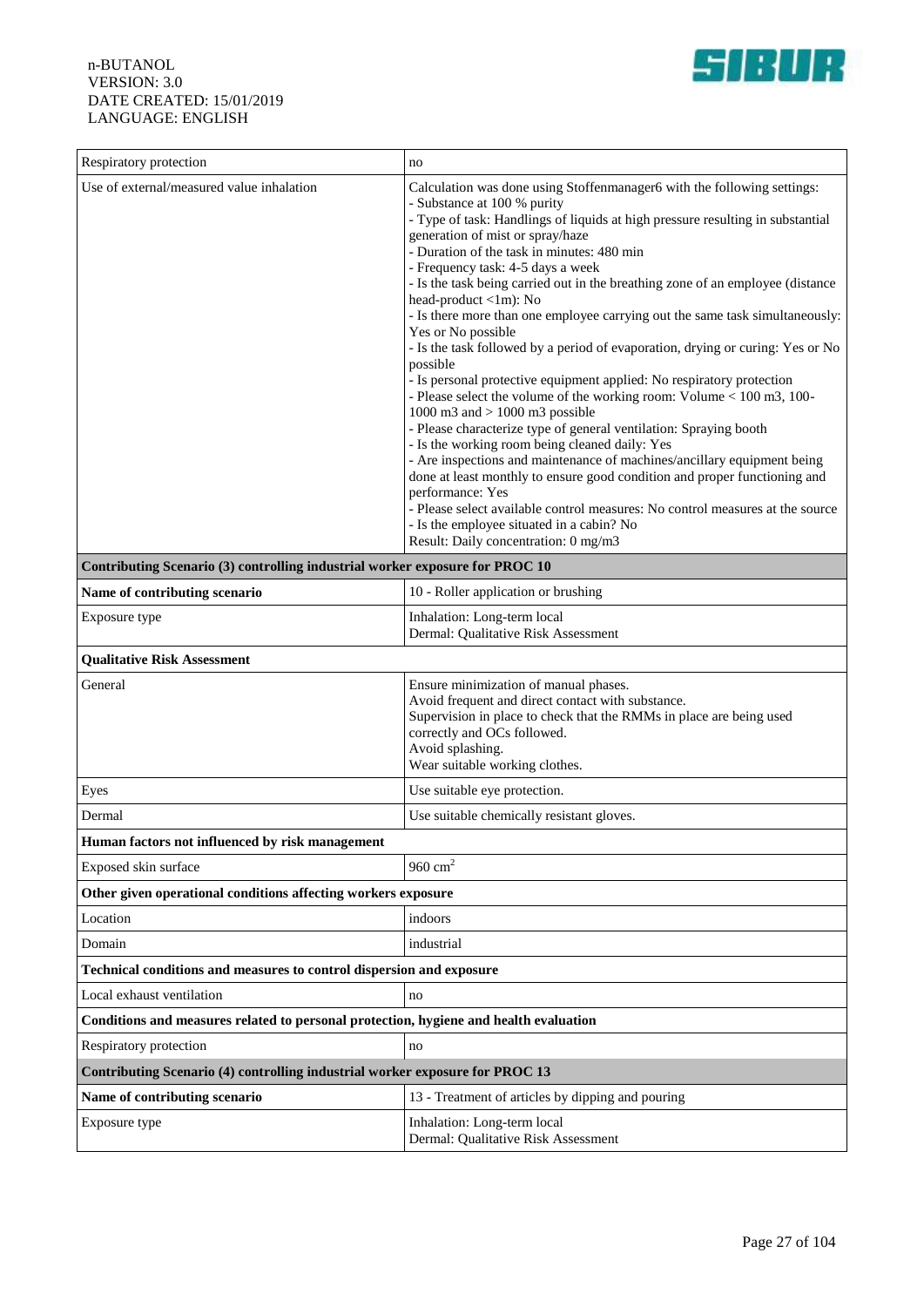

| <b>Qualitative Risk Assessment</b>                                                    |                                                                                                                                                                                                                                                        |
|---------------------------------------------------------------------------------------|--------------------------------------------------------------------------------------------------------------------------------------------------------------------------------------------------------------------------------------------------------|
| General                                                                               | Ensure minimization of manual phases.<br>Avoid frequent and direct contact with substance.<br>Supervision in place to check that the RMMs in place are being used<br>correctly and OCs followed.<br>Avoid splashing.<br>Wear suitable working clothes. |
| Eyes                                                                                  | Use suitable eye protection.                                                                                                                                                                                                                           |
| Dermal                                                                                | Use suitable chemically resistant gloves.                                                                                                                                                                                                              |
| Human factors not influenced by risk management                                       |                                                                                                                                                                                                                                                        |
| Exposed skin surface                                                                  | $480 \text{ cm}^2$                                                                                                                                                                                                                                     |
| Other given operational conditions affecting workers exposure                         |                                                                                                                                                                                                                                                        |
| Location                                                                              | indoors                                                                                                                                                                                                                                                |
| Domain                                                                                | industrial                                                                                                                                                                                                                                             |
| Technical conditions and measures to control dispersion and exposure                  |                                                                                                                                                                                                                                                        |
| Local exhaust ventilation                                                             | no                                                                                                                                                                                                                                                     |
| Conditions and measures related to personal protection, hygiene and health evaluation |                                                                                                                                                                                                                                                        |
| Respiratory protection                                                                | no                                                                                                                                                                                                                                                     |
| Contributing Scenario (5) controlling industrial worker exposure for PROC 17          |                                                                                                                                                                                                                                                        |
| Name of contributing scenario                                                         | 17 - Lubrication at high energy conditions and in partly open process                                                                                                                                                                                  |
| Exposure type                                                                         | Inhalation: Long-term local<br>Dermal: Qualitative Risk Assessment                                                                                                                                                                                     |
| <b>Qualitative Risk Assessment</b>                                                    |                                                                                                                                                                                                                                                        |
| General                                                                               | Ensure minimization of manual phases.<br>Avoid frequent and direct contact with substance.<br>Supervision in place to check that the RMMs in place are being used<br>correctly and OCs followed.<br>Avoid splashing.<br>Wear suitable working clothes. |
| Eyes                                                                                  | Use suitable eye protection.                                                                                                                                                                                                                           |
| Dermal                                                                                | Use suitable chemically resistant gloves.                                                                                                                                                                                                              |
| Human factors not influenced by risk management                                       |                                                                                                                                                                                                                                                        |
| Exposed skin surface                                                                  | 960 $cm2$                                                                                                                                                                                                                                              |
| Other given operational conditions affecting workers exposure                         |                                                                                                                                                                                                                                                        |
| Location                                                                              | indoors                                                                                                                                                                                                                                                |
| Domain                                                                                | industrial                                                                                                                                                                                                                                             |
| Technical conditions and measures to control dispersion and exposure                  |                                                                                                                                                                                                                                                        |
| Local exhaust ventilation                                                             | no                                                                                                                                                                                                                                                     |
| Conditions and measures related to personal protection, hygiene and health evaluation |                                                                                                                                                                                                                                                        |
| Respiratory protection                                                                | no                                                                                                                                                                                                                                                     |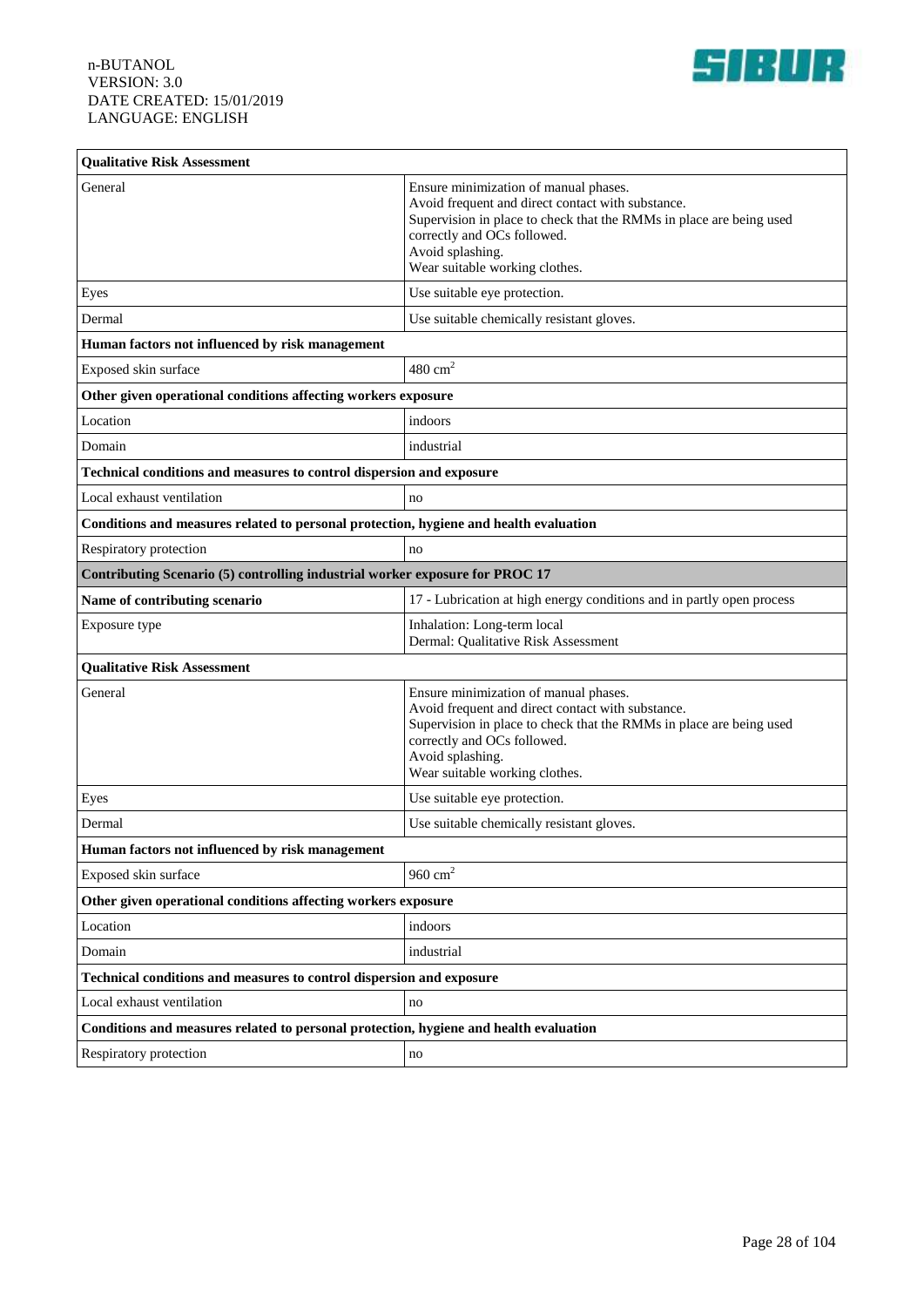

# **Exposure Scenario 6 (ES6): Use in Metal working fluids / rolling oils (professional)**

| <b>Free short title</b>                                                                                                         | Use in Metal working fluids / rolling oils                                                                                                                                                                                                                                                      |
|---------------------------------------------------------------------------------------------------------------------------------|-------------------------------------------------------------------------------------------------------------------------------------------------------------------------------------------------------------------------------------------------------------------------------------------------|
| Systematic title based on use descriptor                                                                                        | ERC 8A, 8D; PROC 10, 11, 13, 17                                                                                                                                                                                                                                                                 |
| Name of contributing environmental scenario and<br>corresponding ERC                                                            | ERC 8a Wide dispersive indoor use of processing aids in open systems<br>ERC 8d Wide dispersive outdoor use of processing aids in open systems                                                                                                                                                   |
| Name(s) of contributing worker scenarios and<br>corresponding PROCs                                                             | PROC 10 - Roller application or brushing<br>PROC 11 - Non industrial spraying<br>PROC 11 - Non industrial spraying<br>PROC 11 - Non industrial spraying<br>PROC 13 - Treatment of articles by dipping and pouring<br>PROC 17 - Lubrication at high energy conditions and in partly open process |
| Contributing Scenario (1) controlling environmental exposure for ERC 8A                                                         |                                                                                                                                                                                                                                                                                                 |
| Contributing Scenario (2) controlling environmental exposure for ERC 8D                                                         |                                                                                                                                                                                                                                                                                                 |
| As no environmental hazard was identified no environmental-related exposure assessment and risk characterization was performed. |                                                                                                                                                                                                                                                                                                 |
| <b>Product characteristics</b>                                                                                                  |                                                                                                                                                                                                                                                                                                 |
| Physical state                                                                                                                  | liquid                                                                                                                                                                                                                                                                                          |
| Concentration in substance                                                                                                      | 100 %                                                                                                                                                                                                                                                                                           |
| Fugacity / Dustiness                                                                                                            | medium                                                                                                                                                                                                                                                                                          |
| Frequency and duration of use                                                                                                   |                                                                                                                                                                                                                                                                                                 |
| Duration of activity                                                                                                            | >4 hours (default)                                                                                                                                                                                                                                                                              |
| Frequency of use                                                                                                                | 5 days / week                                                                                                                                                                                                                                                                                   |
| Contributing Scenario (3) controlling professional worker exposure for PROC 10                                                  |                                                                                                                                                                                                                                                                                                 |
| Name of contributing scenario                                                                                                   | 10 - Roller application or brushing                                                                                                                                                                                                                                                             |
| Exposure type                                                                                                                   | Inhalation: Long-term local<br>Dermal: Qualitative Risk Assessment                                                                                                                                                                                                                              |
| <b>Qualitative Risk Assessment</b>                                                                                              |                                                                                                                                                                                                                                                                                                 |
| General                                                                                                                         | Ensure minimization of manual phases. Avoid frequent and direct contact<br>with substance. Supervision in place to check that the RMMs in place are<br>being used correctly and OCs followed. Avoid splashing. Wear suitable<br>working clothes.                                                |
| Eyes                                                                                                                            | Use suitable eye protection.                                                                                                                                                                                                                                                                    |
| Dermal                                                                                                                          | Use suitable chemically resistant gloves.                                                                                                                                                                                                                                                       |
| Human factors not influenced by risk management                                                                                 |                                                                                                                                                                                                                                                                                                 |
| Exposed skin surface                                                                                                            | 960 $cm2$                                                                                                                                                                                                                                                                                       |
| Other given operational conditions affecting workers exposure                                                                   |                                                                                                                                                                                                                                                                                                 |
| Location                                                                                                                        | indoors                                                                                                                                                                                                                                                                                         |
| Domain                                                                                                                          | professional                                                                                                                                                                                                                                                                                    |
| Technical conditions and measures to control dispersion and exposure                                                            |                                                                                                                                                                                                                                                                                                 |
| Local exhaust ventilation                                                                                                       | yes (inhalation 80 %)                                                                                                                                                                                                                                                                           |
| Conditions and measures related to personal protection, hygiene and health evaluation                                           |                                                                                                                                                                                                                                                                                                 |
| Respiratory protection                                                                                                          | no                                                                                                                                                                                                                                                                                              |
| Contributing Scenario (4) controlling professional worker exposure for PROC 11                                                  |                                                                                                                                                                                                                                                                                                 |
| Name of contributing scenario                                                                                                   | 11 - Non industrial spraying                                                                                                                                                                                                                                                                    |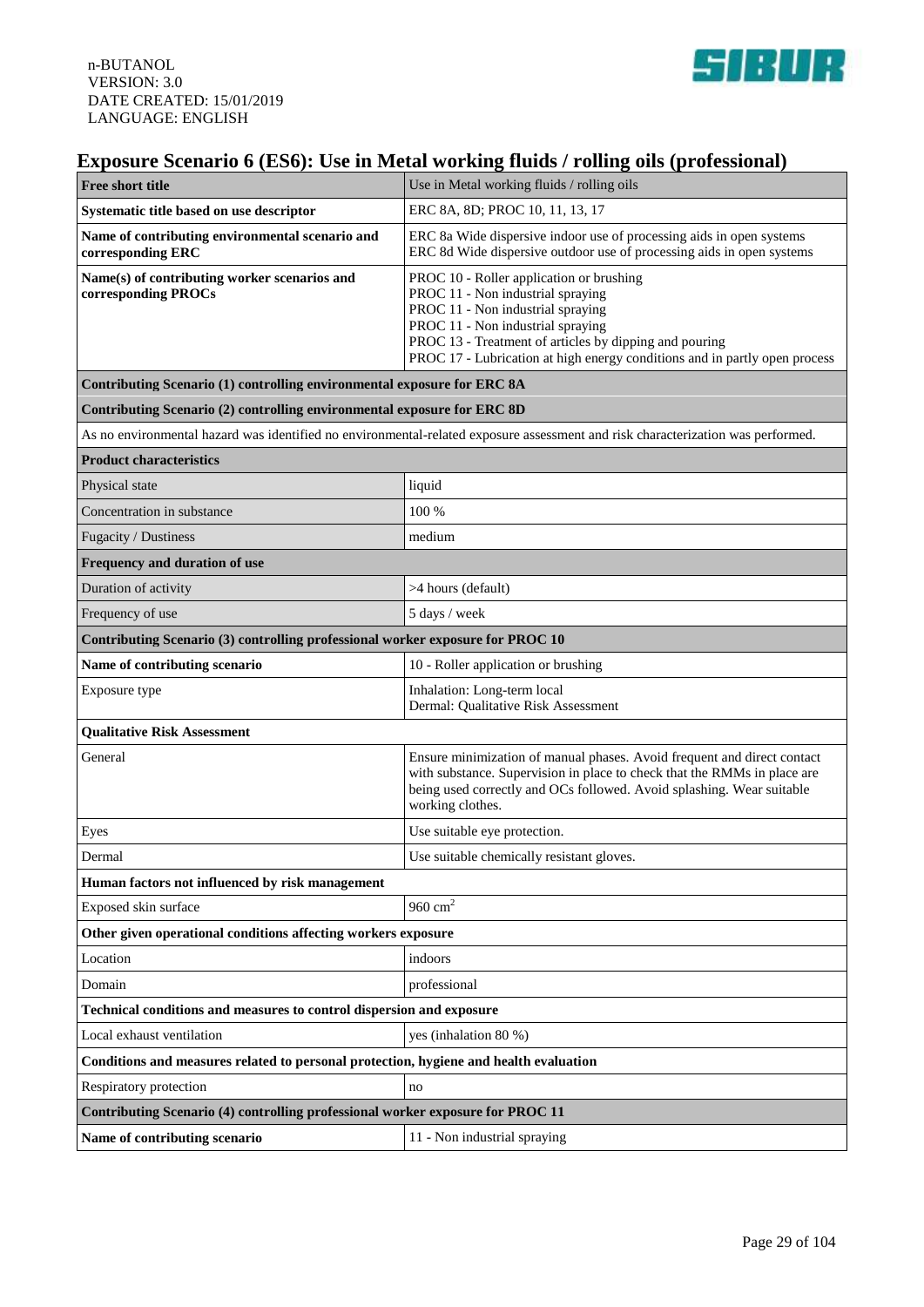

| Exposure type                                                                         | Inhalation: Long-term local<br>Dermal: Qualitative Risk Assessment                                                                                                                                                                                                                                                                                                                                                                                                                                                                                                                                                                                                                                                                                                                                                                                                                                                                                                                                                                                                                                                                                                                                                                                                  |  |
|---------------------------------------------------------------------------------------|---------------------------------------------------------------------------------------------------------------------------------------------------------------------------------------------------------------------------------------------------------------------------------------------------------------------------------------------------------------------------------------------------------------------------------------------------------------------------------------------------------------------------------------------------------------------------------------------------------------------------------------------------------------------------------------------------------------------------------------------------------------------------------------------------------------------------------------------------------------------------------------------------------------------------------------------------------------------------------------------------------------------------------------------------------------------------------------------------------------------------------------------------------------------------------------------------------------------------------------------------------------------|--|
| <b>Qualitative Risk Assessment</b>                                                    |                                                                                                                                                                                                                                                                                                                                                                                                                                                                                                                                                                                                                                                                                                                                                                                                                                                                                                                                                                                                                                                                                                                                                                                                                                                                     |  |
| General                                                                               | Ensure minimization of manual phases. Avoid frequent and direct contact<br>with substance. Supervision in place to check that the RMMs in place are<br>being used correctly and OCs followed. Clean equipment and the work area<br>every day. Regular inspection and maintenance of equipment and machines.<br>Ensure doors and windows are opened (general ventilation). Use a local<br>exhast ventilation with adequate effectiveness. Avoid splashing. Wear<br>suitable working clothes.                                                                                                                                                                                                                                                                                                                                                                                                                                                                                                                                                                                                                                                                                                                                                                         |  |
| Eyes                                                                                  | Use suitable eye protection.                                                                                                                                                                                                                                                                                                                                                                                                                                                                                                                                                                                                                                                                                                                                                                                                                                                                                                                                                                                                                                                                                                                                                                                                                                        |  |
| Dermal                                                                                | Use suitable chemically resistant gloves.                                                                                                                                                                                                                                                                                                                                                                                                                                                                                                                                                                                                                                                                                                                                                                                                                                                                                                                                                                                                                                                                                                                                                                                                                           |  |
| Human factors not influenced by risk management                                       |                                                                                                                                                                                                                                                                                                                                                                                                                                                                                                                                                                                                                                                                                                                                                                                                                                                                                                                                                                                                                                                                                                                                                                                                                                                                     |  |
| Exposed skin surface                                                                  | $1,500 \text{ cm}^2$                                                                                                                                                                                                                                                                                                                                                                                                                                                                                                                                                                                                                                                                                                                                                                                                                                                                                                                                                                                                                                                                                                                                                                                                                                                |  |
| Other given operational conditions affecting workers exposure                         |                                                                                                                                                                                                                                                                                                                                                                                                                                                                                                                                                                                                                                                                                                                                                                                                                                                                                                                                                                                                                                                                                                                                                                                                                                                                     |  |
| Location                                                                              | indoors                                                                                                                                                                                                                                                                                                                                                                                                                                                                                                                                                                                                                                                                                                                                                                                                                                                                                                                                                                                                                                                                                                                                                                                                                                                             |  |
| Domain                                                                                | professional                                                                                                                                                                                                                                                                                                                                                                                                                                                                                                                                                                                                                                                                                                                                                                                                                                                                                                                                                                                                                                                                                                                                                                                                                                                        |  |
| Technical conditions and measures to control dispersion and exposure                  |                                                                                                                                                                                                                                                                                                                                                                                                                                                                                                                                                                                                                                                                                                                                                                                                                                                                                                                                                                                                                                                                                                                                                                                                                                                                     |  |
| Local exhaust ventilation                                                             | no                                                                                                                                                                                                                                                                                                                                                                                                                                                                                                                                                                                                                                                                                                                                                                                                                                                                                                                                                                                                                                                                                                                                                                                                                                                                  |  |
| Conditions and measures related to personal protection, hygiene and health evaluation |                                                                                                                                                                                                                                                                                                                                                                                                                                                                                                                                                                                                                                                                                                                                                                                                                                                                                                                                                                                                                                                                                                                                                                                                                                                                     |  |
| Respiratory protection                                                                | no                                                                                                                                                                                                                                                                                                                                                                                                                                                                                                                                                                                                                                                                                                                                                                                                                                                                                                                                                                                                                                                                                                                                                                                                                                                                  |  |
| Use of external/measured value inhalation                                             | Calculation was done using Stoffenmanager6 with the following settings:<br>- Substance at 100 % purity<br>- Type of task: Handlings of liquids at high pressure resulting in substantial<br>generation of mist or spray/haze<br>- Duration of the task in minutes: 480 min<br>- Frequency task: 4-5 days a week<br>- Is the task being carried out in the breathing zone of an employee (distance<br>head-product <1m): Yes<br>- Is there more than one employee carrying out the same task simultaneously:<br>Yes<br>- Is the task followed by a period of evaporation, drying or curing: Yes<br>- Is personal protective equipment applied: No respiratory protection<br>- Please select the volume of the working room: Volume 100-1000 m3<br>- Please characterize type of general ventilation: general ventilation (open<br>windows and doors)<br>- Is the working room being cleaned daily: Yes<br>- Are inspections and maintenance of machines/ancillary equipment being<br>done at least monthly to ensure good condition and proper functioning and<br>performance: Yes<br>- Please select available control measures: Local exhaust ventilation<br>- Is the employee situated in a cabin? No<br>Result: Daily concentration (75th percentile): 220 mg/m3 |  |
| Contributing Scenario (5) controlling professional worker exposure for PROC 11        |                                                                                                                                                                                                                                                                                                                                                                                                                                                                                                                                                                                                                                                                                                                                                                                                                                                                                                                                                                                                                                                                                                                                                                                                                                                                     |  |
| Name of contributing scenario                                                         | 11 - Non industrial spraying                                                                                                                                                                                                                                                                                                                                                                                                                                                                                                                                                                                                                                                                                                                                                                                                                                                                                                                                                                                                                                                                                                                                                                                                                                        |  |
| Exposure type                                                                         | Inhalation: Long-term local<br>Dermal: Qualitative Risk Assessment                                                                                                                                                                                                                                                                                                                                                                                                                                                                                                                                                                                                                                                                                                                                                                                                                                                                                                                                                                                                                                                                                                                                                                                                  |  |
| <b>Qualitative Risk Assessment</b>                                                    |                                                                                                                                                                                                                                                                                                                                                                                                                                                                                                                                                                                                                                                                                                                                                                                                                                                                                                                                                                                                                                                                                                                                                                                                                                                                     |  |
| General                                                                               | Ensure minimization of manual phases. Avoid frequent and direct contact<br>with substance. Supervision in place to check that the RMMs in place are<br>being used correctly and OCs followed. Clean equipment and the work area<br>every day. Regular inspection and maintenance of equipment and machines.                                                                                                                                                                                                                                                                                                                                                                                                                                                                                                                                                                                                                                                                                                                                                                                                                                                                                                                                                         |  |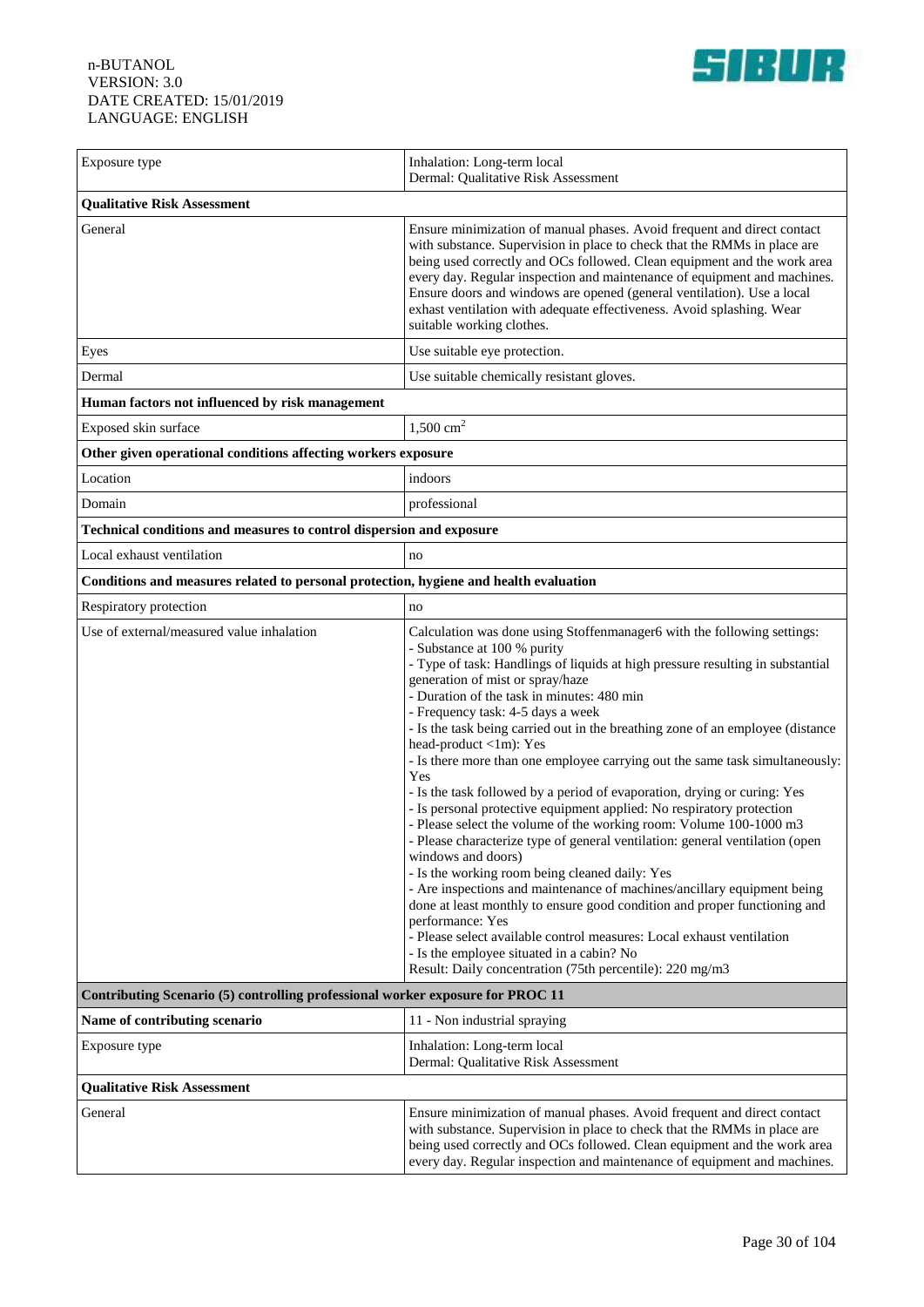

|                                                                                       | Wear a half mask respirator with type P2L filter or better. Avoid splashing.<br>Wear suitable working clothes. Ensure doors and windows are opened<br>(general ventilation).                                                                                                                                                                                                                                                                                                                                                                                                                                                                                                                                                                                                                                                                                                                                                                                                                                                                                                                                                                                                                                                                                                                                  |
|---------------------------------------------------------------------------------------|---------------------------------------------------------------------------------------------------------------------------------------------------------------------------------------------------------------------------------------------------------------------------------------------------------------------------------------------------------------------------------------------------------------------------------------------------------------------------------------------------------------------------------------------------------------------------------------------------------------------------------------------------------------------------------------------------------------------------------------------------------------------------------------------------------------------------------------------------------------------------------------------------------------------------------------------------------------------------------------------------------------------------------------------------------------------------------------------------------------------------------------------------------------------------------------------------------------------------------------------------------------------------------------------------------------|
| Eyes                                                                                  | Use suitable eye protection.                                                                                                                                                                                                                                                                                                                                                                                                                                                                                                                                                                                                                                                                                                                                                                                                                                                                                                                                                                                                                                                                                                                                                                                                                                                                                  |
| Dermal                                                                                | Use suitable chemically resistant gloves.                                                                                                                                                                                                                                                                                                                                                                                                                                                                                                                                                                                                                                                                                                                                                                                                                                                                                                                                                                                                                                                                                                                                                                                                                                                                     |
| Human factors not influenced by risk management                                       |                                                                                                                                                                                                                                                                                                                                                                                                                                                                                                                                                                                                                                                                                                                                                                                                                                                                                                                                                                                                                                                                                                                                                                                                                                                                                                               |
| Exposed skin surface                                                                  | 1,500 $\text{cm}^2$                                                                                                                                                                                                                                                                                                                                                                                                                                                                                                                                                                                                                                                                                                                                                                                                                                                                                                                                                                                                                                                                                                                                                                                                                                                                                           |
| Other given operational conditions affecting workers exposure                         |                                                                                                                                                                                                                                                                                                                                                                                                                                                                                                                                                                                                                                                                                                                                                                                                                                                                                                                                                                                                                                                                                                                                                                                                                                                                                                               |
| Location                                                                              | indoors                                                                                                                                                                                                                                                                                                                                                                                                                                                                                                                                                                                                                                                                                                                                                                                                                                                                                                                                                                                                                                                                                                                                                                                                                                                                                                       |
| Domain                                                                                | professional                                                                                                                                                                                                                                                                                                                                                                                                                                                                                                                                                                                                                                                                                                                                                                                                                                                                                                                                                                                                                                                                                                                                                                                                                                                                                                  |
| Technical conditions and measures to control dispersion and exposure                  |                                                                                                                                                                                                                                                                                                                                                                                                                                                                                                                                                                                                                                                                                                                                                                                                                                                                                                                                                                                                                                                                                                                                                                                                                                                                                                               |
| Local exhaust ventilation                                                             | no                                                                                                                                                                                                                                                                                                                                                                                                                                                                                                                                                                                                                                                                                                                                                                                                                                                                                                                                                                                                                                                                                                                                                                                                                                                                                                            |
| Conditions and measures related to personal protection, hygiene and health evaluation |                                                                                                                                                                                                                                                                                                                                                                                                                                                                                                                                                                                                                                                                                                                                                                                                                                                                                                                                                                                                                                                                                                                                                                                                                                                                                                               |
| Respiratory protection                                                                | no                                                                                                                                                                                                                                                                                                                                                                                                                                                                                                                                                                                                                                                                                                                                                                                                                                                                                                                                                                                                                                                                                                                                                                                                                                                                                                            |
| Use of external/measured value inhalation                                             | Calculation was done using Stoffenmanager6 with the following settings:<br>- Substance at 100 % purity<br>- Type of task: Handlings of liquids at high pressure resulting in substantial<br>generation of mist or spray/haze<br>- Duration of the task in minutes: 480 min<br>- Frequency task: 4-5 days a week<br>- Is the task being carried out in the breathing zone of an employee (distance<br>head-product <1m): Yes<br>- Is there more than one employee carrying out the same task simultaneously:<br>Yes<br>- Is the task followed by a period of evaporation, drying or curing: Yes<br>- Is personal protective equipment applied: Half mask respirator with<br>filter/cardridge (gas cardridge)<br>- Please select the volume of the working room: Volume 100-1000 m3<br>- Please characterize type of general ventilation: general ventilation (open<br>windows and doors)<br>- Is the working room being cleaned daily: Yes<br>- Are inspections and maintenance of machines/ancillary equipment being<br>done at least monthly to ensure good condition and proper functioning and<br>performance: Yes<br>- Please select available control measures: No control measures at the source<br>Is the employee situated in a cabin? No<br>Result: Daily concentration (75th percentile): 167 mg/m3 |
| Contributing Scenario (6) controlling professional worker exposure for PROC 11        |                                                                                                                                                                                                                                                                                                                                                                                                                                                                                                                                                                                                                                                                                                                                                                                                                                                                                                                                                                                                                                                                                                                                                                                                                                                                                                               |
| Name of contributing scenario                                                         | 11 - Non industrial spraying                                                                                                                                                                                                                                                                                                                                                                                                                                                                                                                                                                                                                                                                                                                                                                                                                                                                                                                                                                                                                                                                                                                                                                                                                                                                                  |
| Exposure type                                                                         | Inhalation: Long-term local<br>Dermal: Qualitative Risk Assessment                                                                                                                                                                                                                                                                                                                                                                                                                                                                                                                                                                                                                                                                                                                                                                                                                                                                                                                                                                                                                                                                                                                                                                                                                                            |
| <b>Oualitative Risk Assessment</b>                                                    |                                                                                                                                                                                                                                                                                                                                                                                                                                                                                                                                                                                                                                                                                                                                                                                                                                                                                                                                                                                                                                                                                                                                                                                                                                                                                                               |
| General                                                                               | Ensure minimization of manual phases. Avoid frequent and direct contact<br>with substance. Supervision in place to check that the RMMs in place are<br>being used correctly and OCs followed. Ensure that a spraying booth is used.<br>Clean equipment and the work area every day. Regular inspection and<br>maintenance of equipment and machines. Ensure that the task is being<br>carried out outside the breathing zone of a worker (distance head-product<br>greater than 1m). Avoid splashing. Wear suitable working clothes.                                                                                                                                                                                                                                                                                                                                                                                                                                                                                                                                                                                                                                                                                                                                                                          |
| Eyes                                                                                  | Use suitable eye protection.                                                                                                                                                                                                                                                                                                                                                                                                                                                                                                                                                                                                                                                                                                                                                                                                                                                                                                                                                                                                                                                                                                                                                                                                                                                                                  |
| Dermal                                                                                | Use suitable chemically resistant gloves.                                                                                                                                                                                                                                                                                                                                                                                                                                                                                                                                                                                                                                                                                                                                                                                                                                                                                                                                                                                                                                                                                                                                                                                                                                                                     |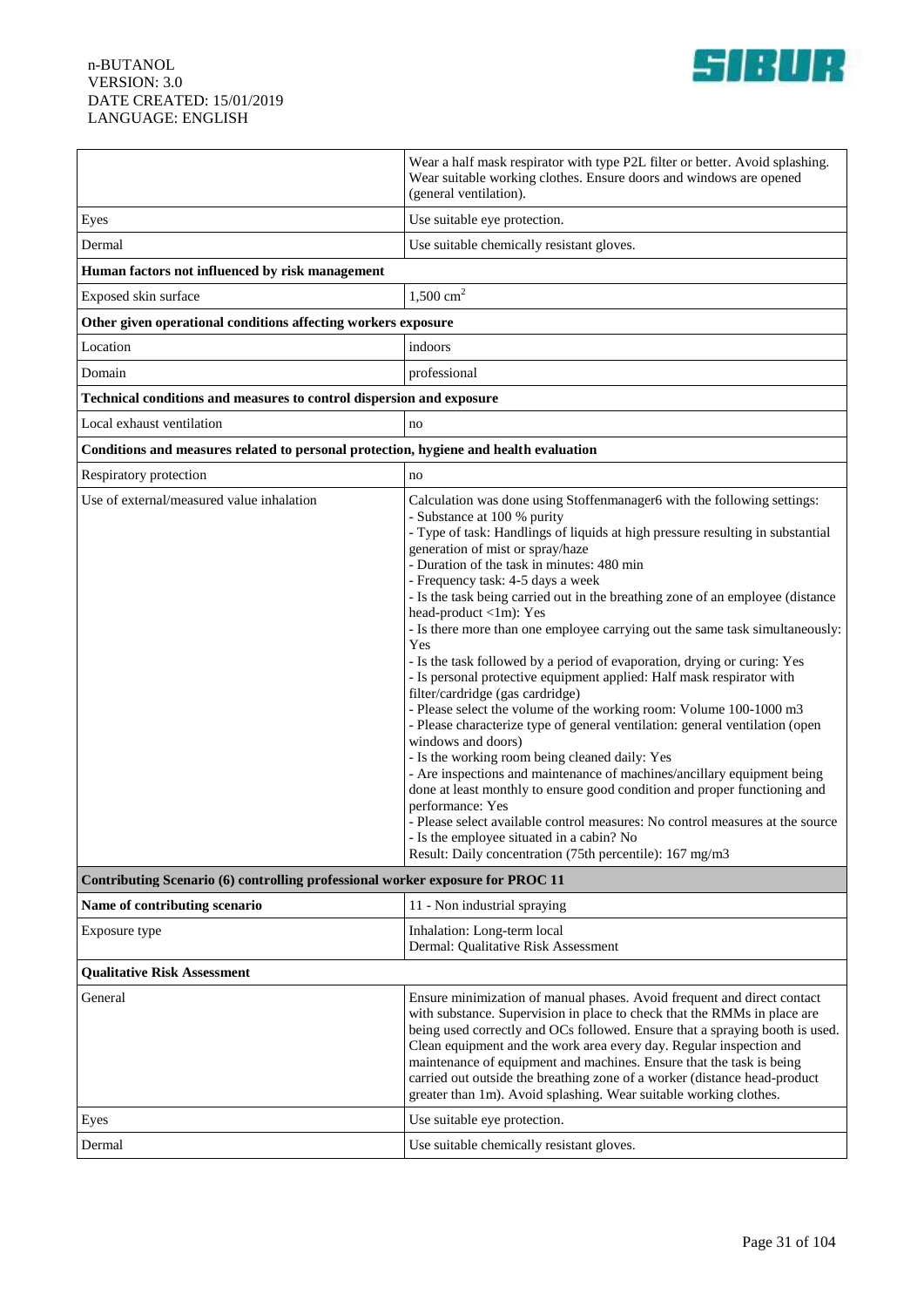

| Human factors not influenced by risk management                                       |                                                                                                                                                                                                                                                                                                                                                                                                                                                                                                                                                                                                                                                                                                                                                                                                                                                                                                                                                                                                                                                                                                                                                                                                                                                                                                |
|---------------------------------------------------------------------------------------|------------------------------------------------------------------------------------------------------------------------------------------------------------------------------------------------------------------------------------------------------------------------------------------------------------------------------------------------------------------------------------------------------------------------------------------------------------------------------------------------------------------------------------------------------------------------------------------------------------------------------------------------------------------------------------------------------------------------------------------------------------------------------------------------------------------------------------------------------------------------------------------------------------------------------------------------------------------------------------------------------------------------------------------------------------------------------------------------------------------------------------------------------------------------------------------------------------------------------------------------------------------------------------------------|
| Exposed skin surface                                                                  | $1,500$ cm <sup>2</sup>                                                                                                                                                                                                                                                                                                                                                                                                                                                                                                                                                                                                                                                                                                                                                                                                                                                                                                                                                                                                                                                                                                                                                                                                                                                                        |
| Other given operational conditions affecting workers exposure                         |                                                                                                                                                                                                                                                                                                                                                                                                                                                                                                                                                                                                                                                                                                                                                                                                                                                                                                                                                                                                                                                                                                                                                                                                                                                                                                |
| Location                                                                              | indoors                                                                                                                                                                                                                                                                                                                                                                                                                                                                                                                                                                                                                                                                                                                                                                                                                                                                                                                                                                                                                                                                                                                                                                                                                                                                                        |
| Domain                                                                                | professional                                                                                                                                                                                                                                                                                                                                                                                                                                                                                                                                                                                                                                                                                                                                                                                                                                                                                                                                                                                                                                                                                                                                                                                                                                                                                   |
| Technical conditions and measures to control dispersion and exposure                  |                                                                                                                                                                                                                                                                                                                                                                                                                                                                                                                                                                                                                                                                                                                                                                                                                                                                                                                                                                                                                                                                                                                                                                                                                                                                                                |
| Local exhaust ventilation                                                             | no                                                                                                                                                                                                                                                                                                                                                                                                                                                                                                                                                                                                                                                                                                                                                                                                                                                                                                                                                                                                                                                                                                                                                                                                                                                                                             |
| Conditions and measures related to personal protection, hygiene and health evaluation |                                                                                                                                                                                                                                                                                                                                                                                                                                                                                                                                                                                                                                                                                                                                                                                                                                                                                                                                                                                                                                                                                                                                                                                                                                                                                                |
| Respiratory protection                                                                | no                                                                                                                                                                                                                                                                                                                                                                                                                                                                                                                                                                                                                                                                                                                                                                                                                                                                                                                                                                                                                                                                                                                                                                                                                                                                                             |
| Use of external/measured value inhalation                                             | Calculation was done using Stoffenmanager6 with the following settings:<br>- Substance at 100 % purity<br>- Type of task: Handlings of liquids at high pressure resulting in substantial<br>generation of mist or spray/haze<br>- Duration of the task in minutes: 480 min<br>- Frequency task: 4-5 days a week<br>- Is the task being carried out in the breathing zone of an employee (distance)<br>head-product <1m): No<br>- Is there more than one employee carrying out the same task simultaneously:<br>Yes or No possible<br>- Is the task followed by a period of evaporation, drying or curing: Yes or No<br>possible<br>- Is personal protective equipment applied: No respiratory protection<br>- Please select the volume of the working room: Volume < 100 m3, 100-<br>1000 m3 and $> 1000$ m3 possible<br>- Please characterize type of general ventilation: Spraying booth<br>- Is the working room being cleaned daily: Yes<br>- Are inspections and maintenance of machines/ancillary equipment being<br>done at least monthly to ensure good condition and proper functioning and<br>performance: Yes<br>- Please select available control measures: No control measures at the source<br>- Is the employee situated in a cabin? No<br>Result: Daily concentration: 0 mg/m3 |
| Contributing Scenario (7) controlling professional worker exposure for PROC 13        |                                                                                                                                                                                                                                                                                                                                                                                                                                                                                                                                                                                                                                                                                                                                                                                                                                                                                                                                                                                                                                                                                                                                                                                                                                                                                                |
| Name of contributing scenario                                                         | 13 - Treatment of articles by dipping and pouring                                                                                                                                                                                                                                                                                                                                                                                                                                                                                                                                                                                                                                                                                                                                                                                                                                                                                                                                                                                                                                                                                                                                                                                                                                              |
| Exposure type                                                                         | Inhalation: Long-term local<br>Dermal: Qualitative Risk Assessment                                                                                                                                                                                                                                                                                                                                                                                                                                                                                                                                                                                                                                                                                                                                                                                                                                                                                                                                                                                                                                                                                                                                                                                                                             |
| <b>Qualitative Risk Assessment</b>                                                    |                                                                                                                                                                                                                                                                                                                                                                                                                                                                                                                                                                                                                                                                                                                                                                                                                                                                                                                                                                                                                                                                                                                                                                                                                                                                                                |
| General                                                                               | Ensure minimization of manual phases. Avoid frequent and direct contact<br>with substance. Supervision in place to check that the RMMs in place are<br>being used correctly and OCs followed. Avoid splashing. Wear suitable<br>working clothes.                                                                                                                                                                                                                                                                                                                                                                                                                                                                                                                                                                                                                                                                                                                                                                                                                                                                                                                                                                                                                                               |
| Eyes                                                                                  | Use suitable eye protection.                                                                                                                                                                                                                                                                                                                                                                                                                                                                                                                                                                                                                                                                                                                                                                                                                                                                                                                                                                                                                                                                                                                                                                                                                                                                   |
| Dermal                                                                                | Use suitable chemically resistant gloves.                                                                                                                                                                                                                                                                                                                                                                                                                                                                                                                                                                                                                                                                                                                                                                                                                                                                                                                                                                                                                                                                                                                                                                                                                                                      |
| Human factors not influenced by risk management                                       |                                                                                                                                                                                                                                                                                                                                                                                                                                                                                                                                                                                                                                                                                                                                                                                                                                                                                                                                                                                                                                                                                                                                                                                                                                                                                                |
| Exposed skin surface                                                                  | $480 \text{ cm}^2$                                                                                                                                                                                                                                                                                                                                                                                                                                                                                                                                                                                                                                                                                                                                                                                                                                                                                                                                                                                                                                                                                                                                                                                                                                                                             |
| Other given operational conditions affecting workers exposure                         |                                                                                                                                                                                                                                                                                                                                                                                                                                                                                                                                                                                                                                                                                                                                                                                                                                                                                                                                                                                                                                                                                                                                                                                                                                                                                                |
| Location                                                                              | indoors                                                                                                                                                                                                                                                                                                                                                                                                                                                                                                                                                                                                                                                                                                                                                                                                                                                                                                                                                                                                                                                                                                                                                                                                                                                                                        |
| Domain                                                                                | professional                                                                                                                                                                                                                                                                                                                                                                                                                                                                                                                                                                                                                                                                                                                                                                                                                                                                                                                                                                                                                                                                                                                                                                                                                                                                                   |
| Technical conditions and measures to control dispersion and exposure                  |                                                                                                                                                                                                                                                                                                                                                                                                                                                                                                                                                                                                                                                                                                                                                                                                                                                                                                                                                                                                                                                                                                                                                                                                                                                                                                |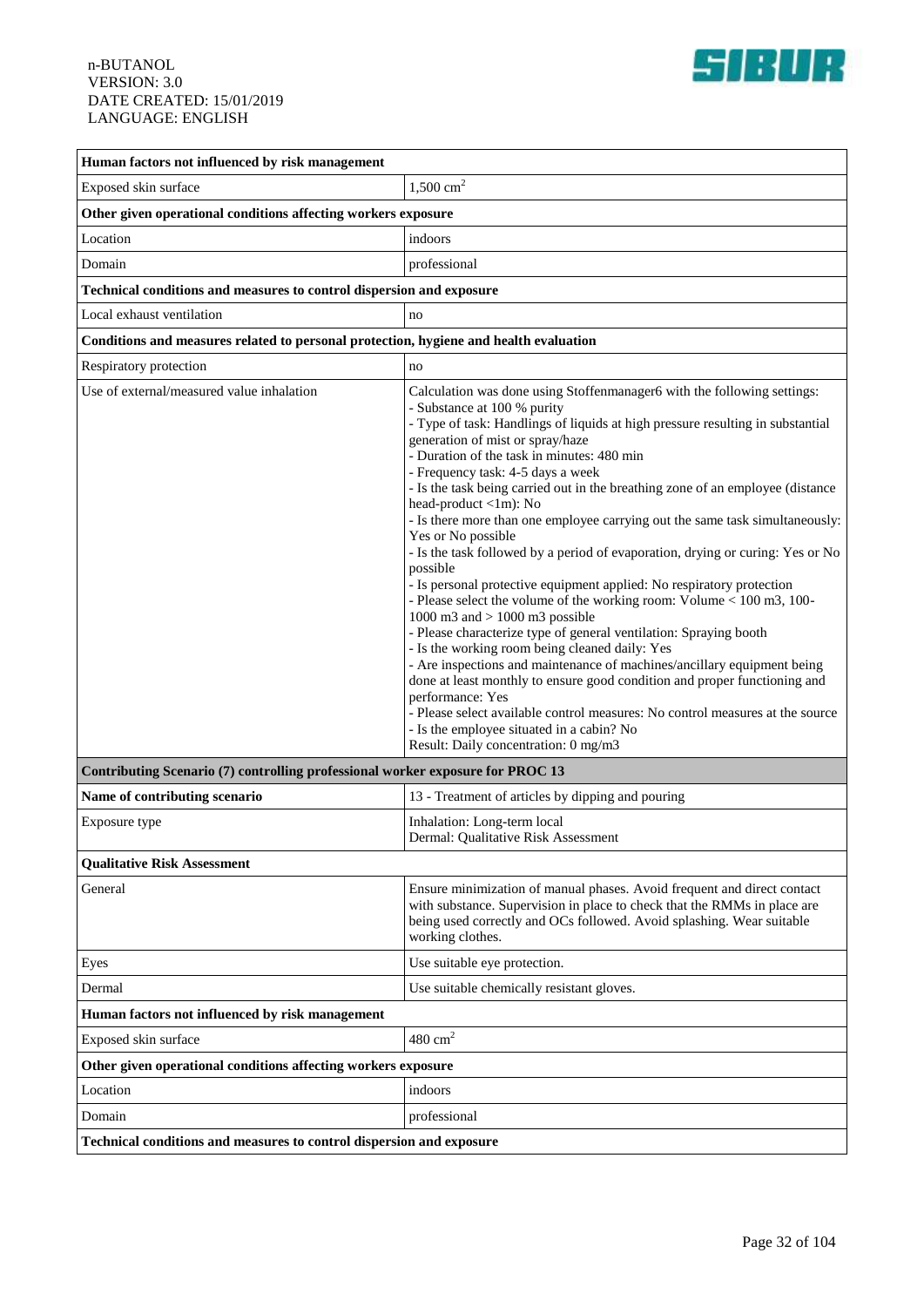

| Local exhaust ventilation                                                             | yes (inhalation 80 %)                                                                                                                                                                                                                            |
|---------------------------------------------------------------------------------------|--------------------------------------------------------------------------------------------------------------------------------------------------------------------------------------------------------------------------------------------------|
| Conditions and measures related to personal protection, hygiene and health evaluation |                                                                                                                                                                                                                                                  |
| Respiratory protection                                                                | no                                                                                                                                                                                                                                               |
| Contributing Scenario (8) controlling professional worker exposure for PROC 17        |                                                                                                                                                                                                                                                  |
| Name of contributing scenario                                                         | 17 - Lubrication at high energy conditions and in partly open process                                                                                                                                                                            |
| Exposure type                                                                         | Inhalation: Long-term local<br>Dermal: Qualitative Risk Assessment                                                                                                                                                                               |
| <b>Oualitative Risk Assessment</b>                                                    |                                                                                                                                                                                                                                                  |
| General                                                                               | Ensure minimization of manual phases. Avoid frequent and direct contact<br>with substance. Supervision in place to check that the RMMs in place are<br>being used correctly and OCs followed. Avoid splashing. Wear suitable<br>working clothes. |
| Eyes                                                                                  | Use suitable eye protection.                                                                                                                                                                                                                     |
| Dermal                                                                                | Use suitable chemically resistant gloves.                                                                                                                                                                                                        |
| Human factors not influenced by risk management                                       |                                                                                                                                                                                                                                                  |
| Exposed skin surface                                                                  | 960 $cm2$                                                                                                                                                                                                                                        |
| Other given operational conditions affecting workers exposure                         |                                                                                                                                                                                                                                                  |
| Location                                                                              | indoors                                                                                                                                                                                                                                          |
| Domain                                                                                | professional                                                                                                                                                                                                                                     |
| <b>Technical conditions and measures to control dispersion and exposure</b>           |                                                                                                                                                                                                                                                  |
| Local exhaust ventilation                                                             | yes (inhalation $80\%$ )                                                                                                                                                                                                                         |
| Conditions and measures related to personal protection, hygiene and health evaluation |                                                                                                                                                                                                                                                  |
| Respiratory protection                                                                | no                                                                                                                                                                                                                                               |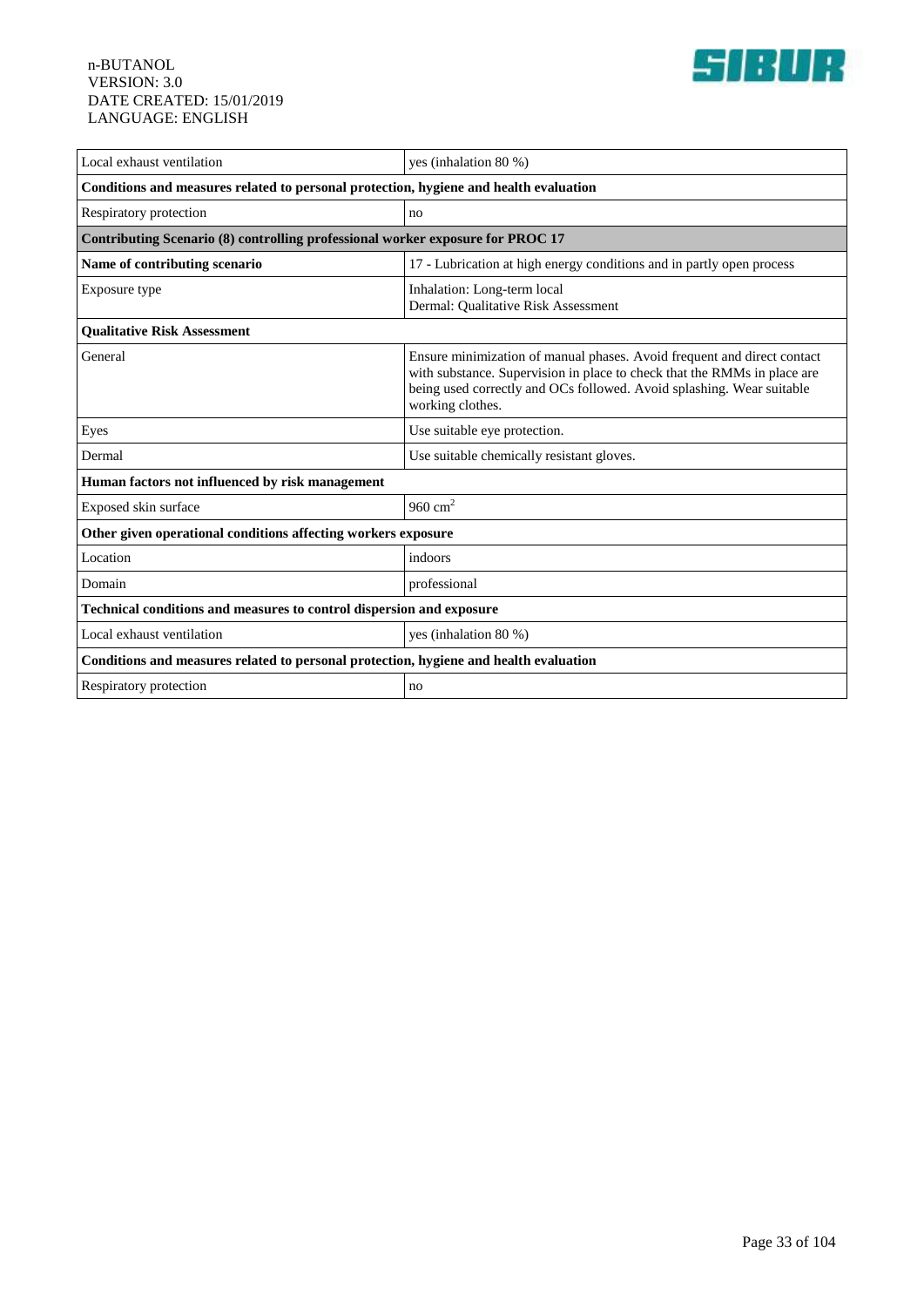

# **Exposure Scenario 7 (ES7): Use as an intermediate (use in industrial settings)**

| <b>Free short title</b>                                                                                                         | Use as an intermediate                                                                                                                                                                                                                                                                                            |
|---------------------------------------------------------------------------------------------------------------------------------|-------------------------------------------------------------------------------------------------------------------------------------------------------------------------------------------------------------------------------------------------------------------------------------------------------------------|
| Systematic title based on use descriptor                                                                                        | ERC 6A; PROC 1, 2, 3, 4                                                                                                                                                                                                                                                                                           |
| Name of contributing environmental scenario and<br>corresponding ERC                                                            | ERC 6a Industrial use of intermediates                                                                                                                                                                                                                                                                            |
| Name(s) of contributing worker scenarios and<br>corresponding PROCs                                                             | PROC 1 - Use in closed process, no likelihood of exposure<br>PROC 2 - Use in closed, continuous process with occasional controlled<br>exposure<br>PROC 3 - Use in closed batch process (synthesis or formulation)<br>PROC 4 - Use in batch and other process (synthesis) where opportunity for<br>exposure arises |
| Contributing Scenario (1) controlling environmental exposure for ERC 6A                                                         |                                                                                                                                                                                                                                                                                                                   |
| As no environmental hazard was identified no environmental-related exposure assessment and risk characterization was performed. |                                                                                                                                                                                                                                                                                                                   |
| <b>Product characteristics</b>                                                                                                  |                                                                                                                                                                                                                                                                                                                   |
| Physical state                                                                                                                  | liquid                                                                                                                                                                                                                                                                                                            |
| Concentration in substance                                                                                                      | 100 %                                                                                                                                                                                                                                                                                                             |
| Fugacity / Dustiness                                                                                                            | medium                                                                                                                                                                                                                                                                                                            |
| Frequency and duration of use                                                                                                   |                                                                                                                                                                                                                                                                                                                   |
| Duration of activity                                                                                                            | >4 hours (default)                                                                                                                                                                                                                                                                                                |
| Frequency of use                                                                                                                | 5 days / week                                                                                                                                                                                                                                                                                                     |
| Contributing Scenario (2) controlling industrial worker exposure for PROC 1                                                     |                                                                                                                                                                                                                                                                                                                   |
| Name of contributing scenario                                                                                                   | 1 - Use in closed process, no likelihood of exposure                                                                                                                                                                                                                                                              |
| Exposure type                                                                                                                   | Inhalation: Long-term local<br>Dermal: Qualitative Risk Assessment                                                                                                                                                                                                                                                |
| <b>Qualitative Risk Assessment</b>                                                                                              |                                                                                                                                                                                                                                                                                                                   |
| General                                                                                                                         | Ensure minimization of manual phases.<br>Avoid frequent and direct contact with substance.<br>Supervision in place to check that the RMMs in place are being used<br>correctly and OCs followed.<br>Avoid splashing.<br>Wear suitable working clothes.                                                            |
| Eyes                                                                                                                            | Use suitable eye protection.                                                                                                                                                                                                                                                                                      |
| Dermal                                                                                                                          | Use suitable chemically resistant gloves.                                                                                                                                                                                                                                                                         |
| Human factors not influenced by risk management                                                                                 |                                                                                                                                                                                                                                                                                                                   |
| Exposed skin surface                                                                                                            | $240 \text{ cm}^2$                                                                                                                                                                                                                                                                                                |
| Other given operational conditions affecting workers exposure                                                                   |                                                                                                                                                                                                                                                                                                                   |
| Location                                                                                                                        | indoors                                                                                                                                                                                                                                                                                                           |
| Domain                                                                                                                          | industrial                                                                                                                                                                                                                                                                                                        |
| Technical conditions and measures to control dispersion and exposure                                                            |                                                                                                                                                                                                                                                                                                                   |
| Local exhaust ventilation                                                                                                       | no                                                                                                                                                                                                                                                                                                                |
| Conditions and measures related to personal protection, hygiene and health evaluation                                           |                                                                                                                                                                                                                                                                                                                   |
| Respiratory protection                                                                                                          | no                                                                                                                                                                                                                                                                                                                |
| Contributing Scenario (3) controlling industrial worker exposure for PROC 2                                                     |                                                                                                                                                                                                                                                                                                                   |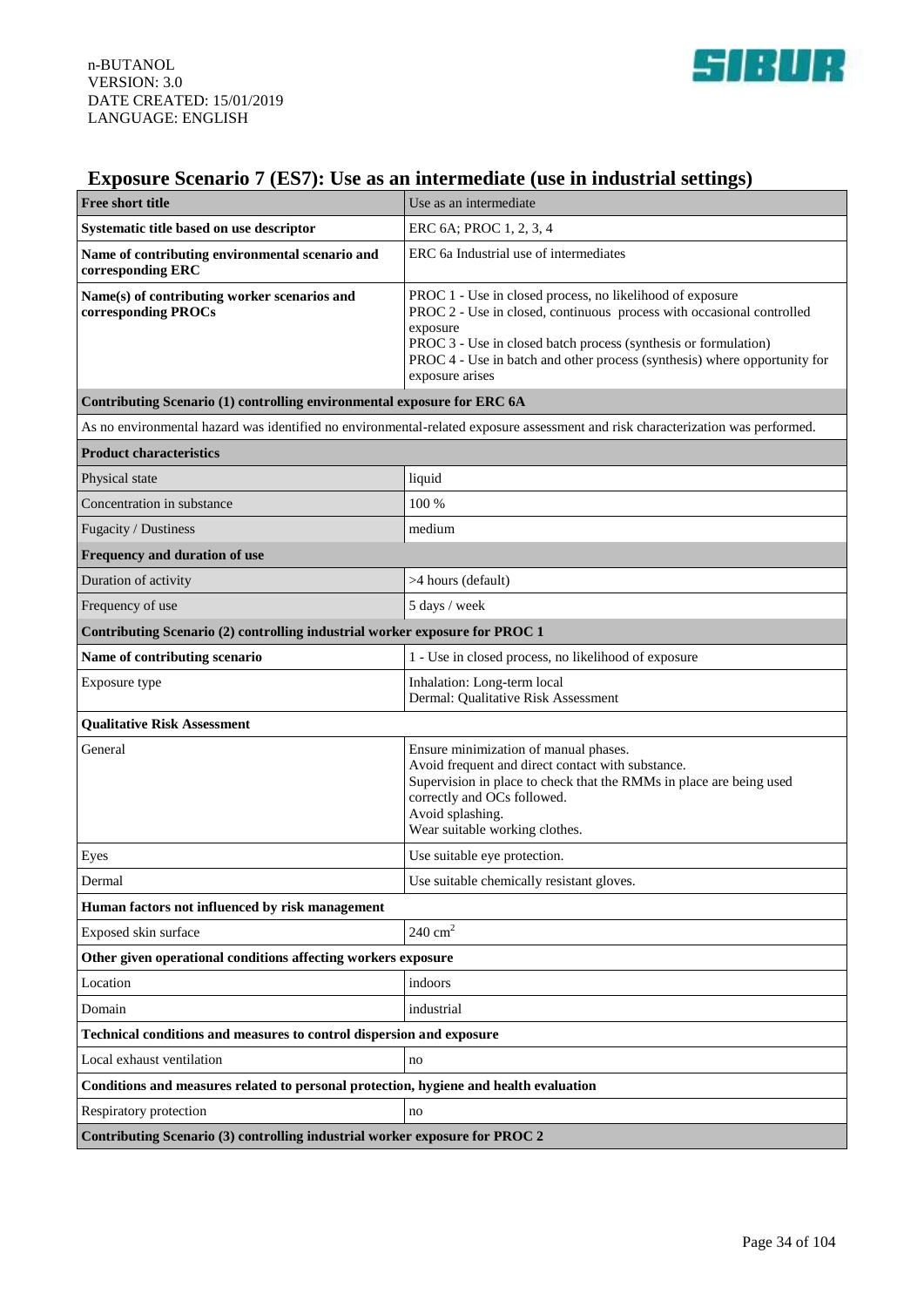

| Name of contributing scenario                                                         | 2 - Use in closed, continuous process with occasional controlled exposure                                                                                                                                                                              |
|---------------------------------------------------------------------------------------|--------------------------------------------------------------------------------------------------------------------------------------------------------------------------------------------------------------------------------------------------------|
| Exposure type                                                                         | Inhalation: Long-term local<br>Dermal: Qualitative Risk Assessment                                                                                                                                                                                     |
| <b>Qualitative Risk Assessment</b>                                                    |                                                                                                                                                                                                                                                        |
| General                                                                               | Ensure minimization of manual phases.<br>Avoid frequent and direct contact with substance.<br>Supervision in place to check that the RMMs in place are being used<br>correctly and OCs followed.<br>Avoid splashing.<br>Wear suitable working clothes. |
| Eyes                                                                                  | Use suitable eye protection.                                                                                                                                                                                                                           |
| Dermal                                                                                | Use suitable chemically resistant gloves.                                                                                                                                                                                                              |
| Human factors not influenced by risk management                                       |                                                                                                                                                                                                                                                        |
| Exposed skin surface                                                                  | $480 \text{ cm}^2$                                                                                                                                                                                                                                     |
| Other given operational conditions affecting workers exposure                         |                                                                                                                                                                                                                                                        |
| Location                                                                              | indoors                                                                                                                                                                                                                                                |
| Domain                                                                                | industrial                                                                                                                                                                                                                                             |
| Technical conditions and measures to control dispersion and exposure                  |                                                                                                                                                                                                                                                        |
| Local exhaust ventilation                                                             | no                                                                                                                                                                                                                                                     |
| Conditions and measures related to personal protection, hygiene and health evaluation |                                                                                                                                                                                                                                                        |
| Respiratory protection                                                                | no                                                                                                                                                                                                                                                     |
| Contributing Scenario (4) controlling industrial worker exposure for PROC 3           |                                                                                                                                                                                                                                                        |
| Name of contributing scenario                                                         | 3 - Use in closed batch process (synthesis or formulation)                                                                                                                                                                                             |
| Exposure type                                                                         | Inhalation: Long-term local<br>Dermal: Qualitative Risk Assessment                                                                                                                                                                                     |
| <b>Qualitative Risk Assessment</b>                                                    |                                                                                                                                                                                                                                                        |
| General                                                                               | Ensure minimization of manual phases.<br>Avoid frequent and direct contact with substance.<br>Supervision in place to check that the RMMs in place are being used<br>correctly and OCs followed.<br>Avoid splashing.<br>Wear suitable working clothes. |
| Eyes                                                                                  | Use suitable eye protection.                                                                                                                                                                                                                           |
| Dermal                                                                                | Use suitable chemically resistant gloves.                                                                                                                                                                                                              |
| Human factors not influenced by risk management                                       |                                                                                                                                                                                                                                                        |
| Exposed skin surface                                                                  | $240 \text{ cm}^2$                                                                                                                                                                                                                                     |
| Other given operational conditions affecting workers exposure                         |                                                                                                                                                                                                                                                        |
| Location                                                                              | indoors                                                                                                                                                                                                                                                |
| Domain                                                                                | industrial                                                                                                                                                                                                                                             |
| Technical conditions and measures to control dispersion and exposure                  |                                                                                                                                                                                                                                                        |
| Local exhaust ventilation                                                             | no                                                                                                                                                                                                                                                     |
| Conditions and measures related to personal protection, hygiene and health evaluation |                                                                                                                                                                                                                                                        |
| Respiratory protection                                                                | no                                                                                                                                                                                                                                                     |
| Contributing Scenario (5) controlling industrial worker exposure for PROC 4           |                                                                                                                                                                                                                                                        |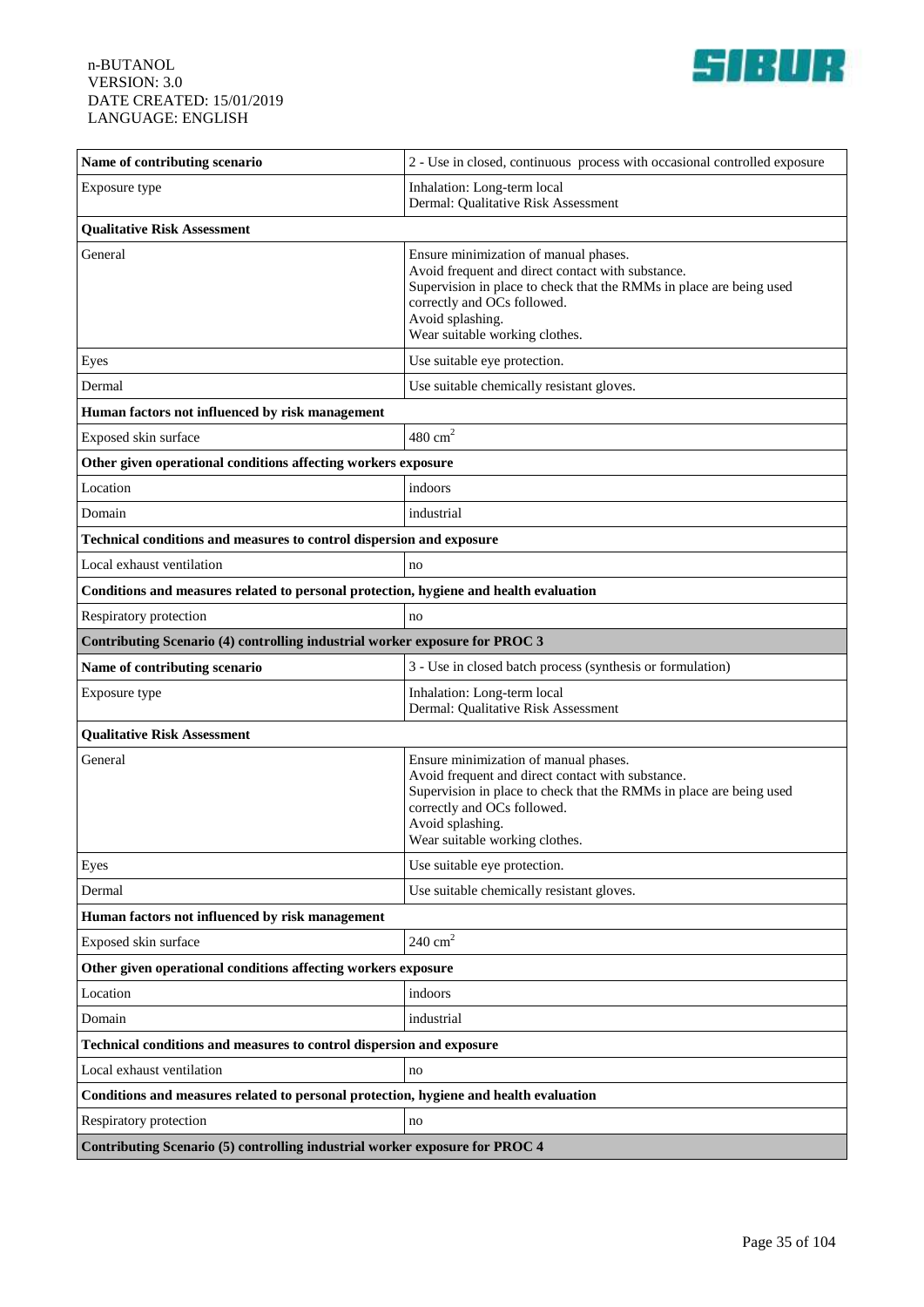

| Name of contributing scenario                                                         | 4 - Use in batch and other process (synthesis) where opportunity for<br>exposure arises                                                                                                                                                                |
|---------------------------------------------------------------------------------------|--------------------------------------------------------------------------------------------------------------------------------------------------------------------------------------------------------------------------------------------------------|
| Exposure type                                                                         | Inhalation: Long-term local<br>Dermal: Qualitative Risk Assessment                                                                                                                                                                                     |
| <b>Qualitative Risk Assessment</b>                                                    |                                                                                                                                                                                                                                                        |
| General                                                                               | Ensure minimization of manual phases.<br>Avoid frequent and direct contact with substance.<br>Supervision in place to check that the RMMs in place are being used<br>correctly and OCs followed.<br>Avoid splashing.<br>Wear suitable working clothes. |
| Eyes                                                                                  | Use suitable eye protection.                                                                                                                                                                                                                           |
| Dermal                                                                                | Use suitable chemically resistant gloves.                                                                                                                                                                                                              |
| Human factors not influenced by risk management                                       |                                                                                                                                                                                                                                                        |
| Exposed skin surface                                                                  | $480 \text{ cm}^2$                                                                                                                                                                                                                                     |
| Other given operational conditions affecting workers exposure                         |                                                                                                                                                                                                                                                        |
| Location                                                                              | indoors                                                                                                                                                                                                                                                |
| Domain                                                                                | industrial                                                                                                                                                                                                                                             |
| Technical conditions and measures to control dispersion and exposure                  |                                                                                                                                                                                                                                                        |
| Local exhaust ventilation                                                             | no                                                                                                                                                                                                                                                     |
| Conditions and measures related to personal protection, hygiene and health evaluation |                                                                                                                                                                                                                                                        |
| Respiratory protection                                                                | no                                                                                                                                                                                                                                                     |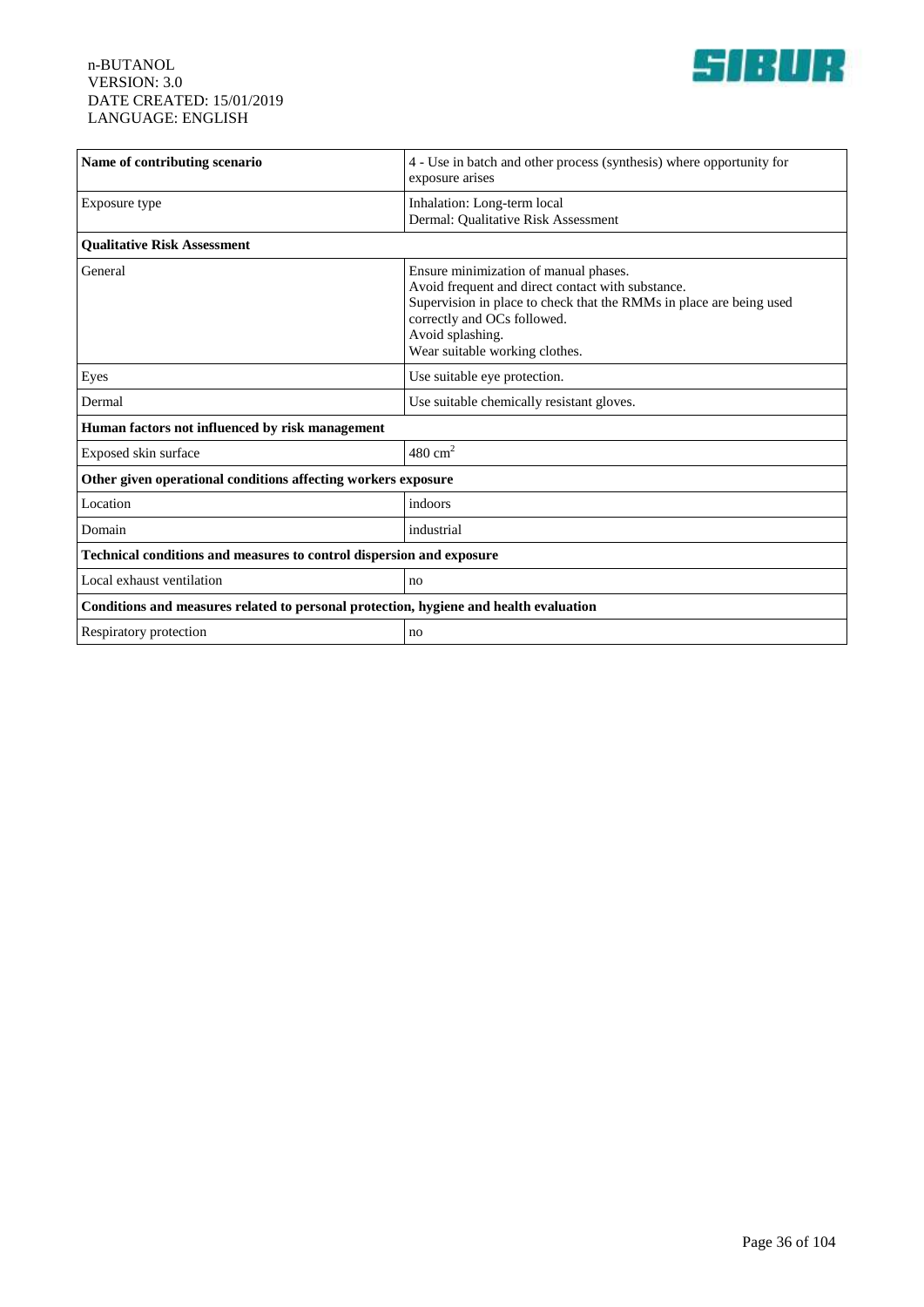

## **Exposure Scenario 8 (ES8): Use as a Process chemical (use in industrial settings)**

| <b>Free short title</b>                                                               | Use as a Process chemical                                                                                                                                                                                                                                                                                         |  |
|---------------------------------------------------------------------------------------|-------------------------------------------------------------------------------------------------------------------------------------------------------------------------------------------------------------------------------------------------------------------------------------------------------------------|--|
| Systematic title based on use descriptor                                              | ERC 4; PROC 1, 2, 3, 4                                                                                                                                                                                                                                                                                            |  |
| Name of contributing environmental scenario and<br>corresponding ERC                  | ERC 4 Industrial use of processing aids                                                                                                                                                                                                                                                                           |  |
| Name(s) of contributing worker scenarios and<br>corresponding PROCs                   | PROC 1 - Use in closed process, no likelihood of exposure<br>PROC 2 - Use in closed, continuous process with occasional controlled<br>exposure<br>PROC 3 - Use in closed batch process (synthesis or formulation)<br>PROC 4 - Use in batch and other process (synthesis) where opportunity for<br>exposure arises |  |
| Contributing Scenario (1) controlling environmental exposure for ERC 4                |                                                                                                                                                                                                                                                                                                                   |  |
|                                                                                       | As no environmental hazard was identified no environmental-related exposure assessment and risk characterization was performed.                                                                                                                                                                                   |  |
| <b>Product characteristics</b>                                                        |                                                                                                                                                                                                                                                                                                                   |  |
| Physical state                                                                        | liquid                                                                                                                                                                                                                                                                                                            |  |
| Concentration in substance                                                            | 100 %                                                                                                                                                                                                                                                                                                             |  |
| Fugacity / Dustiness                                                                  | medium                                                                                                                                                                                                                                                                                                            |  |
| Frequency and duration of use                                                         |                                                                                                                                                                                                                                                                                                                   |  |
| Duration of activity                                                                  | >4 hours (default)                                                                                                                                                                                                                                                                                                |  |
| Frequency of use                                                                      | 5 days / week                                                                                                                                                                                                                                                                                                     |  |
| Contributing Scenario (2) controlling industrial worker exposure for PROC 1           |                                                                                                                                                                                                                                                                                                                   |  |
| Name of contributing scenario                                                         | 1 - Use in closed process, no likelihood of exposure                                                                                                                                                                                                                                                              |  |
| Exposure type                                                                         | Inhalation: Long-term local<br>Dermal: Qualitative Risk Assessment                                                                                                                                                                                                                                                |  |
| <b>Qualitative Risk Assessment</b>                                                    |                                                                                                                                                                                                                                                                                                                   |  |
| General                                                                               | Ensure minimization of manual phases.<br>Avoid frequent and direct contact with substance.<br>Supervision in place to check that the RMMs in place are being used<br>correctly and OCs followed.<br>Avoid splashing.<br>Wear suitable working clothes.                                                            |  |
| Eyes                                                                                  | Use suitable eye protection.                                                                                                                                                                                                                                                                                      |  |
| Dermal                                                                                | Use suitable chemically resistant gloves.                                                                                                                                                                                                                                                                         |  |
| Human factors not influenced by risk management                                       |                                                                                                                                                                                                                                                                                                                   |  |
| Exposed skin surface                                                                  | $240 \text{ cm}^2$                                                                                                                                                                                                                                                                                                |  |
| Other given operational conditions affecting workers exposure                         |                                                                                                                                                                                                                                                                                                                   |  |
| Location                                                                              | indoors                                                                                                                                                                                                                                                                                                           |  |
| Domain                                                                                | industrial                                                                                                                                                                                                                                                                                                        |  |
| Technical conditions and measures to control dispersion and exposure                  |                                                                                                                                                                                                                                                                                                                   |  |
| Local exhaust ventilation                                                             | no                                                                                                                                                                                                                                                                                                                |  |
| Conditions and measures related to personal protection, hygiene and health evaluation |                                                                                                                                                                                                                                                                                                                   |  |
| Respiratory protection                                                                | no                                                                                                                                                                                                                                                                                                                |  |
| Contributing Scenario (3) controlling industrial worker exposure for PROC 2           |                                                                                                                                                                                                                                                                                                                   |  |
| Name of contributing scenario                                                         | 2 - Use in closed, continuous process with occasional controlled exposure                                                                                                                                                                                                                                         |  |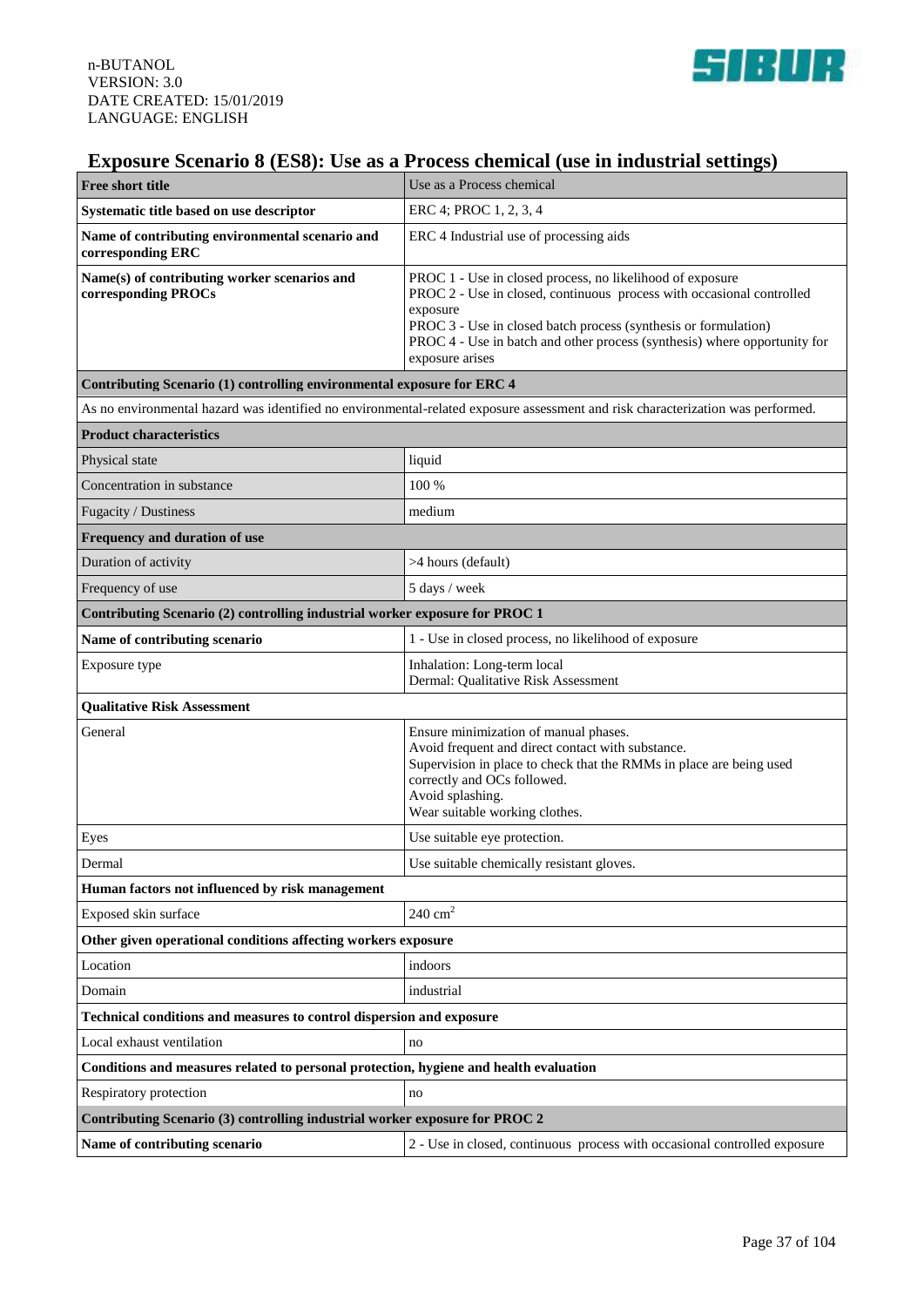

| Exposure type                                                                         | Inhalation: Long-term local<br>Dermal: Qualitative Risk Assessment                                                                                                                                                                                     |  |
|---------------------------------------------------------------------------------------|--------------------------------------------------------------------------------------------------------------------------------------------------------------------------------------------------------------------------------------------------------|--|
| <b>Qualitative Risk Assessment</b>                                                    |                                                                                                                                                                                                                                                        |  |
| General                                                                               | Ensure minimization of manual phases.<br>Avoid frequent and direct contact with substance.<br>Supervision in place to check that the RMMs in place are being used<br>correctly and OCs followed.<br>Avoid splashing.<br>Wear suitable working clothes. |  |
| Eyes                                                                                  | Use suitable eye protection.                                                                                                                                                                                                                           |  |
| Dermal                                                                                | Use suitable chemically resistant gloves.                                                                                                                                                                                                              |  |
| Human factors not influenced by risk management                                       |                                                                                                                                                                                                                                                        |  |
| Exposed skin surface                                                                  | $480 \text{ cm}^2$                                                                                                                                                                                                                                     |  |
| Other given operational conditions affecting workers exposure                         |                                                                                                                                                                                                                                                        |  |
| Location                                                                              | indoors                                                                                                                                                                                                                                                |  |
| Domain                                                                                | industrial                                                                                                                                                                                                                                             |  |
| Technical conditions and measures to control dispersion and exposure                  |                                                                                                                                                                                                                                                        |  |
| Local exhaust ventilation                                                             | no                                                                                                                                                                                                                                                     |  |
| Conditions and measures related to personal protection, hygiene and health evaluation |                                                                                                                                                                                                                                                        |  |
| Respiratory protection                                                                | no                                                                                                                                                                                                                                                     |  |
| Contributing Scenario (4) controlling industrial worker exposure for PROC 3           |                                                                                                                                                                                                                                                        |  |
| Name of contributing scenario                                                         | 3 - Use in closed batch process (synthesis or formulation)                                                                                                                                                                                             |  |
| Exposure type                                                                         | Inhalation: Long-term local<br>Dermal: Qualitative Risk Assessment                                                                                                                                                                                     |  |
| <b>Qualitative Risk Assessment</b>                                                    |                                                                                                                                                                                                                                                        |  |
| General                                                                               | Ensure minimization of manual phases.<br>Avoid frequent and direct contact with substance.<br>Supervision in place to check that the RMMs in place are being used<br>correctly and OCs followed.<br>Avoid splashing.<br>Wear suitable working clothes. |  |
| Eyes                                                                                  | Use suitable eye protection.                                                                                                                                                                                                                           |  |
| Dermal                                                                                | Use suitable chemically resistant gloves.                                                                                                                                                                                                              |  |
| Human factors not influenced by risk management                                       |                                                                                                                                                                                                                                                        |  |
| Exposed skin surface                                                                  | $240 \text{ cm}^2$                                                                                                                                                                                                                                     |  |
| Other given operational conditions affecting workers exposure                         |                                                                                                                                                                                                                                                        |  |
| Location                                                                              | indoors                                                                                                                                                                                                                                                |  |
| Domain                                                                                | industrial                                                                                                                                                                                                                                             |  |
| Technical conditions and measures to control dispersion and exposure                  |                                                                                                                                                                                                                                                        |  |
| Local exhaust ventilation                                                             | no                                                                                                                                                                                                                                                     |  |
| Conditions and measures related to personal protection, hygiene and health evaluation |                                                                                                                                                                                                                                                        |  |
| Respiratory protection                                                                | no                                                                                                                                                                                                                                                     |  |
| Contributing Scenario (5) controlling industrial worker exposure for PROC 4           |                                                                                                                                                                                                                                                        |  |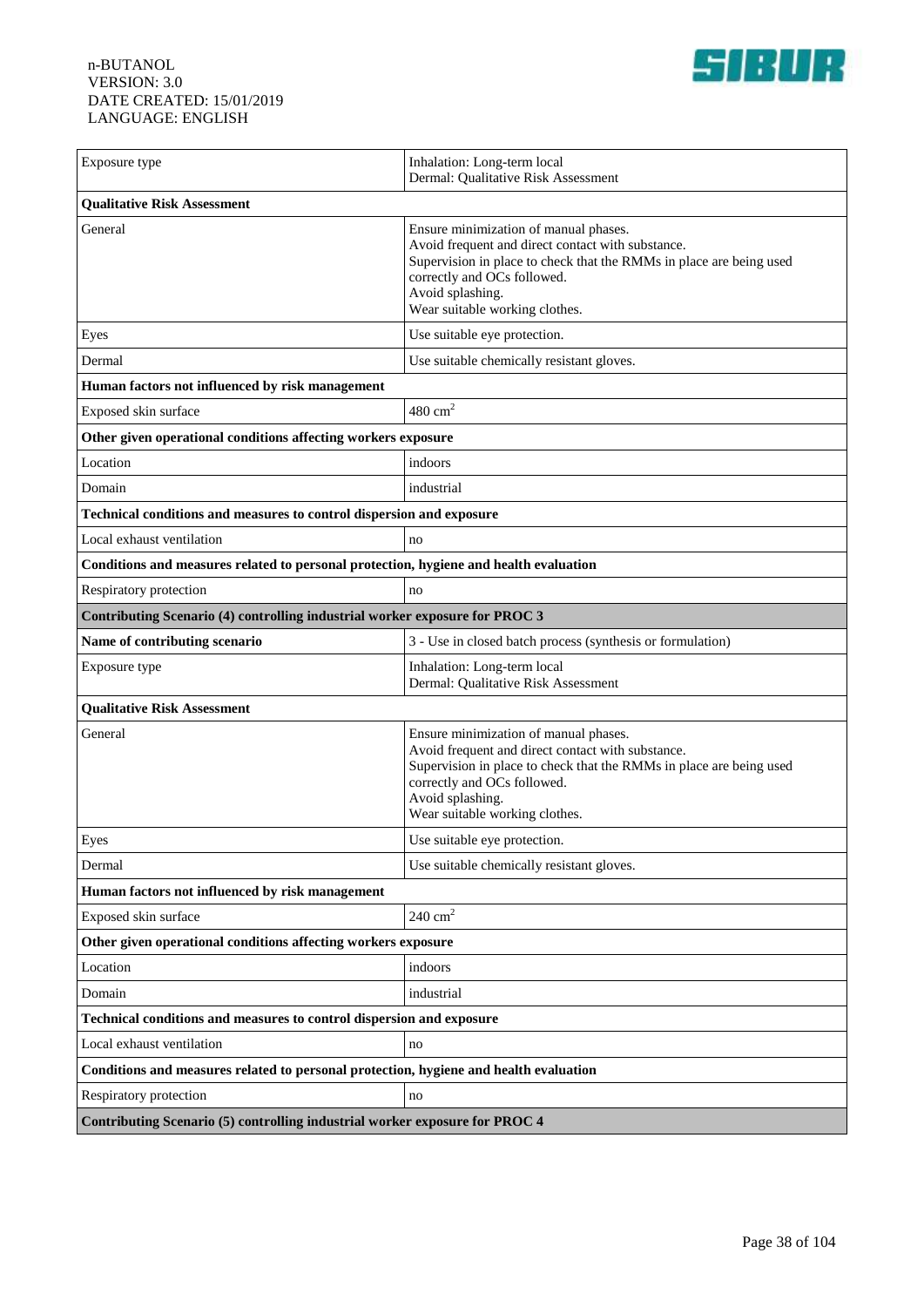

| Name of contributing scenario                                                         | 4 - Use in batch and other process (synthesis) where opportunity for<br>exposure arises                                                                                                                                                                |  |
|---------------------------------------------------------------------------------------|--------------------------------------------------------------------------------------------------------------------------------------------------------------------------------------------------------------------------------------------------------|--|
| Exposure type                                                                         | Inhalation: Long-term local<br>Dermal: Qualitative Risk Assessment                                                                                                                                                                                     |  |
| <b>Oualitative Risk Assessment</b>                                                    |                                                                                                                                                                                                                                                        |  |
| General                                                                               | Ensure minimization of manual phases.<br>Avoid frequent and direct contact with substance.<br>Supervision in place to check that the RMMs in place are being used<br>correctly and OCs followed.<br>Avoid splashing.<br>Wear suitable working clothes. |  |
| Eyes                                                                                  | Use suitable eye protection.                                                                                                                                                                                                                           |  |
| Dermal                                                                                | Use suitable chemically resistant gloves.                                                                                                                                                                                                              |  |
| Human factors not influenced by risk management                                       |                                                                                                                                                                                                                                                        |  |
| Exposed skin surface                                                                  | $480 \text{ cm}^2$                                                                                                                                                                                                                                     |  |
| Other given operational conditions affecting workers exposure                         |                                                                                                                                                                                                                                                        |  |
| Location                                                                              | indoors                                                                                                                                                                                                                                                |  |
| Domain                                                                                | industrial                                                                                                                                                                                                                                             |  |
| Technical conditions and measures to control dispersion and exposure                  |                                                                                                                                                                                                                                                        |  |
| Local exhaust ventilation                                                             | no                                                                                                                                                                                                                                                     |  |
| Conditions and measures related to personal protection, hygiene and health evaluation |                                                                                                                                                                                                                                                        |  |
| Respiratory protection                                                                | no                                                                                                                                                                                                                                                     |  |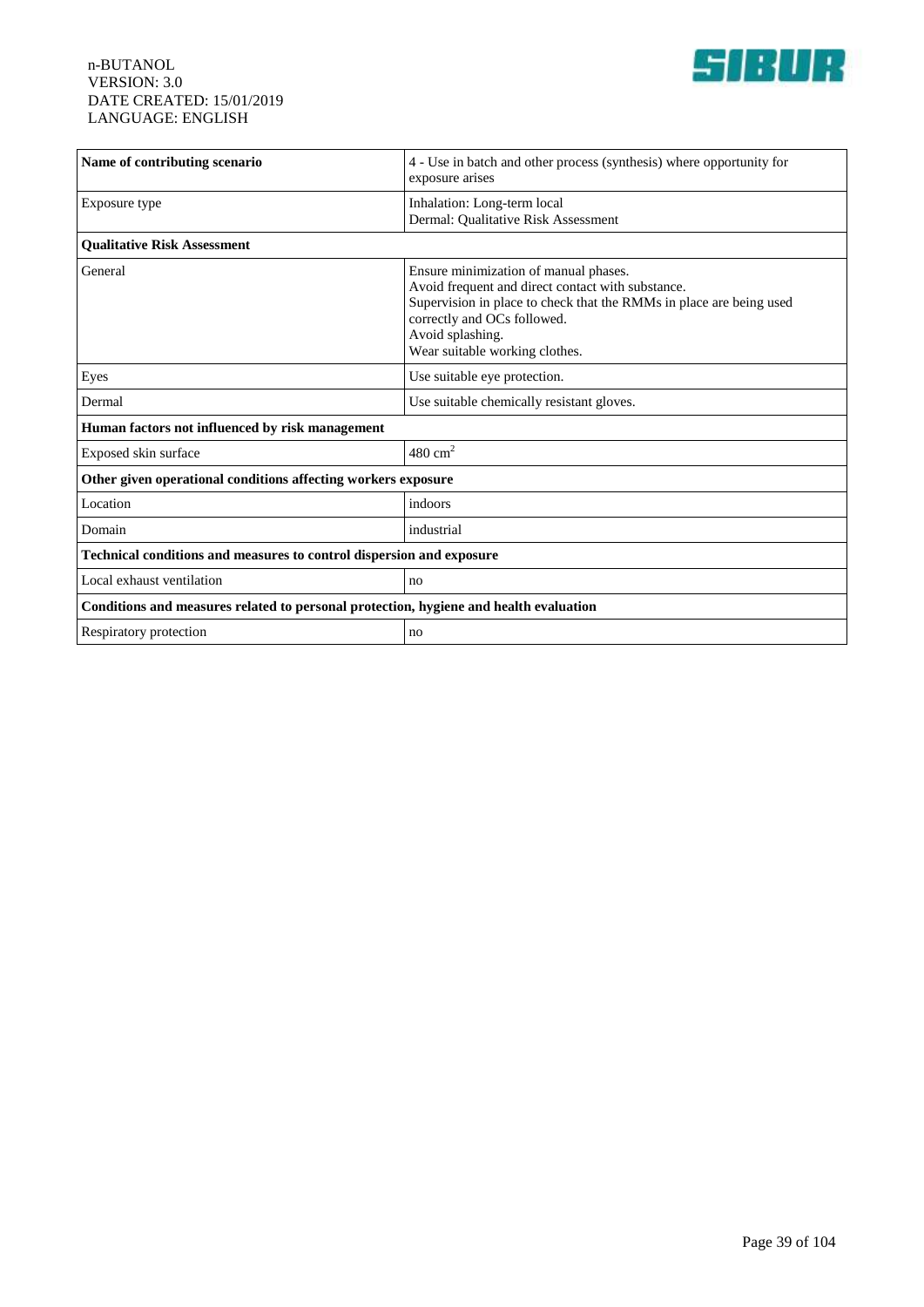

# **Exposure Scenario 9 (ES9): Use in Cleaning Agents (industrial)**

| <b>Free short title</b>                                                                                                         | Use in Cleaning Agents                                                                                                                                                                                                                                                                                                                                                                                                                                                                                                                           |
|---------------------------------------------------------------------------------------------------------------------------------|--------------------------------------------------------------------------------------------------------------------------------------------------------------------------------------------------------------------------------------------------------------------------------------------------------------------------------------------------------------------------------------------------------------------------------------------------------------------------------------------------------------------------------------------------|
| Systematic title based on use descriptor                                                                                        | ERC 4; PROC 7, 10, 13                                                                                                                                                                                                                                                                                                                                                                                                                                                                                                                            |
| Name of contributing environmental scenario and<br>corresponding ERC                                                            | ERC 4 Industrial use of processing aids                                                                                                                                                                                                                                                                                                                                                                                                                                                                                                          |
| Name(s) of contributing worker scenarios and<br>corresponding PROCs                                                             | PROC 7 - Industrial spraying<br>PROC 10 - Roller application or brushing<br>PROC 13 - Treatment of articles by dipping and pouring                                                                                                                                                                                                                                                                                                                                                                                                               |
| Contributing Scenario (1) controlling environmental exposure for ERC 4                                                          |                                                                                                                                                                                                                                                                                                                                                                                                                                                                                                                                                  |
| As no environmental hazard was identified no environmental-related exposure assessment and risk characterization was performed. |                                                                                                                                                                                                                                                                                                                                                                                                                                                                                                                                                  |
| <b>Product characteristics</b>                                                                                                  |                                                                                                                                                                                                                                                                                                                                                                                                                                                                                                                                                  |
| Physical state                                                                                                                  | liquid                                                                                                                                                                                                                                                                                                                                                                                                                                                                                                                                           |
| Concentration in substance                                                                                                      | 100 %                                                                                                                                                                                                                                                                                                                                                                                                                                                                                                                                            |
| Fugacity / Dustiness                                                                                                            | medium                                                                                                                                                                                                                                                                                                                                                                                                                                                                                                                                           |
| Frequency and duration of use                                                                                                   |                                                                                                                                                                                                                                                                                                                                                                                                                                                                                                                                                  |
| Duration of activity                                                                                                            | >4 hours (default)                                                                                                                                                                                                                                                                                                                                                                                                                                                                                                                               |
| Frequency of use                                                                                                                | 5 days / week                                                                                                                                                                                                                                                                                                                                                                                                                                                                                                                                    |
| Contributing Scenario (2) controlling industrial worker exposure for PROC 7                                                     |                                                                                                                                                                                                                                                                                                                                                                                                                                                                                                                                                  |
| Name of contributing scenario                                                                                                   | 7 - Industrial spraying                                                                                                                                                                                                                                                                                                                                                                                                                                                                                                                          |
| Exposure type                                                                                                                   | Inhalation: Long-term local<br>Dermal: Qualitative Risk Assessment                                                                                                                                                                                                                                                                                                                                                                                                                                                                               |
| <b>Qualitative Risk Assessment</b>                                                                                              |                                                                                                                                                                                                                                                                                                                                                                                                                                                                                                                                                  |
| General                                                                                                                         | Ensure that a spraying booth is used.<br>Ensure minimization of manual phases.<br>Clean equipment and the work area every day.<br>Regular inspection and maintenance of equipment and machines.<br>Ensure that the task is being carried out outside the breathing zone of a<br>worker (distance head-product greater than 1m).<br>Avoid frequent and direct contact with substance.<br>Supervision in place to check that the RMMs in place are being used<br>correctly and OCs followed.<br>Avoid splashing.<br>Wear suitable working clothes. |
| Eyes                                                                                                                            | Use suitable eye protection.                                                                                                                                                                                                                                                                                                                                                                                                                                                                                                                     |
| Dermal                                                                                                                          | Use suitable chemically resistant gloves.                                                                                                                                                                                                                                                                                                                                                                                                                                                                                                        |
| Human factors not influenced by risk management                                                                                 |                                                                                                                                                                                                                                                                                                                                                                                                                                                                                                                                                  |
| Exposed skin surface                                                                                                            | $1,500$ cm <sup>2</sup>                                                                                                                                                                                                                                                                                                                                                                                                                                                                                                                          |
| Other given operational conditions affecting workers exposure                                                                   |                                                                                                                                                                                                                                                                                                                                                                                                                                                                                                                                                  |
| Location                                                                                                                        | indoors                                                                                                                                                                                                                                                                                                                                                                                                                                                                                                                                          |
| Domain                                                                                                                          | industrial                                                                                                                                                                                                                                                                                                                                                                                                                                                                                                                                       |
| Technical conditions and measures to control dispersion and exposure                                                            |                                                                                                                                                                                                                                                                                                                                                                                                                                                                                                                                                  |
| Local exhaust ventilation                                                                                                       | no                                                                                                                                                                                                                                                                                                                                                                                                                                                                                                                                               |
| Conditions and measures related to personal protection, hygiene and health evaluation                                           |                                                                                                                                                                                                                                                                                                                                                                                                                                                                                                                                                  |
| Respiratory protection                                                                                                          | no                                                                                                                                                                                                                                                                                                                                                                                                                                                                                                                                               |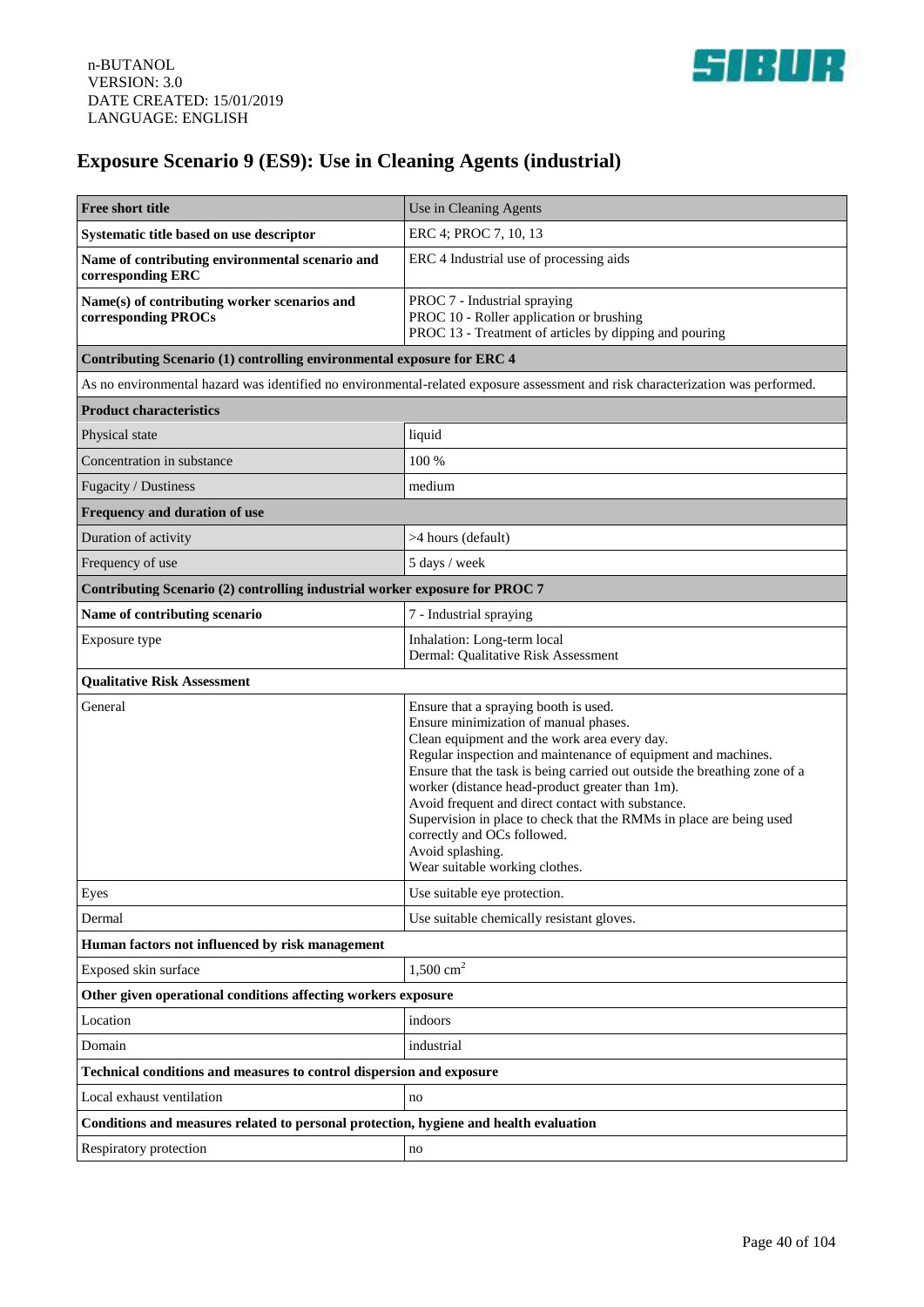

| Use of external/measured value inhalation                                    | Calculation was done using Stoffenmanager6 with the following settings:<br>- Substance at 100 % purity<br>- Type of task: Handlings of liquids at high pressure resulting in substantial<br>generation of mist or spray/haze<br>- Duration of the task in minutes: 480 min<br>- Frequency task: 4-5 days a week<br>- Is the task being carried out in the breathing zone of an employee (distance)<br>head-product <1m): No<br>- Is there more than one employee carrying out the same task simultaneously:<br>Yes or No possible<br>- Is the task followed by a period of evaporation, drying or curing: Yes or No<br>possible<br>- Is personal protective equipment applied: No respiratory protection<br>- Please select the volume of the working room: Volume < 100 m3, 100-<br>1000 m3 and $> 1000$ m3 possible<br>- Please characterize type of general ventilation: Spraying booth<br>- Is the working room being cleaned daily: Yes<br>- Are inspections and maintenance of machines/ancillary equipment being<br>done at least monthly to ensure good condition and proper functioning and<br>performance: Yes<br>- Please select available control measures: No control measures at the source<br>- Is the employee situated in a cabin? No<br>Result: Daily concentration: 0 mg/m3 |
|------------------------------------------------------------------------------|------------------------------------------------------------------------------------------------------------------------------------------------------------------------------------------------------------------------------------------------------------------------------------------------------------------------------------------------------------------------------------------------------------------------------------------------------------------------------------------------------------------------------------------------------------------------------------------------------------------------------------------------------------------------------------------------------------------------------------------------------------------------------------------------------------------------------------------------------------------------------------------------------------------------------------------------------------------------------------------------------------------------------------------------------------------------------------------------------------------------------------------------------------------------------------------------------------------------------------------------------------------------------------------------|
| Contributing Scenario (3) controlling industrial worker exposure for PROC 10 |                                                                                                                                                                                                                                                                                                                                                                                                                                                                                                                                                                                                                                                                                                                                                                                                                                                                                                                                                                                                                                                                                                                                                                                                                                                                                                |
| Name of contributing scenario                                                | 10 - Roller application or brushing                                                                                                                                                                                                                                                                                                                                                                                                                                                                                                                                                                                                                                                                                                                                                                                                                                                                                                                                                                                                                                                                                                                                                                                                                                                            |
| Exposure type                                                                | Inhalation: Long-term local<br>Dermal: Qualitative Risk Assessment                                                                                                                                                                                                                                                                                                                                                                                                                                                                                                                                                                                                                                                                                                                                                                                                                                                                                                                                                                                                                                                                                                                                                                                                                             |

### **Qualitative Risk Assessment** General **Ensure minimization of manual phases.** Avoid frequent and direct contact with substance. Supervision in place to check that the RMMs in place are being used correctly and OCs followed. Avoid splashing. Wear suitable working clothes. Eyes Use suitable eye protection. Dermal Use suitable chemically resistant gloves. **Human factors not influenced by risk management** Exposed skin surface  $960 \text{ cm}^2$ **Other given operational conditions affecting workers exposure** Location indoors Domain industrial industrial **Technical conditions and measures to control dispersion and exposure** Local exhaust ventilation no not no no **Conditions and measures related to personal protection, hygiene and health evaluation** Respiratory protection no **Contributing Scenario (4) controlling industrial worker exposure for PROC 13** Name of contributing scenario **13** - Treatment of articles by dipping and pouring Exposure type Inhalation: Long-term local Dermal: Qualitative Risk Assessment **Qualitative Risk Assessment**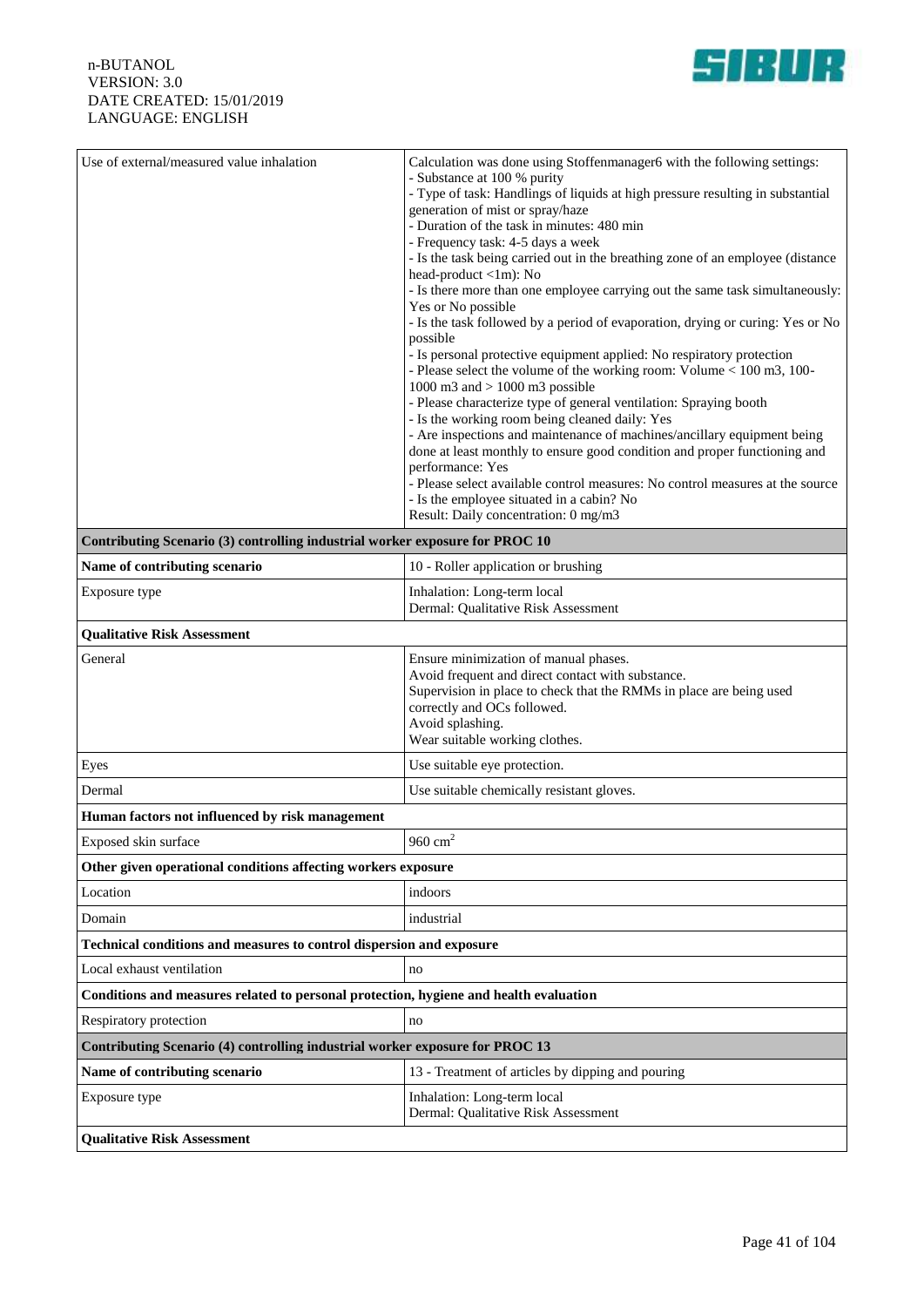

| General                                                                               | Ensure minimization of manual phases.<br>Avoid frequent and direct contact with substance.<br>Supervision in place to check that the RMMs in place are being used<br>correctly and OCs followed.<br>Avoid splashing.<br>Wear suitable working clothes. |  |
|---------------------------------------------------------------------------------------|--------------------------------------------------------------------------------------------------------------------------------------------------------------------------------------------------------------------------------------------------------|--|
| Eyes                                                                                  | Use suitable eye protection.                                                                                                                                                                                                                           |  |
| Dermal                                                                                | Use suitable chemically resistant gloves.                                                                                                                                                                                                              |  |
| Human factors not influenced by risk management                                       |                                                                                                                                                                                                                                                        |  |
| Exposed skin surface                                                                  | $480 \text{ cm}^2$                                                                                                                                                                                                                                     |  |
| Other given operational conditions affecting workers exposure                         |                                                                                                                                                                                                                                                        |  |
| Location                                                                              | indoors                                                                                                                                                                                                                                                |  |
| Domain                                                                                | industrial                                                                                                                                                                                                                                             |  |
| Technical conditions and measures to control dispersion and exposure                  |                                                                                                                                                                                                                                                        |  |
| Local exhaust ventilation                                                             | no                                                                                                                                                                                                                                                     |  |
| Conditions and measures related to personal protection, hygiene and health evaluation |                                                                                                                                                                                                                                                        |  |
| Respiratory protection                                                                | no                                                                                                                                                                                                                                                     |  |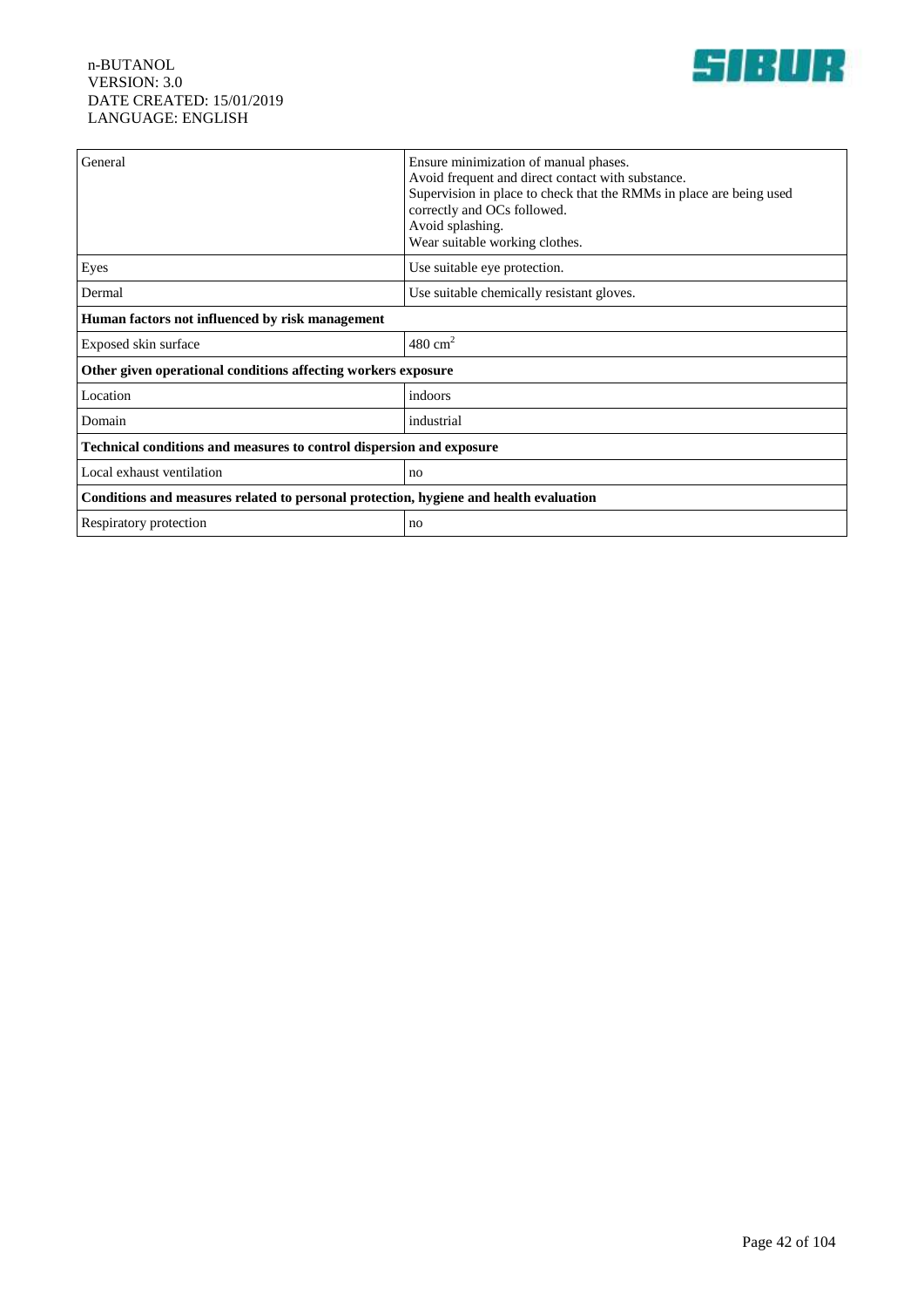

# **Exposure Scenario 10 (ES10): Use in Cleaning Agents (professional)**

| <b>Free short title</b>                                                               | Use in Cleaning Agents                                                                                                                                                                                                                           |  |
|---------------------------------------------------------------------------------------|--------------------------------------------------------------------------------------------------------------------------------------------------------------------------------------------------------------------------------------------------|--|
| Systematic title based on use descriptor                                              | ERC 8D, 8A; PROC 10, 11, 13                                                                                                                                                                                                                      |  |
| Name of contributing environmental scenario and<br>corresponding ERC                  | ERC 8d Wide dispersive outdoor use of processing aids in open systems<br>ERC 8a Wide dispersive indoor use of processing aids in open systems                                                                                                    |  |
| Name(s) of contributing worker scenarios and<br>corresponding PROCs                   | PROC 10 - Roller application or brushing<br>PROC 11 - Non industrial spraying<br>PROC 11 - Non industrial spraying<br>PROC 11 - Non industrial spraying<br>PROC 13 - Treatment of articles by dipping and pouring                                |  |
| Contributing Scenario (1) controlling environmental exposure for ERC 8D               |                                                                                                                                                                                                                                                  |  |
| Contributing Scenario (2) controlling environmental exposure for ERC 8A               |                                                                                                                                                                                                                                                  |  |
|                                                                                       | As no environmental hazard was identified no environmental-related exposure assessment and risk characterization was performed.                                                                                                                  |  |
| <b>Product characteristics</b>                                                        |                                                                                                                                                                                                                                                  |  |
| Physical state                                                                        | liquid                                                                                                                                                                                                                                           |  |
| Concentration in substance                                                            | 100 %                                                                                                                                                                                                                                            |  |
| Fugacity / Dustiness                                                                  | medium                                                                                                                                                                                                                                           |  |
| Frequency and duration of use                                                         |                                                                                                                                                                                                                                                  |  |
| Duration of activity                                                                  | >4 hours (default)                                                                                                                                                                                                                               |  |
| Frequency of use                                                                      | 5 days / week                                                                                                                                                                                                                                    |  |
| Contributing Scenario (3) controlling professional worker exposure for PROC 10        |                                                                                                                                                                                                                                                  |  |
| Name of contributing scenario                                                         | 10 - Roller application or brushing                                                                                                                                                                                                              |  |
| Exposure type                                                                         | Inhalation: Long-term local<br>Dermal: Qualitative Risk Assessment                                                                                                                                                                               |  |
| <b>Qualitative Risk Assessment</b>                                                    |                                                                                                                                                                                                                                                  |  |
| General                                                                               | Ensure minimization of manual phases. Avoid frequent and direct contact<br>with substance. Supervision in place to check that the RMMs in place are<br>being used correctly and OCs followed. Avoid splashing. Wear suitable<br>working clothes. |  |
| Eyes                                                                                  | Use suitable eye protection.                                                                                                                                                                                                                     |  |
| Dermal                                                                                | Use suitable chemically resistant gloves.                                                                                                                                                                                                        |  |
| Human factors not influenced by risk management                                       |                                                                                                                                                                                                                                                  |  |
| Exposed skin surface                                                                  | 960 $cm2$                                                                                                                                                                                                                                        |  |
| Other given operational conditions affecting workers exposure                         |                                                                                                                                                                                                                                                  |  |
| Location                                                                              | indoors                                                                                                                                                                                                                                          |  |
| Domain                                                                                | professional                                                                                                                                                                                                                                     |  |
| Technical conditions and measures to control dispersion and exposure                  |                                                                                                                                                                                                                                                  |  |
| Local exhaust ventilation                                                             | yes (inhalation 80 %)                                                                                                                                                                                                                            |  |
| Conditions and measures related to personal protection, hygiene and health evaluation |                                                                                                                                                                                                                                                  |  |
| Respiratory protection                                                                | no                                                                                                                                                                                                                                               |  |
| Contributing Scenario (4) controlling professional worker exposure for PROC 11        |                                                                                                                                                                                                                                                  |  |
| Name of contributing scenario                                                         | 11 - Non industrial spraying                                                                                                                                                                                                                     |  |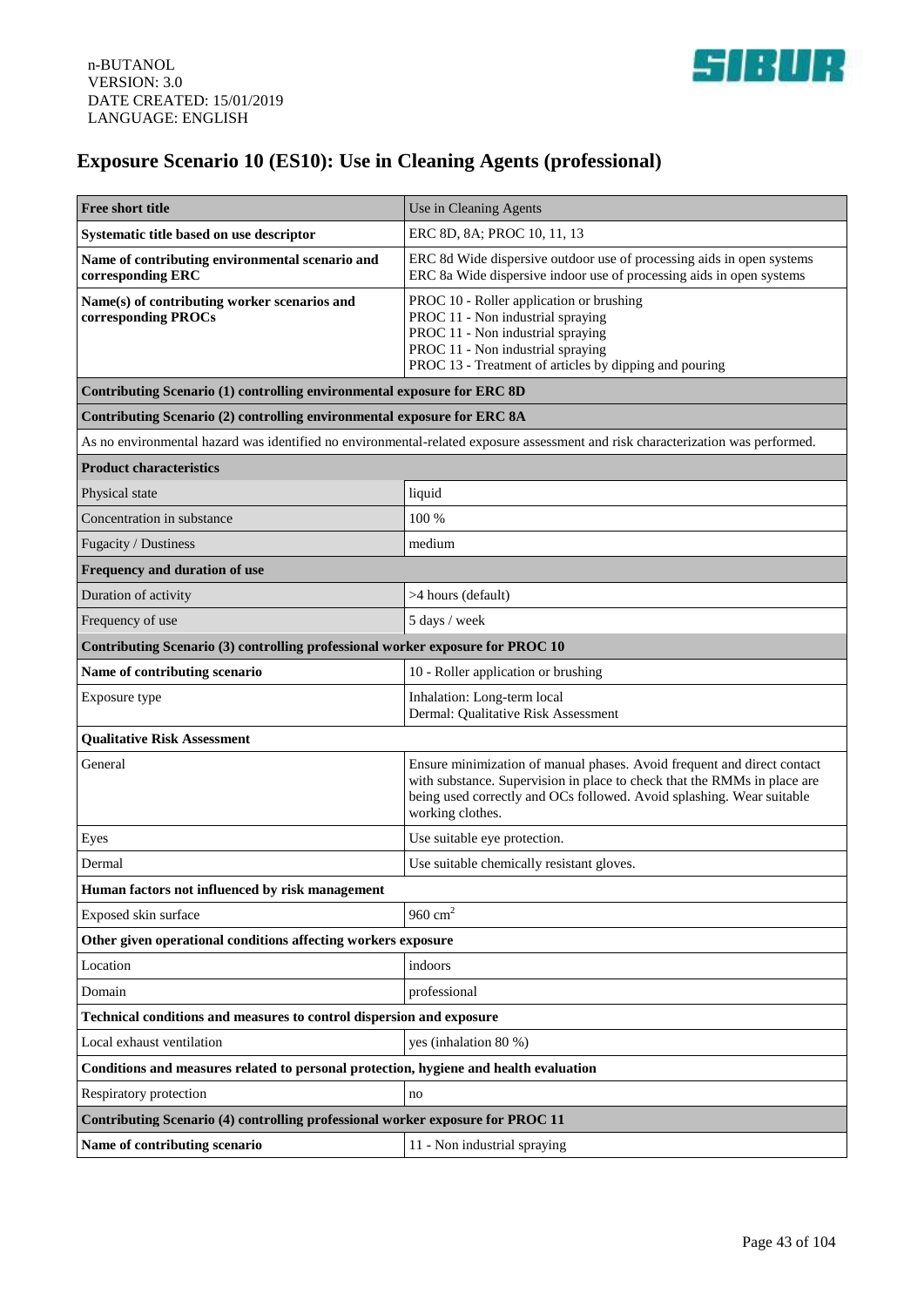

| Exposure type                                                                         | Inhalation: Long-term local<br>Dermal: Qualitative Risk Assessment                                                                                                                                                                                                                                                                                                                                                                                                                                                                                                                                                                                                                                                                                                                                                                                                                                                                                                                                                                                                                                                                                                                                                                                                  |  |
|---------------------------------------------------------------------------------------|---------------------------------------------------------------------------------------------------------------------------------------------------------------------------------------------------------------------------------------------------------------------------------------------------------------------------------------------------------------------------------------------------------------------------------------------------------------------------------------------------------------------------------------------------------------------------------------------------------------------------------------------------------------------------------------------------------------------------------------------------------------------------------------------------------------------------------------------------------------------------------------------------------------------------------------------------------------------------------------------------------------------------------------------------------------------------------------------------------------------------------------------------------------------------------------------------------------------------------------------------------------------|--|
| <b>Qualitative Risk Assessment</b>                                                    |                                                                                                                                                                                                                                                                                                                                                                                                                                                                                                                                                                                                                                                                                                                                                                                                                                                                                                                                                                                                                                                                                                                                                                                                                                                                     |  |
| General                                                                               | Ensure minimization of manual phases. Avoid frequent and direct contact<br>with substance. Supervision in place to check that the RMMs in place are<br>being used correctly and OCs followed. Clean equipment and the work area<br>every day. Regular inspection and maintenance of equipment and machines.<br>Ensure doors and windows are opened (general ventilation). Use a local<br>exhast ventilation with adequate effectiveness. Avoid splashing. Wear<br>suitable working clothes.                                                                                                                                                                                                                                                                                                                                                                                                                                                                                                                                                                                                                                                                                                                                                                         |  |
| Eyes                                                                                  | Use suitable eye protection.                                                                                                                                                                                                                                                                                                                                                                                                                                                                                                                                                                                                                                                                                                                                                                                                                                                                                                                                                                                                                                                                                                                                                                                                                                        |  |
| Dermal                                                                                | Use suitable chemically resistant gloves.                                                                                                                                                                                                                                                                                                                                                                                                                                                                                                                                                                                                                                                                                                                                                                                                                                                                                                                                                                                                                                                                                                                                                                                                                           |  |
| Human factors not influenced by risk management                                       |                                                                                                                                                                                                                                                                                                                                                                                                                                                                                                                                                                                                                                                                                                                                                                                                                                                                                                                                                                                                                                                                                                                                                                                                                                                                     |  |
| Exposed skin surface                                                                  | $1,500$ cm <sup>2</sup>                                                                                                                                                                                                                                                                                                                                                                                                                                                                                                                                                                                                                                                                                                                                                                                                                                                                                                                                                                                                                                                                                                                                                                                                                                             |  |
| Other given operational conditions affecting workers exposure                         |                                                                                                                                                                                                                                                                                                                                                                                                                                                                                                                                                                                                                                                                                                                                                                                                                                                                                                                                                                                                                                                                                                                                                                                                                                                                     |  |
| Location                                                                              | indoors                                                                                                                                                                                                                                                                                                                                                                                                                                                                                                                                                                                                                                                                                                                                                                                                                                                                                                                                                                                                                                                                                                                                                                                                                                                             |  |
| Domain                                                                                | professional                                                                                                                                                                                                                                                                                                                                                                                                                                                                                                                                                                                                                                                                                                                                                                                                                                                                                                                                                                                                                                                                                                                                                                                                                                                        |  |
| Technical conditions and measures to control dispersion and exposure                  |                                                                                                                                                                                                                                                                                                                                                                                                                                                                                                                                                                                                                                                                                                                                                                                                                                                                                                                                                                                                                                                                                                                                                                                                                                                                     |  |
| Local exhaust ventilation                                                             | no                                                                                                                                                                                                                                                                                                                                                                                                                                                                                                                                                                                                                                                                                                                                                                                                                                                                                                                                                                                                                                                                                                                                                                                                                                                                  |  |
| Conditions and measures related to personal protection, hygiene and health evaluation |                                                                                                                                                                                                                                                                                                                                                                                                                                                                                                                                                                                                                                                                                                                                                                                                                                                                                                                                                                                                                                                                                                                                                                                                                                                                     |  |
| Respiratory protection                                                                | no                                                                                                                                                                                                                                                                                                                                                                                                                                                                                                                                                                                                                                                                                                                                                                                                                                                                                                                                                                                                                                                                                                                                                                                                                                                                  |  |
| Use of external/measured value inhalation                                             | Calculation was done using Stoffenmanager6 with the following settings:<br>- Substance at 100 % purity<br>- Type of task: Handlings of liquids at high pressure resulting in substantial<br>generation of mist or spray/haze<br>- Duration of the task in minutes: 480 min<br>- Frequency task: 4-5 days a week<br>- Is the task being carried out in the breathing zone of an employee (distance<br>head-product <1m): Yes<br>- Is there more than one employee carrying out the same task simultaneously:<br>Yes<br>- Is the task followed by a period of evaporation, drying or curing: Yes<br>- Is personal protective equipment applied: No respiratory protection<br>- Please select the volume of the working room: Volume 100-1000 m3<br>- Please characterize type of general ventilation: general ventilation (open<br>windows and doors)<br>- Is the working room being cleaned daily: Yes<br>- Are inspections and maintenance of machines/ancillary equipment being<br>done at least monthly to ensure good condition and proper functioning and<br>performance: Yes<br>- Please select available control measures: Local exhaust ventilation<br>- Is the employee situated in a cabin? No<br>Result: Daily concentration (75th percentile): 220 mg/m3 |  |
| Contributing Scenario (5) controlling professional worker exposure for PROC 11        |                                                                                                                                                                                                                                                                                                                                                                                                                                                                                                                                                                                                                                                                                                                                                                                                                                                                                                                                                                                                                                                                                                                                                                                                                                                                     |  |
| Name of contributing scenario                                                         | 11 - Non industrial spraying                                                                                                                                                                                                                                                                                                                                                                                                                                                                                                                                                                                                                                                                                                                                                                                                                                                                                                                                                                                                                                                                                                                                                                                                                                        |  |
| Exposure type                                                                         | Inhalation: Long-term local<br>Dermal: Qualitative Risk Assessment                                                                                                                                                                                                                                                                                                                                                                                                                                                                                                                                                                                                                                                                                                                                                                                                                                                                                                                                                                                                                                                                                                                                                                                                  |  |
| <b>Qualitative Risk Assessment</b>                                                    |                                                                                                                                                                                                                                                                                                                                                                                                                                                                                                                                                                                                                                                                                                                                                                                                                                                                                                                                                                                                                                                                                                                                                                                                                                                                     |  |
| General                                                                               | Ensure minimization of manual phases. Avoid frequent and direct contact<br>with substance. Supervision in place to check that the RMMs in place are<br>being used correctly and OCs followed. Clean equipment and the work area<br>every day. Regular inspection and maintenance of equipment and machines.                                                                                                                                                                                                                                                                                                                                                                                                                                                                                                                                                                                                                                                                                                                                                                                                                                                                                                                                                         |  |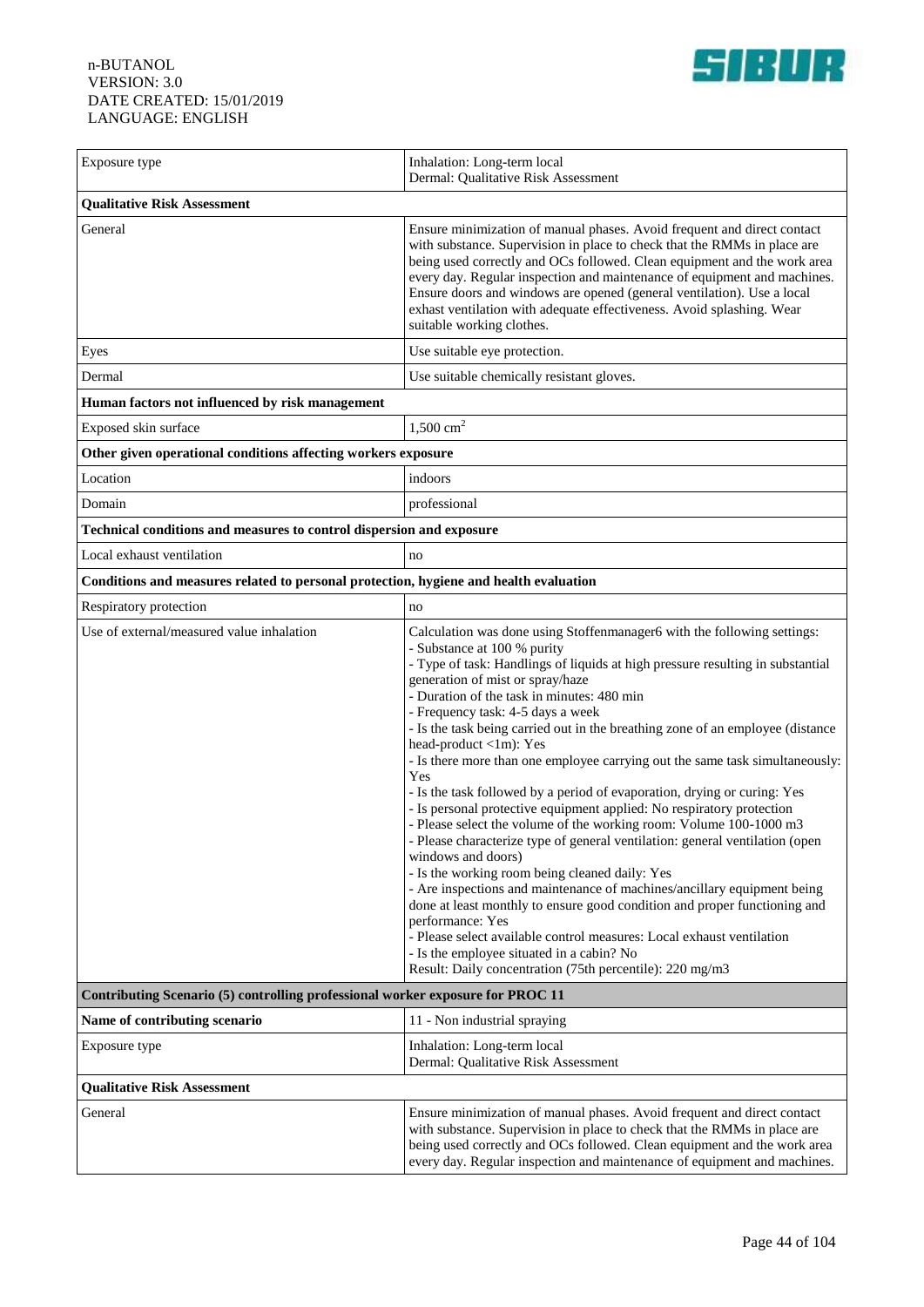

|                                                                                       | Wear a half mask respirator with type P2L filter or better. Avoid splashing.<br>Wear suitable working clothes. Ensure doors and windows are opened<br>(general ventilation).                                                                                                                                                                                                                                                                                                                                                                                                                                                                                                                                                                                                                                                                                                                                                                                                                                                                                                                                                                                                                                                                                                                                  |  |
|---------------------------------------------------------------------------------------|---------------------------------------------------------------------------------------------------------------------------------------------------------------------------------------------------------------------------------------------------------------------------------------------------------------------------------------------------------------------------------------------------------------------------------------------------------------------------------------------------------------------------------------------------------------------------------------------------------------------------------------------------------------------------------------------------------------------------------------------------------------------------------------------------------------------------------------------------------------------------------------------------------------------------------------------------------------------------------------------------------------------------------------------------------------------------------------------------------------------------------------------------------------------------------------------------------------------------------------------------------------------------------------------------------------|--|
| Eyes                                                                                  | Use suitable eye protection.                                                                                                                                                                                                                                                                                                                                                                                                                                                                                                                                                                                                                                                                                                                                                                                                                                                                                                                                                                                                                                                                                                                                                                                                                                                                                  |  |
| Dermal                                                                                | Use suitable chemically resistant gloves.                                                                                                                                                                                                                                                                                                                                                                                                                                                                                                                                                                                                                                                                                                                                                                                                                                                                                                                                                                                                                                                                                                                                                                                                                                                                     |  |
| Human factors not influenced by risk management                                       |                                                                                                                                                                                                                                                                                                                                                                                                                                                                                                                                                                                                                                                                                                                                                                                                                                                                                                                                                                                                                                                                                                                                                                                                                                                                                                               |  |
| Exposed skin surface                                                                  | $1,500 \text{ cm}^2$                                                                                                                                                                                                                                                                                                                                                                                                                                                                                                                                                                                                                                                                                                                                                                                                                                                                                                                                                                                                                                                                                                                                                                                                                                                                                          |  |
| Other given operational conditions affecting workers exposure                         |                                                                                                                                                                                                                                                                                                                                                                                                                                                                                                                                                                                                                                                                                                                                                                                                                                                                                                                                                                                                                                                                                                                                                                                                                                                                                                               |  |
| Location                                                                              | indoors                                                                                                                                                                                                                                                                                                                                                                                                                                                                                                                                                                                                                                                                                                                                                                                                                                                                                                                                                                                                                                                                                                                                                                                                                                                                                                       |  |
| Domain                                                                                | professional                                                                                                                                                                                                                                                                                                                                                                                                                                                                                                                                                                                                                                                                                                                                                                                                                                                                                                                                                                                                                                                                                                                                                                                                                                                                                                  |  |
| Technical conditions and measures to control dispersion and exposure                  |                                                                                                                                                                                                                                                                                                                                                                                                                                                                                                                                                                                                                                                                                                                                                                                                                                                                                                                                                                                                                                                                                                                                                                                                                                                                                                               |  |
| Local exhaust ventilation                                                             | no                                                                                                                                                                                                                                                                                                                                                                                                                                                                                                                                                                                                                                                                                                                                                                                                                                                                                                                                                                                                                                                                                                                                                                                                                                                                                                            |  |
| Conditions and measures related to personal protection, hygiene and health evaluation |                                                                                                                                                                                                                                                                                                                                                                                                                                                                                                                                                                                                                                                                                                                                                                                                                                                                                                                                                                                                                                                                                                                                                                                                                                                                                                               |  |
| Respiratory protection                                                                | no                                                                                                                                                                                                                                                                                                                                                                                                                                                                                                                                                                                                                                                                                                                                                                                                                                                                                                                                                                                                                                                                                                                                                                                                                                                                                                            |  |
| Use of external/measured value inhalation                                             | Calculation was done using Stoffenmanager6 with the following settings:<br>- Substance at 100 % purity<br>- Type of task: Handlings of liquids at high pressure resulting in substantial<br>generation of mist or spray/haze<br>- Duration of the task in minutes: 480 min<br>- Frequency task: 4-5 days a week<br>- Is the task being carried out in the breathing zone of an employee (distance<br>head-product <1m): Yes<br>- Is there more than one employee carrying out the same task simultaneously:<br>Yes<br>- Is the task followed by a period of evaporation, drying or curing: Yes<br>- Is personal protective equipment applied: Half mask respirator with<br>filter/cardridge (gas cardridge)<br>- Please select the volume of the working room: Volume 100-1000 m3<br>- Please characterize type of general ventilation: general ventilation (open<br>windows and doors)<br>- Is the working room being cleaned daily: Yes<br>- Are inspections and maintenance of machines/ancillary equipment being<br>done at least monthly to ensure good condition and proper functioning and<br>performance: Yes<br>- Please select available control measures: No control measures at the source<br>Is the employee situated in a cabin? No<br>Result: Daily concentration (75th percentile): 167 mg/m3 |  |
| Contributing Scenario (6) controlling professional worker exposure for PROC 11        |                                                                                                                                                                                                                                                                                                                                                                                                                                                                                                                                                                                                                                                                                                                                                                                                                                                                                                                                                                                                                                                                                                                                                                                                                                                                                                               |  |
| Name of contributing scenario                                                         | 11 - Non industrial spraying                                                                                                                                                                                                                                                                                                                                                                                                                                                                                                                                                                                                                                                                                                                                                                                                                                                                                                                                                                                                                                                                                                                                                                                                                                                                                  |  |
| Exposure type                                                                         | Inhalation: Long-term local<br>Dermal: Qualitative Risk Assessment                                                                                                                                                                                                                                                                                                                                                                                                                                                                                                                                                                                                                                                                                                                                                                                                                                                                                                                                                                                                                                                                                                                                                                                                                                            |  |
| <b>Oualitative Risk Assessment</b>                                                    |                                                                                                                                                                                                                                                                                                                                                                                                                                                                                                                                                                                                                                                                                                                                                                                                                                                                                                                                                                                                                                                                                                                                                                                                                                                                                                               |  |
| General                                                                               | Ensure minimization of manual phases. Avoid frequent and direct contact<br>with substance. Supervision in place to check that the RMMs in place are<br>being used correctly and OCs followed. Ensure that a spraying booth is used.<br>Clean equipment and the work area every day. Regular inspection and<br>maintenance of equipment and machines. Ensure that the task is being<br>carried out outside the breathing zone of a worker (distance head-product<br>greater than 1m). Avoid splashing. Wear suitable working clothes.                                                                                                                                                                                                                                                                                                                                                                                                                                                                                                                                                                                                                                                                                                                                                                          |  |
| Eyes                                                                                  | Use suitable eye protection.                                                                                                                                                                                                                                                                                                                                                                                                                                                                                                                                                                                                                                                                                                                                                                                                                                                                                                                                                                                                                                                                                                                                                                                                                                                                                  |  |
| Dermal                                                                                | Use suitable chemically resistant gloves.                                                                                                                                                                                                                                                                                                                                                                                                                                                                                                                                                                                                                                                                                                                                                                                                                                                                                                                                                                                                                                                                                                                                                                                                                                                                     |  |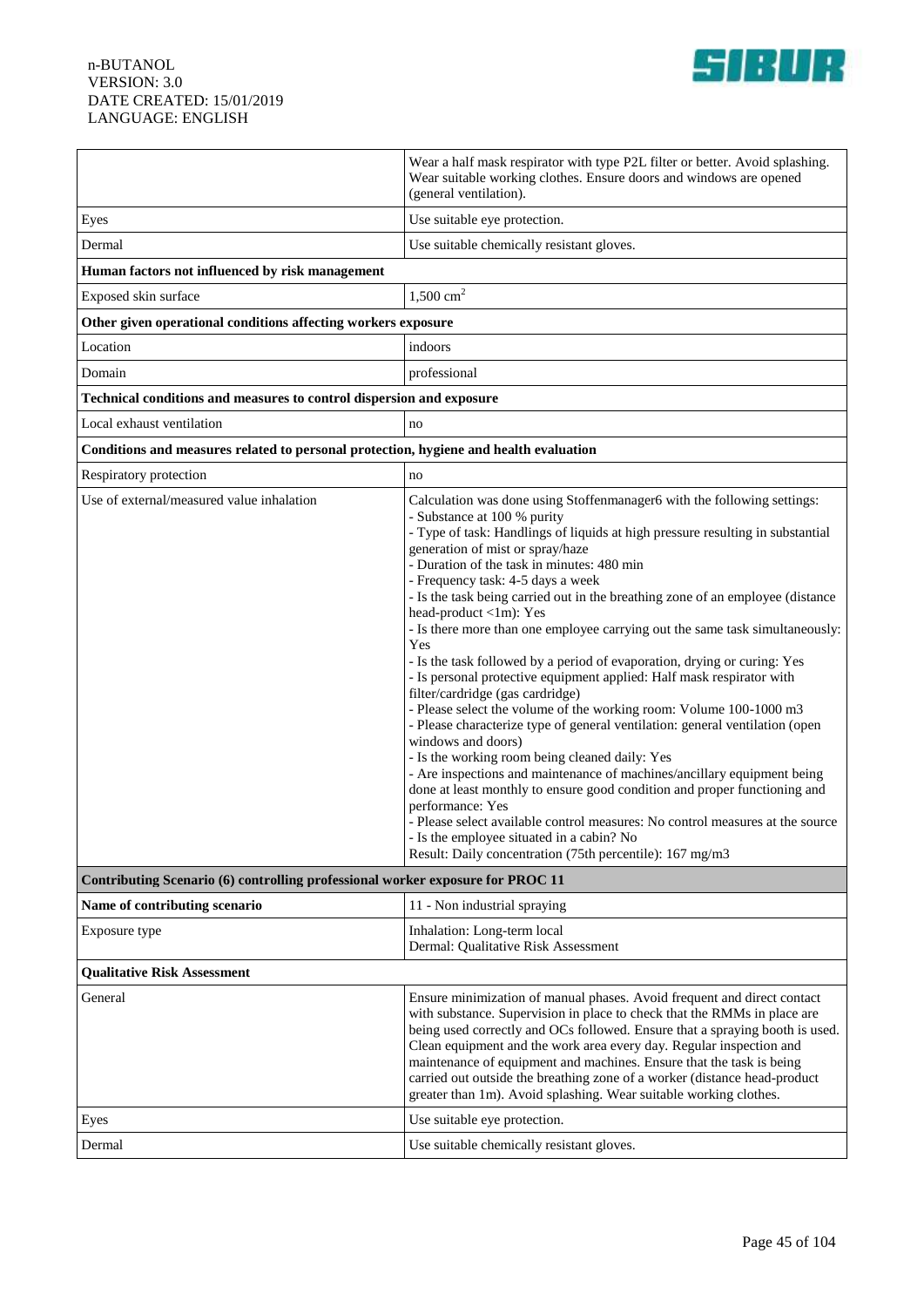

| Human factors not influenced by risk management                                       |                                                                                                                                                                                                                                                                                                                                                                                                                                                                                                                                                                                                                                                                                                                                                                                                                                                                                                                                                                                                                                                                                                                                                                                                                                                                                                |  |
|---------------------------------------------------------------------------------------|------------------------------------------------------------------------------------------------------------------------------------------------------------------------------------------------------------------------------------------------------------------------------------------------------------------------------------------------------------------------------------------------------------------------------------------------------------------------------------------------------------------------------------------------------------------------------------------------------------------------------------------------------------------------------------------------------------------------------------------------------------------------------------------------------------------------------------------------------------------------------------------------------------------------------------------------------------------------------------------------------------------------------------------------------------------------------------------------------------------------------------------------------------------------------------------------------------------------------------------------------------------------------------------------|--|
| Exposed skin surface                                                                  | $1,500$ cm <sup>2</sup>                                                                                                                                                                                                                                                                                                                                                                                                                                                                                                                                                                                                                                                                                                                                                                                                                                                                                                                                                                                                                                                                                                                                                                                                                                                                        |  |
| Other given operational conditions affecting workers exposure                         |                                                                                                                                                                                                                                                                                                                                                                                                                                                                                                                                                                                                                                                                                                                                                                                                                                                                                                                                                                                                                                                                                                                                                                                                                                                                                                |  |
| Location                                                                              | indoors                                                                                                                                                                                                                                                                                                                                                                                                                                                                                                                                                                                                                                                                                                                                                                                                                                                                                                                                                                                                                                                                                                                                                                                                                                                                                        |  |
| Domain                                                                                | professional                                                                                                                                                                                                                                                                                                                                                                                                                                                                                                                                                                                                                                                                                                                                                                                                                                                                                                                                                                                                                                                                                                                                                                                                                                                                                   |  |
| Technical conditions and measures to control dispersion and exposure                  |                                                                                                                                                                                                                                                                                                                                                                                                                                                                                                                                                                                                                                                                                                                                                                                                                                                                                                                                                                                                                                                                                                                                                                                                                                                                                                |  |
| Local exhaust ventilation                                                             | no                                                                                                                                                                                                                                                                                                                                                                                                                                                                                                                                                                                                                                                                                                                                                                                                                                                                                                                                                                                                                                                                                                                                                                                                                                                                                             |  |
| Conditions and measures related to personal protection, hygiene and health evaluation |                                                                                                                                                                                                                                                                                                                                                                                                                                                                                                                                                                                                                                                                                                                                                                                                                                                                                                                                                                                                                                                                                                                                                                                                                                                                                                |  |
| Respiratory protection                                                                | no                                                                                                                                                                                                                                                                                                                                                                                                                                                                                                                                                                                                                                                                                                                                                                                                                                                                                                                                                                                                                                                                                                                                                                                                                                                                                             |  |
| Use of external/measured value inhalation                                             | Calculation was done using Stoffenmanager6 with the following settings:<br>- Substance at 100 % purity<br>- Type of task: Handlings of liquids at high pressure resulting in substantial<br>generation of mist or spray/haze<br>- Duration of the task in minutes: 480 min<br>- Frequency task: 4-5 days a week<br>- Is the task being carried out in the breathing zone of an employee (distance)<br>head-product <1m): No<br>- Is there more than one employee carrying out the same task simultaneously:<br>Yes or No possible<br>- Is the task followed by a period of evaporation, drying or curing: Yes or No<br>possible<br>- Is personal protective equipment applied: No respiratory protection<br>- Please select the volume of the working room: Volume < 100 m3, 100-<br>1000 m3 and $> 1000$ m3 possible<br>- Please characterize type of general ventilation: Spraying booth<br>- Is the working room being cleaned daily: Yes<br>- Are inspections and maintenance of machines/ancillary equipment being<br>done at least monthly to ensure good condition and proper functioning and<br>performance: Yes<br>- Please select available control measures: No control measures at the source<br>- Is the employee situated in a cabin? No<br>Result: Daily concentration: 0 mg/m3 |  |
| Contributing Scenario (7) controlling professional worker exposure for PROC 13        |                                                                                                                                                                                                                                                                                                                                                                                                                                                                                                                                                                                                                                                                                                                                                                                                                                                                                                                                                                                                                                                                                                                                                                                                                                                                                                |  |
| Name of contributing scenario                                                         | 13 - Treatment of articles by dipping and pouring                                                                                                                                                                                                                                                                                                                                                                                                                                                                                                                                                                                                                                                                                                                                                                                                                                                                                                                                                                                                                                                                                                                                                                                                                                              |  |
| Exposure type                                                                         | Inhalation: Long-term local<br>Dermal: Qualitative Risk Assessment                                                                                                                                                                                                                                                                                                                                                                                                                                                                                                                                                                                                                                                                                                                                                                                                                                                                                                                                                                                                                                                                                                                                                                                                                             |  |
| <b>Qualitative Risk Assessment</b>                                                    |                                                                                                                                                                                                                                                                                                                                                                                                                                                                                                                                                                                                                                                                                                                                                                                                                                                                                                                                                                                                                                                                                                                                                                                                                                                                                                |  |
| General                                                                               | Ensure minimization of manual phases. Avoid frequent and direct contact<br>with substance. Supervision in place to check that the RMMs in place are<br>being used correctly and OCs followed. Avoid splashing. Wear suitable<br>working clothes.                                                                                                                                                                                                                                                                                                                                                                                                                                                                                                                                                                                                                                                                                                                                                                                                                                                                                                                                                                                                                                               |  |
| Eyes                                                                                  | Use suitable eye protection.                                                                                                                                                                                                                                                                                                                                                                                                                                                                                                                                                                                                                                                                                                                                                                                                                                                                                                                                                                                                                                                                                                                                                                                                                                                                   |  |
| Dermal                                                                                | Use suitable chemically resistant gloves.                                                                                                                                                                                                                                                                                                                                                                                                                                                                                                                                                                                                                                                                                                                                                                                                                                                                                                                                                                                                                                                                                                                                                                                                                                                      |  |
| Human factors not influenced by risk management                                       |                                                                                                                                                                                                                                                                                                                                                                                                                                                                                                                                                                                                                                                                                                                                                                                                                                                                                                                                                                                                                                                                                                                                                                                                                                                                                                |  |
| Exposed skin surface                                                                  | $480 \text{ cm}^2$                                                                                                                                                                                                                                                                                                                                                                                                                                                                                                                                                                                                                                                                                                                                                                                                                                                                                                                                                                                                                                                                                                                                                                                                                                                                             |  |
| Other given operational conditions affecting workers exposure                         |                                                                                                                                                                                                                                                                                                                                                                                                                                                                                                                                                                                                                                                                                                                                                                                                                                                                                                                                                                                                                                                                                                                                                                                                                                                                                                |  |
| Location                                                                              | indoors                                                                                                                                                                                                                                                                                                                                                                                                                                                                                                                                                                                                                                                                                                                                                                                                                                                                                                                                                                                                                                                                                                                                                                                                                                                                                        |  |
| Domain                                                                                | professional                                                                                                                                                                                                                                                                                                                                                                                                                                                                                                                                                                                                                                                                                                                                                                                                                                                                                                                                                                                                                                                                                                                                                                                                                                                                                   |  |
| Technical conditions and measures to control dispersion and exposure                  |                                                                                                                                                                                                                                                                                                                                                                                                                                                                                                                                                                                                                                                                                                                                                                                                                                                                                                                                                                                                                                                                                                                                                                                                                                                                                                |  |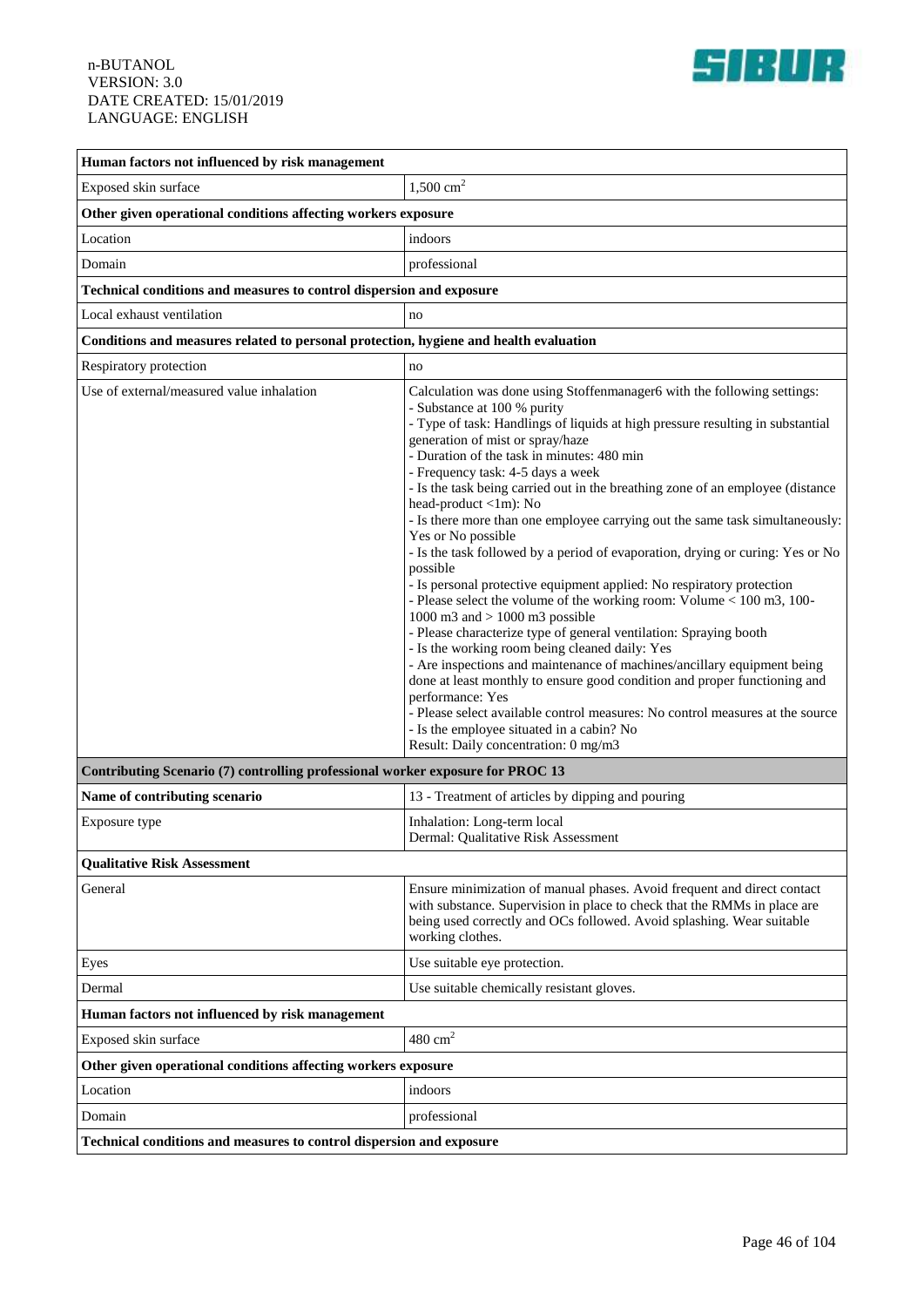

| Local exhaust ventilation                                                             | ves (inhalation $80\%$ ) |  |
|---------------------------------------------------------------------------------------|--------------------------|--|
| Conditions and measures related to personal protection, hygiene and health evaluation |                          |  |
| Respiratory protection                                                                | no                       |  |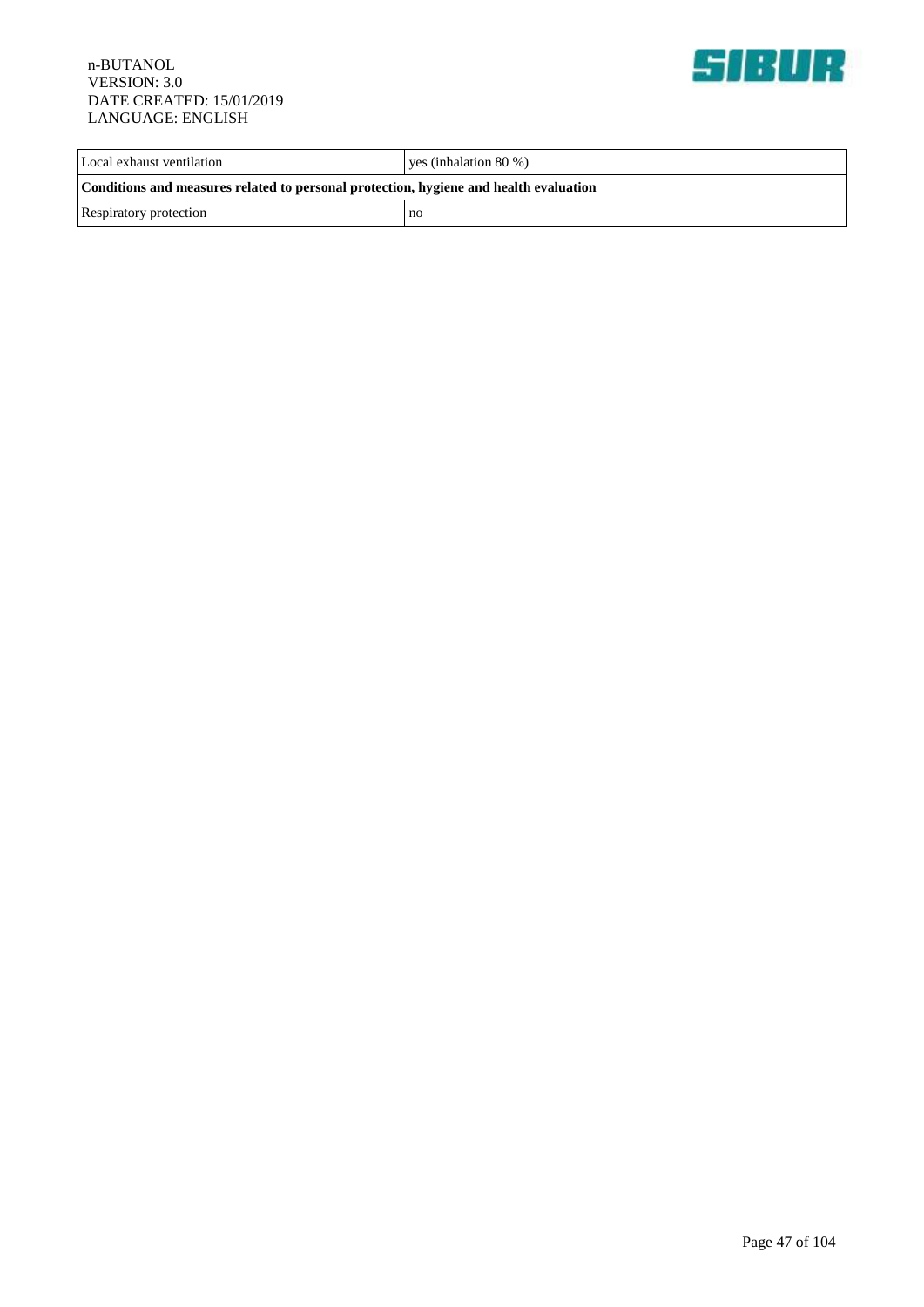

# **Exposure Scenario 11 (ES11): Use in Cleaning Agents (consumer)**

| Free short title                                                                                                                | Use in Cleaning Agents                                                                                                                                                                                                                                                                                                                                                                                                                                                                                                                                                                                                                                                                                                                                                                                                                                               |  |
|---------------------------------------------------------------------------------------------------------------------------------|----------------------------------------------------------------------------------------------------------------------------------------------------------------------------------------------------------------------------------------------------------------------------------------------------------------------------------------------------------------------------------------------------------------------------------------------------------------------------------------------------------------------------------------------------------------------------------------------------------------------------------------------------------------------------------------------------------------------------------------------------------------------------------------------------------------------------------------------------------------------|--|
| Systematic title based on use descriptor                                                                                        | ERC 8D, 8A; PC 4, 9a, 9c, 24, 35                                                                                                                                                                                                                                                                                                                                                                                                                                                                                                                                                                                                                                                                                                                                                                                                                                     |  |
| Name of contributing environmental scenario and<br>corresponding ERC                                                            | ERC 8d Wide dispersive outdoor use of processing aids in open systems<br>ERC 8a Wide dispersive indoor use of processing aids in open systems                                                                                                                                                                                                                                                                                                                                                                                                                                                                                                                                                                                                                                                                                                                        |  |
| Name(s) of contributing consumer scenarios and<br>corresponding PCs/ACs                                                         | PC 4 Anti-Freeze and De-icing products<br>PC 4 Anti-Freeze and De-icing products<br>PC 4 Anti-Freeze and De-icing products<br>PC 4 Anti-Freeze and De-icing products<br>PC 9a Coatings and Paints, thinners, paint removers<br>PC 9a Coatings and Paints, thinners, paint removers<br>PC 9a Coatings and Paints, thinners, paint removers<br>PC 9a Coatings and Paints, thinners, paint removers<br>PC 9c Face and finger paints<br>PC 24 Lubricants, Greases and Release Products<br>PC 35 Washing and Cleaning Products (including solvent based products)<br>PC 35 Washing and Cleaning Products (including solvent based products)<br>PC 35 Washing and Cleaning Products (including solvent based products)<br>PC 35 Washing and Cleaning Products (including solvent based products)<br>PC 35 Washing and Cleaning Products (including solvent based products) |  |
| Contributing Scenario (1) controlling environmental exposure for ERC 8D                                                         |                                                                                                                                                                                                                                                                                                                                                                                                                                                                                                                                                                                                                                                                                                                                                                                                                                                                      |  |
| Contributing Scenario (2) controlling environmental exposure for ERC 8A                                                         |                                                                                                                                                                                                                                                                                                                                                                                                                                                                                                                                                                                                                                                                                                                                                                                                                                                                      |  |
| As no environmental hazard was identified no environmental-related exposure assessment and risk characterization was performed. |                                                                                                                                                                                                                                                                                                                                                                                                                                                                                                                                                                                                                                                                                                                                                                                                                                                                      |  |
| Contributing Scenario (3) controlling consumer exposure for PC 4                                                                |                                                                                                                                                                                                                                                                                                                                                                                                                                                                                                                                                                                                                                                                                                                                                                                                                                                                      |  |
| Name of contributing scenario                                                                                                   | PC 4 Anti-Freeze and De-icing products                                                                                                                                                                                                                                                                                                                                                                                                                                                                                                                                                                                                                                                                                                                                                                                                                               |  |
| Calculation model                                                                                                               | ConsExpo<br>Glass cleaner - Application: spraying                                                                                                                                                                                                                                                                                                                                                                                                                                                                                                                                                                                                                                                                                                                                                                                                                    |  |
| Frequency and duration of use                                                                                                   |                                                                                                                                                                                                                                                                                                                                                                                                                                                                                                                                                                                                                                                                                                                                                                                                                                                                      |  |
| Inhalation                                                                                                                      |                                                                                                                                                                                                                                                                                                                                                                                                                                                                                                                                                                                                                                                                                                                                                                                                                                                                      |  |
| Exposure calculation result type                                                                                                | Mean concentration yearly                                                                                                                                                                                                                                                                                                                                                                                                                                                                                                                                                                                                                                                                                                                                                                                                                                            |  |
| Frequency of use                                                                                                                | 365 per year                                                                                                                                                                                                                                                                                                                                                                                                                                                                                                                                                                                                                                                                                                                                                                                                                                                         |  |
| Weight fraction non-valotile                                                                                                    | 5 %                                                                                                                                                                                                                                                                                                                                                                                                                                                                                                                                                                                                                                                                                                                                                                                                                                                                  |  |
| Max. diameter                                                                                                                   | $100 \mu m$                                                                                                                                                                                                                                                                                                                                                                                                                                                                                                                                                                                                                                                                                                                                                                                                                                                          |  |
| Spray duration                                                                                                                  | 42 sec                                                                                                                                                                                                                                                                                                                                                                                                                                                                                                                                                                                                                                                                                                                                                                                                                                                               |  |
| <b>Exposure duration</b>                                                                                                        | 240 min                                                                                                                                                                                                                                                                                                                                                                                                                                                                                                                                                                                                                                                                                                                                                                                                                                                              |  |
| Dermal                                                                                                                          |                                                                                                                                                                                                                                                                                                                                                                                                                                                                                                                                                                                                                                                                                                                                                                                                                                                                      |  |
| Exposure calculation result type                                                                                                | Internal dose chronic                                                                                                                                                                                                                                                                                                                                                                                                                                                                                                                                                                                                                                                                                                                                                                                                                                                |  |
| Frequency of use                                                                                                                | 365 per year                                                                                                                                                                                                                                                                                                                                                                                                                                                                                                                                                                                                                                                                                                                                                                                                                                                         |  |
| Release duration                                                                                                                | 42 sec                                                                                                                                                                                                                                                                                                                                                                                                                                                                                                                                                                                                                                                                                                                                                                                                                                                               |  |
| <b>Product characteristics</b>                                                                                                  |                                                                                                                                                                                                                                                                                                                                                                                                                                                                                                                                                                                                                                                                                                                                                                                                                                                                      |  |
| Spray application                                                                                                               | yes                                                                                                                                                                                                                                                                                                                                                                                                                                                                                                                                                                                                                                                                                                                                                                                                                                                                  |  |
| Product ingredient fraction by weight                                                                                           | 1 %                                                                                                                                                                                                                                                                                                                                                                                                                                                                                                                                                                                                                                                                                                                                                                                                                                                                  |  |
| <b>Amounts</b> used                                                                                                             |                                                                                                                                                                                                                                                                                                                                                                                                                                                                                                                                                                                                                                                                                                                                                                                                                                                                      |  |
| Human factors not influenced by risk management                                                                                 |                                                                                                                                                                                                                                                                                                                                                                                                                                                                                                                                                                                                                                                                                                                                                                                                                                                                      |  |
| Exposed skin surface (dermal)                                                                                                   | $430 \text{ cm}^2$                                                                                                                                                                                                                                                                                                                                                                                                                                                                                                                                                                                                                                                                                                                                                                                                                                                   |  |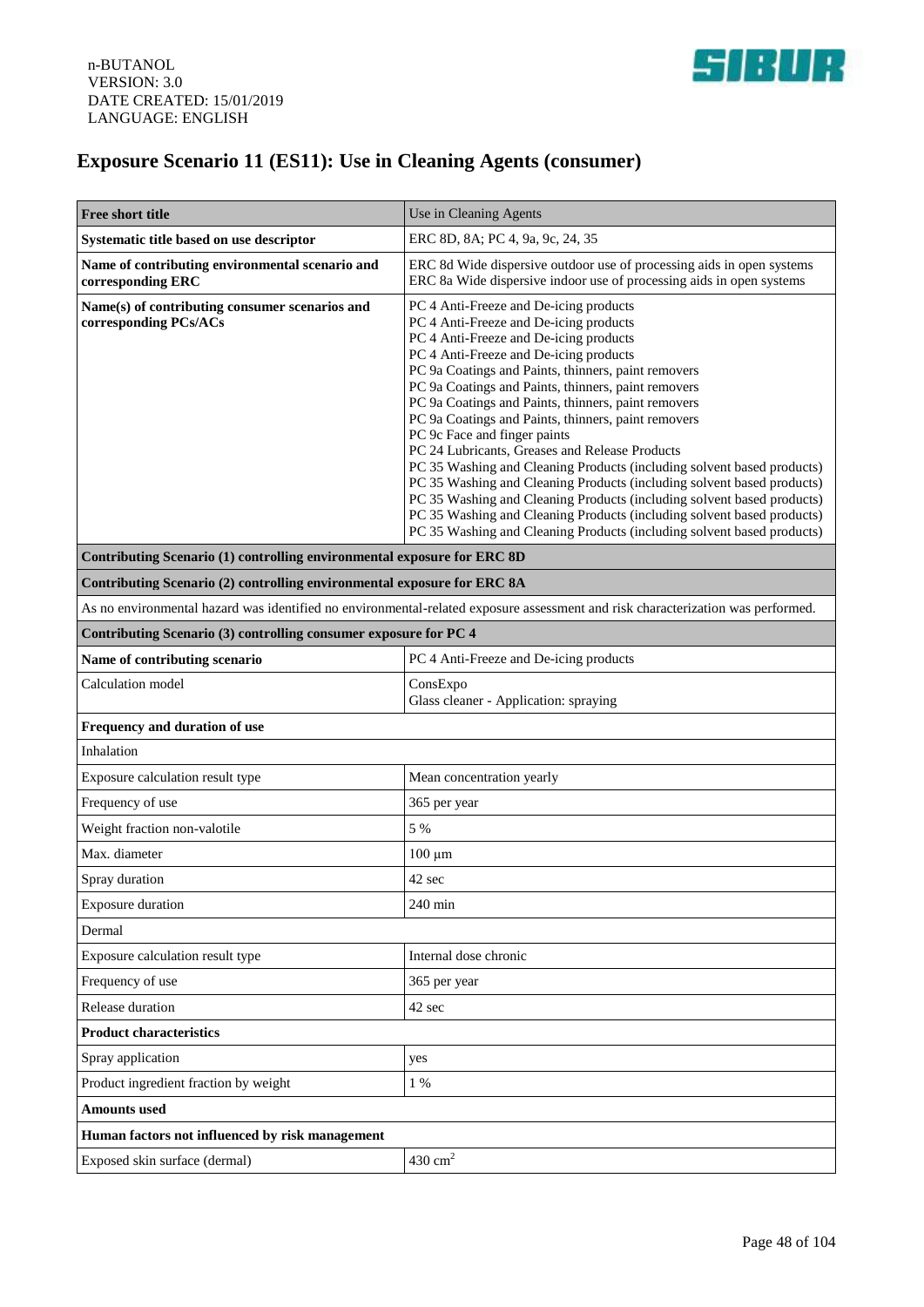

| Contact rate                                                     | 46 mg/min                                                                            |  |
|------------------------------------------------------------------|--------------------------------------------------------------------------------------|--|
| Other given operational conditions affecting consumers exposure  |                                                                                      |  |
| Inhalation                                                       |                                                                                      |  |
| Room volume                                                      | $58 \text{ m}^3$                                                                     |  |
| Ventilation rate                                                 | 0.5001/h                                                                             |  |
| Room height                                                      | $2.5 \text{ m}$                                                                      |  |
| Mass generation rate                                             | $0.780$ g/s                                                                          |  |
| Airborne fraction                                                | 20 %                                                                                 |  |
| Density non-volatile                                             | 1.8%                                                                                 |  |
| Droplet distribution                                             | LogNormal, median: 100 µm, coeff. of variation: 0.600 µm, cut-off<br>diameter: 15 µm |  |
| Dermal                                                           |                                                                                      |  |
| <b>Uptake</b> fraction                                           | 100 %                                                                                |  |
| Contributing Scenario (4) controlling consumer exposure for PC 4 |                                                                                      |  |
| Name of contributing scenario                                    | PC 4 Anti-Freeze and De-icing products                                               |  |
| Calculation model                                                | ConsExpo<br>Liquid cleaner - Mixing & Loading                                        |  |
| Frequency and duration of use                                    |                                                                                      |  |
| Inhalation                                                       |                                                                                      |  |
| Exposure calculation result type                                 | Mean concentration yearly                                                            |  |
| Frequency of use                                                 | 104 per year                                                                         |  |
| Exposure time                                                    | $0.750$ min                                                                          |  |
| Application duration                                             | $0.300$ min                                                                          |  |
| Dermal                                                           |                                                                                      |  |
| Exposure calculation result type                                 | Internal dose chronic                                                                |  |
| Frequency of use                                                 | 104 per year                                                                         |  |
| <b>Product characteristics</b>                                   |                                                                                      |  |
| Spray application                                                | $\mathbf{no}$                                                                        |  |
| Product ingredient fraction by weight                            | 10 %                                                                                 |  |
| Mol weight matrix                                                | 22 g/mol                                                                             |  |
| Mass transfer rate                                               | - m/min                                                                              |  |
| <b>Amounts</b> used                                              |                                                                                      |  |
| Inhalation                                                       | 2,000 g                                                                              |  |
| Dermal                                                           | $0.040$ g                                                                            |  |
| Human factors not influenced by risk management                  |                                                                                      |  |
| Exposed skin surface (dermal)                                    | $215 \text{ cm}^2$                                                                   |  |
| Other given operational conditions affecting consumers exposure  |                                                                                      |  |
| Inhalation                                                       |                                                                                      |  |
| Room volume                                                      | $1 \text{ m}^3$                                                                      |  |
| Ventilation rate                                                 | 0.5001/h                                                                             |  |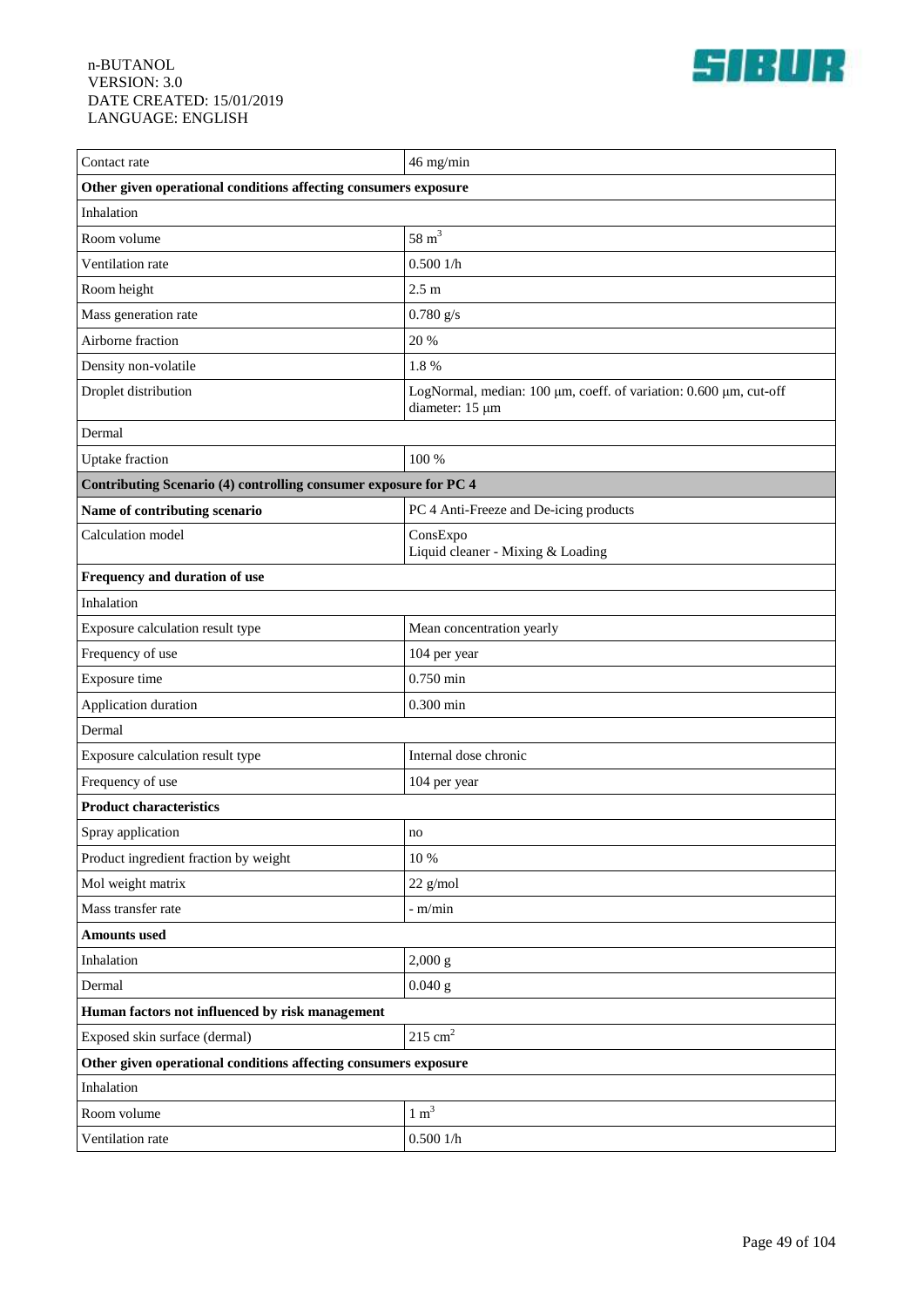

| Release are is constant                                          |                                                   |  |
|------------------------------------------------------------------|---------------------------------------------------|--|
| Release area                                                     | $20 \text{ cm}^2$                                 |  |
| Release temperature                                              | 20 °C                                             |  |
| Dermal                                                           |                                                   |  |
| Uptake fraction                                                  | 100 %                                             |  |
| Contributing Scenario (5) controlling consumer exposure for PC 4 |                                                   |  |
| Name of contributing scenario                                    | PC 4 Anti-Freeze and De-icing products            |  |
| Calculation model                                                | ConsExpo                                          |  |
|                                                                  | Glass cleaner - Application: cleaning             |  |
| Frequency and duration of use                                    |                                                   |  |
| Dermal                                                           |                                                   |  |
| Exposure calculation result type                                 | Internal dose chronic                             |  |
| Frequency of use                                                 | 365 per year                                      |  |
| <b>Product characteristics</b>                                   |                                                   |  |
| Spray application                                                | no                                                |  |
| Product ingredient fraction by weight                            | 1 %                                               |  |
| <b>Amounts</b> used                                              |                                                   |  |
| Dermal                                                           | 0.290 g                                           |  |
| Human factors not influenced by risk management                  |                                                   |  |
| Exposed skin surface (dermal)                                    | $215 \text{ cm}^2$                                |  |
| Other given operational conditions affecting consumers exposure  |                                                   |  |
| Dermal                                                           |                                                   |  |
| Uptake fraction                                                  | 100 %                                             |  |
| Contributing Scenario (6) controlling consumer exposure for PC 4 |                                                   |  |
| Name of contributing scenario                                    | PC 4 Anti-Freeze and De-icing products            |  |
| Calculation model                                                | ConsExpo<br>Spray cleaner - Application: spraying |  |
| Frequency and duration of use                                    |                                                   |  |
| Inhalation                                                       |                                                   |  |
| Exposure calculation result type                                 | Mean concentration yearly                         |  |
| Frequency of use                                                 | 365 per year                                      |  |
| Weight fraction non-valotile                                     | 5 %                                               |  |
| Max. diameter                                                    | $100 \mu m$                                       |  |
| Spray duration                                                   | 24.6 sec                                          |  |
| <b>Exposure duration</b>                                         | $60$ min                                          |  |
| Dermal                                                           |                                                   |  |
| Exposure calculation result type                                 | Internal dose chronic                             |  |
| Frequency of use                                                 | 365 per year                                      |  |
| Release duration                                                 | 24.6 sec                                          |  |
| <b>Product characteristics</b>                                   |                                                   |  |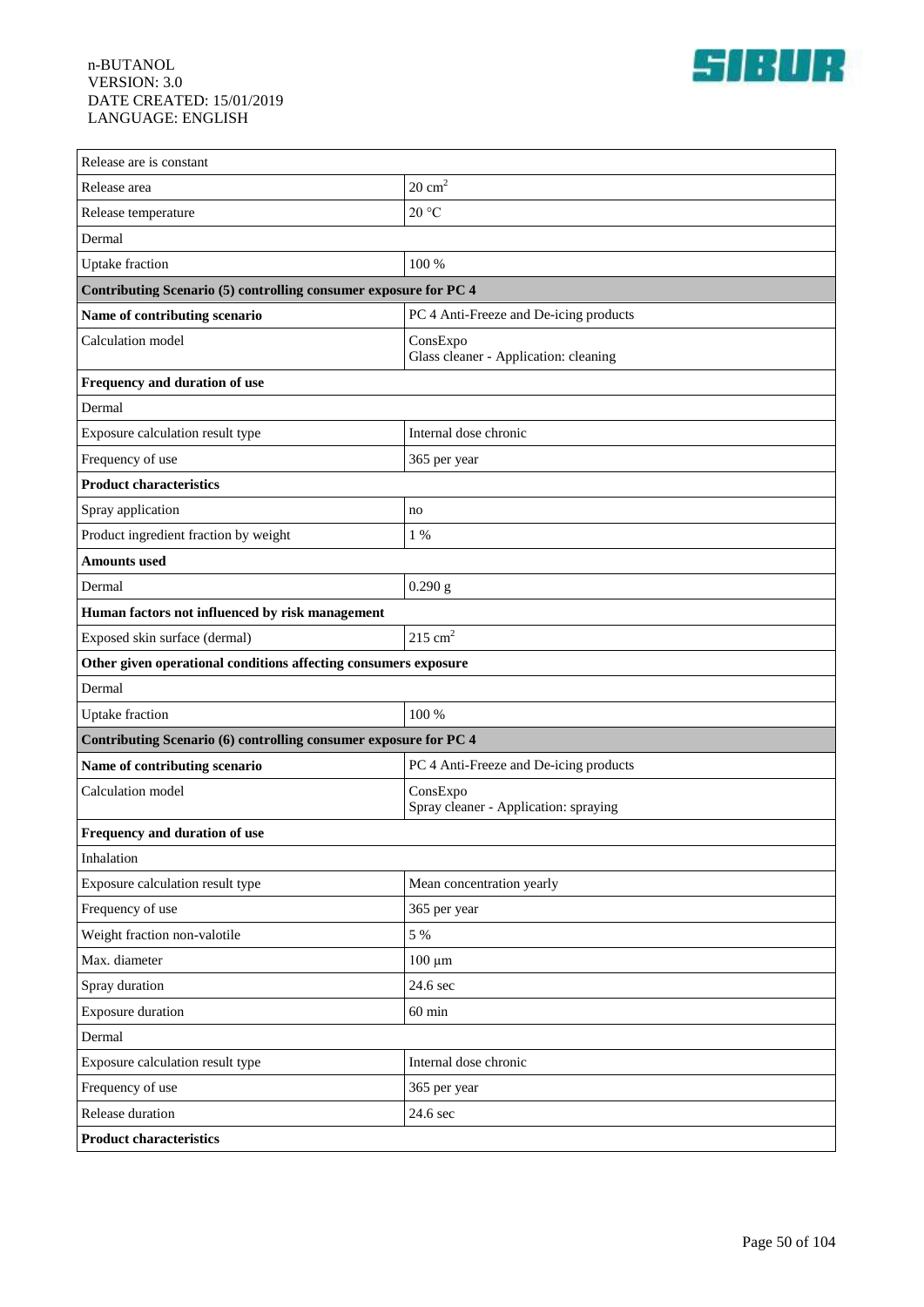

| Spray application                                                             | yes                                                                                  |  |
|-------------------------------------------------------------------------------|--------------------------------------------------------------------------------------|--|
| Product ingredient fraction by weight                                         | 50 %                                                                                 |  |
| <b>Amounts</b> used                                                           |                                                                                      |  |
| Human factors not influenced by risk management                               |                                                                                      |  |
| Exposed skin surface (dermal)                                                 | $430 \text{ cm}^2$                                                                   |  |
|                                                                               |                                                                                      |  |
| Contact rate                                                                  | 46 mg/min                                                                            |  |
| Other given operational conditions affecting consumers exposure<br>Inhalation |                                                                                      |  |
| Room volume                                                                   | $15 \text{ m}^3$                                                                     |  |
|                                                                               | 2.51/h                                                                               |  |
| Ventilation rate                                                              |                                                                                      |  |
| Room height                                                                   | 2.5 <sub>m</sub>                                                                     |  |
| Mass generation rate                                                          | $0.780$ g/s                                                                          |  |
| Airborne fraction                                                             | 20 %                                                                                 |  |
| Density non-volatile                                                          | 1.8%                                                                                 |  |
| Droplet distribution                                                          | LogNormal, median: 100 µm, coeff. of variation: 0.600 µm, cut-off<br>diameter: 15 µm |  |
| Dermal                                                                        |                                                                                      |  |
| <b>Uptake</b> fraction                                                        | 100 %                                                                                |  |
| Contributing Scenario (7) controlling consumer exposure for PC 9a             |                                                                                      |  |
| Name of contributing scenario                                                 | PC 9a Coatings and Paints, thinners, paint removers                                  |  |
| Calculation model                                                             | ConsExpo<br>Glue remover - Application                                               |  |
| Frequency and duration of use                                                 |                                                                                      |  |
| Inhalation                                                                    |                                                                                      |  |
| Exposure calculation result type                                              | Mean concentration yearly                                                            |  |
| Frequency of use                                                              | 0.250 per year                                                                       |  |
| Exposure time                                                                 | 240 min                                                                              |  |
| Application duration                                                          | 240 min                                                                              |  |
| Dermal                                                                        |                                                                                      |  |
| Exposure calculation result type                                              | Internal dose chronic                                                                |  |
| Frequency of use                                                              | 0.250 per year                                                                       |  |
| Release duration                                                              | 1.44E4 sec                                                                           |  |
| <b>Product characteristics</b>                                                |                                                                                      |  |
| Spray application                                                             | no                                                                                   |  |
| Product ingredient fraction by weight                                         | 4 %                                                                                  |  |
| Mol weight matrix                                                             | $3,000$ g/mol                                                                        |  |
| Mass transfer rate                                                            | - m/min                                                                              |  |
| <b>Amounts used</b>                                                           |                                                                                      |  |
| Inhalation                                                                    | 2,000 g                                                                              |  |
| Human factors not influenced by risk management                               |                                                                                      |  |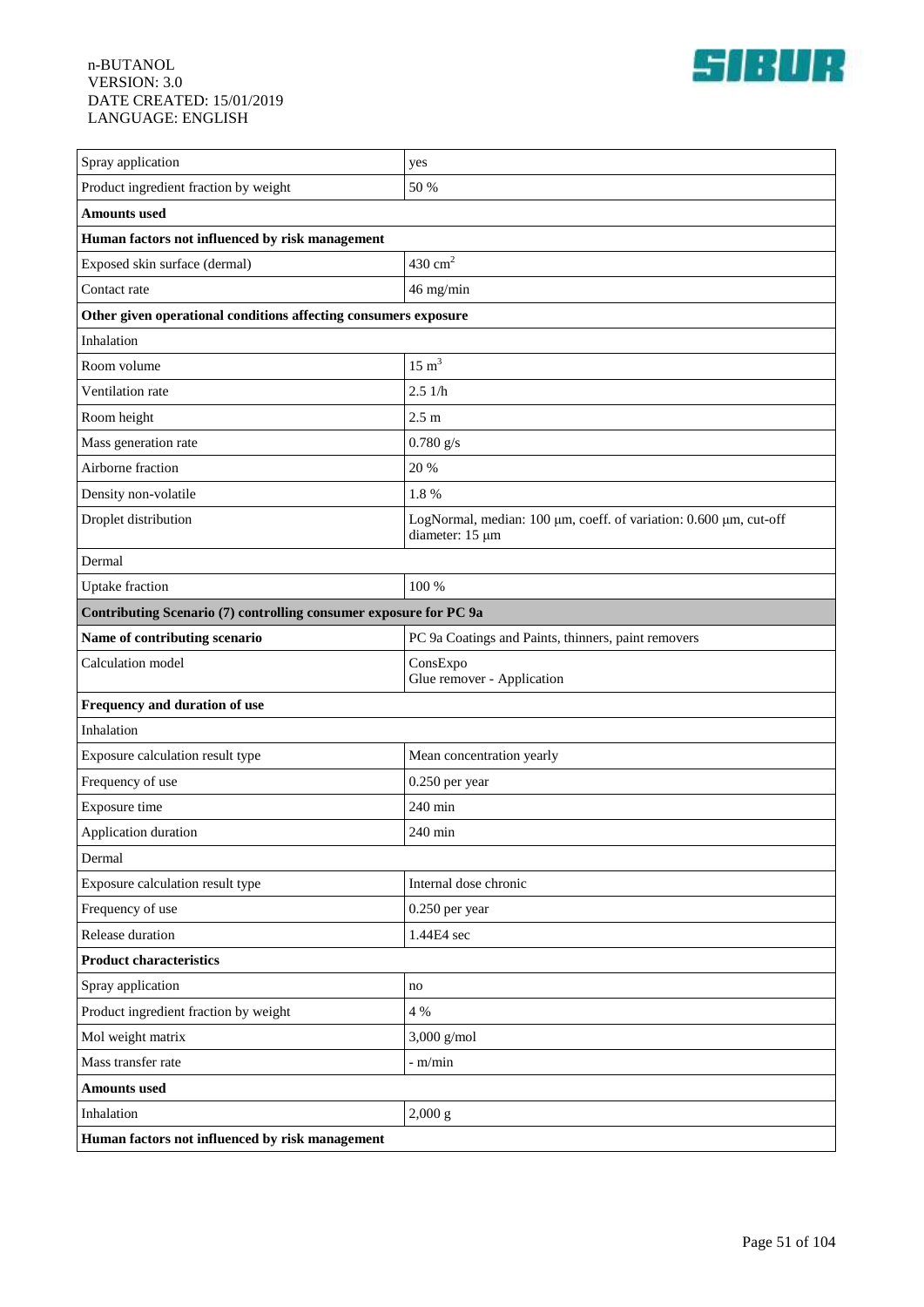

| Exposed skin surface (dermal)                                     | $230 \text{ cm}^2$                                  |  |
|-------------------------------------------------------------------|-----------------------------------------------------|--|
| Contact rate                                                      | 30 mg/min                                           |  |
| Other given operational conditions affecting consumers exposure   |                                                     |  |
| Inhalation                                                        |                                                     |  |
| Room volume                                                       | $30 \text{ m}^3$                                    |  |
| Ventilation rate                                                  | 1.51/h                                              |  |
| Release area increases over time                                  |                                                     |  |
| Release area                                                      | $5.00E4$ cm <sup>2</sup>                            |  |
| Release temperature                                               | $20\text{ °C}$                                      |  |
| Dermal                                                            |                                                     |  |
| <b>Uptake</b> fraction                                            | 100 %                                               |  |
| Contributing Scenario (8) controlling consumer exposure for PC 9a |                                                     |  |
| Name of contributing scenario                                     | PC 9a Coatings and Paints, thinners, paint removers |  |
| Calculation model                                                 | ConsExpo<br>high solid paint - Application          |  |
| Frequency and duration of use                                     |                                                     |  |
| Inhalation                                                        |                                                     |  |
| Exposure calculation result type                                  | Mean concentration yearly                           |  |
| Frequency of use                                                  | 1 per year                                          |  |
| Exposure time                                                     | 132 min                                             |  |
| Application duration                                              | $120 \text{ min}$                                   |  |
| Dermal                                                            |                                                     |  |
| Exposure calculation result type                                  | Internal dose chronic                               |  |
| Frequency of use                                                  | 1 per year                                          |  |
| Release duration                                                  | 7,200 sec                                           |  |
| <b>Product characteristics</b>                                    |                                                     |  |
| Spray application                                                 | no                                                  |  |
| Product ingredient fraction by weight                             | 5 %                                                 |  |
| Mol weight matrix                                                 | 550 g/mol                                           |  |
| Mass transfer rate                                                | $-$ m/min                                           |  |
| <b>Amounts used</b>                                               |                                                     |  |
| Inhalation                                                        | 1,300 g                                             |  |
| Human factors not influenced by risk management                   |                                                     |  |
| Exposed skin surface (dermal)                                     | $430\ {\rm cm}^2$                                   |  |
| Contact rate                                                      | 30 mg/min                                           |  |
| Other given operational conditions affecting consumers exposure   |                                                     |  |
| Inhalation                                                        |                                                     |  |
| Room volume                                                       | $20 \text{ m}^3$                                    |  |
| Ventilation rate                                                  | 0.6001/h                                            |  |
| Release area increases over time                                  |                                                     |  |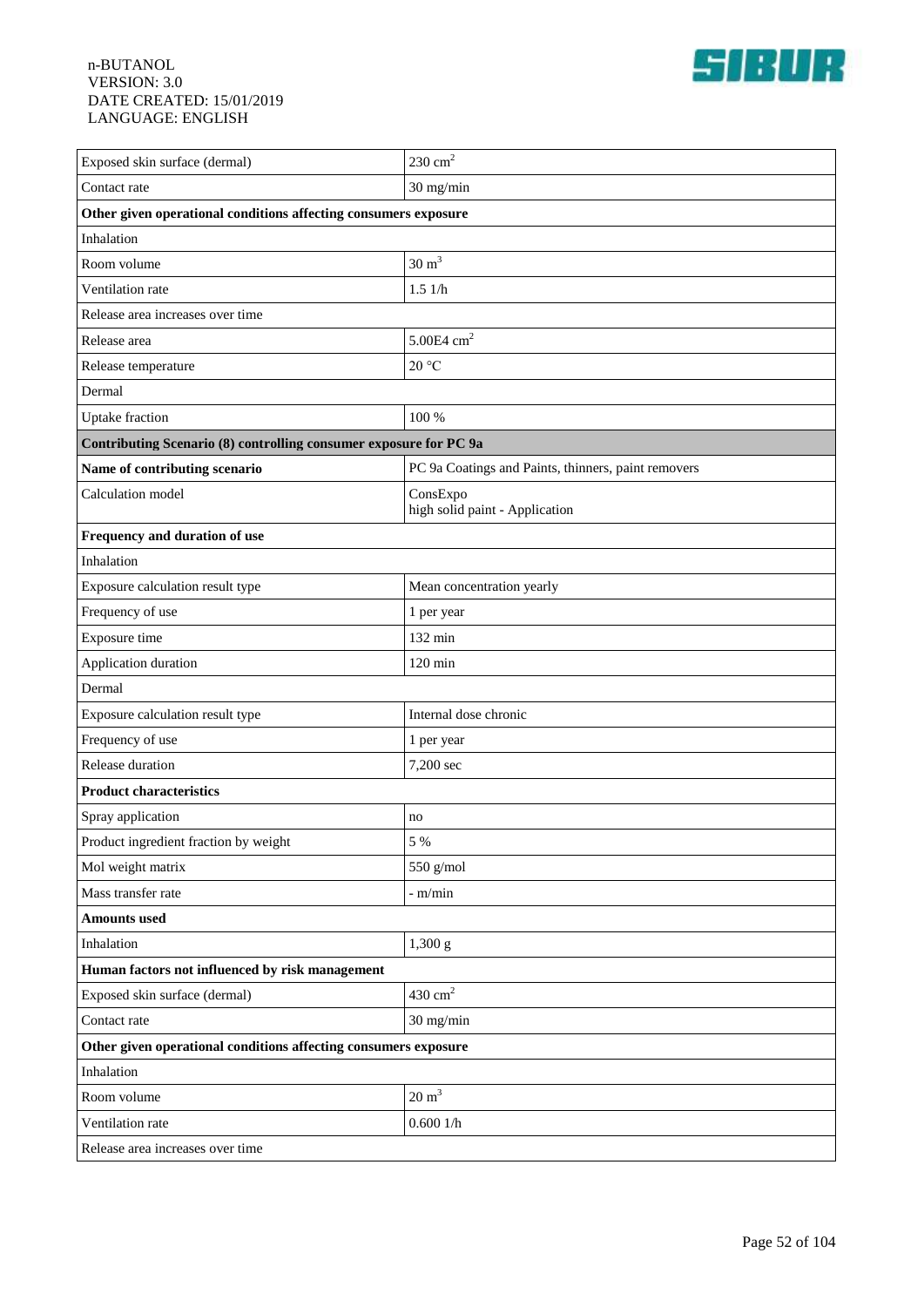

| Release area                                                       | $1.00E5$ cm <sup>2</sup>                            |  |
|--------------------------------------------------------------------|-----------------------------------------------------|--|
| Release temperature                                                | 20 °C                                               |  |
| Dermal                                                             |                                                     |  |
| <b>Uptake</b> fraction                                             | 100 %                                               |  |
| Contributing Scenario (9) controlling consumer exposure for PC 9a  |                                                     |  |
| Name of contributing scenario                                      | PC 9a Coatings and Paints, thinners, paint removers |  |
| Calculation model                                                  | ConsExpo<br>water borne wall paint - Application    |  |
| Frequency and duration of use                                      |                                                     |  |
| Inhalation                                                         |                                                     |  |
| Exposure calculation result type                                   | Mean concentration yearly                           |  |
| Frequency of use                                                   | 2 per year                                          |  |
| Exposure time                                                      | 132 min                                             |  |
| Application duration                                               | $120$ min                                           |  |
| Dermal                                                             |                                                     |  |
| Exposure calculation result type                                   | Internal dose chronic                               |  |
| Frequency of use                                                   | 2 per year                                          |  |
| Release duration                                                   | 7,200 sec                                           |  |
| <b>Product characteristics</b>                                     |                                                     |  |
| Spray application                                                  | no                                                  |  |
| Product ingredient fraction by weight                              | 2 %                                                 |  |
| Mol weight matrix                                                  | $120$ g/mol                                         |  |
| Mass transfer rate                                                 | - m/min                                             |  |
| <b>Amounts used</b>                                                |                                                     |  |
| Inhalation                                                         | 3,750 g                                             |  |
| Human factors not influenced by risk management                    |                                                     |  |
| Exposed skin surface (dermal)                                      | $430 \text{ cm}^2$                                  |  |
| Contact rate                                                       | 30 mg/min                                           |  |
| Other given operational conditions affecting consumers exposure    |                                                     |  |
| Inhalation                                                         |                                                     |  |
| Room volume                                                        | $20 \text{ m}^3$                                    |  |
| Ventilation rate                                                   | 0.6001/h                                            |  |
| Release area increases over time                                   |                                                     |  |
| Release area                                                       | $1.50E5$ ${\rm cm}^2$                               |  |
| Release temperature                                                | $20\text{ °C}$                                      |  |
| Dermal                                                             |                                                     |  |
| <b>Uptake</b> fraction                                             | 100 %                                               |  |
| Contributing Scenario (10) controlling consumer exposure for PC 9a |                                                     |  |
| Name of contributing scenario                                      | PC 9a Coatings and Paints, thinners, paint removers |  |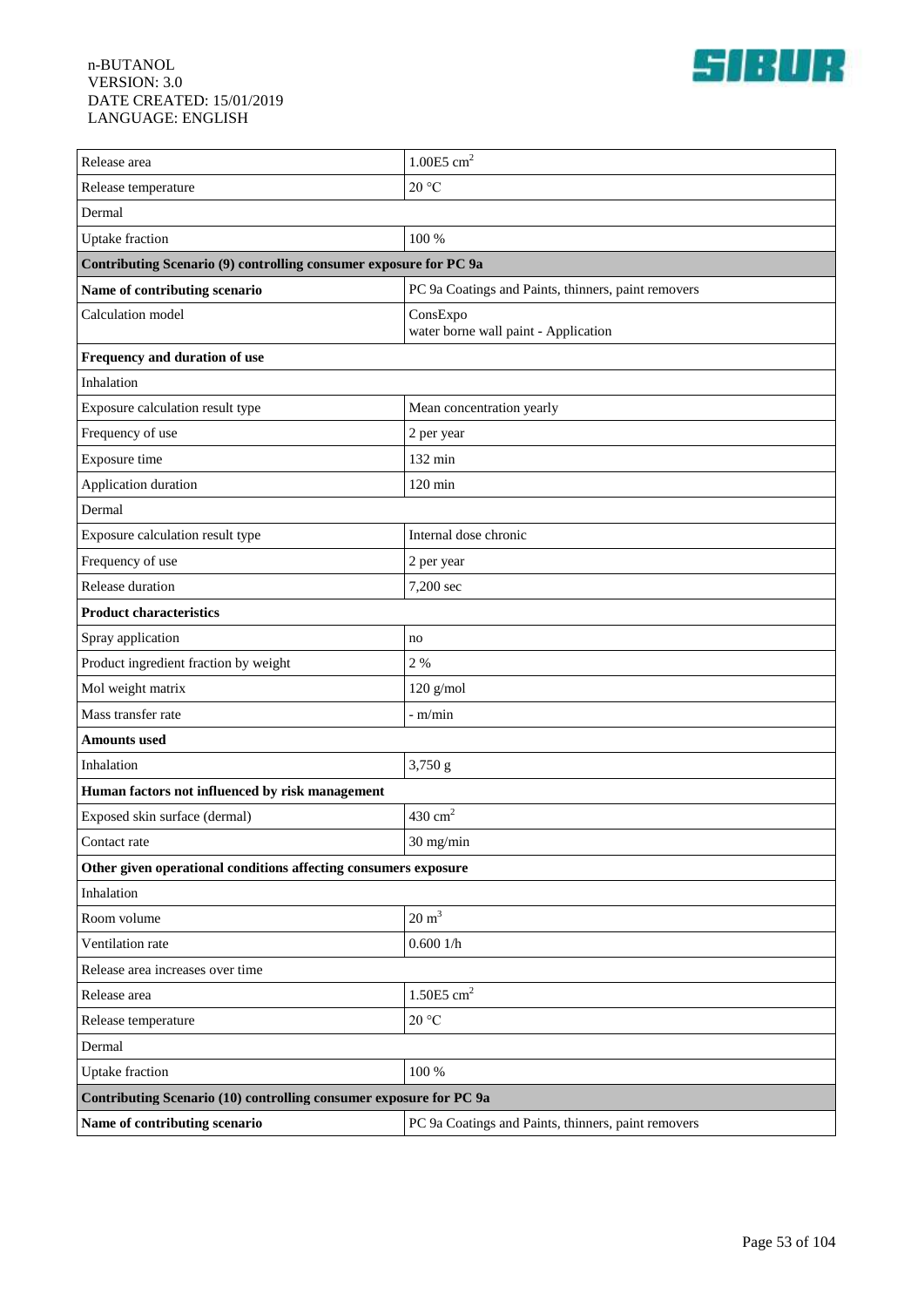

| Calculation model                                                  | ConsExpo<br>spray can - Application                                                 |  |
|--------------------------------------------------------------------|-------------------------------------------------------------------------------------|--|
| Frequency and duration of use                                      |                                                                                     |  |
| Inhalation                                                         |                                                                                     |  |
| Exposure calculation result type                                   | Mean concentration yearly                                                           |  |
| Frequency of use                                                   | 2 per year                                                                          |  |
| Weight fraction non-valotile                                       | 30 %                                                                                |  |
| Max. diameter                                                      | $100 \mu m$                                                                         |  |
| Spray duration                                                     | 900 sec                                                                             |  |
| Exposure duration                                                  | 20 min                                                                              |  |
| Dermal                                                             |                                                                                     |  |
| Exposure calculation result type                                   | Internal dose chronic                                                               |  |
| Frequency of use                                                   | 2 per year                                                                          |  |
| Release duration                                                   | 900 sec                                                                             |  |
| <b>Product characteristics</b>                                     |                                                                                     |  |
| Spray application                                                  | yes                                                                                 |  |
| Product ingredient fraction by weight                              | 25 %                                                                                |  |
| <b>Amounts</b> used                                                |                                                                                     |  |
| Human factors not influenced by risk management                    |                                                                                     |  |
| Exposed skin surface (dermal)                                      | $430 \text{ cm}^2$                                                                  |  |
| Contact rate                                                       | $100$ mg/min                                                                        |  |
| Other given operational conditions affecting consumers exposure    |                                                                                     |  |
| Inhalation                                                         |                                                                                     |  |
| Room volume                                                        | $34 \text{ m}^3$                                                                    |  |
| Ventilation rate                                                   | 1.51/h                                                                              |  |
| Room height                                                        | $2.25 \text{ m}$                                                                    |  |
| Mass generation rate                                               | $0.330$ g/s                                                                         |  |
| Airborne fraction                                                  | 100 %                                                                               |  |
| Density non-volatile                                               | 1.5 %                                                                               |  |
| Droplet distribution                                               | LogNormal, median: 30 µm, coeff. of variation: 0.800 µm, cut-off<br>diameter: 15 µm |  |
| Dermal                                                             |                                                                                     |  |
| <b>Uptake</b> fraction                                             | 100 %                                                                               |  |
| Contributing Scenario (11) controlling consumer exposure for PC 9c |                                                                                     |  |
| Name of contributing scenario                                      | PC 9c Face and finger paints                                                        |  |
| Calculation model                                                  | Ecetoc TRA                                                                          |  |
| Product subcategory                                                | Finger paints, face paints                                                          |  |
| Frequency and duration of use                                      |                                                                                     |  |
| Frequency of use                                                   | 365 times/year (Frequent)                                                           |  |
| <b>Product characteristics</b>                                     |                                                                                     |  |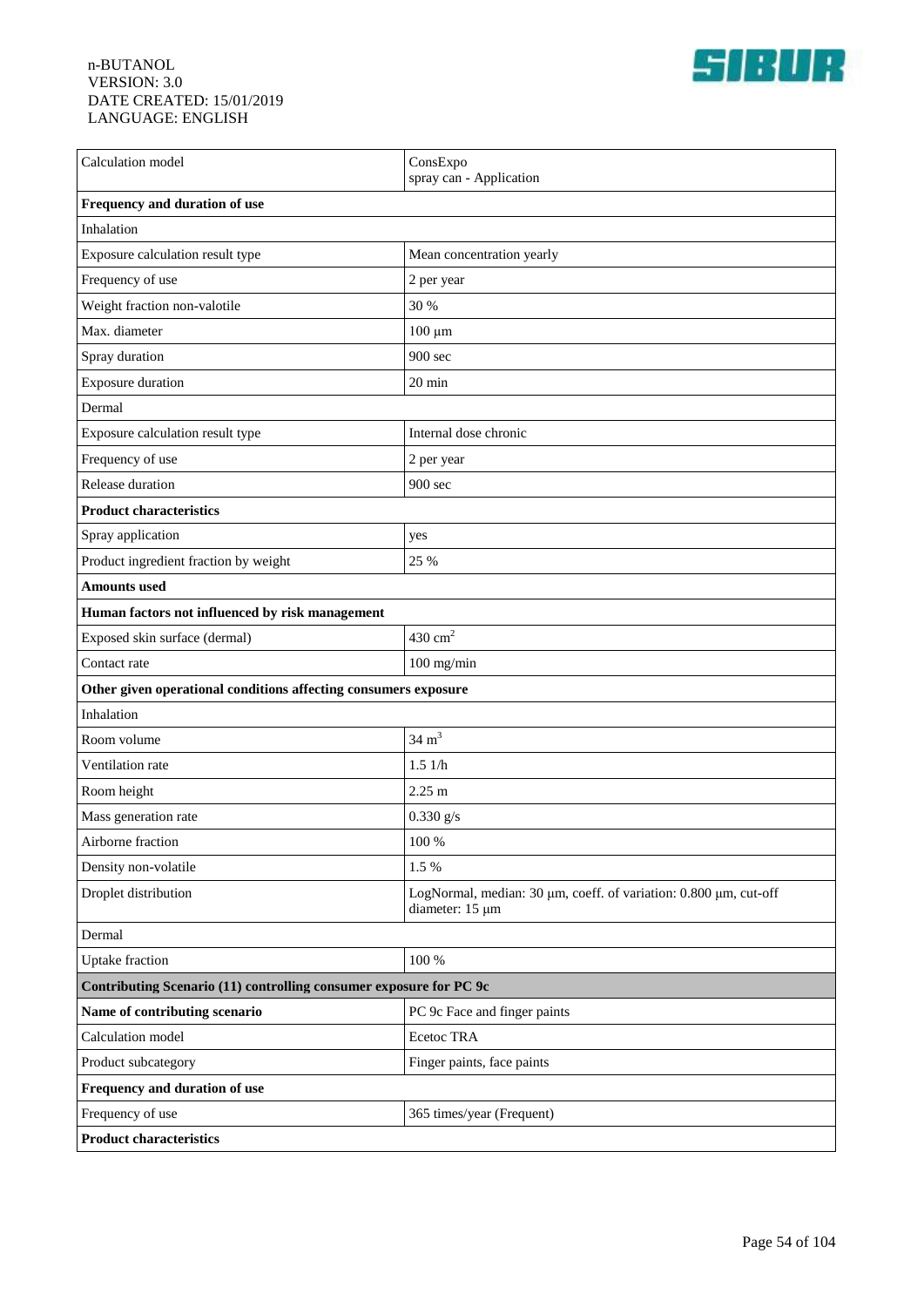

| Product ingredient fraction by weight                              | $1\%$                                                                  |  |
|--------------------------------------------------------------------|------------------------------------------------------------------------|--|
| Human factors not influenced by risk management                    |                                                                        |  |
| Skin surface area dermal                                           | inside hands / one hand / palm of hands                                |  |
| Skin surface area oral                                             | fingers one hand                                                       |  |
| Tranfer factor dermal                                              | 100 %                                                                  |  |
| Transfer factor ingestion                                          | 50 %                                                                   |  |
| Other given operational conditions affecting consumers exposure    |                                                                        |  |
| Contributing Scenario (12) controlling consumer exposure for PC 24 |                                                                        |  |
| Name of contributing scenario                                      | PC 24 Lubricants, Greases and Release Products                         |  |
| This scenario has not been calculated. Justification:              | Exposure is considered negligible.                                     |  |
| Contributing Scenario (13) controlling consumer exposure for PC 35 |                                                                        |  |
| Name of contributing scenario                                      | PC 35 Washing and Cleaning Products (including solvent based products) |  |
| Calculation model                                                  | ConsExpo<br>Bathroom cleaning spray - Application: spraying            |  |
| Frequency and duration of use                                      |                                                                        |  |
| Inhalation                                                         |                                                                        |  |
| Exposure calculation result type                                   | Mean concentration yearly                                              |  |
| Frequency of use                                                   | 52 per year                                                            |  |
| Weight fraction non-valotile                                       | 10 %                                                                   |  |
| Max. diameter                                                      | $100 \mu m$                                                            |  |
| Spray duration                                                     | 90 sec                                                                 |  |
| <b>Exposure duration</b>                                           | 25 min                                                                 |  |
| Dermal                                                             |                                                                        |  |
| Exposure calculation result type                                   | Internal dose chronic                                                  |  |
| Frequency of use                                                   | 52 per year                                                            |  |
| Release duration                                                   | 90 sec                                                                 |  |
| <b>Product characteristics</b>                                     |                                                                        |  |
| Spray application                                                  | yes                                                                    |  |
| Product ingredient fraction by weight                              | 20 %                                                                   |  |
| <b>Amounts</b> used                                                |                                                                        |  |
| Human factors not influenced by risk management                    |                                                                        |  |
| Exposed skin surface (dermal)                                      | $430 \text{ cm}^2$                                                     |  |
| Contact rate                                                       | 46 mg/min                                                              |  |
| Other given operational conditions affecting consumers exposure    |                                                                        |  |
| Inhalation                                                         |                                                                        |  |
| Room volume                                                        | $10 \text{ m}^3$                                                       |  |
| Ventilation rate                                                   | 21/h                                                                   |  |
| Room height                                                        | $2.5 \text{ m}$                                                        |  |
| Mass generation rate                                               | $0.390$ g/s                                                            |  |
| Airborne fraction                                                  | 20 %                                                                   |  |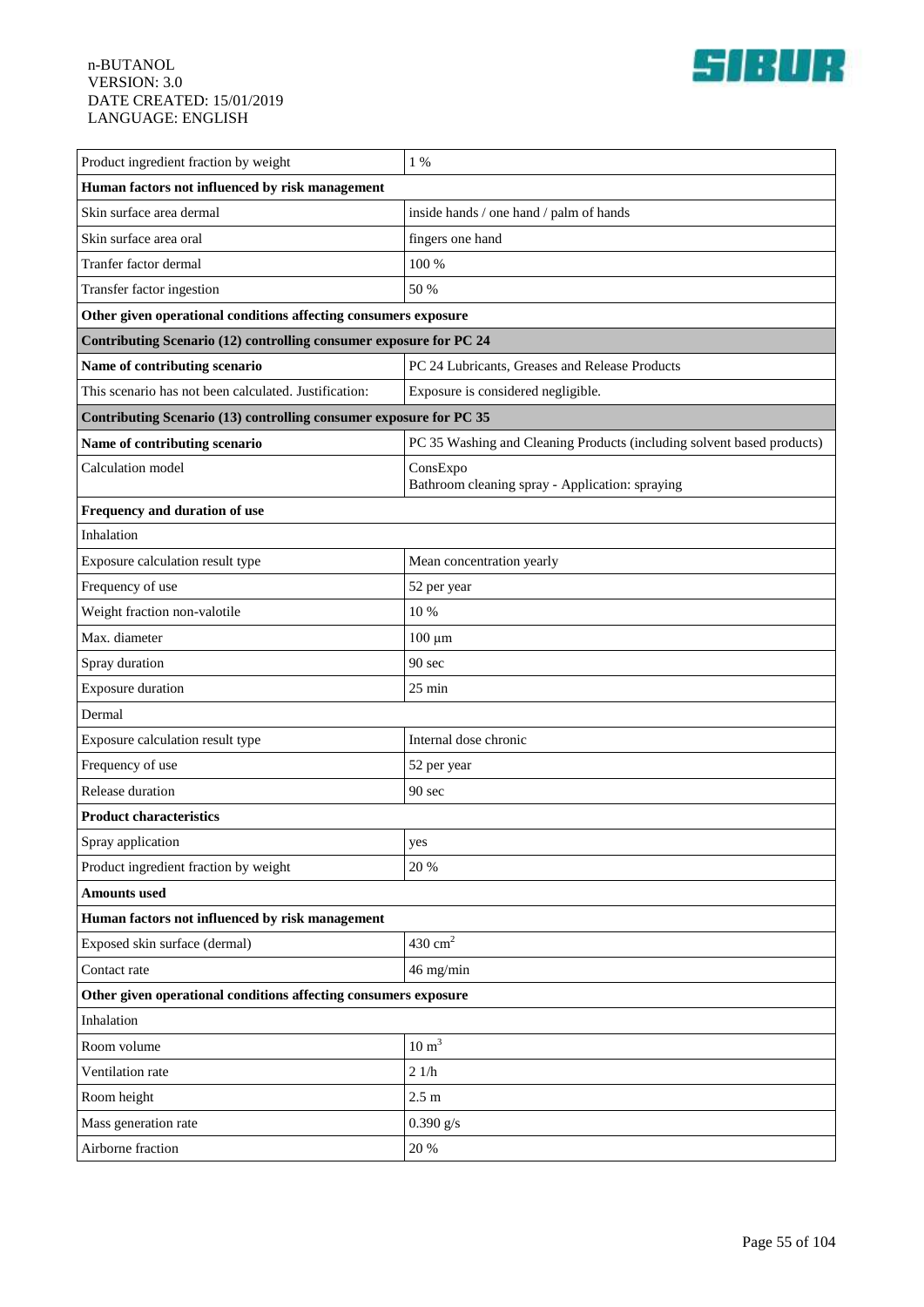

| Density non-volatile                                               | 1.8%                                                                                 |  |
|--------------------------------------------------------------------|--------------------------------------------------------------------------------------|--|
| Droplet distribution                                               | LogNormal, median: 100 µm, coeff. of variation: 0.600 µm, cut-off<br>diameter: 15 µm |  |
| Dermal                                                             |                                                                                      |  |
| Uptake fraction                                                    | 100 %                                                                                |  |
| Contributing Scenario (14) controlling consumer exposure for PC 35 |                                                                                      |  |
| Name of contributing scenario                                      | PC 35 Washing and Cleaning Products (including solvent based products)               |  |
| Calculation model                                                  | ConsExpo<br>Floor cleaning liquid - Mixing & Loading                                 |  |
| Frequency and duration of use                                      |                                                                                      |  |
| Inhalation                                                         |                                                                                      |  |
| Exposure calculation result type                                   | Mean concentration yearly                                                            |  |
| Frequency of use                                                   | 104 per year                                                                         |  |
| Exposure time                                                      | $0.750$ min                                                                          |  |
| Application duration                                               | $0.300$ min                                                                          |  |
| Dermal                                                             |                                                                                      |  |
| Exposure calculation result type                                   | Internal dose chronic                                                                |  |
| Frequency of use                                                   | 104 per year                                                                         |  |
| <b>Product characteristics</b>                                     |                                                                                      |  |
| Spray application                                                  | no                                                                                   |  |
| Product ingredient fraction by weight                              | 50 %                                                                                 |  |
| Mol weight matrix                                                  | $22$ g/mol                                                                           |  |
| Mass transfer rate                                                 | - m/min                                                                              |  |
| <b>Amounts</b> used                                                |                                                                                      |  |
| Inhalation                                                         | 500 g                                                                                |  |
| Dermal                                                             | $0.010$ g                                                                            |  |
| Human factors not influenced by risk management                    |                                                                                      |  |
| Exposed skin surface (dermal)                                      | $215 \text{ cm}^2$                                                                   |  |
| Other given operational conditions affecting consumers exposure    |                                                                                      |  |
| Inhalation                                                         |                                                                                      |  |
| Room volume                                                        | $1 \text{ m}^3$                                                                      |  |
| Ventilation rate                                                   | 0.5001/h                                                                             |  |
| Release are is constant                                            |                                                                                      |  |
| Release area                                                       | $20 \text{ cm}^2$                                                                    |  |
| Release temperature                                                | $20\,^{\circ}\mathrm{C}$                                                             |  |
| Dermal                                                             |                                                                                      |  |
| Uptake fraction                                                    | 100 %                                                                                |  |
| Contributing Scenario (15) controlling consumer exposure for PC 35 |                                                                                      |  |
| Name of contributing scenario                                      | PC 35 Washing and Cleaning Products (including solvent based products)               |  |
| Calculation model                                                  | ConsExpo<br>Bathroom cleaning spray - Application: cleaning                          |  |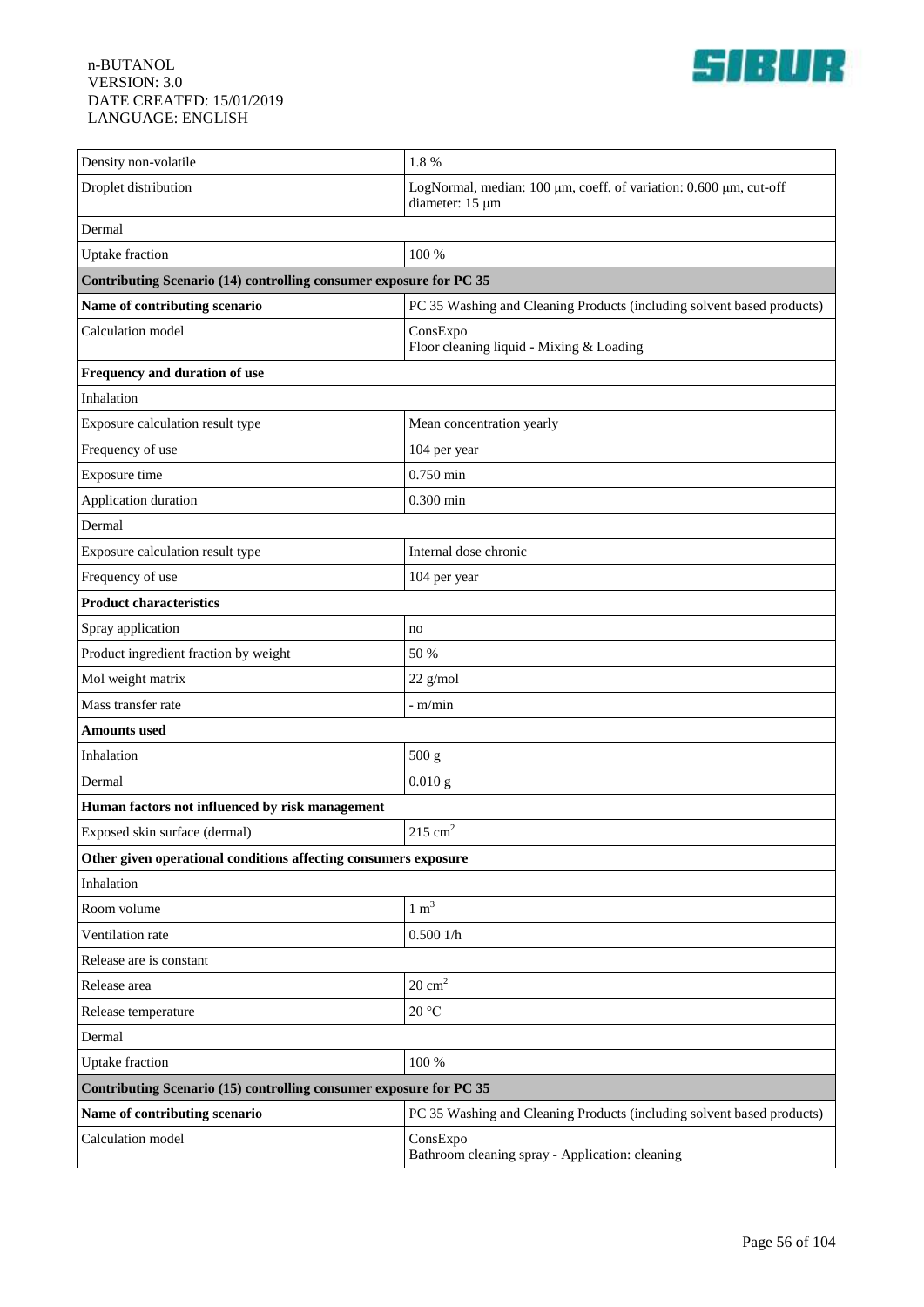

| Frequency and duration of use                                      |                                                                        |  |
|--------------------------------------------------------------------|------------------------------------------------------------------------|--|
| Inhalation                                                         |                                                                        |  |
| Exposure calculation result type                                   | Mean concentration yearly                                              |  |
| Frequency of use                                                   | 52 per year                                                            |  |
| Exposure time                                                      | $25 \text{ min}$                                                       |  |
| Application duration                                               | $20 \text{ min}$                                                       |  |
| Dermal                                                             |                                                                        |  |
| Exposure calculation result type                                   | Internal dose chronic                                                  |  |
| Frequency of use                                                   | 52 per year                                                            |  |
| <b>Product characteristics</b>                                     |                                                                        |  |
| Spray application                                                  | no                                                                     |  |
| Product ingredient fraction by weight                              | 20 %                                                                   |  |
| Mol weight matrix                                                  | $36$ g/mol                                                             |  |
| Mass transfer rate                                                 | - m/min                                                                |  |
| <b>Amounts</b> used                                                |                                                                        |  |
| Inhalation                                                         | 30 <sub>g</sub>                                                        |  |
| Dermal                                                             | $0.300$ g                                                              |  |
| Human factors not influenced by risk management                    |                                                                        |  |
| Exposed skin surface (dermal)                                      | $215$ cm <sup>2</sup>                                                  |  |
| Other given operational conditions affecting consumers exposure    |                                                                        |  |
| Inhalation                                                         |                                                                        |  |
| Room volume                                                        | $10 \text{ m}^3$                                                       |  |
| Ventilation rate                                                   | 21/h                                                                   |  |
| Release are is constant                                            |                                                                        |  |
| Release area                                                       | 6.40E4 $cm2$                                                           |  |
| Release temperature                                                | 20 °C                                                                  |  |
| Dermal                                                             |                                                                        |  |
| Uptake fraction                                                    | 100 %                                                                  |  |
| Contributing Scenario (16) controlling consumer exposure for PC 35 |                                                                        |  |
| Name of contributing scenario                                      | PC 35 Washing and Cleaning Products (including solvent based products) |  |
| Calculation model                                                  | Ecetoc TRA                                                             |  |
| Product subcategory                                                | Laundry and dish washing products                                      |  |
| Frequency and duration of use                                      |                                                                        |  |
| Frequency of use                                                   | 365 times/year (Frequent)                                              |  |
| Exposure time                                                      | $1\ \mathrm{h}$                                                        |  |
| <b>Product characteristics</b>                                     |                                                                        |  |
| Spray application                                                  | no                                                                     |  |
| Product ingredient fraction by weight                              | 5 %                                                                    |  |
| <b>Amounts used</b>                                                |                                                                        |  |
| Amounts used                                                       | 15 <sub>g</sub>                                                        |  |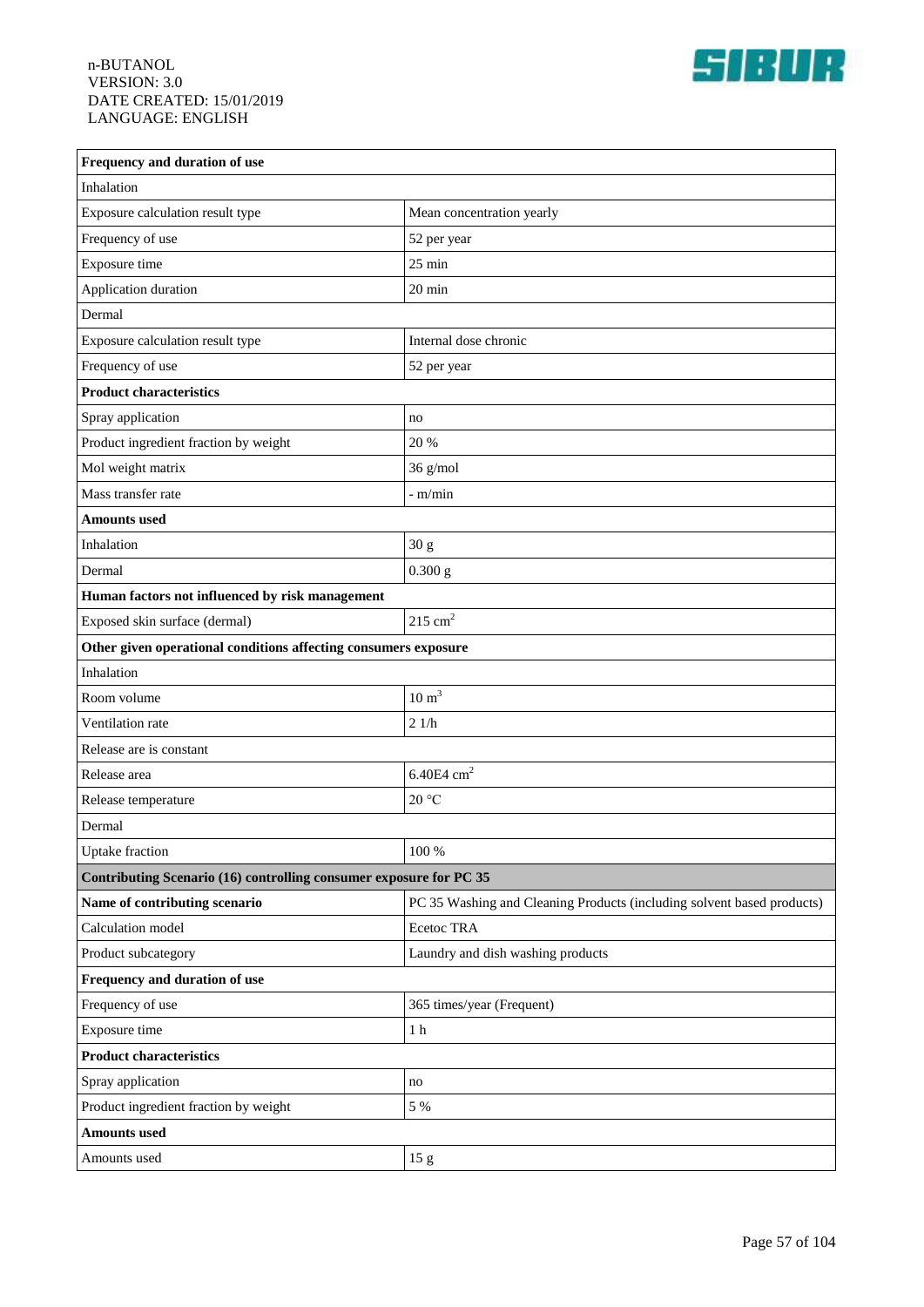

| Human factors not influenced by risk management                    |                                                                        |  |
|--------------------------------------------------------------------|------------------------------------------------------------------------|--|
| Skin surface area dermal                                           | fingertips                                                             |  |
| Skin surface area oral                                             |                                                                        |  |
| Tranfer factor dermal                                              | 100 %                                                                  |  |
| Other given operational conditions affecting consumers exposure    |                                                                        |  |
| Room volume                                                        | $20 \text{ m}^3$                                                       |  |
| Release fraction to air                                            | 100.0%                                                                 |  |
| Contributing Scenario (17) controlling consumer exposure for PC 35 |                                                                        |  |
| Name of contributing scenario                                      | PC 35 Washing and Cleaning Products (including solvent based products) |  |
| Calculation model                                                  | ConsExpo<br>Floor cleaning liquid - Application                        |  |
| Frequency and duration of use                                      |                                                                        |  |
| Inhalation                                                         |                                                                        |  |
| Exposure calculation result type                                   | Mean concentration yearly                                              |  |
| Frequency of use                                                   | 104 per year                                                           |  |
| Exposure time                                                      | 240 min                                                                |  |
| Application duration                                               | 30 min                                                                 |  |
| Dermal                                                             |                                                                        |  |
| Exposure calculation result type                                   | Internal dose chronic                                                  |  |
| Frequency of use                                                   | 104 per year                                                           |  |
| <b>Product characteristics</b>                                     |                                                                        |  |
| Spray application                                                  | no                                                                     |  |
| Product ingredient fraction by weight                              | 3 %                                                                    |  |
| Mol weight matrix                                                  | $18$ g/mol                                                             |  |
| Mass transfer rate                                                 | - m/min                                                                |  |
| <b>Amounts</b> used                                                |                                                                        |  |
| Inhalation                                                         | 880 g                                                                  |  |
| Dermal                                                             | 19 g                                                                   |  |
| Human factors not influenced by risk management                    |                                                                        |  |
| Exposed skin surface (dermal)                                      | $1,900 \text{ cm}^2$                                                   |  |
| Other given operational conditions affecting consumers exposure    |                                                                        |  |
| Inhalation                                                         |                                                                        |  |
| Room volume                                                        | $58 \text{ m}^3$                                                       |  |
| Ventilation rate                                                   | 0.5001/h                                                               |  |
| Release area increases over time                                   |                                                                        |  |
| Release area                                                       | 2.20E5 cm <sup>2</sup>                                                 |  |
| Release temperature                                                | $20\text{ °C}$                                                         |  |
| Dermal                                                             |                                                                        |  |
| <b>Uptake</b> fraction                                             | $100\,\%$                                                              |  |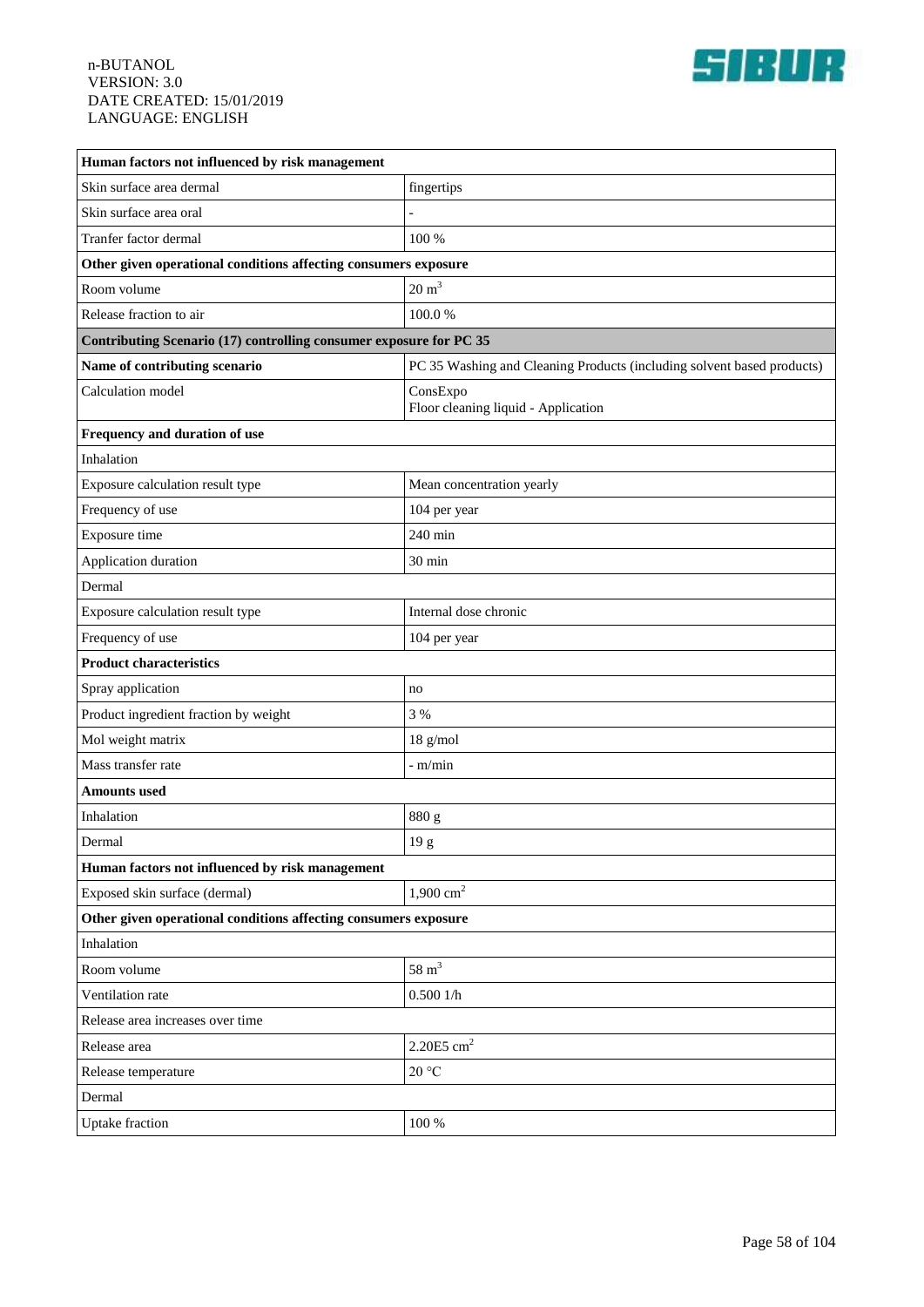



### **Exposure Scenario 12 (ES12): Use in Coatings,Use in Paints, Use in Printing inks, Use in Adhesives (industrial)**

| <b>Free short title</b>                                                               | Use in Coatings Use in Paints Use in Printing inks Use<br>n Adhesives                                                                                                                                                                                                                                                                                                                                                                                                                                                                            |
|---------------------------------------------------------------------------------------|--------------------------------------------------------------------------------------------------------------------------------------------------------------------------------------------------------------------------------------------------------------------------------------------------------------------------------------------------------------------------------------------------------------------------------------------------------------------------------------------------------------------------------------------------|
|                                                                                       |                                                                                                                                                                                                                                                                                                                                                                                                                                                                                                                                                  |
| Systematic title based on use descriptor                                              | ERC 4; PROC 7, 10, 13                                                                                                                                                                                                                                                                                                                                                                                                                                                                                                                            |
| Name of contributing environmental scenario and<br>corresponding ERC                  | ERC 4 Industrial use of processing aids                                                                                                                                                                                                                                                                                                                                                                                                                                                                                                          |
| Name(s) of contributing worker scenarios and<br>corresponding PROCs                   | PROC 7 - Industrial spraying<br>PROC 10 - Roller application or brushing<br>PROC 13 - Treatment of articles by dipping and pouring                                                                                                                                                                                                                                                                                                                                                                                                               |
| Contributing Scenario (1) controlling environmental exposure for ERC 4                |                                                                                                                                                                                                                                                                                                                                                                                                                                                                                                                                                  |
|                                                                                       | As no environmental hazard was identified no environmental-related exposure assessment and risk characterization was performed.                                                                                                                                                                                                                                                                                                                                                                                                                  |
| <b>Product characteristics</b>                                                        |                                                                                                                                                                                                                                                                                                                                                                                                                                                                                                                                                  |
| Physical state                                                                        | liquid                                                                                                                                                                                                                                                                                                                                                                                                                                                                                                                                           |
| Concentration in substance                                                            | 100 %                                                                                                                                                                                                                                                                                                                                                                                                                                                                                                                                            |
| Fugacity / Dustiness                                                                  | medium                                                                                                                                                                                                                                                                                                                                                                                                                                                                                                                                           |
| Frequency and duration of use                                                         |                                                                                                                                                                                                                                                                                                                                                                                                                                                                                                                                                  |
| Duration of activity                                                                  | >4 hours (default)                                                                                                                                                                                                                                                                                                                                                                                                                                                                                                                               |
| Frequency of use                                                                      | 5 days / week                                                                                                                                                                                                                                                                                                                                                                                                                                                                                                                                    |
| Contributing Scenario (2) controlling industrial worker exposure for PROC 7           |                                                                                                                                                                                                                                                                                                                                                                                                                                                                                                                                                  |
| Name of contributing scenario                                                         | 7 - Industrial spraying                                                                                                                                                                                                                                                                                                                                                                                                                                                                                                                          |
| Exposure type                                                                         | Inhalation: Long-term local<br>Dermal: Qualitative Risk Assessment                                                                                                                                                                                                                                                                                                                                                                                                                                                                               |
| <b>Qualitative Risk Assessment</b>                                                    |                                                                                                                                                                                                                                                                                                                                                                                                                                                                                                                                                  |
| General                                                                               | Ensure that a spraying booth is used.<br>Ensure minimization of manual phases.<br>Clean equipment and the work area every day.<br>Regular inspection and maintenance of equipment and machines.<br>Ensure that the task is being carried out outside the breathing zone of a<br>worker (distance head-product greater than 1m).<br>Avoid frequent and direct contact with substance.<br>Supervision in place to check that the RMMs in place are being used<br>correctly and OCs followed.<br>Avoid splashing.<br>Wear suitable working clothes. |
| Eyes                                                                                  | Use suitable eye protection.                                                                                                                                                                                                                                                                                                                                                                                                                                                                                                                     |
| Dermal                                                                                | Use suitable chemically resistant gloves.                                                                                                                                                                                                                                                                                                                                                                                                                                                                                                        |
| Human factors not influenced by risk management                                       |                                                                                                                                                                                                                                                                                                                                                                                                                                                                                                                                                  |
| Exposed skin surface                                                                  | $1,500$ cm <sup>2</sup>                                                                                                                                                                                                                                                                                                                                                                                                                                                                                                                          |
| Other given operational conditions affecting workers exposure                         |                                                                                                                                                                                                                                                                                                                                                                                                                                                                                                                                                  |
| Location                                                                              | indoors                                                                                                                                                                                                                                                                                                                                                                                                                                                                                                                                          |
| Domain                                                                                | industrial                                                                                                                                                                                                                                                                                                                                                                                                                                                                                                                                       |
| Technical conditions and measures to control dispersion and exposure                  |                                                                                                                                                                                                                                                                                                                                                                                                                                                                                                                                                  |
| Local exhaust ventilation                                                             | no                                                                                                                                                                                                                                                                                                                                                                                                                                                                                                                                               |
| Conditions and measures related to personal protection, hygiene and health evaluation |                                                                                                                                                                                                                                                                                                                                                                                                                                                                                                                                                  |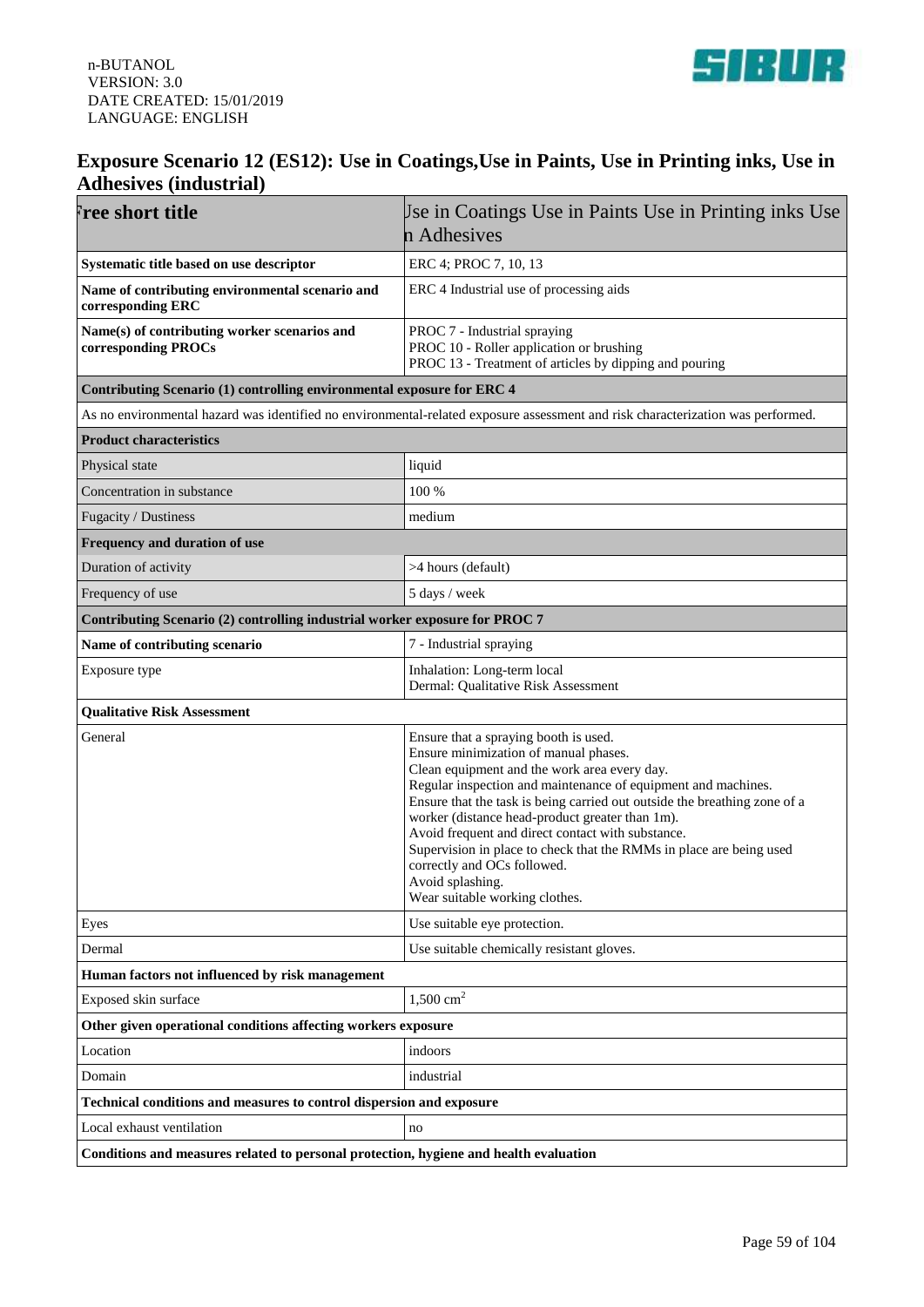

| Respiratory protection                                                                | no                                                                                                                                                   |  |
|---------------------------------------------------------------------------------------|------------------------------------------------------------------------------------------------------------------------------------------------------|--|
| Use of external/measured value inhalation                                             | Calculation was done using Stoffenmanager6 with the following settings:                                                                              |  |
|                                                                                       | - Substance at 100 % purity                                                                                                                          |  |
|                                                                                       | - Type of task: Handlings of liquids at high pressure resulting in substantial<br>generation of mist or spray/haze                                   |  |
|                                                                                       | - Duration of the task in minutes: 480 min                                                                                                           |  |
|                                                                                       | - Frequency task: 4-5 days a week                                                                                                                    |  |
|                                                                                       | - Is the task being carried out in the breathing zone of an employee (distance<br>head-product <1m): No                                              |  |
|                                                                                       | - Is there more than one employee carrying out the same task simultaneously:                                                                         |  |
|                                                                                       | Yes or No possible                                                                                                                                   |  |
|                                                                                       | - Is the task followed by a period of evaporation, drying or curing: Yes or No<br>possible                                                           |  |
|                                                                                       | - Is personal protective equipment applied: No respiratory protection                                                                                |  |
|                                                                                       | - Please select the volume of the working room: Volume < 100 m3, 100-<br>1000 m3 and $> 1000$ m3 possible                                            |  |
|                                                                                       | - Please characterize type of general ventilation: Spraying booth                                                                                    |  |
|                                                                                       | - Is the working room being cleaned daily: Yes                                                                                                       |  |
|                                                                                       | - Are inspections and maintenance of machines/ancillary equipment being<br>done at least monthly to ensure good condition and proper functioning and |  |
|                                                                                       | performance: Yes                                                                                                                                     |  |
|                                                                                       | - Please select available control measures: No control measures at the source<br>- Is the employee situated in a cabin? No                           |  |
|                                                                                       | Result: Daily concentration: 0 mg/m3                                                                                                                 |  |
| Contributing Scenario (3) controlling industrial worker exposure for PROC 10          |                                                                                                                                                      |  |
| Name of contributing scenario                                                         | 10 - Roller application or brushing                                                                                                                  |  |
| Exposure type                                                                         | Inhalation: Long-term local<br>Dermal: Qualitative Risk Assessment                                                                                   |  |
| <b>Qualitative Risk Assessment</b>                                                    |                                                                                                                                                      |  |
| General                                                                               | Ensure minimization of manual phases.                                                                                                                |  |
|                                                                                       | Avoid frequent and direct contact with substance.                                                                                                    |  |
|                                                                                       | Supervision in place to check that the RMMs in place are being used<br>correctly and OCs followed.                                                   |  |
|                                                                                       | Avoid splashing.                                                                                                                                     |  |
|                                                                                       | Wear suitable working clothes.                                                                                                                       |  |
| Eyes                                                                                  | Use suitable eye protection.                                                                                                                         |  |
| Dermal                                                                                | Use suitable chemically resistant gloves.                                                                                                            |  |
| Human factors not influenced by risk management                                       |                                                                                                                                                      |  |
| Exposed skin surface                                                                  | 960 $cm2$                                                                                                                                            |  |
| Other given operational conditions affecting workers exposure                         |                                                                                                                                                      |  |
| Location                                                                              | indoors                                                                                                                                              |  |
| Domain                                                                                | industrial                                                                                                                                           |  |
| <b>Technical conditions and measures to control dispersion and exposure</b>           |                                                                                                                                                      |  |
| Local exhaust ventilation                                                             | no                                                                                                                                                   |  |
| Conditions and measures related to personal protection, hygiene and health evaluation |                                                                                                                                                      |  |
| Respiratory protection                                                                | no                                                                                                                                                   |  |
| Contributing Scenario (4) controlling industrial worker exposure for PROC 13          |                                                                                                                                                      |  |
| Name of contributing scenario                                                         | 13 - Treatment of articles by dipping and pouring                                                                                                    |  |
| Exposure type                                                                         | Inhalation: Long-term local<br>Dermal: Qualitative Risk Assessment                                                                                   |  |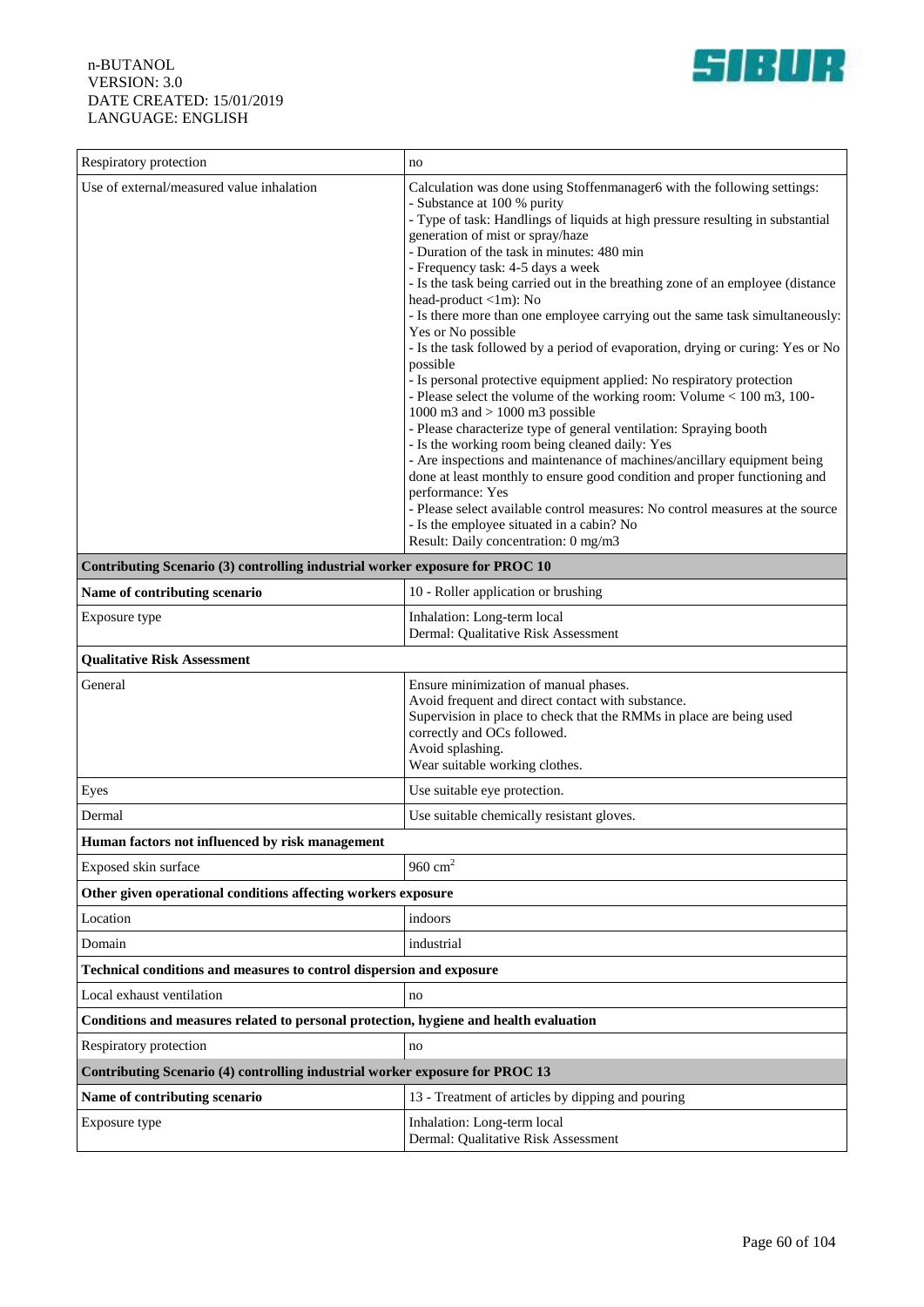

| <b>Qualitative Risk Assessment</b>                                                    |                                                                                                                                                                                                                                                        |  |
|---------------------------------------------------------------------------------------|--------------------------------------------------------------------------------------------------------------------------------------------------------------------------------------------------------------------------------------------------------|--|
| General                                                                               | Ensure minimization of manual phases.<br>Avoid frequent and direct contact with substance.<br>Supervision in place to check that the RMMs in place are being used<br>correctly and OCs followed.<br>Avoid splashing.<br>Wear suitable working clothes. |  |
| Eyes                                                                                  | Use suitable eye protection.                                                                                                                                                                                                                           |  |
| Dermal                                                                                | Use suitable chemically resistant gloves.                                                                                                                                                                                                              |  |
| Human factors not influenced by risk management                                       |                                                                                                                                                                                                                                                        |  |
| Exposed skin surface                                                                  | $480 \text{ cm}^2$                                                                                                                                                                                                                                     |  |
| Other given operational conditions affecting workers exposure                         |                                                                                                                                                                                                                                                        |  |
| Location                                                                              | indoors                                                                                                                                                                                                                                                |  |
| Domain                                                                                | industrial                                                                                                                                                                                                                                             |  |
| Technical conditions and measures to control dispersion and exposure                  |                                                                                                                                                                                                                                                        |  |
| Local exhaust ventilation                                                             | no                                                                                                                                                                                                                                                     |  |
| Conditions and measures related to personal protection, hygiene and health evaluation |                                                                                                                                                                                                                                                        |  |
| <b>Respiratory protection</b>                                                         | no                                                                                                                                                                                                                                                     |  |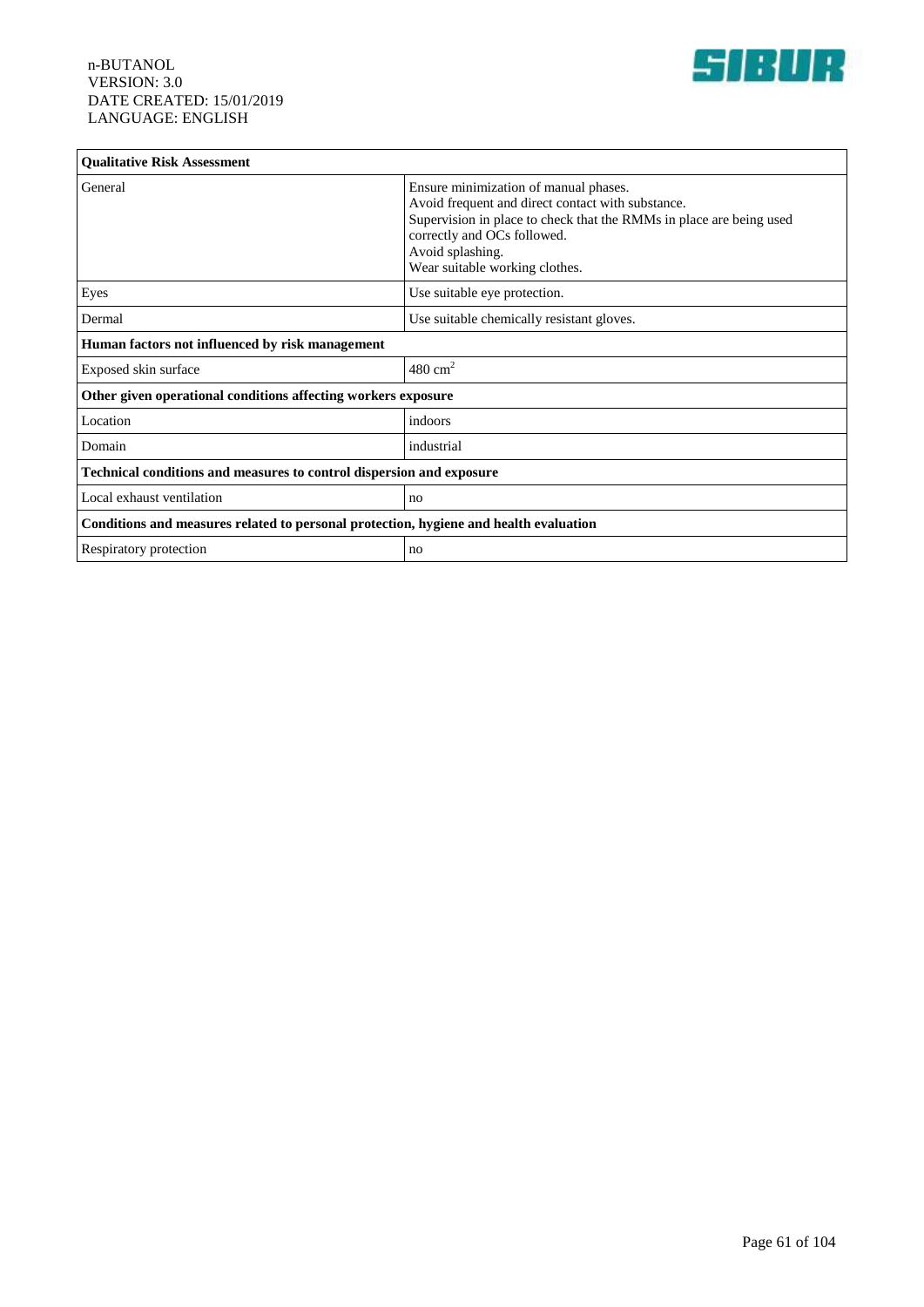

## **Exposure Scenario 13 (ES13): Use in Coatings, Use in Paints, Use in Printing inks, Use in Adhesives (professional)**

| Free short title                                                                      | Use in Coatings Use in Paints Use in Printing inks Use in Adhesives                                                                                                                                                                              |  |
|---------------------------------------------------------------------------------------|--------------------------------------------------------------------------------------------------------------------------------------------------------------------------------------------------------------------------------------------------|--|
| Systematic title based on use descriptor                                              | ERC 8A, 8D; PROC 10, 11, 13                                                                                                                                                                                                                      |  |
| Name of contributing environmental scenario and<br>corresponding ERC                  | ERC 8a Wide dispersive indoor use of processing aids in open systems<br>ERC 8d Wide dispersive outdoor use of processing aids in open systems                                                                                                    |  |
| Name(s) of contributing worker scenarios and<br>corresponding PROCs                   | PROC 10 - Roller application or brushing<br>PROC 11 - Non industrial spraying<br>PROC 11 - Non industrial spraying<br>PROC 11 - Non industrial spraying<br>PROC 13 - Treatment of articles by dipping and pouring                                |  |
| Contributing Scenario (1) controlling environmental exposure for ERC 8A               |                                                                                                                                                                                                                                                  |  |
| Contributing Scenario (2) controlling environmental exposure for ERC 8D               |                                                                                                                                                                                                                                                  |  |
|                                                                                       | As no environmental hazard was identified no environmental-related exposure assessment and risk characterization was performed.                                                                                                                  |  |
| <b>Product characteristics</b>                                                        |                                                                                                                                                                                                                                                  |  |
| Physical state                                                                        | liquid                                                                                                                                                                                                                                           |  |
| Concentration in substance                                                            | 100 %                                                                                                                                                                                                                                            |  |
| Fugacity / Dustiness                                                                  | medium                                                                                                                                                                                                                                           |  |
| Frequency and duration of use                                                         |                                                                                                                                                                                                                                                  |  |
| Duration of activity                                                                  | >4 hours (default)                                                                                                                                                                                                                               |  |
| Frequency of use                                                                      | 5 days / week                                                                                                                                                                                                                                    |  |
| Contributing Scenario (3) controlling professional worker exposure for PROC 10        |                                                                                                                                                                                                                                                  |  |
| Name of contributing scenario                                                         | 10 - Roller application or brushing                                                                                                                                                                                                              |  |
| Exposure type                                                                         | Inhalation: Long-term local<br>Dermal: Qualitative Risk Assessment                                                                                                                                                                               |  |
| <b>Qualitative Risk Assessment</b>                                                    |                                                                                                                                                                                                                                                  |  |
| General                                                                               | Ensure minimization of manual phases. Avoid frequent and direct contact<br>with substance. Supervision in place to check that the RMMs in place are<br>being used correctly and OCs followed. Avoid splashing. Wear suitable<br>working clothes. |  |
| Eyes                                                                                  | Use suitable eye protection.                                                                                                                                                                                                                     |  |
| Dermal                                                                                | Use suitable chemically resistant gloves.                                                                                                                                                                                                        |  |
| Human factors not influenced by risk management                                       |                                                                                                                                                                                                                                                  |  |
| Exposed skin surface                                                                  | 960 $cm2$                                                                                                                                                                                                                                        |  |
| Other given operational conditions affecting workers exposure                         |                                                                                                                                                                                                                                                  |  |
| Location                                                                              | indoors                                                                                                                                                                                                                                          |  |
| Domain                                                                                | professional                                                                                                                                                                                                                                     |  |
| Technical conditions and measures to control dispersion and exposure                  |                                                                                                                                                                                                                                                  |  |
| Local exhaust ventilation                                                             | yes (inhalation 80 %)                                                                                                                                                                                                                            |  |
| Conditions and measures related to personal protection, hygiene and health evaluation |                                                                                                                                                                                                                                                  |  |
| Respiratory protection                                                                | no                                                                                                                                                                                                                                               |  |
| Contributing Scenario (4) controlling professional worker exposure for PROC 11        |                                                                                                                                                                                                                                                  |  |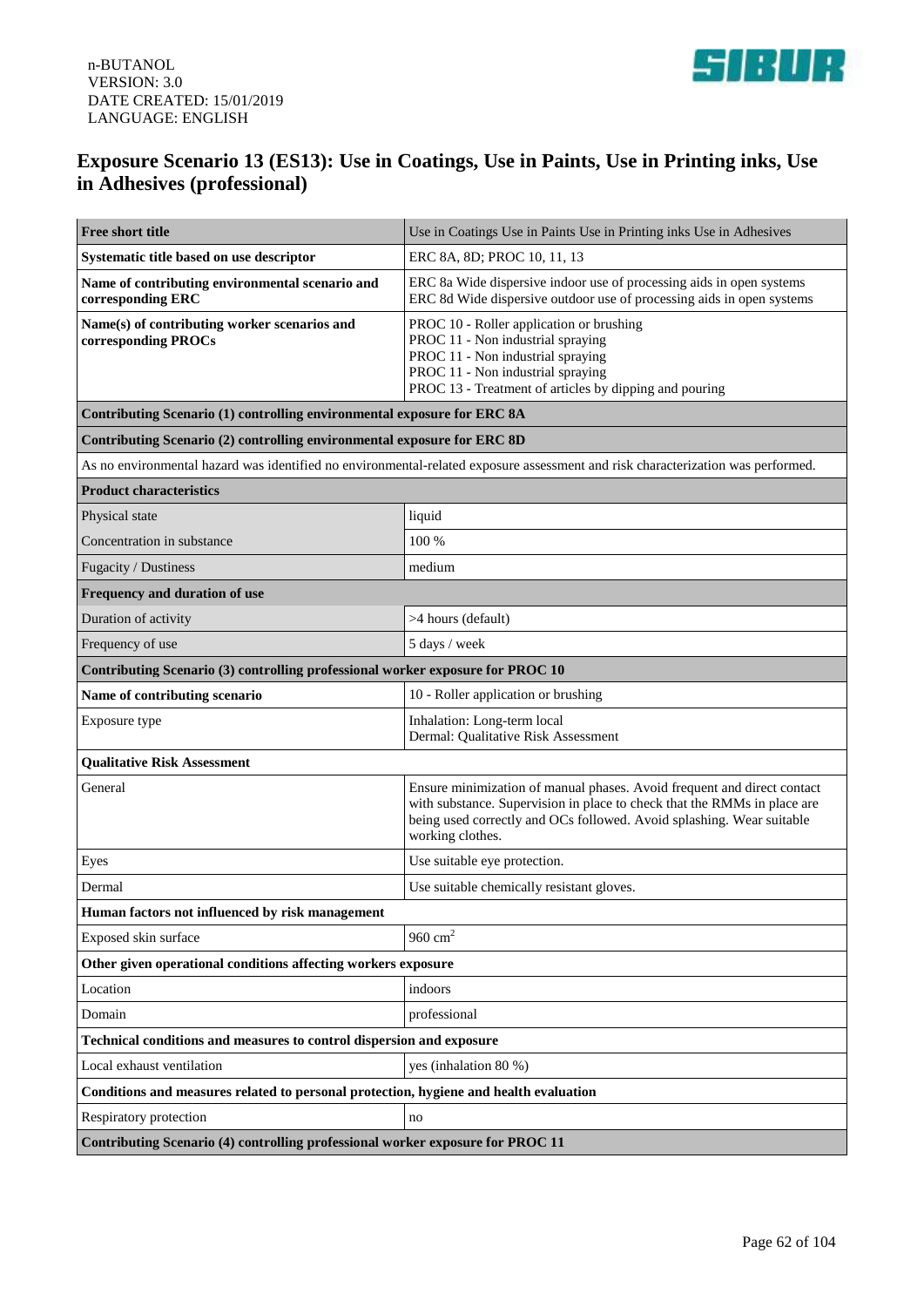

| Name of contributing scenario                                                         | 11 - Non industrial spraying                                                                                                                                                                                                                                                                                                                                                                                                                                                                                                                                                                                                                                                                                                                                                                                                                                                                                                                                                                                                                                                                                                                                                                                                                                        |
|---------------------------------------------------------------------------------------|---------------------------------------------------------------------------------------------------------------------------------------------------------------------------------------------------------------------------------------------------------------------------------------------------------------------------------------------------------------------------------------------------------------------------------------------------------------------------------------------------------------------------------------------------------------------------------------------------------------------------------------------------------------------------------------------------------------------------------------------------------------------------------------------------------------------------------------------------------------------------------------------------------------------------------------------------------------------------------------------------------------------------------------------------------------------------------------------------------------------------------------------------------------------------------------------------------------------------------------------------------------------|
| Exposure type                                                                         | Inhalation: Long-term local<br>Dermal: Qualitative Risk Assessment                                                                                                                                                                                                                                                                                                                                                                                                                                                                                                                                                                                                                                                                                                                                                                                                                                                                                                                                                                                                                                                                                                                                                                                                  |
| <b>Qualitative Risk Assessment</b>                                                    |                                                                                                                                                                                                                                                                                                                                                                                                                                                                                                                                                                                                                                                                                                                                                                                                                                                                                                                                                                                                                                                                                                                                                                                                                                                                     |
| General                                                                               | Ensure minimization of manual phases. Avoid frequent and direct contact<br>with substance. Supervision in place to check that the RMMs in place are<br>being used correctly and OCs followed. Clean equipment and the work area<br>every day. Regular inspection and maintenance of equipment and machines.<br>Ensure doors and windows are opened (general ventilation). Use a local<br>exhast ventilation with adequate effectiveness. Avoid splashing. Wear<br>suitable working clothes.                                                                                                                                                                                                                                                                                                                                                                                                                                                                                                                                                                                                                                                                                                                                                                         |
| Eyes                                                                                  | Use suitable eye protection.                                                                                                                                                                                                                                                                                                                                                                                                                                                                                                                                                                                                                                                                                                                                                                                                                                                                                                                                                                                                                                                                                                                                                                                                                                        |
| Dermal                                                                                | Use suitable chemically resistant gloves.                                                                                                                                                                                                                                                                                                                                                                                                                                                                                                                                                                                                                                                                                                                                                                                                                                                                                                                                                                                                                                                                                                                                                                                                                           |
| Human factors not influenced by risk management                                       |                                                                                                                                                                                                                                                                                                                                                                                                                                                                                                                                                                                                                                                                                                                                                                                                                                                                                                                                                                                                                                                                                                                                                                                                                                                                     |
| Exposed skin surface                                                                  | $1,500 \text{ cm}^2$                                                                                                                                                                                                                                                                                                                                                                                                                                                                                                                                                                                                                                                                                                                                                                                                                                                                                                                                                                                                                                                                                                                                                                                                                                                |
| Other given operational conditions affecting workers exposure                         |                                                                                                                                                                                                                                                                                                                                                                                                                                                                                                                                                                                                                                                                                                                                                                                                                                                                                                                                                                                                                                                                                                                                                                                                                                                                     |
| Location                                                                              | indoors                                                                                                                                                                                                                                                                                                                                                                                                                                                                                                                                                                                                                                                                                                                                                                                                                                                                                                                                                                                                                                                                                                                                                                                                                                                             |
| Domain                                                                                | professional                                                                                                                                                                                                                                                                                                                                                                                                                                                                                                                                                                                                                                                                                                                                                                                                                                                                                                                                                                                                                                                                                                                                                                                                                                                        |
| Technical conditions and measures to control dispersion and exposure                  |                                                                                                                                                                                                                                                                                                                                                                                                                                                                                                                                                                                                                                                                                                                                                                                                                                                                                                                                                                                                                                                                                                                                                                                                                                                                     |
| Local exhaust ventilation                                                             | no                                                                                                                                                                                                                                                                                                                                                                                                                                                                                                                                                                                                                                                                                                                                                                                                                                                                                                                                                                                                                                                                                                                                                                                                                                                                  |
| Conditions and measures related to personal protection, hygiene and health evaluation |                                                                                                                                                                                                                                                                                                                                                                                                                                                                                                                                                                                                                                                                                                                                                                                                                                                                                                                                                                                                                                                                                                                                                                                                                                                                     |
| Respiratory protection                                                                | no                                                                                                                                                                                                                                                                                                                                                                                                                                                                                                                                                                                                                                                                                                                                                                                                                                                                                                                                                                                                                                                                                                                                                                                                                                                                  |
| Use of external/measured value inhalation                                             | Calculation was done using Stoffenmanager6 with the following settings:<br>- Substance at 100 % purity<br>- Type of task: Handlings of liquids at high pressure resulting in substantial<br>generation of mist or spray/haze<br>- Duration of the task in minutes: 480 min<br>- Frequency task: 4-5 days a week<br>- Is the task being carried out in the breathing zone of an employee (distance<br>head-product <1m): Yes<br>- Is there more than one employee carrying out the same task simultaneously:<br>Yes<br>- Is the task followed by a period of evaporation, drying or curing: Yes<br>- Is personal protective equipment applied: No respiratory protection<br>- Please select the volume of the working room: Volume 100-1000 m3<br>- Please characterize type of general ventilation: general ventilation (open<br>windows and doors)<br>- Is the working room being cleaned daily: Yes<br>- Are inspections and maintenance of machines/ancillary equipment being<br>done at least monthly to ensure good condition and proper functioning and<br>performance: Yes<br>- Please select available control measures: Local exhaust ventilation<br>- Is the employee situated in a cabin? No<br>Result: Daily concentration (75th percentile): 220 mg/m3 |
| Contributing Scenario (5) controlling professional worker exposure for PROC 11        |                                                                                                                                                                                                                                                                                                                                                                                                                                                                                                                                                                                                                                                                                                                                                                                                                                                                                                                                                                                                                                                                                                                                                                                                                                                                     |
| Name of contributing scenario                                                         | 11 - Non industrial spraying                                                                                                                                                                                                                                                                                                                                                                                                                                                                                                                                                                                                                                                                                                                                                                                                                                                                                                                                                                                                                                                                                                                                                                                                                                        |
| Exposure type                                                                         | Inhalation: Long-term local<br>Dermal: Qualitative Risk Assessment                                                                                                                                                                                                                                                                                                                                                                                                                                                                                                                                                                                                                                                                                                                                                                                                                                                                                                                                                                                                                                                                                                                                                                                                  |
| <b>Qualitative Risk Assessment</b>                                                    |                                                                                                                                                                                                                                                                                                                                                                                                                                                                                                                                                                                                                                                                                                                                                                                                                                                                                                                                                                                                                                                                                                                                                                                                                                                                     |
| General                                                                               | Ensure minimization of manual phases. Avoid frequent and direct contact<br>with substance. Supervision in place to check that the RMMs in place are                                                                                                                                                                                                                                                                                                                                                                                                                                                                                                                                                                                                                                                                                                                                                                                                                                                                                                                                                                                                                                                                                                                 |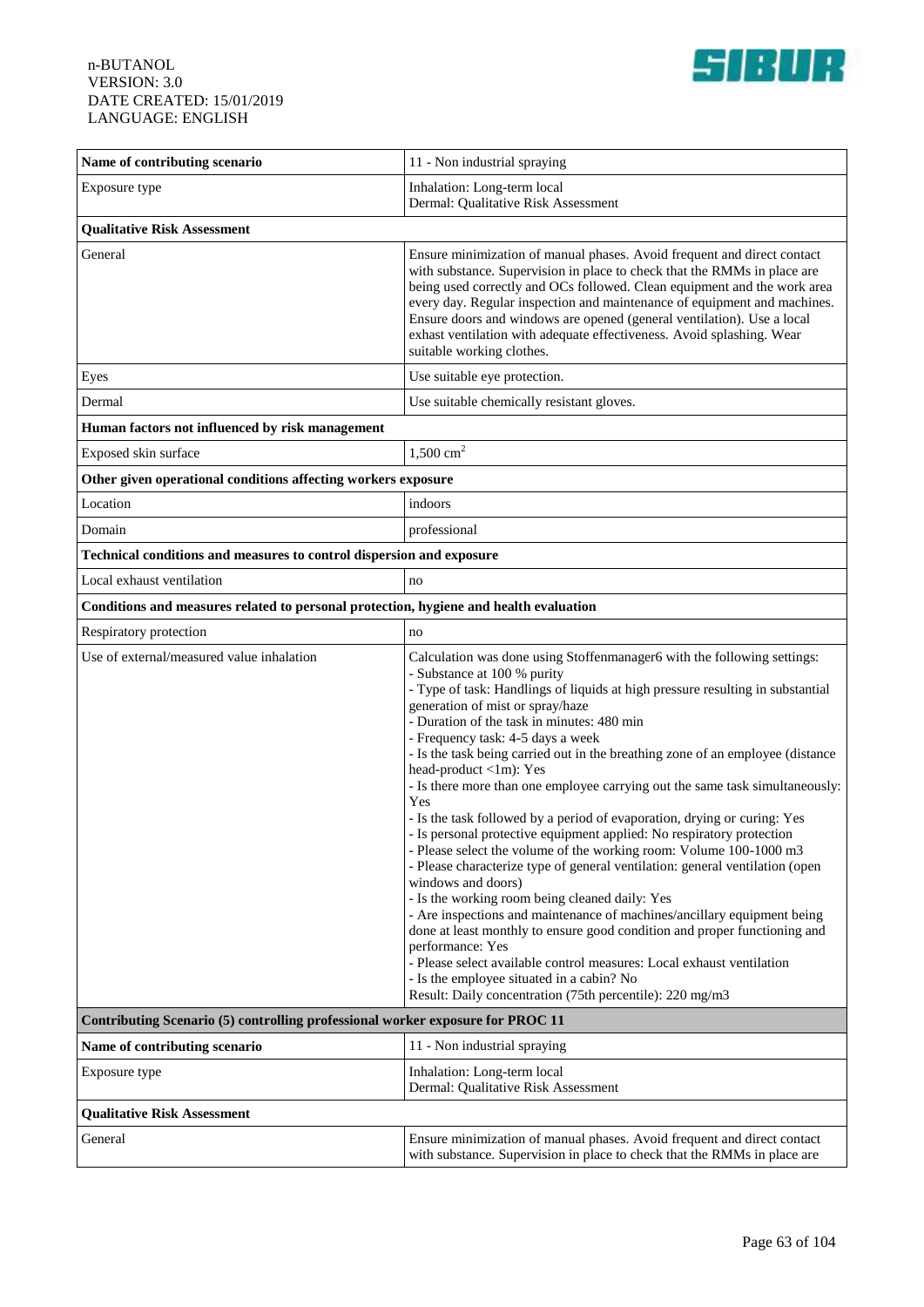

|                                                                                       | being used correctly and OCs followed. Clean equipment and the work area<br>every day. Regular inspection and maintenance of equipment and machines.<br>Wear a half mask respirator with type P2L filter or better. Avoid splashing.<br>Wear suitable working clothes. Ensure doors and windows are opened<br>(general ventilation).                                                                                                                                                                                                                                                                                                                                                                                                                                                                                                                                                                                                                                                                                                                                                                                                                                                                                                                                                                            |
|---------------------------------------------------------------------------------------|-----------------------------------------------------------------------------------------------------------------------------------------------------------------------------------------------------------------------------------------------------------------------------------------------------------------------------------------------------------------------------------------------------------------------------------------------------------------------------------------------------------------------------------------------------------------------------------------------------------------------------------------------------------------------------------------------------------------------------------------------------------------------------------------------------------------------------------------------------------------------------------------------------------------------------------------------------------------------------------------------------------------------------------------------------------------------------------------------------------------------------------------------------------------------------------------------------------------------------------------------------------------------------------------------------------------|
| Eyes                                                                                  | Use suitable eye protection.                                                                                                                                                                                                                                                                                                                                                                                                                                                                                                                                                                                                                                                                                                                                                                                                                                                                                                                                                                                                                                                                                                                                                                                                                                                                                    |
| Dermal                                                                                | Use suitable chemically resistant gloves.                                                                                                                                                                                                                                                                                                                                                                                                                                                                                                                                                                                                                                                                                                                                                                                                                                                                                                                                                                                                                                                                                                                                                                                                                                                                       |
| Human factors not influenced by risk management                                       |                                                                                                                                                                                                                                                                                                                                                                                                                                                                                                                                                                                                                                                                                                                                                                                                                                                                                                                                                                                                                                                                                                                                                                                                                                                                                                                 |
| Exposed skin surface                                                                  | $1,500 \text{ cm}^2$                                                                                                                                                                                                                                                                                                                                                                                                                                                                                                                                                                                                                                                                                                                                                                                                                                                                                                                                                                                                                                                                                                                                                                                                                                                                                            |
| Other given operational conditions affecting workers exposure                         |                                                                                                                                                                                                                                                                                                                                                                                                                                                                                                                                                                                                                                                                                                                                                                                                                                                                                                                                                                                                                                                                                                                                                                                                                                                                                                                 |
| Location                                                                              | indoors                                                                                                                                                                                                                                                                                                                                                                                                                                                                                                                                                                                                                                                                                                                                                                                                                                                                                                                                                                                                                                                                                                                                                                                                                                                                                                         |
| Domain                                                                                | professional                                                                                                                                                                                                                                                                                                                                                                                                                                                                                                                                                                                                                                                                                                                                                                                                                                                                                                                                                                                                                                                                                                                                                                                                                                                                                                    |
| Technical conditions and measures to control dispersion and exposure                  |                                                                                                                                                                                                                                                                                                                                                                                                                                                                                                                                                                                                                                                                                                                                                                                                                                                                                                                                                                                                                                                                                                                                                                                                                                                                                                                 |
| Local exhaust ventilation                                                             | no                                                                                                                                                                                                                                                                                                                                                                                                                                                                                                                                                                                                                                                                                                                                                                                                                                                                                                                                                                                                                                                                                                                                                                                                                                                                                                              |
| Conditions and measures related to personal protection, hygiene and health evaluation |                                                                                                                                                                                                                                                                                                                                                                                                                                                                                                                                                                                                                                                                                                                                                                                                                                                                                                                                                                                                                                                                                                                                                                                                                                                                                                                 |
| Respiratory protection                                                                | no                                                                                                                                                                                                                                                                                                                                                                                                                                                                                                                                                                                                                                                                                                                                                                                                                                                                                                                                                                                                                                                                                                                                                                                                                                                                                                              |
| Use of external/measured value inhalation                                             | Calculation was done using Stoffenmanager6 with the following settings:<br>- Substance at 100 % purity<br>- Type of task: Handlings of liquids at high pressure resulting in substantial<br>generation of mist or spray/haze<br>- Duration of the task in minutes: 480 min<br>- Frequency task: 4-5 days a week<br>- Is the task being carried out in the breathing zone of an employee (distance<br>head-product <1m): Yes<br>- Is there more than one employee carrying out the same task simultaneously:<br>Yes<br>- Is the task followed by a period of evaporation, drying or curing: Yes<br>- Is personal protective equipment applied: Half mask respirator with<br>filter/cardridge (gas cardridge)<br>- Please select the volume of the working room: Volume 100-1000 m3<br>- Please characterize type of general ventilation: general ventilation (open<br>windows and doors)<br>- Is the working room being cleaned daily: Yes<br>- Are inspections and maintenance of machines/ancillary equipment being<br>done at least monthly to ensure good condition and proper functioning and<br>performance: Yes<br>- Please select available control measures: No control measures at the source<br>- Is the employee situated in a cabin? No<br>Result: Daily concentration (75th percentile): 167 mg/m3 |
| Contributing Scenario (6) controlling professional worker exposure for PROC 11        |                                                                                                                                                                                                                                                                                                                                                                                                                                                                                                                                                                                                                                                                                                                                                                                                                                                                                                                                                                                                                                                                                                                                                                                                                                                                                                                 |
| Name of contributing scenario                                                         | 11 - Non industrial spraying                                                                                                                                                                                                                                                                                                                                                                                                                                                                                                                                                                                                                                                                                                                                                                                                                                                                                                                                                                                                                                                                                                                                                                                                                                                                                    |
| Exposure type                                                                         | Inhalation: Long-term local<br>Dermal: Qualitative Risk Assessment                                                                                                                                                                                                                                                                                                                                                                                                                                                                                                                                                                                                                                                                                                                                                                                                                                                                                                                                                                                                                                                                                                                                                                                                                                              |
| <b>Qualitative Risk Assessment</b>                                                    |                                                                                                                                                                                                                                                                                                                                                                                                                                                                                                                                                                                                                                                                                                                                                                                                                                                                                                                                                                                                                                                                                                                                                                                                                                                                                                                 |
| General                                                                               | Ensure minimization of manual phases. Avoid frequent and direct contact<br>with substance. Supervision in place to check that the RMMs in place are<br>being used correctly and OCs followed. Ensure that a spraying booth is used.<br>Clean equipment and the work area every day. Regular inspection and<br>maintenance of equipment and machines. Ensure that the task is being<br>carried out outside the breathing zone of a worker (distance head-product<br>greater than 1m). Avoid splashing. Wear suitable working clothes.                                                                                                                                                                                                                                                                                                                                                                                                                                                                                                                                                                                                                                                                                                                                                                            |
| Eyes                                                                                  | Use suitable eye protection.                                                                                                                                                                                                                                                                                                                                                                                                                                                                                                                                                                                                                                                                                                                                                                                                                                                                                                                                                                                                                                                                                                                                                                                                                                                                                    |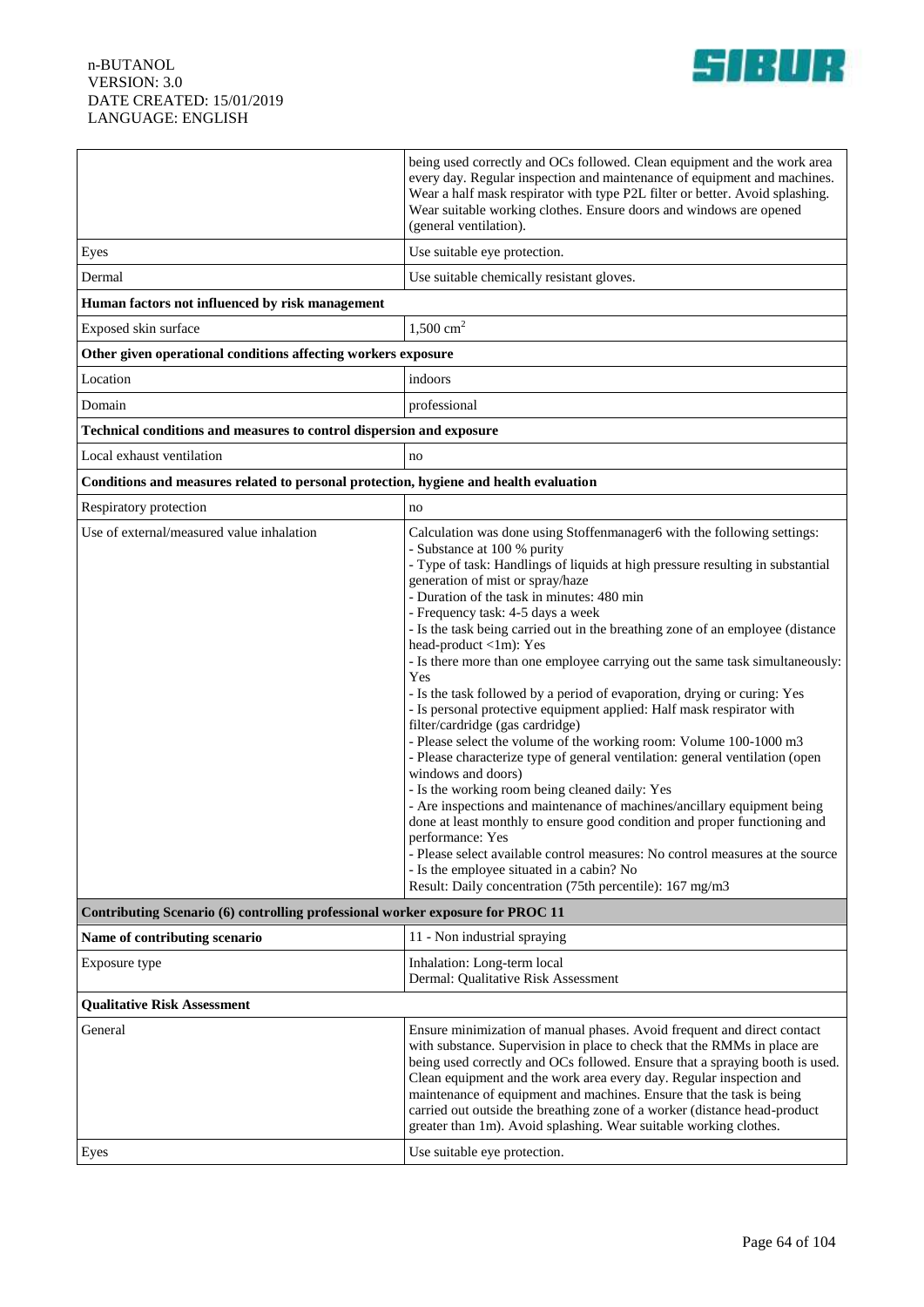

| Dermal                                                                                | Use suitable chemically resistant gloves.                                                                                                                                                                                                                                                                                                                                                                                                                                                                                                                                                                                                                                                                                                                                                                                                                                                                                                                                                                                                                                                                                                                                                                                                                                                     |  |
|---------------------------------------------------------------------------------------|-----------------------------------------------------------------------------------------------------------------------------------------------------------------------------------------------------------------------------------------------------------------------------------------------------------------------------------------------------------------------------------------------------------------------------------------------------------------------------------------------------------------------------------------------------------------------------------------------------------------------------------------------------------------------------------------------------------------------------------------------------------------------------------------------------------------------------------------------------------------------------------------------------------------------------------------------------------------------------------------------------------------------------------------------------------------------------------------------------------------------------------------------------------------------------------------------------------------------------------------------------------------------------------------------|--|
| Human factors not influenced by risk management                                       |                                                                                                                                                                                                                                                                                                                                                                                                                                                                                                                                                                                                                                                                                                                                                                                                                                                                                                                                                                                                                                                                                                                                                                                                                                                                                               |  |
| Exposed skin surface                                                                  | $1,500 \text{ cm}^2$                                                                                                                                                                                                                                                                                                                                                                                                                                                                                                                                                                                                                                                                                                                                                                                                                                                                                                                                                                                                                                                                                                                                                                                                                                                                          |  |
| Other given operational conditions affecting workers exposure                         |                                                                                                                                                                                                                                                                                                                                                                                                                                                                                                                                                                                                                                                                                                                                                                                                                                                                                                                                                                                                                                                                                                                                                                                                                                                                                               |  |
| Location                                                                              | indoors                                                                                                                                                                                                                                                                                                                                                                                                                                                                                                                                                                                                                                                                                                                                                                                                                                                                                                                                                                                                                                                                                                                                                                                                                                                                                       |  |
| Domain                                                                                | professional                                                                                                                                                                                                                                                                                                                                                                                                                                                                                                                                                                                                                                                                                                                                                                                                                                                                                                                                                                                                                                                                                                                                                                                                                                                                                  |  |
| Technical conditions and measures to control dispersion and exposure                  |                                                                                                                                                                                                                                                                                                                                                                                                                                                                                                                                                                                                                                                                                                                                                                                                                                                                                                                                                                                                                                                                                                                                                                                                                                                                                               |  |
| Local exhaust ventilation                                                             | no                                                                                                                                                                                                                                                                                                                                                                                                                                                                                                                                                                                                                                                                                                                                                                                                                                                                                                                                                                                                                                                                                                                                                                                                                                                                                            |  |
| Conditions and measures related to personal protection, hygiene and health evaluation |                                                                                                                                                                                                                                                                                                                                                                                                                                                                                                                                                                                                                                                                                                                                                                                                                                                                                                                                                                                                                                                                                                                                                                                                                                                                                               |  |
| Respiratory protection                                                                | no                                                                                                                                                                                                                                                                                                                                                                                                                                                                                                                                                                                                                                                                                                                                                                                                                                                                                                                                                                                                                                                                                                                                                                                                                                                                                            |  |
| Use of external/measured value inhalation                                             | Calculation was done using Stoffenmanager6 with the following settings:<br>- Substance at 100 % purity<br>- Type of task: Handlings of liquids at high pressure resulting in substantial<br>generation of mist or spray/haze<br>- Duration of the task in minutes: 480 min<br>- Frequency task: 4-5 days a week<br>- Is the task being carried out in the breathing zone of an employee (distance<br>head-product <1m): No<br>- Is there more than one employee carrying out the same task simultaneously:<br>Yes or No possible<br>- Is the task followed by a period of evaporation, drying or curing: Yes or No<br>possible<br>- Is personal protective equipment applied: No respiratory protection<br>- Please select the volume of the working room: Volume < 100 m3, 100-<br>1000 m3 and $> 1000$ m3 possible<br>- Please characterize type of general ventilation: Spraying booth<br>- Is the working room being cleaned daily: Yes<br>- Are inspections and maintenance of machines/ancillary equipment being<br>done at least monthly to ensure good condition and proper functioning and<br>performance: Yes<br>- Please select available control measures: No control measures at the source<br>- Is the employee situated in a cabin? No<br>Result: Daily concentration: 0 mg/m3 |  |
| Contributing Scenario (7) controlling professional worker exposure for PROC 13        |                                                                                                                                                                                                                                                                                                                                                                                                                                                                                                                                                                                                                                                                                                                                                                                                                                                                                                                                                                                                                                                                                                                                                                                                                                                                                               |  |
| Name of contributing scenario                                                         | 13 - Treatment of articles by dipping and pouring                                                                                                                                                                                                                                                                                                                                                                                                                                                                                                                                                                                                                                                                                                                                                                                                                                                                                                                                                                                                                                                                                                                                                                                                                                             |  |
| Exposure type                                                                         | Inhalation: Long-term local<br>Dermal: Qualitative Risk Assessment                                                                                                                                                                                                                                                                                                                                                                                                                                                                                                                                                                                                                                                                                                                                                                                                                                                                                                                                                                                                                                                                                                                                                                                                                            |  |
| <b>Qualitative Risk Assessment</b>                                                    |                                                                                                                                                                                                                                                                                                                                                                                                                                                                                                                                                                                                                                                                                                                                                                                                                                                                                                                                                                                                                                                                                                                                                                                                                                                                                               |  |
| General                                                                               | Ensure minimization of manual phases. Avoid frequent and direct contact<br>with substance. Supervision in place to check that the RMMs in place are<br>being used correctly and OCs followed. Avoid splashing. Wear suitable<br>working clothes.                                                                                                                                                                                                                                                                                                                                                                                                                                                                                                                                                                                                                                                                                                                                                                                                                                                                                                                                                                                                                                              |  |
| Eyes                                                                                  | Use suitable eye protection.                                                                                                                                                                                                                                                                                                                                                                                                                                                                                                                                                                                                                                                                                                                                                                                                                                                                                                                                                                                                                                                                                                                                                                                                                                                                  |  |
| Dermal                                                                                | Use suitable chemically resistant gloves.                                                                                                                                                                                                                                                                                                                                                                                                                                                                                                                                                                                                                                                                                                                                                                                                                                                                                                                                                                                                                                                                                                                                                                                                                                                     |  |
| Human factors not influenced by risk management                                       |                                                                                                                                                                                                                                                                                                                                                                                                                                                                                                                                                                                                                                                                                                                                                                                                                                                                                                                                                                                                                                                                                                                                                                                                                                                                                               |  |
| Exposed skin surface                                                                  | $480 \text{ cm}^2$                                                                                                                                                                                                                                                                                                                                                                                                                                                                                                                                                                                                                                                                                                                                                                                                                                                                                                                                                                                                                                                                                                                                                                                                                                                                            |  |
| Other given operational conditions affecting workers exposure                         |                                                                                                                                                                                                                                                                                                                                                                                                                                                                                                                                                                                                                                                                                                                                                                                                                                                                                                                                                                                                                                                                                                                                                                                                                                                                                               |  |
| Location                                                                              | indoors                                                                                                                                                                                                                                                                                                                                                                                                                                                                                                                                                                                                                                                                                                                                                                                                                                                                                                                                                                                                                                                                                                                                                                                                                                                                                       |  |
| Domain                                                                                | professional                                                                                                                                                                                                                                                                                                                                                                                                                                                                                                                                                                                                                                                                                                                                                                                                                                                                                                                                                                                                                                                                                                                                                                                                                                                                                  |  |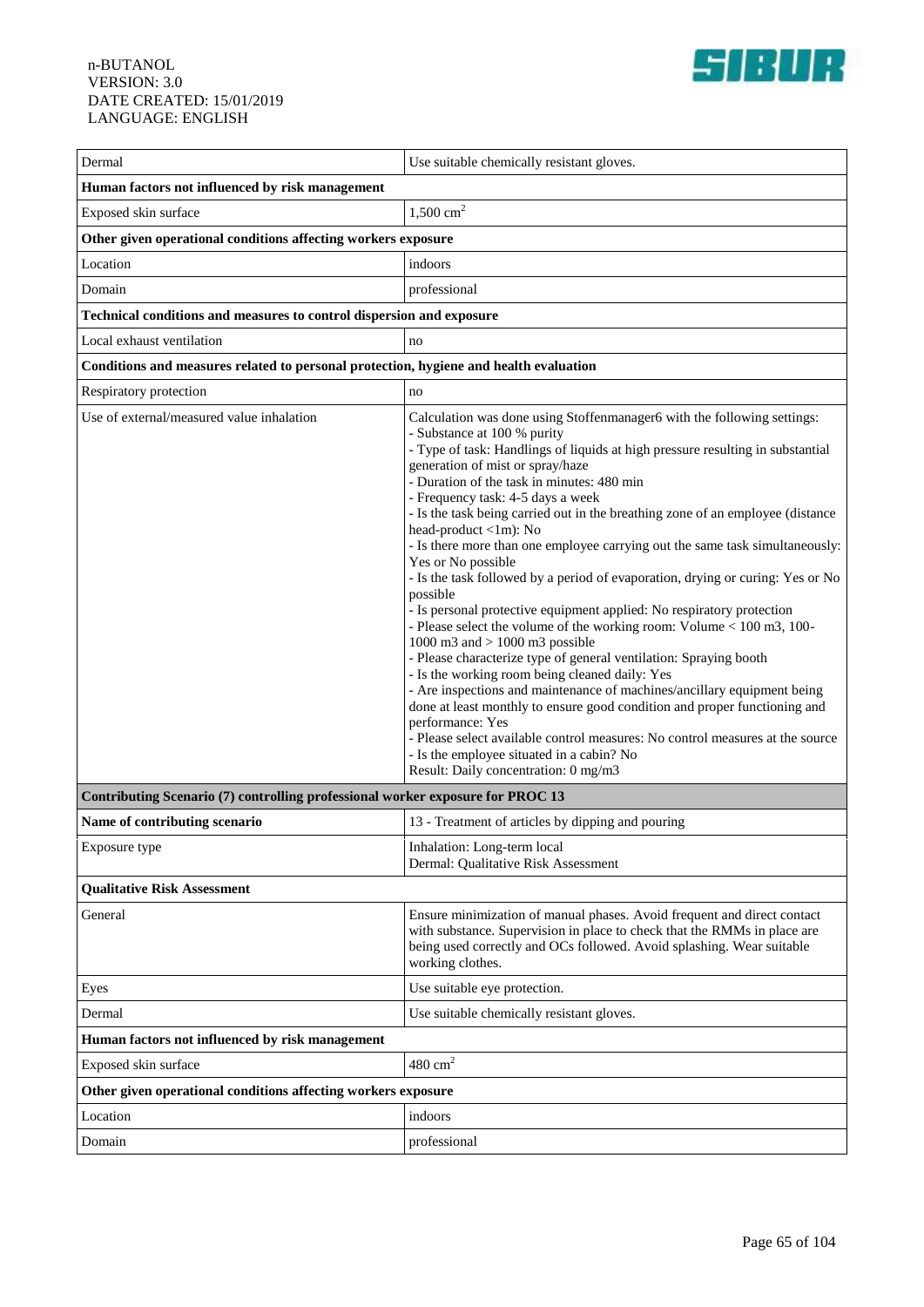

| Technical conditions and measures to control dispersion and exposure                  |                          |  |
|---------------------------------------------------------------------------------------|--------------------------|--|
| Local exhaust ventilation                                                             | yes (inhalation $80\%$ ) |  |
| Conditions and measures related to personal protection, hygiene and health evaluation |                          |  |
| Respiratory protection                                                                | no                       |  |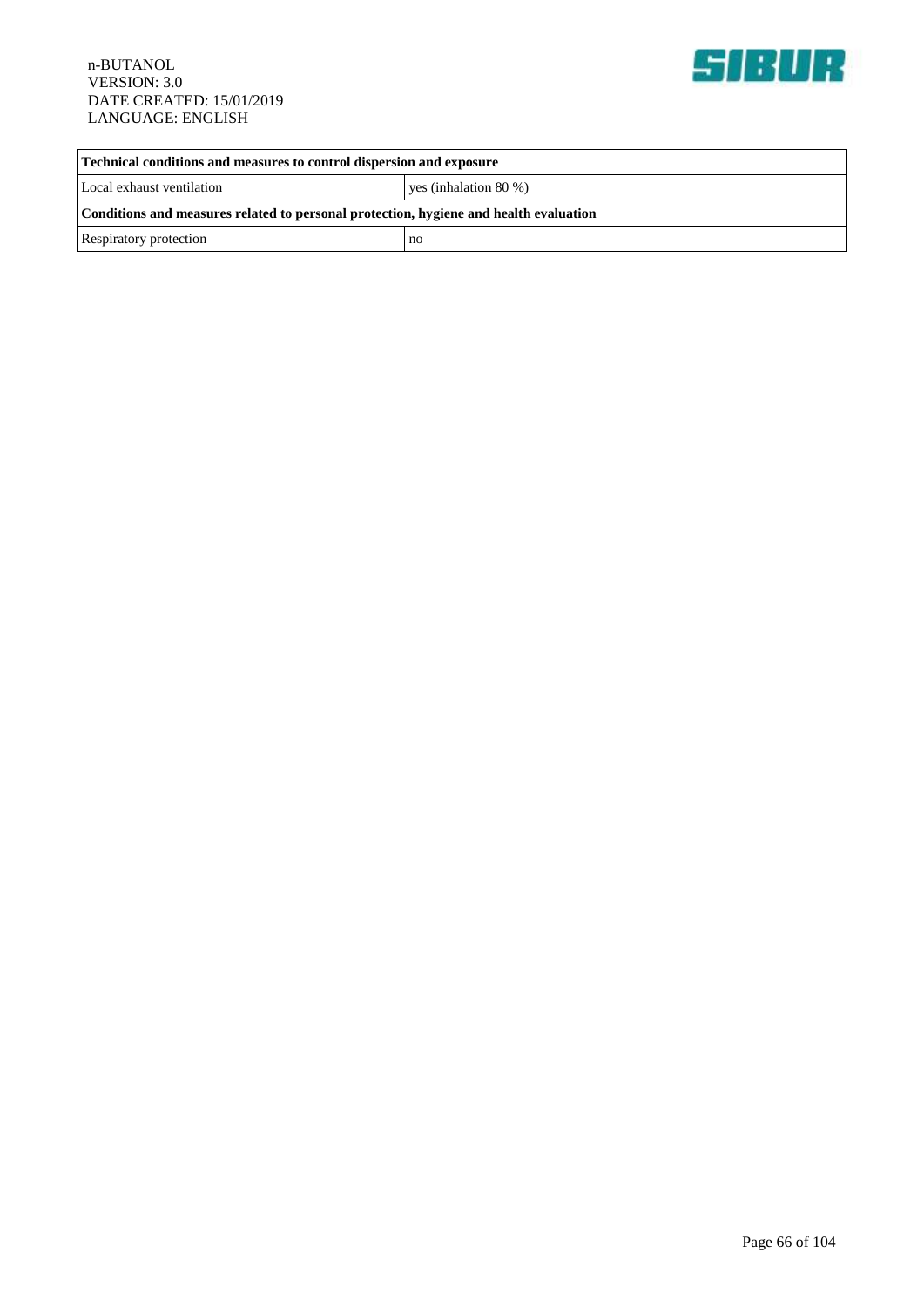

## **Exposure Scenario 14 (ES14): Use in Coatings, Use in Paints, Use in Printing inks, Use in Adhesives (consumer)**

| Free short title                                                        | Use in Coatings Use in Paints Use in Printing inks Use in Adhesives                                                                                                                                                                                                                                                                                                                                                                                                                                                                                                                                                                                                                                                                                                                                                                                                                                                                                                                                                                                                |
|-------------------------------------------------------------------------|--------------------------------------------------------------------------------------------------------------------------------------------------------------------------------------------------------------------------------------------------------------------------------------------------------------------------------------------------------------------------------------------------------------------------------------------------------------------------------------------------------------------------------------------------------------------------------------------------------------------------------------------------------------------------------------------------------------------------------------------------------------------------------------------------------------------------------------------------------------------------------------------------------------------------------------------------------------------------------------------------------------------------------------------------------------------|
| Systematic title based on use descriptor                                | ERC 8A, 8D; PC 1, 4, 9a, 9c, 15, 18, 23, 24, 31                                                                                                                                                                                                                                                                                                                                                                                                                                                                                                                                                                                                                                                                                                                                                                                                                                                                                                                                                                                                                    |
| Name of contributing environmental scenario and<br>corresponding ERC    | ERC 8a Wide dispersive indoor use of processing aids in open systems<br>ERC 8d Wide dispersive outdoor use of processing aids in open systems                                                                                                                                                                                                                                                                                                                                                                                                                                                                                                                                                                                                                                                                                                                                                                                                                                                                                                                      |
| Name(s) of contributing consumer scenarios and<br>corresponding PCs/ACs | PC 1 Adhesives, Sealants<br>PC 1 Adhesives, Sealants<br>PC 1 Adhesives, Sealants<br>PC 1 Adhesives, Sealants<br>PC 1 Adhesives, Sealants<br>PC 4 Anti-Freeze and De-icing products<br>PC 4 Anti-Freeze and De-icing products<br>PC 4 Anti-Freeze and De-icing products<br>PC 4 Anti-Freeze and De-icing products<br>PC 9a Coatings and Paints, thinners, paint removers<br>PC 9a Coatings and Paints, thinners, paint removers<br>PC 9a Coatings and Paints, thinners, paint removers<br>PC 9a Coatings and Paints, thinners, paint removers<br>PC 9c Face and finger paints<br>PC 15 Non-metal-surface treatment products<br>PC 15 Non-metal-surface treatment products<br>PC 15 Non-metal-surface treatment products<br>PC 15 Non-metal-surface treatment products<br>PC 18 Ink and Toners<br>PC 23 Leather tanning, dye, finishing, impregnation and care products<br>PC 23 Leather tanning, dye, finishing, impregnation and care products<br>PC 24 Lubricants, Greases and Release Products<br>PC 31 Polishes and Wax Blends<br>PC 31 Polishes and Wax Blends |
| Contributing Scenario (1) controlling environmental exposure for ERC 8A |                                                                                                                                                                                                                                                                                                                                                                                                                                                                                                                                                                                                                                                                                                                                                                                                                                                                                                                                                                                                                                                                    |
| Contributing Scenario (2) controlling environmental exposure for ERC 8D |                                                                                                                                                                                                                                                                                                                                                                                                                                                                                                                                                                                                                                                                                                                                                                                                                                                                                                                                                                                                                                                                    |
|                                                                         | As no environmental hazard was identified no environmental-related exposure assessment and risk characterization was performed.                                                                                                                                                                                                                                                                                                                                                                                                                                                                                                                                                                                                                                                                                                                                                                                                                                                                                                                                    |
| Contributing Scenario (3) controlling consumer exposure for PC 1        |                                                                                                                                                                                                                                                                                                                                                                                                                                                                                                                                                                                                                                                                                                                                                                                                                                                                                                                                                                                                                                                                    |
| Name of contributing scenario                                           | PC 1 Adhesives, Sealants                                                                                                                                                                                                                                                                                                                                                                                                                                                                                                                                                                                                                                                                                                                                                                                                                                                                                                                                                                                                                                           |
| Calculation model                                                       | ConsExpo<br>Carpet glue - Application                                                                                                                                                                                                                                                                                                                                                                                                                                                                                                                                                                                                                                                                                                                                                                                                                                                                                                                                                                                                                              |
| Frequency and duration of use                                           |                                                                                                                                                                                                                                                                                                                                                                                                                                                                                                                                                                                                                                                                                                                                                                                                                                                                                                                                                                                                                                                                    |
| Inhalation                                                              |                                                                                                                                                                                                                                                                                                                                                                                                                                                                                                                                                                                                                                                                                                                                                                                                                                                                                                                                                                                                                                                                    |
| Exposure calculation result type                                        | Mean concentration yearly                                                                                                                                                                                                                                                                                                                                                                                                                                                                                                                                                                                                                                                                                                                                                                                                                                                                                                                                                                                                                                          |
| Frequency of use                                                        | 0.250 per year                                                                                                                                                                                                                                                                                                                                                                                                                                                                                                                                                                                                                                                                                                                                                                                                                                                                                                                                                                                                                                                     |
| Exposure time                                                           | $75 \text{ min}$                                                                                                                                                                                                                                                                                                                                                                                                                                                                                                                                                                                                                                                                                                                                                                                                                                                                                                                                                                                                                                                   |
| Application duration                                                    | $75 \text{ min}$                                                                                                                                                                                                                                                                                                                                                                                                                                                                                                                                                                                                                                                                                                                                                                                                                                                                                                                                                                                                                                                   |
| Dermal                                                                  |                                                                                                                                                                                                                                                                                                                                                                                                                                                                                                                                                                                                                                                                                                                                                                                                                                                                                                                                                                                                                                                                    |
| Exposure calculation result type                                        | Internal dose chronic                                                                                                                                                                                                                                                                                                                                                                                                                                                                                                                                                                                                                                                                                                                                                                                                                                                                                                                                                                                                                                              |
| Frequency of use                                                        | 0.250 per year                                                                                                                                                                                                                                                                                                                                                                                                                                                                                                                                                                                                                                                                                                                                                                                                                                                                                                                                                                                                                                                     |
| Release duration                                                        | 4,500 sec                                                                                                                                                                                                                                                                                                                                                                                                                                                                                                                                                                                                                                                                                                                                                                                                                                                                                                                                                                                                                                                          |
| <b>Product characteristics</b>                                          |                                                                                                                                                                                                                                                                                                                                                                                                                                                                                                                                                                                                                                                                                                                                                                                                                                                                                                                                                                                                                                                                    |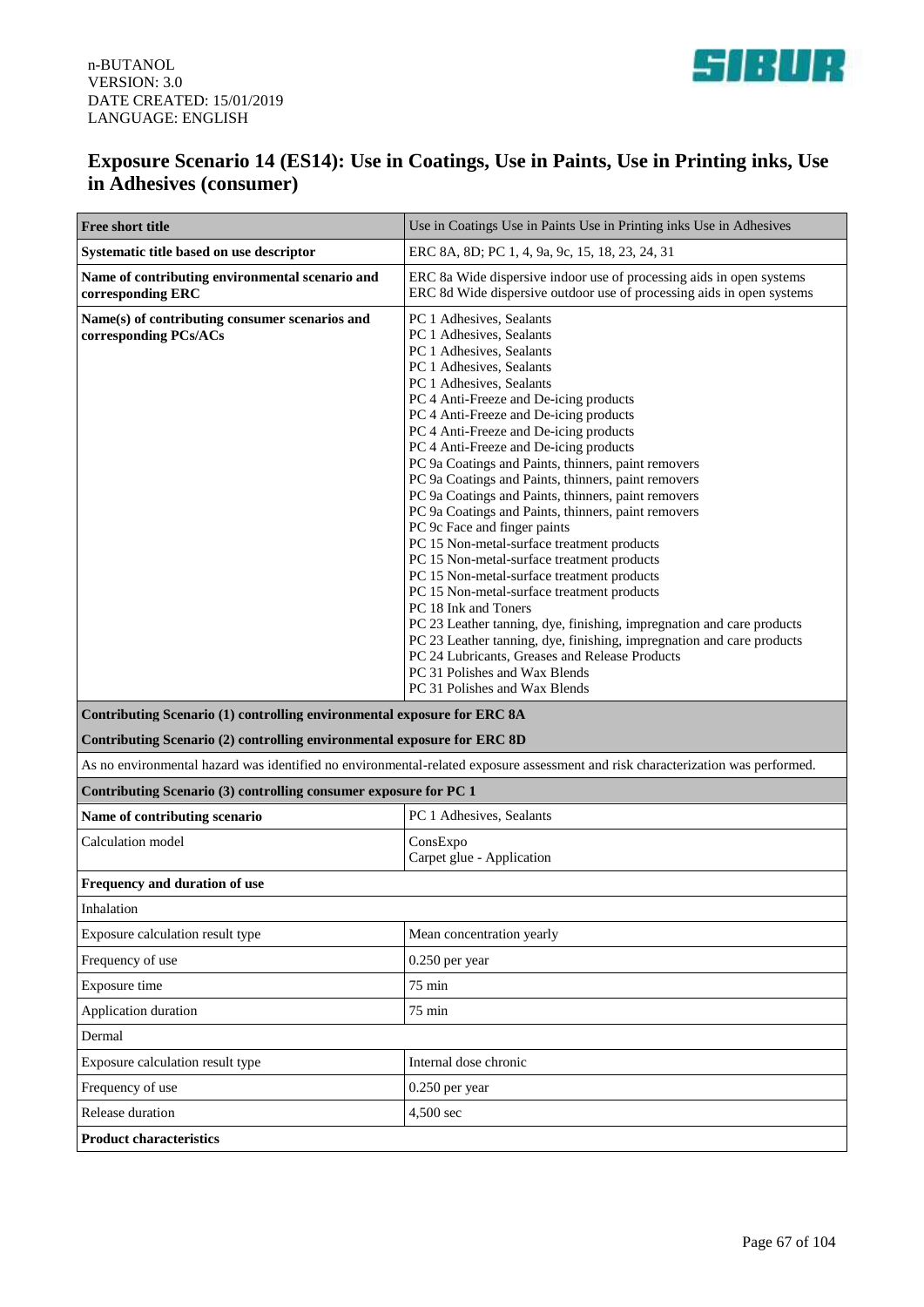

| Spray application                                                | no                                          |  |
|------------------------------------------------------------------|---------------------------------------------|--|
| Product ingredient fraction by weight                            | 2%                                          |  |
| Mol weight matrix                                                | 3,000 g/mol                                 |  |
| Mass transfer rate                                               | $-m/min$                                    |  |
| <b>Amounts used</b>                                              |                                             |  |
| Inhalation                                                       | 9,000 g                                     |  |
| Human factors not influenced by risk management                  |                                             |  |
| Exposed skin surface (dermal)                                    | $110\ {\rm cm^2}$                           |  |
| Contact rate                                                     | 30 mg/min                                   |  |
| Other given operational conditions affecting consumers exposure  |                                             |  |
| Inhalation                                                       |                                             |  |
| Room volume                                                      | $58 \text{ m}^3$                            |  |
| Ventilation rate                                                 | 0.6001/h                                    |  |
| Release are is constant                                          |                                             |  |
| Release area                                                     | $4.00E4$ cm <sup>2</sup>                    |  |
| Release temperature                                              | 20 °C                                       |  |
| Dermal                                                           |                                             |  |
| Uptake fraction                                                  | 100 %                                       |  |
| Contributing Scenario (4) controlling consumer exposure for PC 1 |                                             |  |
| Name of contributing scenario                                    | PC 1 Adhesives, Sealants                    |  |
| Calculation model                                                | ConsExpo<br>Assembly sealants - Application |  |
| Frequency and duration of use                                    |                                             |  |
| Inhalation                                                       |                                             |  |
|                                                                  |                                             |  |
| Exposure calculation result type                                 | Mean concentration yearly                   |  |
| Frequency of use                                                 | 1 per year                                  |  |
| Exposure time                                                    | 240 min                                     |  |
| Application duration                                             | $30\;\mathrm{min}$                          |  |
| Dermal                                                           |                                             |  |
| Exposure calculation result type                                 | Internal dose chronic                       |  |
| Frequency of use                                                 | 1 per year                                  |  |
| <b>Product characteristics</b>                                   |                                             |  |
| Spray application                                                | no                                          |  |
| Product ingredient fraction by weight                            | 12 %                                        |  |
| Mol weight matrix                                                | $3,000$ g/mol                               |  |
| Mass transfer rate                                               | - m/min                                     |  |
| <b>Amounts</b> used                                              |                                             |  |
| Inhalation                                                       | 390 g                                       |  |
| Dermal                                                           | $0.500$ g                                   |  |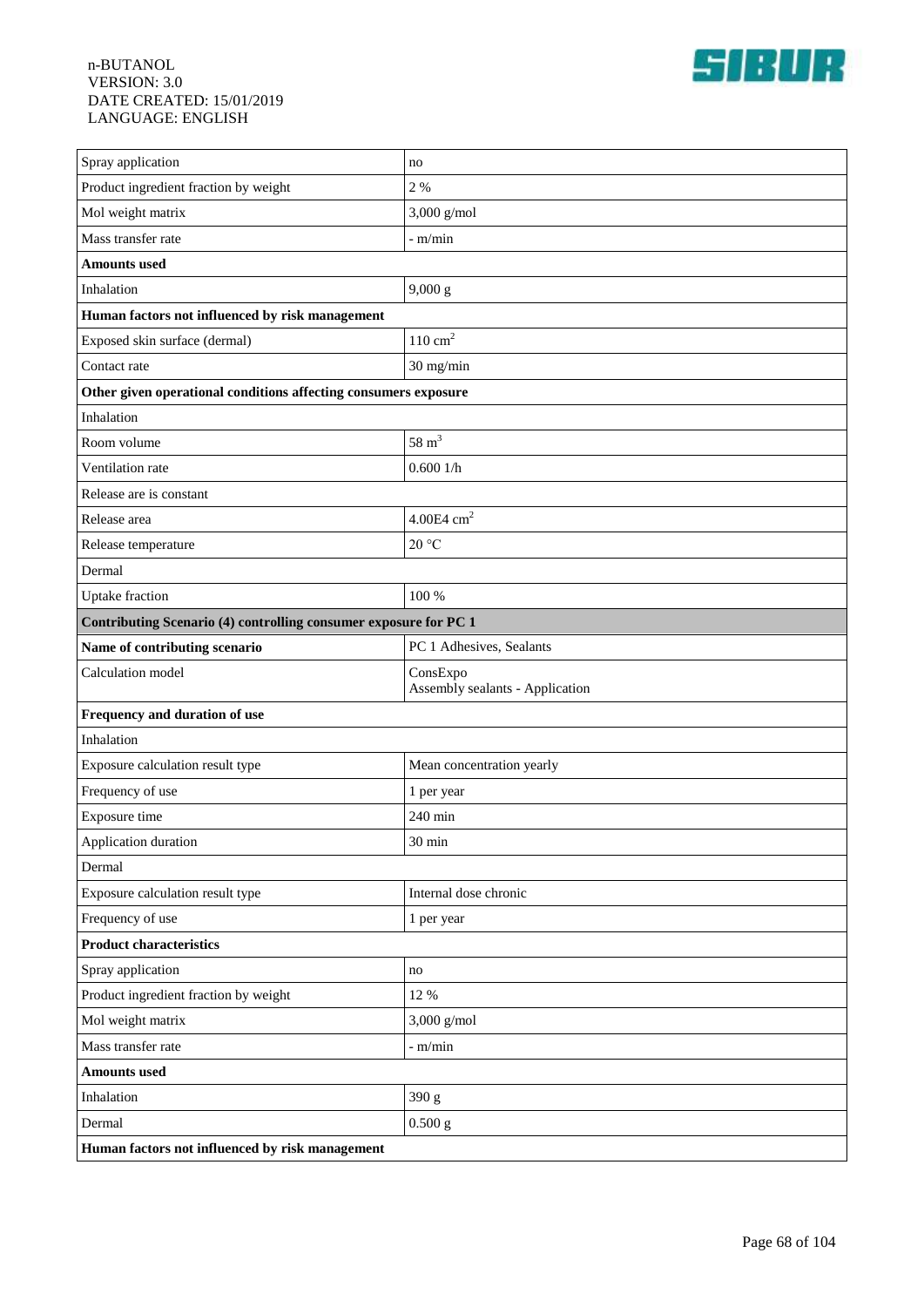

| Exposed skin surface (dermal)                                    | 43 $cm2$                             |  |
|------------------------------------------------------------------|--------------------------------------|--|
| Other given operational conditions affecting consumers exposure  |                                      |  |
| Inhalation                                                       |                                      |  |
| Room volume                                                      | $20 \text{ m}^3$                     |  |
| Ventilation rate                                                 | 0.6001/h                             |  |
| Release area increases over time                                 |                                      |  |
| Release area                                                     | $1.50E4$ cm <sup>2</sup>             |  |
| Release temperature                                              | 20 °C                                |  |
| Dermal                                                           |                                      |  |
| <b>Uptake</b> fraction                                           | 100 %                                |  |
| Contributing Scenario (5) controlling consumer exposure for PC 1 |                                      |  |
| Name of contributing scenario                                    | PC 1 Adhesives, Sealants             |  |
| Calculation model                                                | ConsExpo<br>Spray glue - Application |  |
| Frequency and duration of use                                    |                                      |  |
| Inhalation                                                       |                                      |  |
| Exposure calculation result type                                 | Mean concentration yearly            |  |
| Frequency of use                                                 | 12 per year                          |  |
| Weight fraction non-valotile                                     | 16 %                                 |  |
| Max. diameter                                                    | $100 \mu m$                          |  |
| Spray duration                                                   | 169.8 sec                            |  |
| Exposure duration                                                | 240 min                              |  |
| Dermal                                                           |                                      |  |
| Exposure calculation result type                                 | Internal dose chronic                |  |
| Frequency of use                                                 | 12 per year                          |  |
| Release duration                                                 | 169.8 sec                            |  |
| <b>Product characteristics</b>                                   |                                      |  |
| Spray application                                                | yes                                  |  |
| Product ingredient fraction by weight                            | 30 %                                 |  |
| <b>Amounts</b> used                                              |                                      |  |
| Human factors not influenced by risk management                  |                                      |  |
| Exposed skin surface (dermal)                                    | $430 \text{ cm}^2$                   |  |
| Contact rate                                                     | $100$ mg/min                         |  |
| Other given operational conditions affecting consumers exposure  |                                      |  |
| Inhalation                                                       |                                      |  |
| Room volume                                                      | $20 \text{ m}^3$                     |  |
| Ventilation rate                                                 | 0.6001/h                             |  |
| Room height                                                      | $2.5 \text{ m}$                      |  |
| Mass generation rate                                             | $1.5$ g/s                            |  |
| Airborne fraction                                                | $100\,\%$                            |  |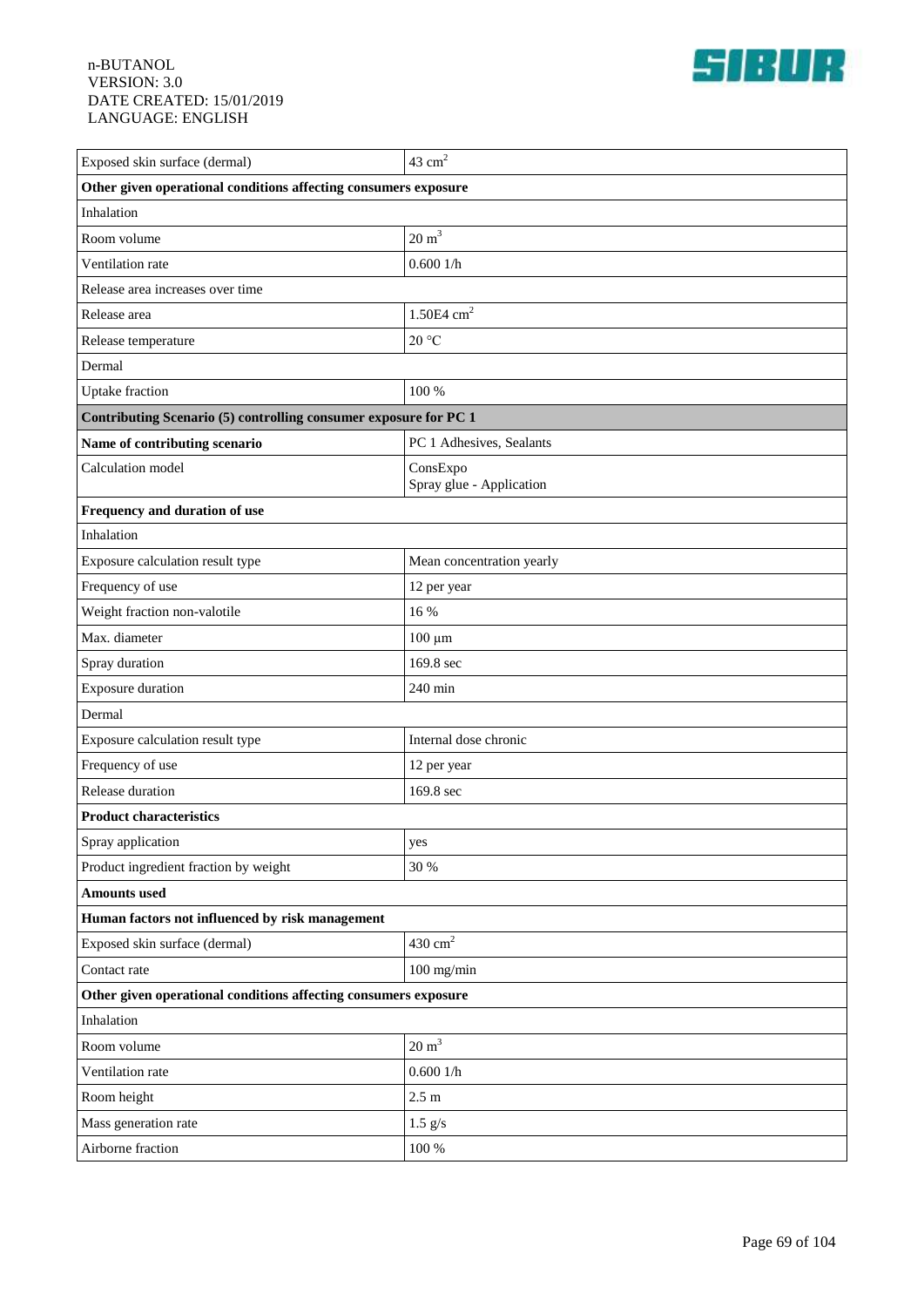

| Density non-volatile                                             | 1.3%                                                                                     |  |
|------------------------------------------------------------------|------------------------------------------------------------------------------------------|--|
| Droplet distribution                                             | LogNormal, median: 40 µm, coeff. of variation: 0.400 µm, cut-off diameter:<br>$15 \mu m$ |  |
| Dermal                                                           |                                                                                          |  |
| <b>Uptake</b> fraction                                           | 100 %                                                                                    |  |
| Contributing Scenario (6) controlling consumer exposure for PC 1 |                                                                                          |  |
| Name of contributing scenario                                    | PC 1 Adhesives, Sealants                                                                 |  |
| Calculation model                                                | Ecetoc TRA                                                                               |  |
| Product subcategory                                              | Glues, hobby use                                                                         |  |
| Frequency and duration of use                                    |                                                                                          |  |
| Frequency of use                                                 | 50 times/year (Occasional)                                                               |  |
| Exposure time                                                    | 4 h                                                                                      |  |
| <b>Product characteristics</b>                                   |                                                                                          |  |
| Spray application                                                | no                                                                                       |  |
| Product ingredient fraction by weight                            | 30 %                                                                                     |  |
| <b>Amounts</b> used                                              |                                                                                          |  |
| Amounts used                                                     | 9g                                                                                       |  |
| Human factors not influenced by risk management                  |                                                                                          |  |
| Skin surface area dermal                                         | fingertips                                                                               |  |
| Skin surface area oral                                           |                                                                                          |  |
| Tranfer factor dermal                                            | 100 %                                                                                    |  |
| Other given operational conditions affecting consumers exposure  |                                                                                          |  |
| Room volume                                                      | $20 \text{ m}^3$                                                                         |  |
| Release fraction to air                                          | 100.0%                                                                                   |  |
| Contributing Scenario (7) controlling consumer exposure for PC 1 |                                                                                          |  |
| Name of contributing scenario                                    | PC 1 Adhesives, Sealants                                                                 |  |
| Calculation model                                                | Ecetoc TRA                                                                               |  |
| Product subcategory                                              | Glues DIY-use (carpet glue, tile glue, wood parquet glue)                                |  |
| Frequency and duration of use                                    |                                                                                          |  |
| Frequency of use                                                 | 50 times/year (Occasional)                                                               |  |
| Exposure time                                                    | 6 h                                                                                      |  |
| <b>Product characteristics</b>                                   |                                                                                          |  |
| Spray application                                                | no                                                                                       |  |
| Product ingredient fraction by weight                            | $0.200~\%$                                                                               |  |
| <b>Amounts used</b>                                              |                                                                                          |  |
| Amounts used                                                     | 6,390 g                                                                                  |  |
| Human factors not influenced by risk management                  |                                                                                          |  |
| Skin surface area dermal                                         | hands                                                                                    |  |
| Skin surface area oral                                           |                                                                                          |  |
| Tranfer factor dermal                                            | $100\,\%$                                                                                |  |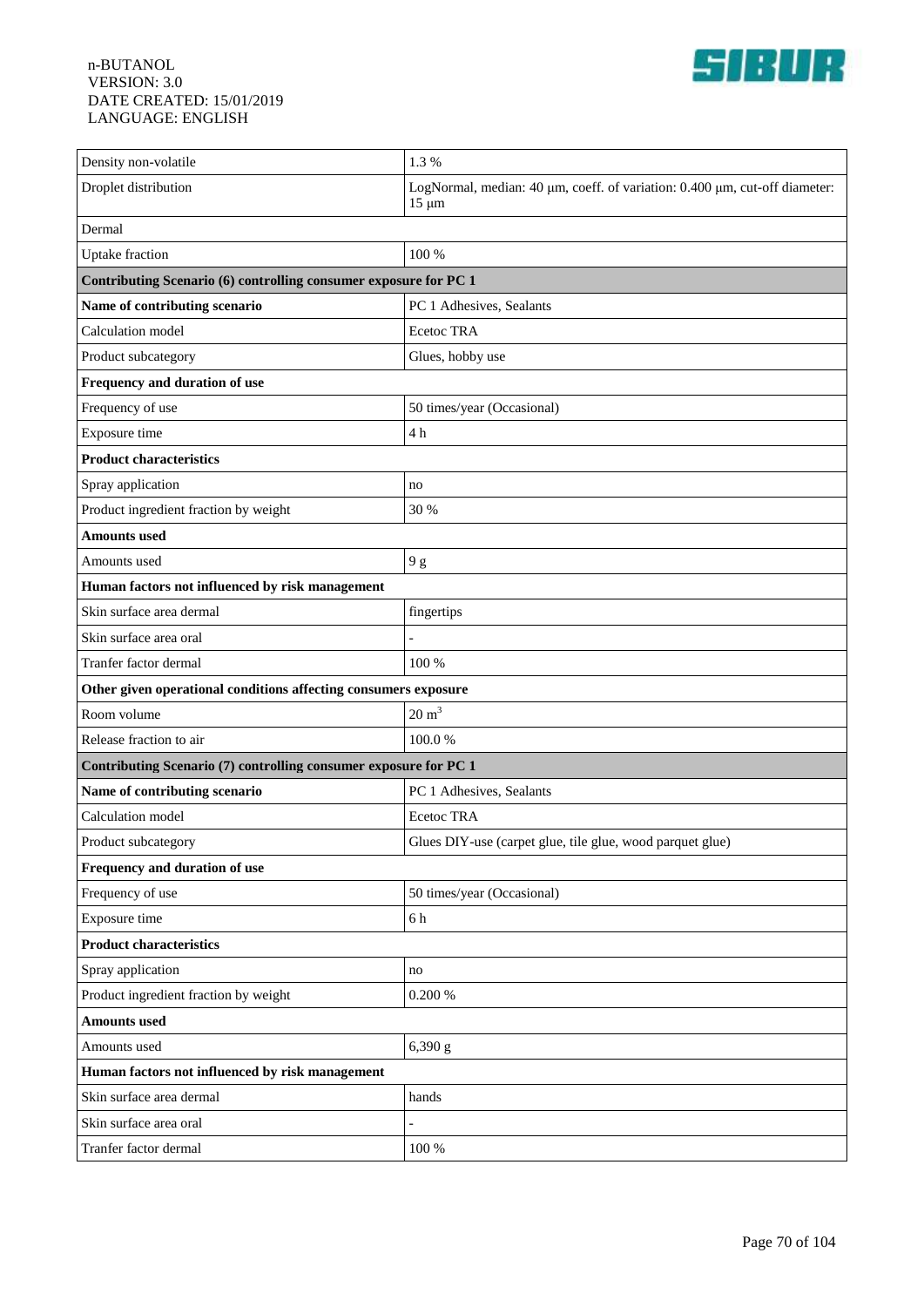

| Other given operational conditions affecting consumers exposure  |                                                                                           |  |
|------------------------------------------------------------------|-------------------------------------------------------------------------------------------|--|
| Room volume                                                      | $20 \text{ m}^3$                                                                          |  |
| Release fraction to air                                          | 100.0%                                                                                    |  |
| Contributing Scenario (8) controlling consumer exposure for PC 4 |                                                                                           |  |
| Name of contributing scenario                                    | PC 4 Anti-Freeze and De-icing products                                                    |  |
| Calculation model                                                | ConsExpo<br>Glass cleaner - Application: spraying                                         |  |
| Frequency and duration of use                                    |                                                                                           |  |
| Inhalation                                                       |                                                                                           |  |
| Exposure calculation result type                                 | Mean concentration yearly                                                                 |  |
| Frequency of use                                                 | 365 per year                                                                              |  |
| Weight fraction non-valotile                                     | 5 %                                                                                       |  |
| Max. diameter                                                    | $100 \mu m$                                                                               |  |
| Spray duration                                                   | 42 sec                                                                                    |  |
| <b>Exposure duration</b>                                         | 240 min                                                                                   |  |
| Dermal                                                           |                                                                                           |  |
| Exposure calculation result type                                 | Internal dose chronic                                                                     |  |
| Frequency of use                                                 | 365 per year                                                                              |  |
| Release duration                                                 | 42 sec                                                                                    |  |
| <b>Product characteristics</b>                                   |                                                                                           |  |
| Spray application                                                | yes                                                                                       |  |
| Product ingredient fraction by weight                            | 1 %                                                                                       |  |
| <b>Amounts</b> used                                              |                                                                                           |  |
| Human factors not influenced by risk management                  |                                                                                           |  |
| Exposed skin surface (dermal)                                    | $430 \text{ cm}^2$                                                                        |  |
| Contact rate                                                     | 46 mg/min                                                                                 |  |
| Other given operational conditions affecting consumers exposure  |                                                                                           |  |
| Inhalation                                                       |                                                                                           |  |
| Room volume                                                      | $58~{\rm m}^3$                                                                            |  |
| Ventilation rate                                                 | 0.5001/h                                                                                  |  |
| Room height                                                      | 2.5 <sub>m</sub>                                                                          |  |
| Mass generation rate                                             | $0.780$ g/s                                                                               |  |
| Airborne fraction                                                | 20 %                                                                                      |  |
| Density non-volatile                                             | $1.8~\%$                                                                                  |  |
| Droplet distribution                                             | LogNormal, median: 100 µm, coeff. of variation: 0.600 µm, cut-off diameter:<br>$15 \mu m$ |  |
| Dermal                                                           |                                                                                           |  |
| <b>Uptake</b> fraction                                           | 100 %                                                                                     |  |
| Contributing Scenario (9) controlling consumer exposure for PC 4 |                                                                                           |  |
| Name of contributing scenario                                    | PC 4 Anti-Freeze and De-icing products                                                    |  |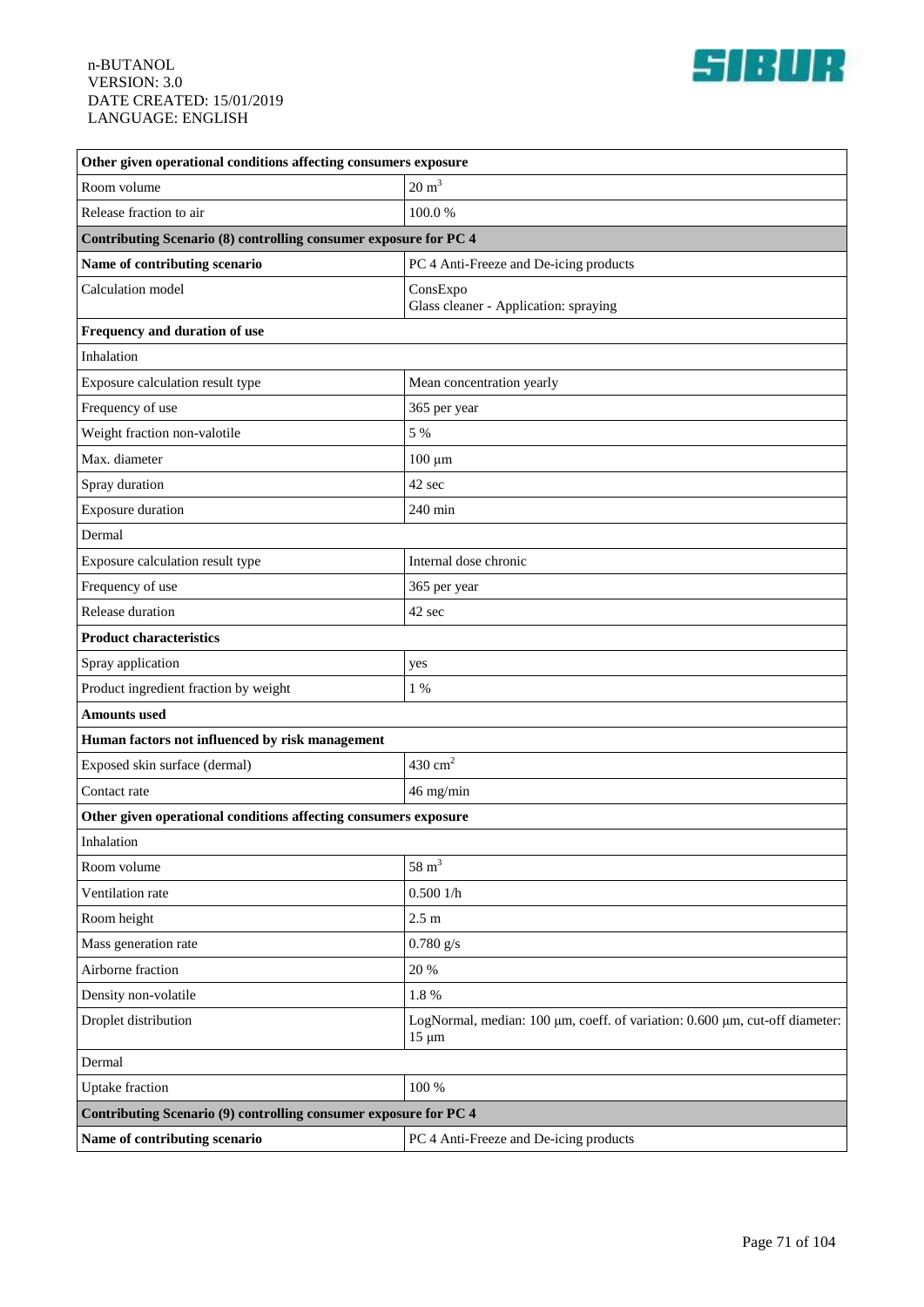

| Calculation model                                                 | ConsExpo<br>Liquid cleaner - Mixing & Loading     |  |
|-------------------------------------------------------------------|---------------------------------------------------|--|
| Frequency and duration of use                                     |                                                   |  |
| Inhalation                                                        |                                                   |  |
| Exposure calculation result type                                  | Mean concentration yearly                         |  |
| Frequency of use                                                  | 104 per year                                      |  |
| Exposure time                                                     | $0.750$ min                                       |  |
| Application duration                                              | $0.300$ min                                       |  |
| Dermal                                                            |                                                   |  |
| Exposure calculation result type                                  | Internal dose chronic                             |  |
| Frequency of use                                                  | 104 per year                                      |  |
| <b>Product characteristics</b>                                    |                                                   |  |
| Spray application                                                 | no                                                |  |
| Product ingredient fraction by weight                             | 10 %                                              |  |
| Mol weight matrix                                                 | $22$ g/mol                                        |  |
| Mass transfer rate                                                | $-m/min$                                          |  |
| <b>Amounts used</b>                                               |                                                   |  |
| Inhalation                                                        | 2,000 g                                           |  |
| Dermal                                                            | $0.040$ g                                         |  |
| Human factors not influenced by risk management                   |                                                   |  |
| Exposed skin surface (dermal)                                     | $215 \text{ cm}^2$                                |  |
| Other given operational conditions affecting consumers exposure   |                                                   |  |
| Inhalation                                                        |                                                   |  |
| Room volume                                                       | $1 \text{ m}^3$                                   |  |
| Ventilation rate                                                  | 0.5001/h                                          |  |
| Release are is constant                                           |                                                   |  |
| Release area                                                      | $20 \text{ cm}^2$                                 |  |
| Release temperature                                               | $20\,^{\circ}\mathrm{C}$                          |  |
| Dermal                                                            |                                                   |  |
| <b>Uptake</b> fraction                                            | 100 %                                             |  |
| Contributing Scenario (10) controlling consumer exposure for PC 4 |                                                   |  |
| Name of contributing scenario                                     | PC 4 Anti-Freeze and De-icing products            |  |
| Calculation model                                                 | ConsExpo<br>Glass cleaner - Application: cleaning |  |
| Frequency and duration of use                                     |                                                   |  |
| Dermal                                                            |                                                   |  |
| Exposure calculation result type                                  | Internal dose chronic                             |  |
| Frequency of use                                                  | 365 per year                                      |  |
| <b>Product characteristics</b>                                    |                                                   |  |
| Spray application                                                 | no                                                |  |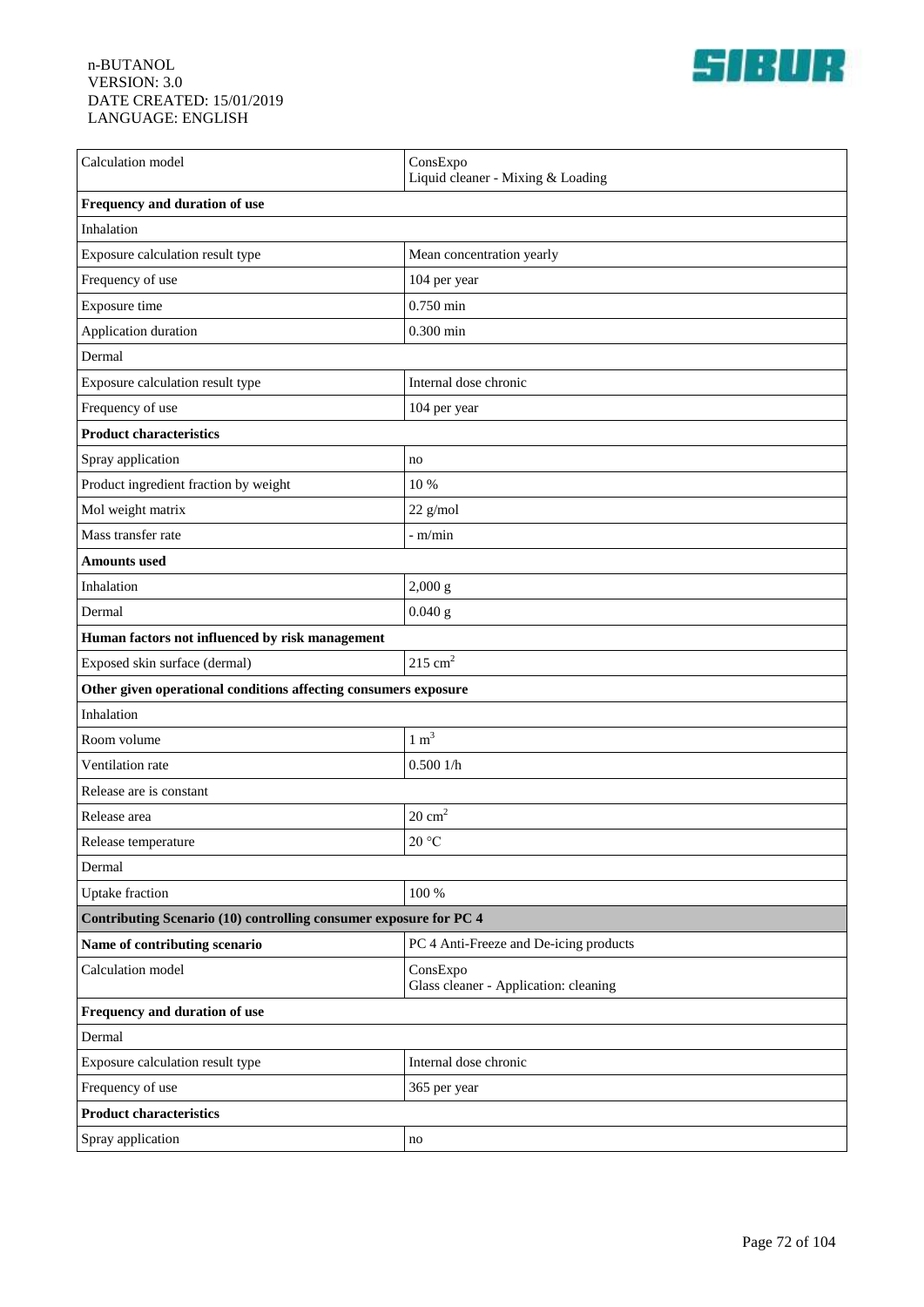

| Product ingredient fraction by weight                             | $1\%$                                                                       |  |
|-------------------------------------------------------------------|-----------------------------------------------------------------------------|--|
| <b>Amounts</b> used                                               |                                                                             |  |
| Dermal                                                            | 0.290 g                                                                     |  |
| Human factors not influenced by risk management                   |                                                                             |  |
| Exposed skin surface (dermal)                                     | $215 \text{ cm}^2$                                                          |  |
| Other given operational conditions affecting consumers exposure   |                                                                             |  |
| Dermal                                                            |                                                                             |  |
| <b>Uptake</b> fraction                                            | 100 %                                                                       |  |
| Contributing Scenario (11) controlling consumer exposure for PC 4 |                                                                             |  |
| Name of contributing scenario                                     | PC 4 Anti-Freeze and De-icing products                                      |  |
| Calculation model                                                 | ConsExpo<br>Spray cleaner - Application: spraying                           |  |
| Frequency and duration of use                                     |                                                                             |  |
| Inhalation                                                        |                                                                             |  |
| Exposure calculation result type                                  | Mean concentration yearly                                                   |  |
| Frequency of use                                                  | 365 per year                                                                |  |
| Weight fraction non-valotile                                      | 5 %                                                                         |  |
| Max. diameter                                                     | $100 \mu m$                                                                 |  |
| Spray duration                                                    | 24.6 sec                                                                    |  |
| <b>Exposure duration</b>                                          | $60 \text{ min}$                                                            |  |
| Dermal                                                            |                                                                             |  |
| Exposure calculation result type                                  | Internal dose chronic                                                       |  |
| Frequency of use                                                  | 365 per year                                                                |  |
| Release duration                                                  | 24.6 sec                                                                    |  |
| <b>Product characteristics</b>                                    |                                                                             |  |
| Spray application                                                 | yes                                                                         |  |
| Product ingredient fraction by weight                             | 50 %                                                                        |  |
| <b>Amounts used</b>                                               |                                                                             |  |
| Human factors not influenced by risk management                   |                                                                             |  |
| Exposed skin surface (dermal)                                     | $430\ {\rm cm}^2$                                                           |  |
| Contact rate                                                      | 46 mg/min                                                                   |  |
| Other given operational conditions affecting consumers exposure   |                                                                             |  |
| Inhalation                                                        |                                                                             |  |
| Room volume                                                       | $15 \text{ m}^3$                                                            |  |
| Ventilation rate                                                  | 2.51/h                                                                      |  |
| Room height                                                       | 2.5 m                                                                       |  |
| Mass generation rate                                              | $0.780$ g/s                                                                 |  |
| Airborne fraction                                                 | 20 %                                                                        |  |
| Density non-volatile                                              | $1.8~\%$                                                                    |  |
| Droplet distribution                                              | LogNormal, median: 100 µm, coeff. of variation: 0.600 µm, cut-off diameter: |  |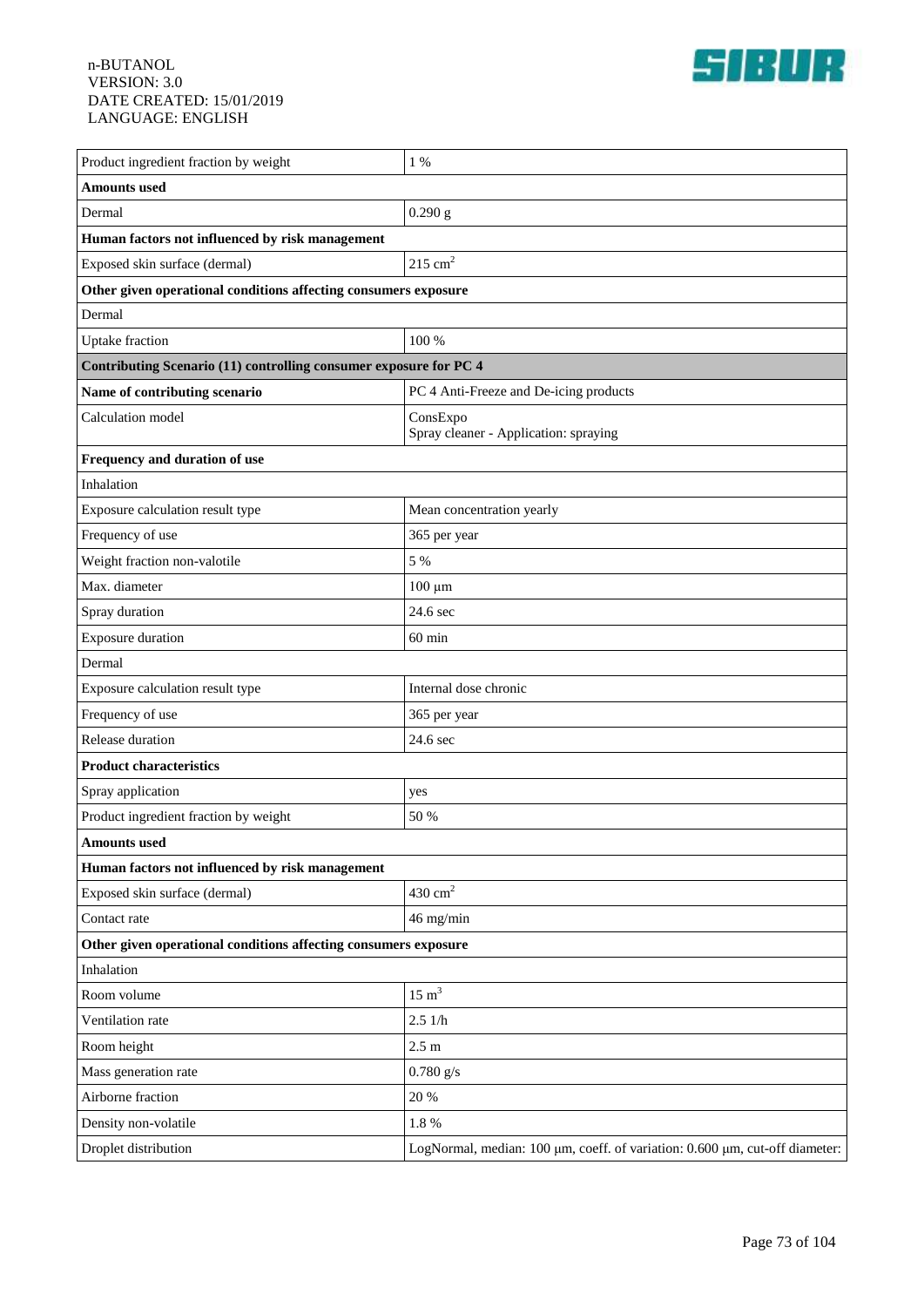

| Dermal                                                                                       | $15 \mu m$                                          |  |
|----------------------------------------------------------------------------------------------|-----------------------------------------------------|--|
|                                                                                              | 100 %                                               |  |
| <b>Uptake</b> fraction<br>Contributing Scenario (12) controlling consumer exposure for PC 9a |                                                     |  |
| Name of contributing scenario                                                                | PC 9a Coatings and Paints, thinners, paint removers |  |
| Calculation model                                                                            | ConsExpo                                            |  |
|                                                                                              | Glue remover - Application                          |  |
| Frequency and duration of use                                                                |                                                     |  |
| Inhalation                                                                                   |                                                     |  |
| Exposure calculation result type                                                             | Mean concentration yearly                           |  |
| Frequency of use                                                                             | 0.250 per year                                      |  |
| Exposure time                                                                                | 240 min                                             |  |
| Application duration                                                                         | 240 min                                             |  |
| Dermal                                                                                       |                                                     |  |
| Exposure calculation result type                                                             | Internal dose chronic                               |  |
| Frequency of use                                                                             | $0.250$ per year                                    |  |
| Release duration                                                                             | 1.44E4 sec                                          |  |
| <b>Product characteristics</b>                                                               |                                                     |  |
| Spray application                                                                            | no                                                  |  |
| Product ingredient fraction by weight                                                        | 4 %                                                 |  |
| Mol weight matrix                                                                            | $3,000$ g/mol                                       |  |
| Mass transfer rate                                                                           | - m/min                                             |  |
| <b>Amounts used</b>                                                                          |                                                     |  |
| Inhalation                                                                                   | 2,000 g                                             |  |
| Human factors not influenced by risk management                                              |                                                     |  |
| Exposed skin surface (dermal)                                                                | $230 \text{ cm}^2$                                  |  |
| Contact rate                                                                                 | 30 mg/min                                           |  |
| Other given operational conditions affecting consumers exposure                              |                                                     |  |
| Inhalation                                                                                   |                                                     |  |
| Room volume                                                                                  | $30 \text{ m}^3$                                    |  |
| Ventilation rate                                                                             | $1.5\;1/h$                                          |  |
| Release area increases over time                                                             |                                                     |  |
| Release area                                                                                 | 5.00E4 $cm2$                                        |  |
| Release temperature                                                                          | $20\text{ °C}$                                      |  |
| Dermal                                                                                       |                                                     |  |
| <b>Uptake</b> fraction                                                                       | 100 %                                               |  |
| Contributing Scenario (13) controlling consumer exposure for PC 9a                           |                                                     |  |
| Name of contributing scenario                                                                | PC 9a Coatings and Paints, thinners, paint removers |  |
| Calculation model                                                                            | ConsExpo<br>high solid paint - Application          |  |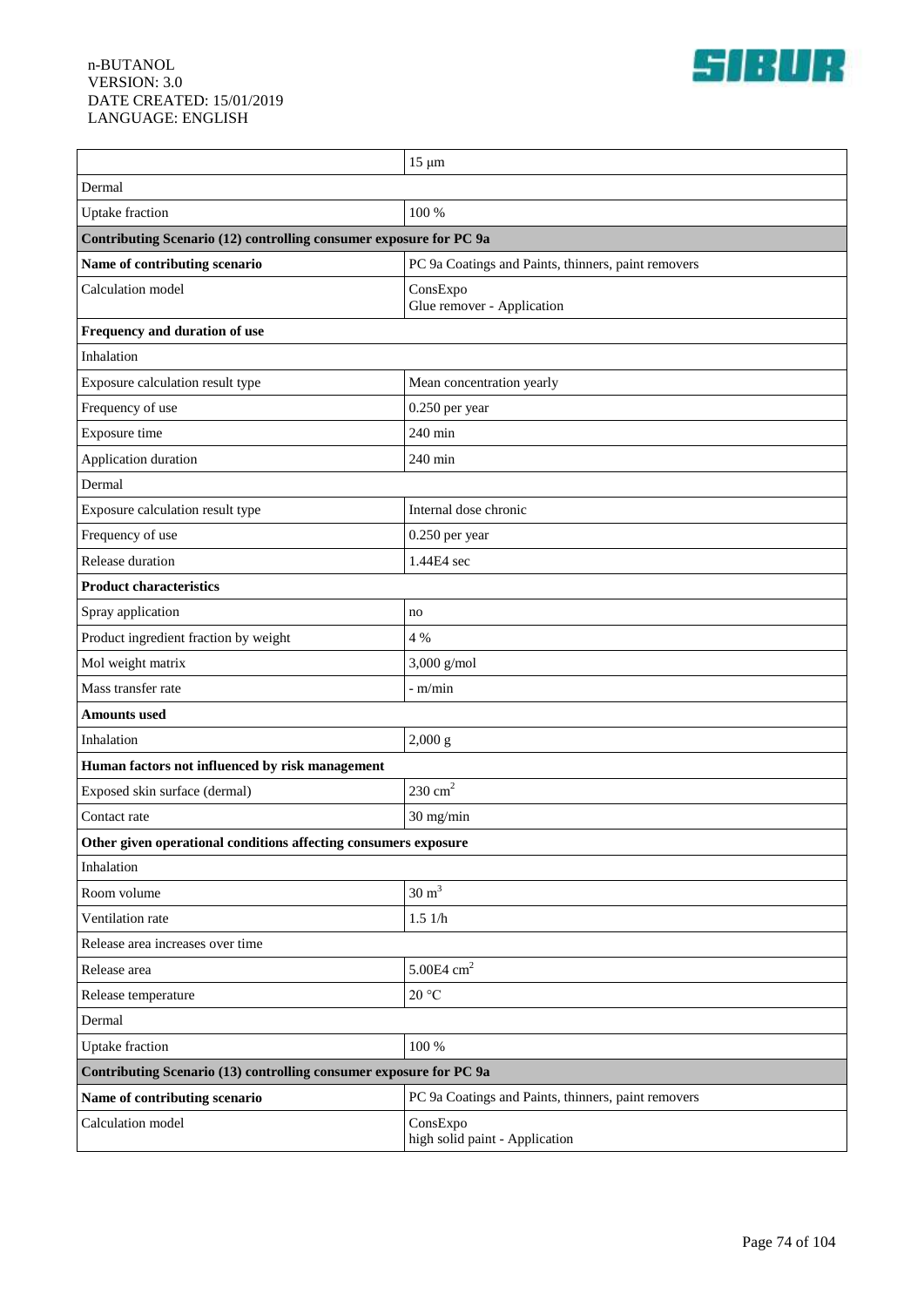

| Frequency and duration of use                                      |                                                     |  |
|--------------------------------------------------------------------|-----------------------------------------------------|--|
| Inhalation                                                         |                                                     |  |
| Exposure calculation result type                                   | Mean concentration yearly                           |  |
| Frequency of use                                                   | 1 per year                                          |  |
| Exposure time                                                      | 132 min                                             |  |
| Application duration                                               | $120 \text{ min}$                                   |  |
| Dermal                                                             |                                                     |  |
| Exposure calculation result type                                   | Internal dose chronic                               |  |
| Frequency of use                                                   | 1 per year                                          |  |
| Release duration                                                   | 7,200 sec                                           |  |
| <b>Product characteristics</b>                                     |                                                     |  |
| Spray application                                                  | no                                                  |  |
| Product ingredient fraction by weight                              | 5 %                                                 |  |
| Mol weight matrix                                                  | 550 g/mol                                           |  |
| Mass transfer rate                                                 | - m/min                                             |  |
| <b>Amounts</b> used                                                |                                                     |  |
| Inhalation                                                         | 1,300 g                                             |  |
| Human factors not influenced by risk management                    |                                                     |  |
| Exposed skin surface (dermal)                                      | $430 \text{ cm}^2$                                  |  |
| Contact rate                                                       | 30 mg/min                                           |  |
| Other given operational conditions affecting consumers exposure    |                                                     |  |
| Inhalation                                                         |                                                     |  |
| Room volume                                                        | $20 \text{ m}^3$                                    |  |
| Ventilation rate                                                   | 0.6001/h                                            |  |
| Release area increases over time                                   |                                                     |  |
| Release area                                                       | $1.00E5$ cm <sup>2</sup>                            |  |
| Release temperature                                                | 20 °C                                               |  |
| Dermal                                                             |                                                     |  |
| Uptake fraction                                                    | 100 %                                               |  |
| Contributing Scenario (14) controlling consumer exposure for PC 9a |                                                     |  |
| Name of contributing scenario                                      | PC 9a Coatings and Paints, thinners, paint removers |  |
| Calculation model                                                  | ConsExpo<br>water borne wall paint - Application    |  |
| Frequency and duration of use                                      |                                                     |  |
| Inhalation                                                         |                                                     |  |
| Exposure calculation result type                                   | Mean concentration yearly                           |  |
| Frequency of use                                                   | 2 per year                                          |  |
| Exposure time                                                      | 132 min                                             |  |
| Application duration                                               | $120 \text{ min}$                                   |  |
| Dermal                                                             |                                                     |  |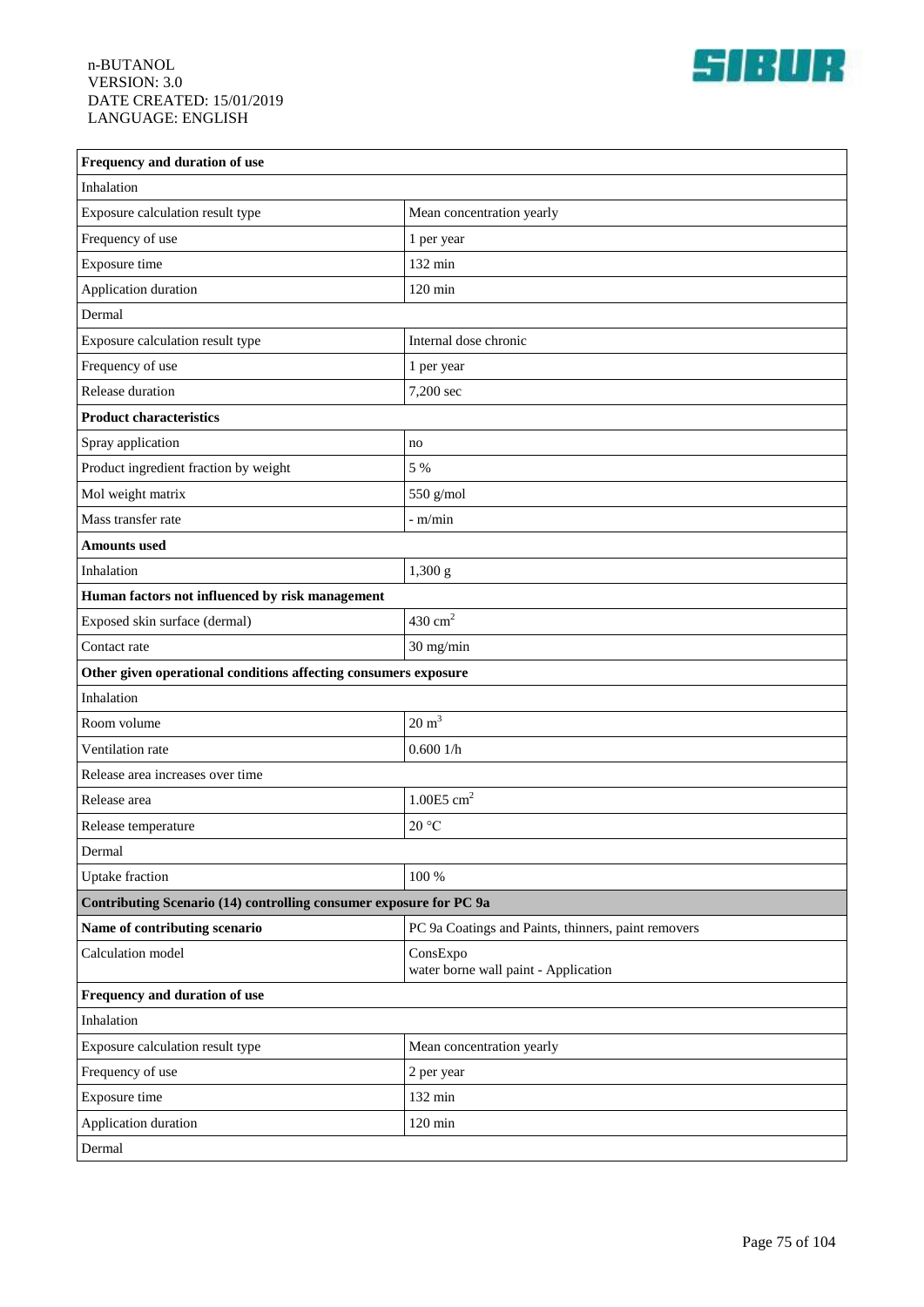

| Exposure calculation result type                                | Internal dose chronic                                              |  |  |
|-----------------------------------------------------------------|--------------------------------------------------------------------|--|--|
| Frequency of use                                                | 2 per year                                                         |  |  |
| Release duration                                                | 7,200 sec                                                          |  |  |
| <b>Product characteristics</b>                                  |                                                                    |  |  |
| Spray application                                               | no                                                                 |  |  |
| Product ingredient fraction by weight                           | 2%                                                                 |  |  |
| Mol weight matrix                                               | $120$ g/mol                                                        |  |  |
| Mass transfer rate                                              | $-$ m/min                                                          |  |  |
| <b>Amounts</b> used                                             |                                                                    |  |  |
| Inhalation                                                      | 3,750 g                                                            |  |  |
| Human factors not influenced by risk management                 |                                                                    |  |  |
| Exposed skin surface (dermal)                                   | $430 \text{ cm}^2$                                                 |  |  |
| Contact rate                                                    | 30 mg/min                                                          |  |  |
| Other given operational conditions affecting consumers exposure |                                                                    |  |  |
| Inhalation                                                      |                                                                    |  |  |
| Room volume                                                     | $20 \text{ m}^3$                                                   |  |  |
| Ventilation rate                                                | 0.6001/h                                                           |  |  |
| Release area increases over time                                |                                                                    |  |  |
| Release area                                                    | $1.50E5$ cm <sup>2</sup>                                           |  |  |
| Release temperature                                             | 20 °C                                                              |  |  |
| Dermal                                                          |                                                                    |  |  |
| <b>Uptake</b> fraction                                          | 100 %                                                              |  |  |
|                                                                 | Contributing Scenario (15) controlling consumer exposure for PC 9a |  |  |
| Name of contributing scenario                                   | PC 9a Coatings and Paints, thinners, paint removers                |  |  |
| Calculation model                                               | ConsExpo<br>spray can - Application                                |  |  |
| Frequency and duration of use                                   |                                                                    |  |  |
| Inhalation                                                      |                                                                    |  |  |
| Exposure calculation result type                                | Mean concentration yearly                                          |  |  |
| Frequency of use                                                | 2 per year                                                         |  |  |
| Weight fraction non-valotile                                    | 30 %                                                               |  |  |
| Max. diameter                                                   | $100 \mu m$                                                        |  |  |
| Spray duration                                                  | 900 sec                                                            |  |  |
| Exposure duration                                               | 20 min                                                             |  |  |
| Dermal                                                          |                                                                    |  |  |
| Exposure calculation result type                                | Internal dose chronic                                              |  |  |
| Frequency of use                                                | 2 per year                                                         |  |  |
| Release duration                                                | 900 sec                                                            |  |  |
| <b>Product characteristics</b>                                  |                                                                    |  |  |
| Spray application                                               | yes                                                                |  |  |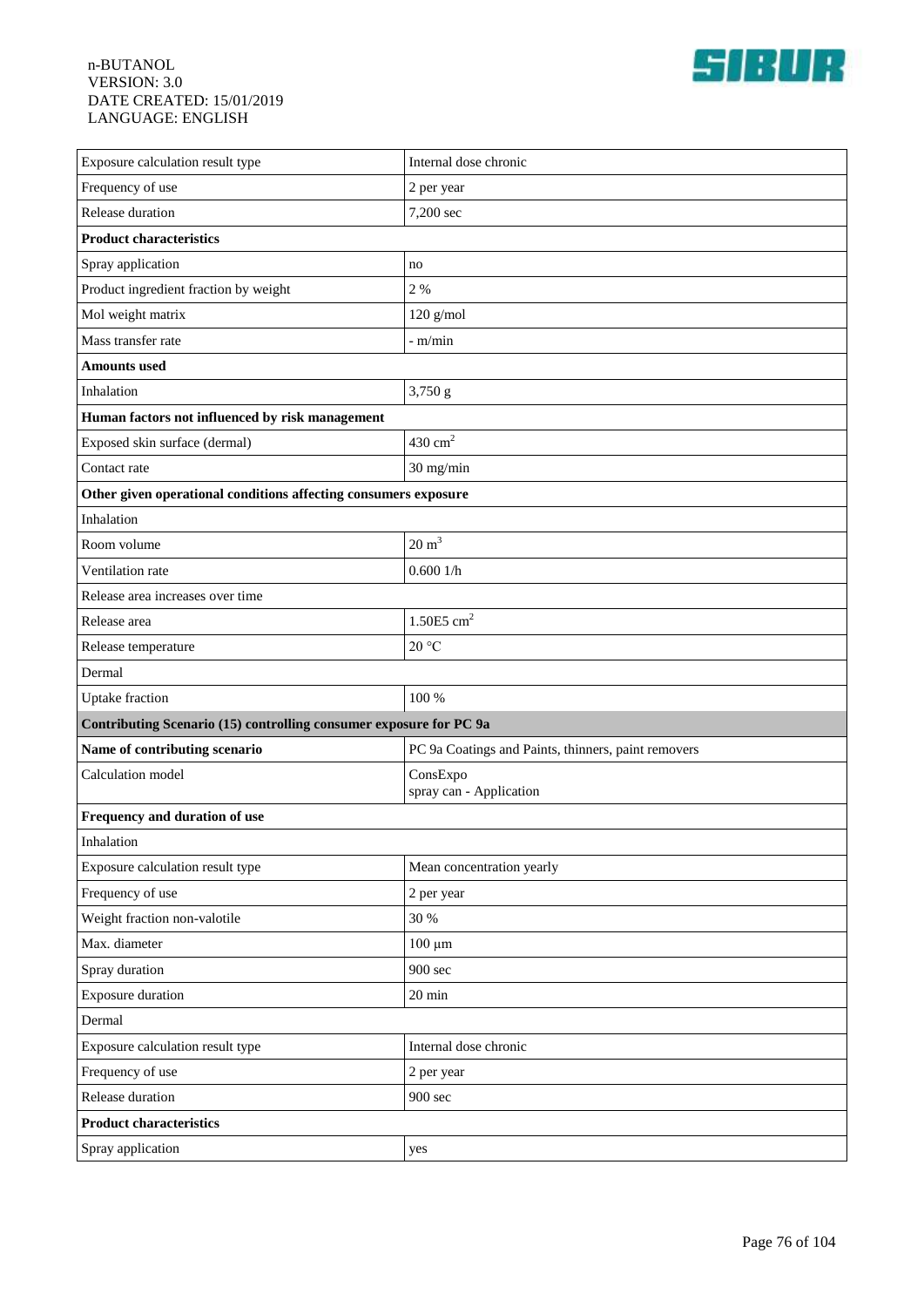

| Product ingredient fraction by weight                              | 25 %                                                                                     |  |
|--------------------------------------------------------------------|------------------------------------------------------------------------------------------|--|
| <b>Amounts</b> used                                                |                                                                                          |  |
| Human factors not influenced by risk management                    |                                                                                          |  |
| Exposed skin surface (dermal)                                      | $430 \text{ cm}^2$                                                                       |  |
| Contact rate                                                       | $100$ mg/min                                                                             |  |
| Other given operational conditions affecting consumers exposure    |                                                                                          |  |
| Inhalation                                                         |                                                                                          |  |
| Room volume                                                        | $34 \text{ m}^3$                                                                         |  |
| Ventilation rate                                                   | 1.51/h                                                                                   |  |
| Room height                                                        | $2.25 \text{ m}$                                                                         |  |
| Mass generation rate                                               | $0.330$ g/s                                                                              |  |
| Airborne fraction                                                  | 100 %                                                                                    |  |
| Density non-volatile                                               | 1.5 %                                                                                    |  |
| Droplet distribution                                               | LogNormal, median: 30 µm, coeff. of variation: 0.800 µm, cut-off diameter:<br>$15 \mu m$ |  |
| Dermal                                                             |                                                                                          |  |
| <b>Uptake</b> fraction                                             | 100 %                                                                                    |  |
| Contributing Scenario (16) controlling consumer exposure for PC 9c |                                                                                          |  |
| Name of contributing scenario                                      | PC 9c Face and finger paints                                                             |  |
| Calculation model                                                  | Ecetoc TRA                                                                               |  |
| Product subcategory                                                | Finger paints, face paints                                                               |  |
| Frequency and duration of use                                      |                                                                                          |  |
| Frequency of use                                                   | 365 times/year (Frequent)                                                                |  |
| <b>Product characteristics</b>                                     |                                                                                          |  |
| Product ingredient fraction by weight                              | $1\%$                                                                                    |  |
| Human factors not influenced by risk management                    |                                                                                          |  |
| Skin surface area dermal                                           | inside hands / one hand / palm of hands                                                  |  |
| Skin surface area oral                                             | fingers one hand                                                                         |  |
| Tranfer factor dermal                                              | 100 %                                                                                    |  |
| Transfer factor ingestion                                          | 50 %                                                                                     |  |
| Other given operational conditions affecting consumers exposure    |                                                                                          |  |
| Contributing Scenario (17) controlling consumer exposure for PC 15 |                                                                                          |  |
| Name of contributing scenario                                      | PC 15 Non-metal-surface treatment products                                               |  |
| Calculation model                                                  | ConsExpo<br>Glue remover - Application                                                   |  |
| Frequency and duration of use                                      |                                                                                          |  |
| Inhalation                                                         |                                                                                          |  |
| Exposure calculation result type                                   | Mean concentration yearly                                                                |  |
| Frequency of use                                                   | 0.250 per year                                                                           |  |
| Exposure time                                                      | 240 min                                                                                  |  |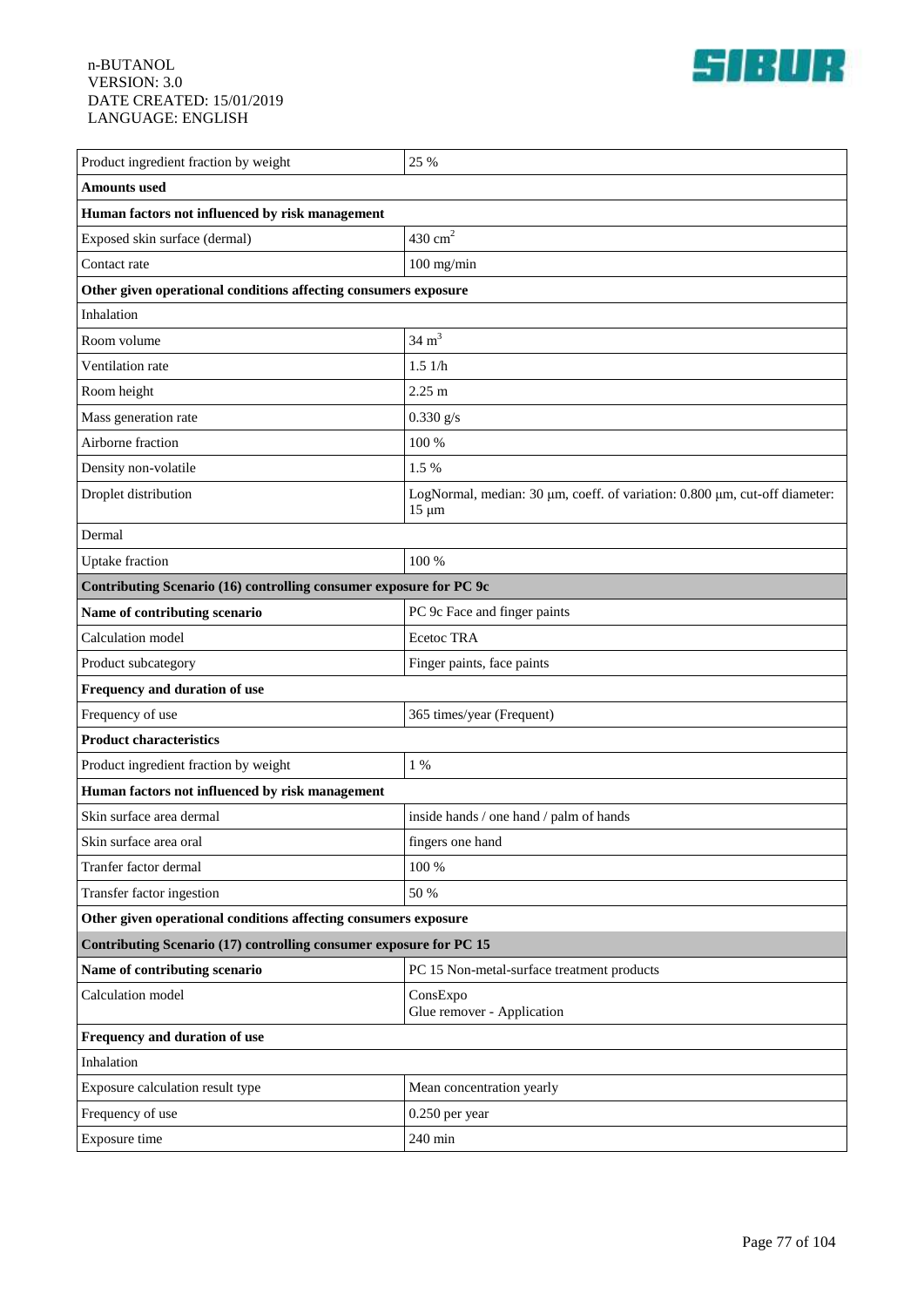

| Application duration                                               | 240 min                                    |
|--------------------------------------------------------------------|--------------------------------------------|
| Dermal                                                             |                                            |
| Exposure calculation result type                                   | Internal dose chronic                      |
| Frequency of use                                                   | 0.250 per year                             |
| Release duration                                                   | 1.44E4 sec                                 |
| <b>Product characteristics</b>                                     |                                            |
| Spray application                                                  | no                                         |
| Product ingredient fraction by weight                              | 4 %                                        |
| Mol weight matrix                                                  | $3,000$ g/mol                              |
| Mass transfer rate                                                 | - m/min                                    |
| <b>Amounts used</b>                                                |                                            |
| Inhalation                                                         | 2,000 g                                    |
| Human factors not influenced by risk management                    |                                            |
| Exposed skin surface (dermal)                                      | $230 \text{ cm}^2$                         |
| Contact rate                                                       | 30 mg/min                                  |
| Other given operational conditions affecting consumers exposure    |                                            |
| Inhalation                                                         |                                            |
| Room volume                                                        | $30 \text{ m}^3$                           |
| Ventilation rate                                                   | 1.51/h                                     |
| Release area increases over time                                   |                                            |
| Release area                                                       | 5.00E4 $cm2$                               |
| Release temperature                                                | 20 °C                                      |
| Dermal                                                             |                                            |
| <b>Uptake</b> fraction                                             | 100 %                                      |
| Contributing Scenario (18) controlling consumer exposure for PC 15 |                                            |
| Name of contributing scenario                                      | PC 15 Non-metal-surface treatment products |
| Calculation model                                                  | ConsExpo<br>high solid paint - Application |
| Frequency and duration of use                                      |                                            |
| Inhalation                                                         |                                            |
| Exposure calculation result type                                   | Mean concentration yearly                  |
| Frequency of use                                                   | 1 per year                                 |
| Exposure time                                                      | 132 min                                    |
| Application duration                                               | $120 \text{ min}$                          |
| Dermal                                                             |                                            |
| Exposure calculation result type                                   | Internal dose chronic                      |
| Frequency of use                                                   | 1 per year                                 |
| Release duration                                                   | 7,200 sec                                  |
| <b>Product characteristics</b>                                     |                                            |
| Spray application                                                  | no                                         |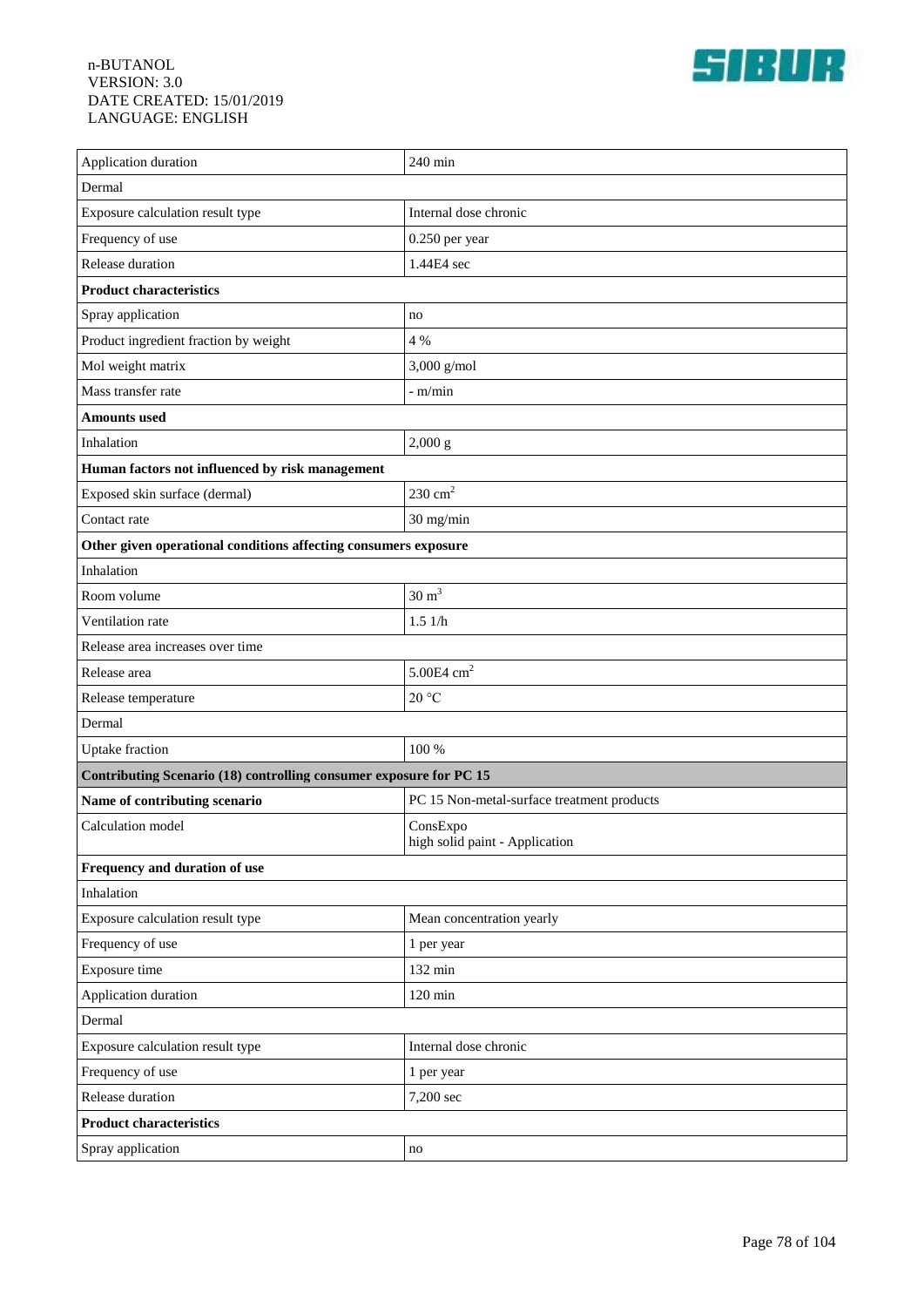

| Product ingredient fraction by weight                              | 5 %                                              |  |
|--------------------------------------------------------------------|--------------------------------------------------|--|
| Mol weight matrix                                                  | 550 g/mol                                        |  |
| Mass transfer rate                                                 | $-$ m/min                                        |  |
| <b>Amounts</b> used                                                |                                                  |  |
| Inhalation                                                         | 1,300 g                                          |  |
| Human factors not influenced by risk management                    |                                                  |  |
| Exposed skin surface (dermal)                                      | $430 \text{ cm}^2$                               |  |
| Contact rate                                                       | 30 mg/min                                        |  |
| Other given operational conditions affecting consumers exposure    |                                                  |  |
| Inhalation                                                         |                                                  |  |
| Room volume                                                        | $20 \text{ m}^3$                                 |  |
| Ventilation rate                                                   | 0.6001/h                                         |  |
| Release area increases over time                                   |                                                  |  |
| Release area                                                       | $1.00E5$ cm <sup>2</sup>                         |  |
| Release temperature                                                | 20 °C                                            |  |
| Dermal                                                             |                                                  |  |
| <b>Uptake</b> fraction                                             | 100 %                                            |  |
| Contributing Scenario (19) controlling consumer exposure for PC 15 |                                                  |  |
| Name of contributing scenario                                      | PC 15 Non-metal-surface treatment products       |  |
| Calculation model                                                  | ConsExpo<br>water borne wall paint - Application |  |
| Frequency and duration of use                                      |                                                  |  |
| Inhalation                                                         |                                                  |  |
| Exposure calculation result type                                   | Mean concentration yearly                        |  |
| Frequency of use                                                   | 2 per year                                       |  |
| Exposure time                                                      | 132 min                                          |  |
| Application duration                                               | $120$ min                                        |  |
| Dermal                                                             |                                                  |  |
| Exposure calculation result type                                   | Internal dose chronic                            |  |
| Frequency of use                                                   | 2 per year                                       |  |
| Release duration                                                   | 7,200 sec                                        |  |
| <b>Product characteristics</b>                                     |                                                  |  |
| Spray application                                                  | no                                               |  |
| Product ingredient fraction by weight                              | $2~\%$                                           |  |
| Mol weight matrix                                                  | $120$ g/mol                                      |  |
| Mass transfer rate                                                 | - m/min                                          |  |
| <b>Amounts</b> used                                                |                                                  |  |
| Inhalation                                                         | 3,750 g                                          |  |
| Human factors not influenced by risk management                    |                                                  |  |
| Exposed skin surface (dermal)                                      | $430\ {\rm cm}^2$                                |  |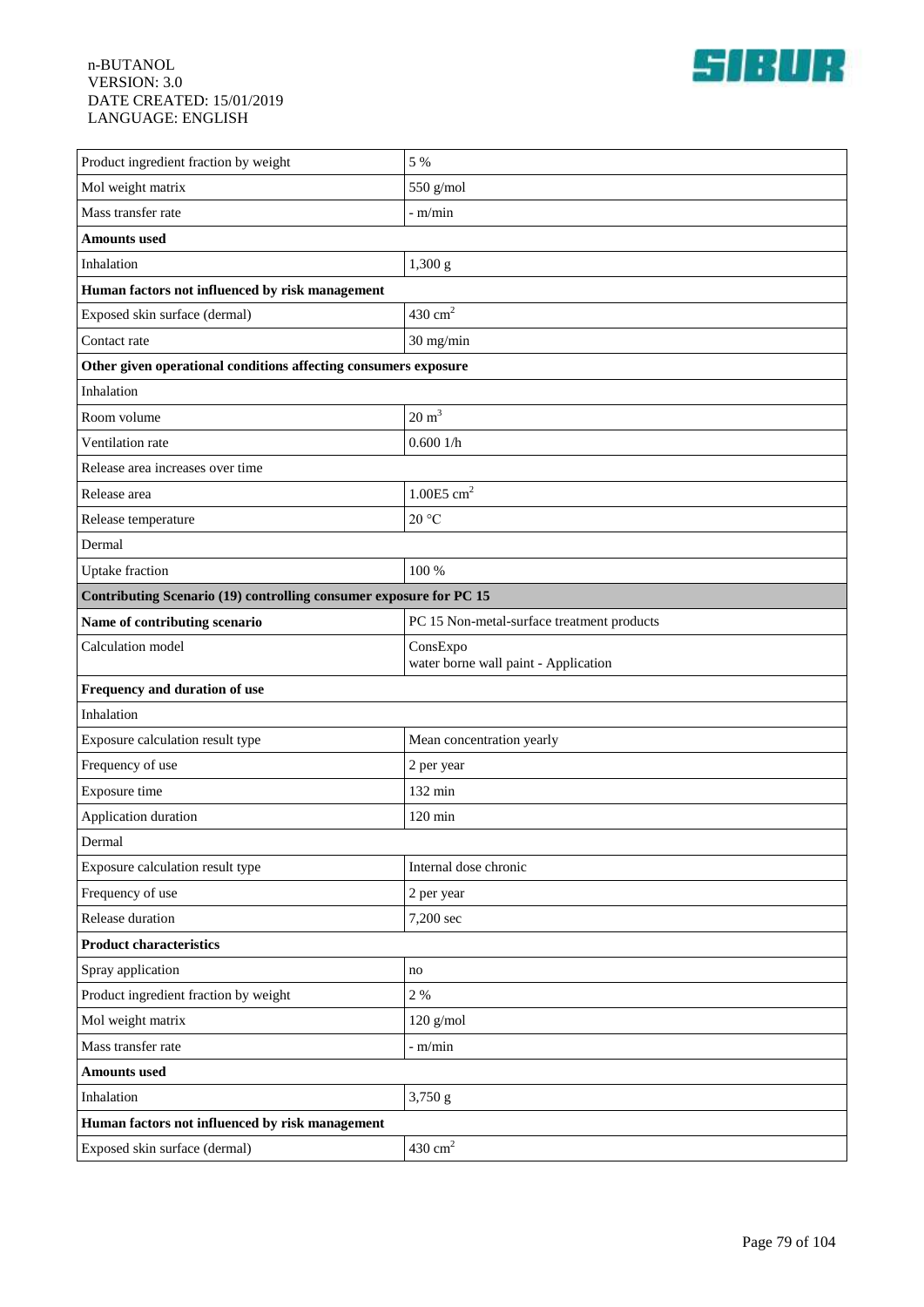

| Contact rate                                                       | 30 mg/min                                  |  |
|--------------------------------------------------------------------|--------------------------------------------|--|
| Other given operational conditions affecting consumers exposure    |                                            |  |
| Inhalation                                                         |                                            |  |
| Room volume                                                        | $20 \text{ m}^3$                           |  |
| Ventilation rate                                                   | 0.6001/h                                   |  |
| Release area increases over time                                   |                                            |  |
| Release area                                                       | 1.50 $E$ 5 cm <sup>2</sup>                 |  |
| Release temperature                                                | 20 °C                                      |  |
| Dermal                                                             |                                            |  |
| <b>Uptake</b> fraction                                             | 100 %                                      |  |
| Contributing Scenario (20) controlling consumer exposure for PC 15 |                                            |  |
| Name of contributing scenario                                      | PC 15 Non-metal-surface treatment products |  |
| Calculation model                                                  | ConsExpo<br>spray can - Application        |  |
| Frequency and duration of use                                      |                                            |  |
| Inhalation                                                         |                                            |  |
| Exposure calculation result type                                   | Mean concentration yearly                  |  |
| Frequency of use                                                   | 2 per year                                 |  |
| Weight fraction non-valotile                                       | 30 %                                       |  |
| Max. diameter                                                      | $100 \mu m$                                |  |
| Spray duration                                                     | 900 sec                                    |  |
| <b>Exposure duration</b>                                           | $20 \text{ min}$                           |  |
| Dermal                                                             |                                            |  |
| Exposure calculation result type                                   | Internal dose chronic                      |  |
| Frequency of use                                                   | 2 per year                                 |  |
| Release duration                                                   | 900 sec                                    |  |
| <b>Product characteristics</b>                                     |                                            |  |
| Spray application                                                  | yes                                        |  |
| Product ingredient fraction by weight                              | 25 %                                       |  |
| <b>Amounts used</b>                                                |                                            |  |
| Human factors not influenced by risk management                    |                                            |  |
| Exposed skin surface (dermal)                                      | $430 \text{ cm}^2$                         |  |
| Contact rate                                                       | $100$ mg/min                               |  |
| Other given operational conditions affecting consumers exposure    |                                            |  |
| Inhalation                                                         |                                            |  |
| Room volume                                                        | $34 \text{ m}^3$                           |  |
| Ventilation rate                                                   | 1.51/h                                     |  |
| Room height                                                        | $2.25~\mathrm{m}$                          |  |
| Mass generation rate                                               | $0.330$ g/s                                |  |
| Airborne fraction                                                  | $100\,\%$                                  |  |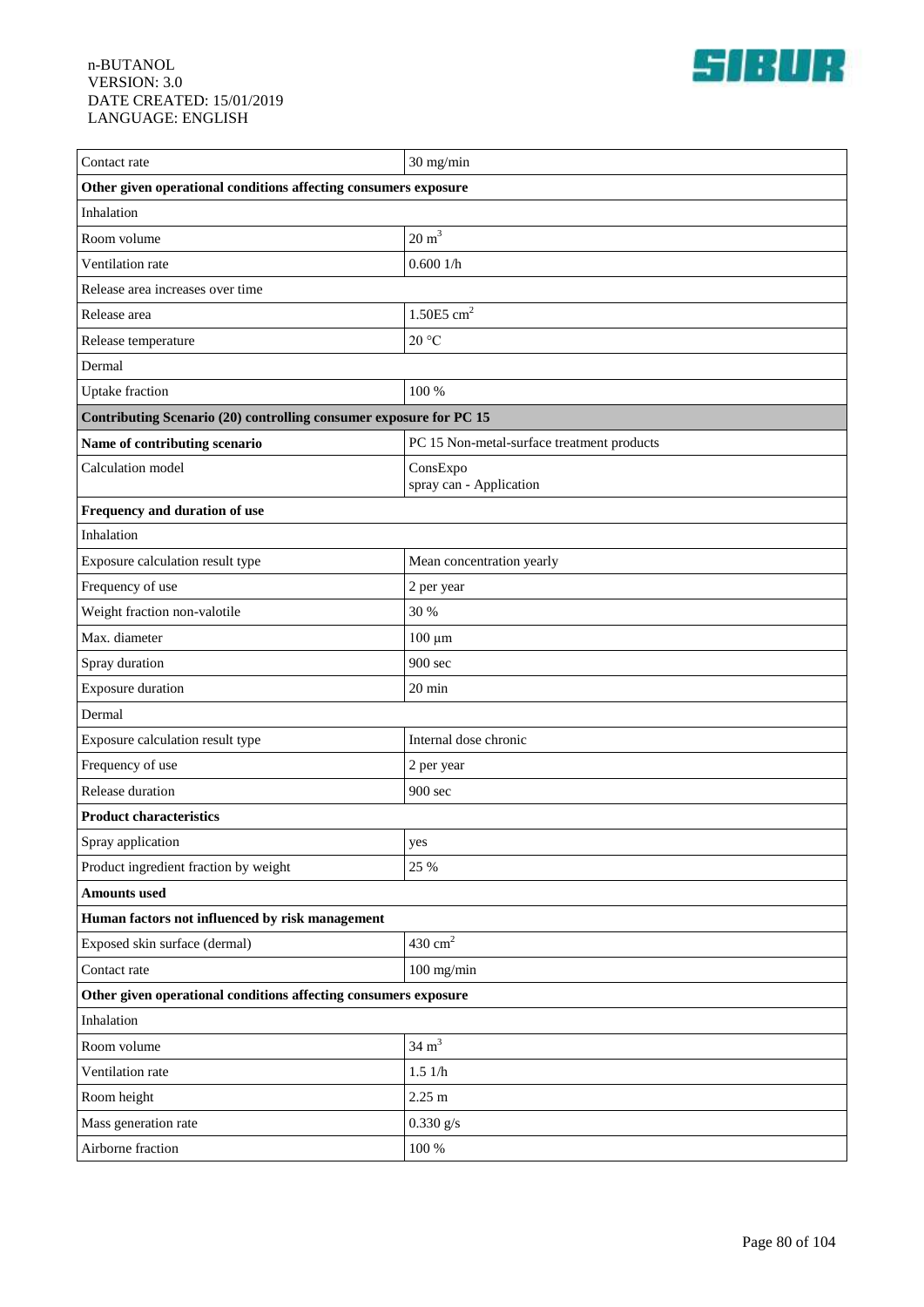

| Density non-volatile                                               | 1.5 %                                                                                    |  |
|--------------------------------------------------------------------|------------------------------------------------------------------------------------------|--|
| Droplet distribution                                               | LogNormal, median: 30 µm, coeff. of variation: 0.800 µm, cut-off diameter:<br>$15 \mu m$ |  |
| Dermal                                                             |                                                                                          |  |
| <b>Uptake</b> fraction                                             | 100 %                                                                                    |  |
| Contributing Scenario (21) controlling consumer exposure for PC 18 |                                                                                          |  |
| Name of contributing scenario                                      | PC 18 Ink and Toners                                                                     |  |
| Calculation model                                                  | ConsExpo<br>pneumatic spraying - application                                             |  |
| Frequency and duration of use                                      |                                                                                          |  |
| Inhalation                                                         |                                                                                          |  |
| Exposure calculation result type                                   | Mean concentration yearly                                                                |  |
| Frequency of use                                                   | 365 per year                                                                             |  |
| Weight fraction non-valotile                                       | 50 %                                                                                     |  |
| Max. diameter                                                      | $100 \mu m$                                                                              |  |
| Spray duration                                                     | 798 sec                                                                                  |  |
| <b>Exposure duration</b>                                           | $25 \text{ min}$                                                                         |  |
| Dermal                                                             |                                                                                          |  |
| Exposure calculation result type                                   | Internal dose chronic                                                                    |  |
| Frequency of use                                                   | 365 per year                                                                             |  |
| Release duration                                                   | 798 sec                                                                                  |  |
| <b>Product characteristics</b>                                     |                                                                                          |  |
| Spray application                                                  | yes                                                                                      |  |
| Product ingredient fraction by weight                              | 4 %                                                                                      |  |
| <b>Amounts</b> used                                                |                                                                                          |  |
| Human factors not influenced by risk management                    |                                                                                          |  |
| Exposed skin surface (dermal)                                      | 430 $cm2$                                                                                |  |
| Contact rate                                                       | $110$ mg/min                                                                             |  |
| Other given operational conditions affecting consumers exposure    |                                                                                          |  |
| Inhalation                                                         |                                                                                          |  |
| Room volume                                                        | $34 \text{ m}^3$                                                                         |  |
| Ventilation rate                                                   | 1.51/h                                                                                   |  |
| Room height                                                        | $2.25 \text{ m}$                                                                         |  |
| Mass generation rate                                               | $0.500$ g/s                                                                              |  |
| Airborne fraction                                                  | 20 %                                                                                     |  |
| Density non-volatile                                               | 1.5 %                                                                                    |  |
| Droplet distribution                                               | LogNormal, median: 50 µm, coeff. of variation: 0.600 µm, cut-off diameter:<br>$15 \mu m$ |  |
| Dermal                                                             |                                                                                          |  |
| <b>Uptake</b> fraction                                             | $100\,\%$                                                                                |  |
| Contributing Scenario (22) controlling consumer exposure for PC 23 |                                                                                          |  |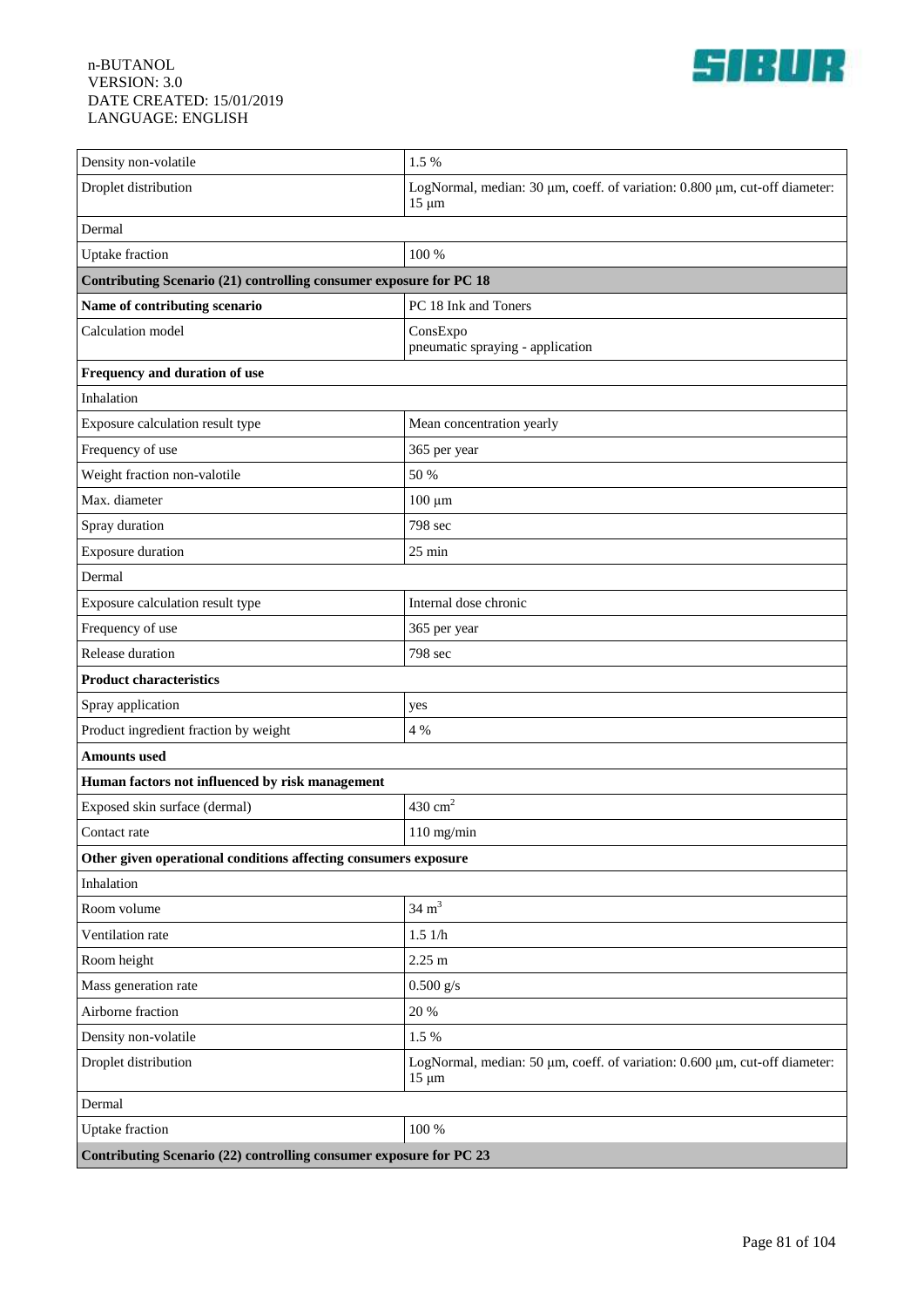

| Name of contributing scenario                                      | PC 23 Leather tanning, dye, finishing, impregnation and care products                    |
|--------------------------------------------------------------------|------------------------------------------------------------------------------------------|
| Calculation model                                                  | ConsExpo<br>Furniture leather spray - Application                                        |
| Frequency and duration of use                                      |                                                                                          |
| Inhalation                                                         |                                                                                          |
| Exposure calculation result type                                   | Mean concentration yearly                                                                |
| Frequency of use                                                   | 1 per year                                                                               |
| Weight fraction non-valotile                                       | 10 %                                                                                     |
| Max. diameter                                                      | $100 \mu m$                                                                              |
| Spray duration                                                     | 180 sec                                                                                  |
| <b>Exposure duration</b>                                           | 240 min                                                                                  |
| Dermal                                                             |                                                                                          |
| Exposure calculation result type                                   | Internal dose chronic                                                                    |
| Frequency of use                                                   | 1 per year                                                                               |
| Release duration                                                   | 180 sec                                                                                  |
| <b>Product characteristics</b>                                     |                                                                                          |
| Spray application                                                  | yes                                                                                      |
| Product ingredient fraction by weight                              | 50 %                                                                                     |
| <b>Amounts</b> used                                                |                                                                                          |
| Human factors not influenced by risk management                    |                                                                                          |
| Exposed skin surface (dermal)                                      | $430\ {\rm cm}^2$                                                                        |
| Contact rate                                                       | $100$ mg/min                                                                             |
| Other given operational conditions affecting consumers exposure    |                                                                                          |
| Inhalation                                                         |                                                                                          |
| Room volume                                                        | $58 \text{ m}^3$                                                                         |
| Ventilation rate                                                   | 0.5001/h                                                                                 |
| Room height                                                        | 2.5 <sub>m</sub>                                                                         |
| Mass generation rate                                               | $0.750$ g/s                                                                              |
| Airborne fraction                                                  | 100 %                                                                                    |
| Density non-volatile                                               | $1.8\ \%$                                                                                |
| Droplet distribution                                               | LogNormal, median: 25 µm, coeff. of variation: 0.400 µm, cut-off diameter:<br>$15 \mu m$ |
| Dermal                                                             |                                                                                          |
| <b>Uptake</b> fraction                                             | 100 %                                                                                    |
| Contributing Scenario (23) controlling consumer exposure for PC 23 |                                                                                          |
| Name of contributing scenario                                      | PC 23 Leather tanning, dye, finishing, impregnation and care products                    |
| Calculation model                                                  | ConsExpo<br>Furniture polish - Application                                               |
| Frequency and duration of use                                      |                                                                                          |
| Inhalation                                                         |                                                                                          |
| Exposure calculation result type                                   | Mean concentration yearly                                                                |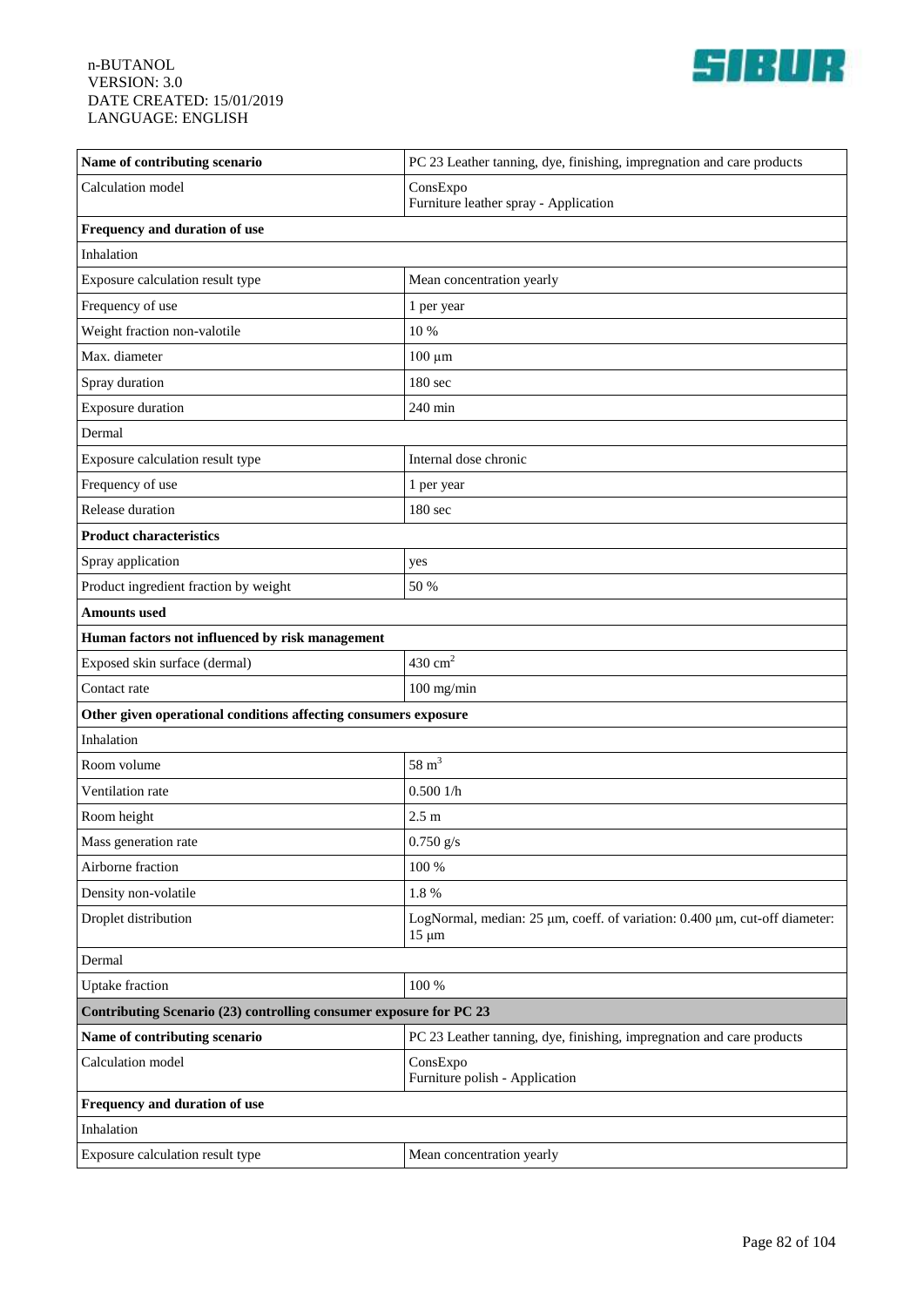

| Frequency of use                                                   | 1 per year                                        |  |
|--------------------------------------------------------------------|---------------------------------------------------|--|
| Exposure time                                                      | 240 min                                           |  |
| Application duration                                               | $90$ min                                          |  |
| Dermal                                                             |                                                   |  |
| Exposure calculation result type                                   | Internal dose chronic                             |  |
| Frequency of use                                                   | 1 per year                                        |  |
| <b>Product characteristics</b>                                     |                                                   |  |
| Spray application                                                  | no                                                |  |
| Product ingredient fraction by weight                              | 20 %                                              |  |
| Mol weight matrix                                                  | $272$ g/mol                                       |  |
| Mass transfer rate                                                 | - m/min                                           |  |
| <b>Amounts</b> used                                                |                                                   |  |
| Inhalation                                                         | 550 g                                             |  |
| Dermal                                                             | $5.5\;{\rm g}$                                    |  |
| Human factors not influenced by risk management                    |                                                   |  |
| Exposed skin surface (dermal)                                      | $430 \text{ cm}^2$                                |  |
| Other given operational conditions affecting consumers exposure    |                                                   |  |
| Inhalation                                                         |                                                   |  |
| Room volume                                                        | $58 \text{ m}^3$                                  |  |
| Ventilation rate                                                   | 0.5001/h                                          |  |
| Release area increases over time                                   |                                                   |  |
| Release area                                                       | $2.20E5$ cm <sup>2</sup>                          |  |
| Release temperature                                                | 20 °C                                             |  |
| Dermal                                                             |                                                   |  |
| <b>Uptake</b> fraction                                             | 100 %                                             |  |
| Contributing Scenario (24) controlling consumer exposure for PC 24 |                                                   |  |
| Name of contributing scenario                                      | PC 24 Lubricants, Greases and Release Products    |  |
| This scenario has not been calculated. Justification:              | Exposure is considered negligible.                |  |
| Contributing Scenario (25) controlling consumer exposure for PC 31 |                                                   |  |
| Name of contributing scenario                                      | PC 31 Polishes and Wax Blends                     |  |
| Calculation model                                                  | ConsExpo<br>Furniture leather spray - Application |  |
| Frequency and duration of use                                      |                                                   |  |
| Inhalation                                                         |                                                   |  |
| Exposure calculation result type                                   | Mean concentration yearly                         |  |
| Frequency of use                                                   | 1 per year                                        |  |
| Weight fraction non-valotile                                       | 10 %                                              |  |
| Max. diameter                                                      | $100 \mu m$                                       |  |
| Spray duration                                                     | 180 sec                                           |  |
| Exposure duration                                                  | 240 min                                           |  |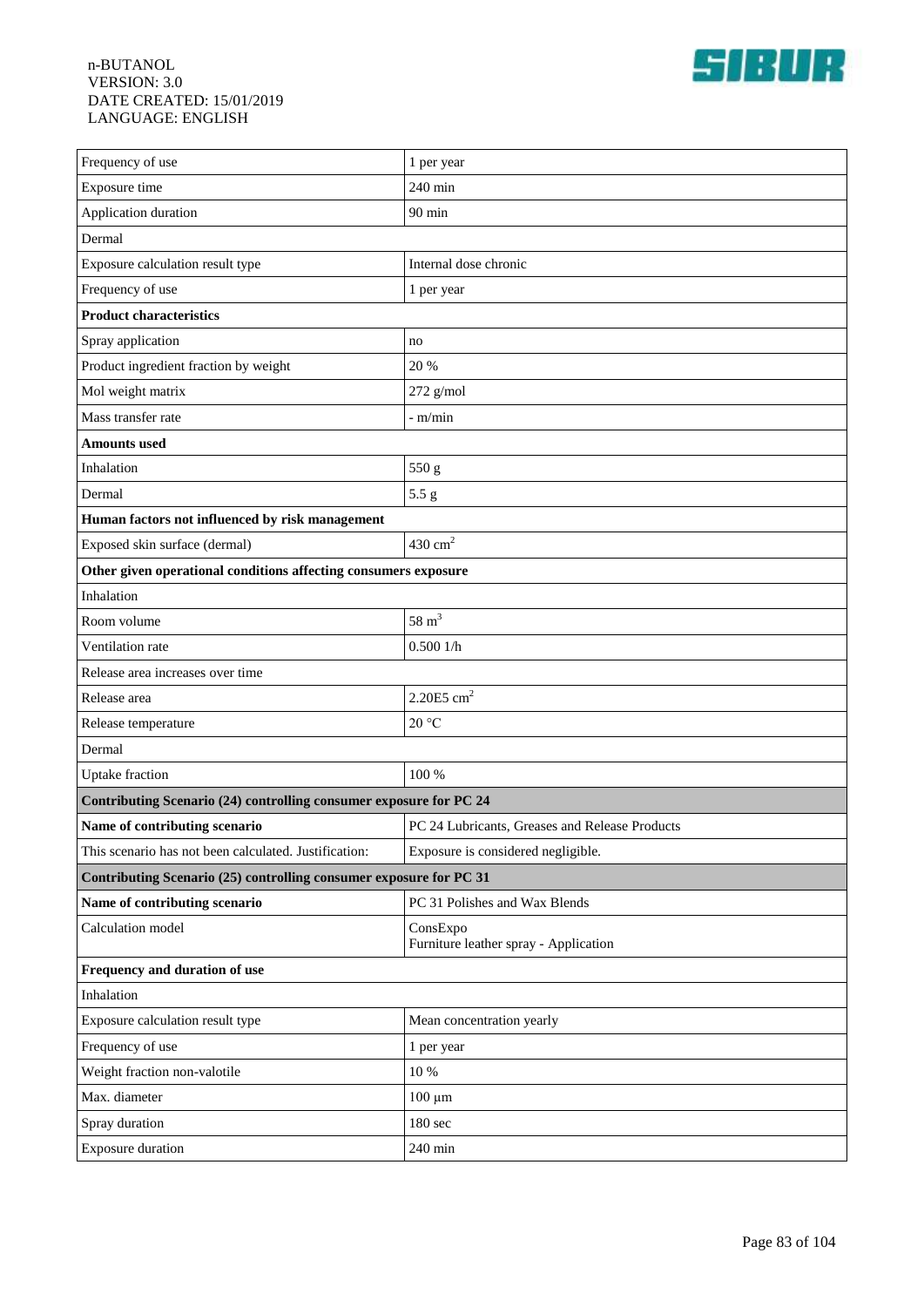

| Dermal                                                             |                                                                                          |  |
|--------------------------------------------------------------------|------------------------------------------------------------------------------------------|--|
| Exposure calculation result type                                   | Internal dose chronic                                                                    |  |
| Frequency of use                                                   | 1 per year                                                                               |  |
| Release duration                                                   | 180 sec                                                                                  |  |
| <b>Product characteristics</b>                                     |                                                                                          |  |
| Spray application                                                  | yes                                                                                      |  |
| Product ingredient fraction by weight                              | 50 %                                                                                     |  |
| <b>Amounts</b> used                                                |                                                                                          |  |
| Human factors not influenced by risk management                    |                                                                                          |  |
| Exposed skin surface (dermal)                                      | 430 $cm2$                                                                                |  |
| Contact rate                                                       | $100$ mg/min                                                                             |  |
| Other given operational conditions affecting consumers exposure    |                                                                                          |  |
| Inhalation                                                         |                                                                                          |  |
| Room volume                                                        | $58 \text{ m}^3$                                                                         |  |
| Ventilation rate                                                   | 0.5001/h                                                                                 |  |
| Room height                                                        | 2.5 <sub>m</sub>                                                                         |  |
| Mass generation rate                                               | $0.750$ g/s                                                                              |  |
| Airborne fraction                                                  | 100 %                                                                                    |  |
| Density non-volatile                                               | 1.8%                                                                                     |  |
| Droplet distribution                                               | LogNormal, median: 25 µm, coeff. of variation: 0.400 µm, cut-off diameter:<br>$15 \mu m$ |  |
| Dermal                                                             |                                                                                          |  |
| <b>Uptake</b> fraction                                             | 100 %                                                                                    |  |
| Contributing Scenario (26) controlling consumer exposure for PC 31 |                                                                                          |  |
| Name of contributing scenario                                      | PC 31 Polishes and Wax Blends                                                            |  |
| Calculation model                                                  | ConsExpo<br>Furniture polish - Application                                               |  |
| Frequency and duration of use                                      |                                                                                          |  |
| Inhalation                                                         |                                                                                          |  |
| Exposure calculation result type                                   | Mean concentration yearly                                                                |  |
| Frequency of use                                                   | 1 per year                                                                               |  |
| Exposure time                                                      | 240 min                                                                                  |  |
| Application duration                                               | 90 min                                                                                   |  |
| Dermal                                                             |                                                                                          |  |
| Exposure calculation result type                                   | Internal dose chronic                                                                    |  |
| Frequency of use                                                   | 1 per year                                                                               |  |
| <b>Product characteristics</b>                                     |                                                                                          |  |
| Spray application                                                  | no                                                                                       |  |
| Product ingredient fraction by weight                              | 20 %                                                                                     |  |
| Mol weight matrix                                                  | $272$ g/mol                                                                              |  |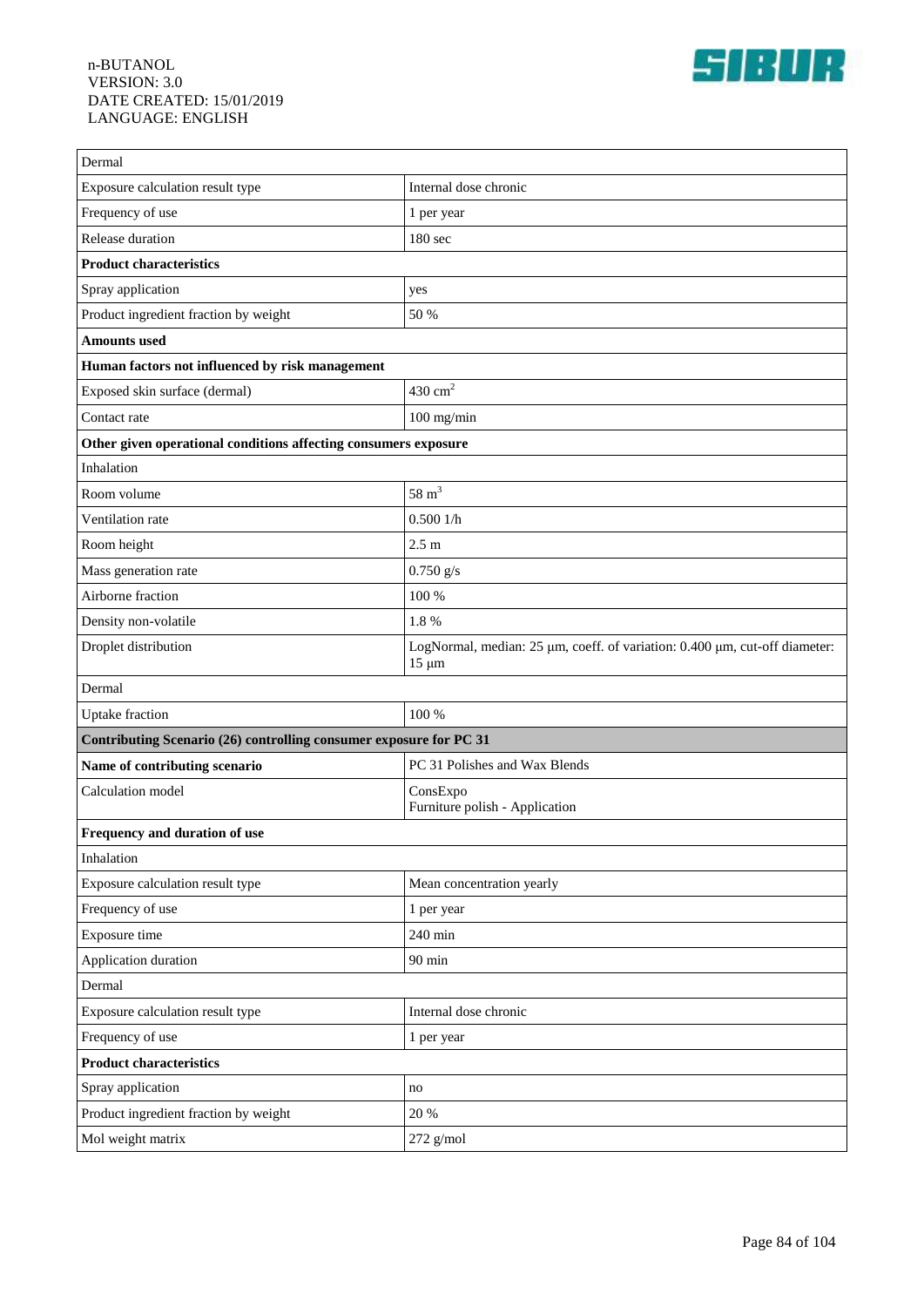

| Mass transfer rate                                              | $-$ m/min                |  |
|-----------------------------------------------------------------|--------------------------|--|
| <b>Amounts used</b>                                             |                          |  |
| Inhalation                                                      | 550 g                    |  |
| Dermal                                                          | 5.5 g                    |  |
| Human factors not influenced by risk management                 |                          |  |
| Exposed skin surface (dermal)                                   | $430 \text{ cm}^2$       |  |
| Other given operational conditions affecting consumers exposure |                          |  |
| Inhalation                                                      |                          |  |
| Room volume                                                     | $58 \text{ m}^3$         |  |
| Ventilation rate                                                | 0.5001/h                 |  |
| Release area increases over time                                |                          |  |
| Release area                                                    | $2.20E5$ cm <sup>2</sup> |  |
| Release temperature                                             | 20 °C                    |  |
| Dermal                                                          |                          |  |
| Uptake fraction                                                 | 100 %                    |  |
|                                                                 |                          |  |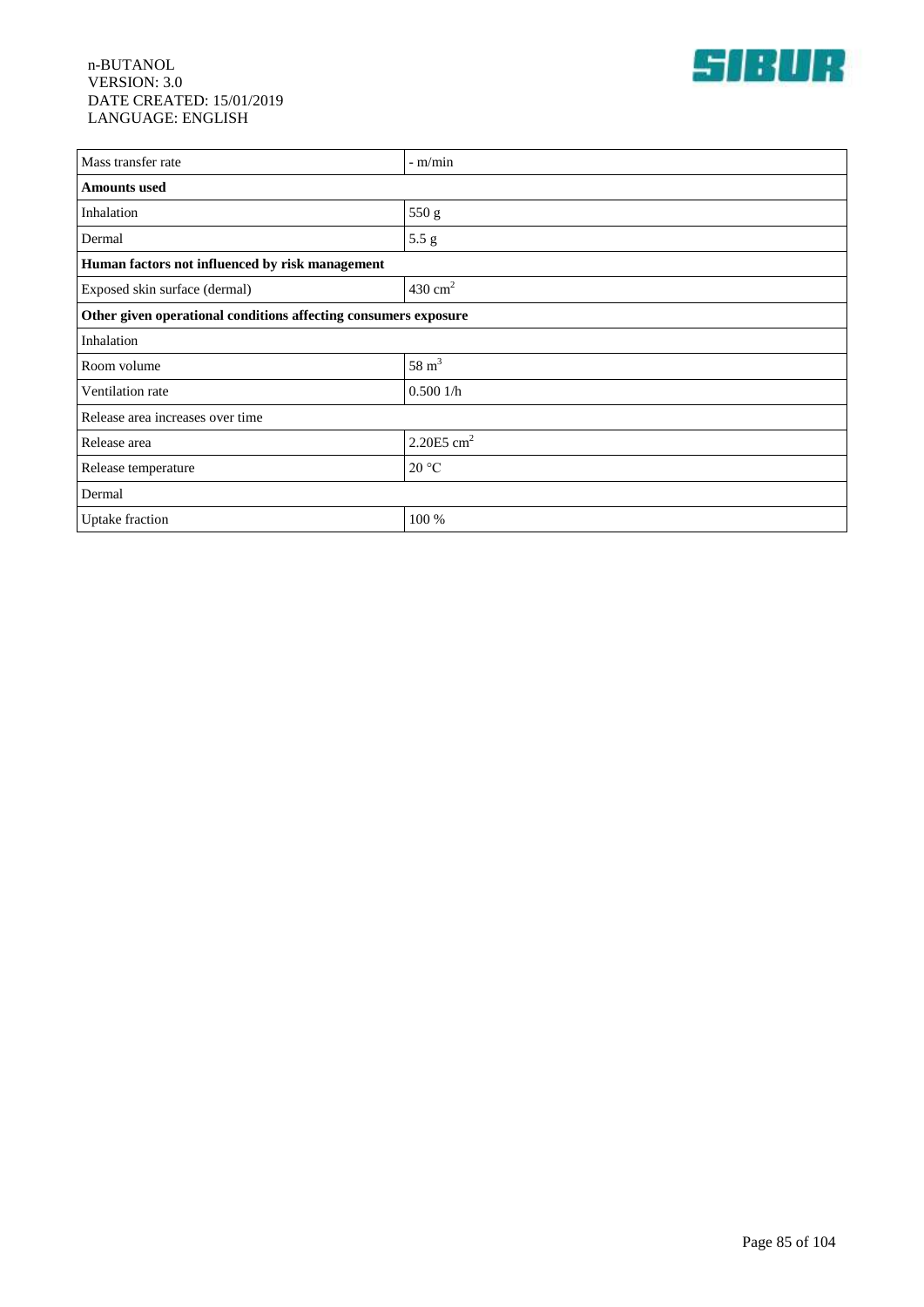

## **Exposure Scenario 15 (ES15): Use in laboratories (use in industrial settings)**

| <b>Free short title</b>                                                                                                            | Use in laboratories                                                                                                                                                                                                                                    |  |
|------------------------------------------------------------------------------------------------------------------------------------|--------------------------------------------------------------------------------------------------------------------------------------------------------------------------------------------------------------------------------------------------------|--|
| Systematic title based on use descriptor                                                                                           | <b>ERC 4; PROC 15</b>                                                                                                                                                                                                                                  |  |
| Name of contributing environmental scenario and<br>corresponding ERC                                                               | ERC 4 Industrial use of processing aids                                                                                                                                                                                                                |  |
| Name(s) of contributing worker scenarios and<br>corresponding PROCs                                                                | PROC 15 - Use of laboratory reagents in small scale laboratories                                                                                                                                                                                       |  |
| Contributing Scenario (1) controlling environmental exposure for ERC 4                                                             |                                                                                                                                                                                                                                                        |  |
| As no environmental hazard was identified no environmental-related exposure assessment and risk characterization was<br>performed. |                                                                                                                                                                                                                                                        |  |
| Contributing Scenario (2) controlling industrial worker exposure for PROC 15                                                       |                                                                                                                                                                                                                                                        |  |
| Name of contributing scenario                                                                                                      | 15 - Use of laboratory reagents in small scale laboratories                                                                                                                                                                                            |  |
| Exposure type                                                                                                                      | Inhalation: Long-term local<br>Dermal: Qualitative Risk Assessment                                                                                                                                                                                     |  |
| <b>Qualitative Risk Assessment</b>                                                                                                 |                                                                                                                                                                                                                                                        |  |
| General                                                                                                                            | Ensure minimization of manual phases.<br>Avoid frequent and direct contact with substance.<br>Supervision in place to check that the RMMs in place are being<br>used correctly and OCs followed.<br>Avoid splashing.<br>Wear suitable working clothes. |  |
| Eyes                                                                                                                               | Use suitable eye protection.                                                                                                                                                                                                                           |  |
| Dermal                                                                                                                             | Use suitable chemically resistant gloves.                                                                                                                                                                                                              |  |
| <b>Product characteristics</b>                                                                                                     |                                                                                                                                                                                                                                                        |  |
| Physical state                                                                                                                     | liquid                                                                                                                                                                                                                                                 |  |
| Concentration in substance                                                                                                         | 100 %                                                                                                                                                                                                                                                  |  |
| Fugacity / Dustiness                                                                                                               | medium                                                                                                                                                                                                                                                 |  |
| Frequency and duration of use                                                                                                      |                                                                                                                                                                                                                                                        |  |
| Duration of activity                                                                                                               | >4 hours (default)                                                                                                                                                                                                                                     |  |
| Frequency of use                                                                                                                   | 5 days / week                                                                                                                                                                                                                                          |  |
| Human factors not influenced by risk management                                                                                    |                                                                                                                                                                                                                                                        |  |
| Exposed skin surface                                                                                                               | $240\ {\rm cm^2}$                                                                                                                                                                                                                                      |  |
| Other given operational conditions affecting workers exposure                                                                      |                                                                                                                                                                                                                                                        |  |
| Location                                                                                                                           | indoors                                                                                                                                                                                                                                                |  |
| Domain                                                                                                                             | industrial                                                                                                                                                                                                                                             |  |
| Technical conditions and measures to control dispersion and exposure                                                               |                                                                                                                                                                                                                                                        |  |
| Local exhaust ventilation                                                                                                          | no                                                                                                                                                                                                                                                     |  |
| Conditions and measures related to personal protection, hygiene and health evaluation                                              |                                                                                                                                                                                                                                                        |  |
| Respiratory protection                                                                                                             | no                                                                                                                                                                                                                                                     |  |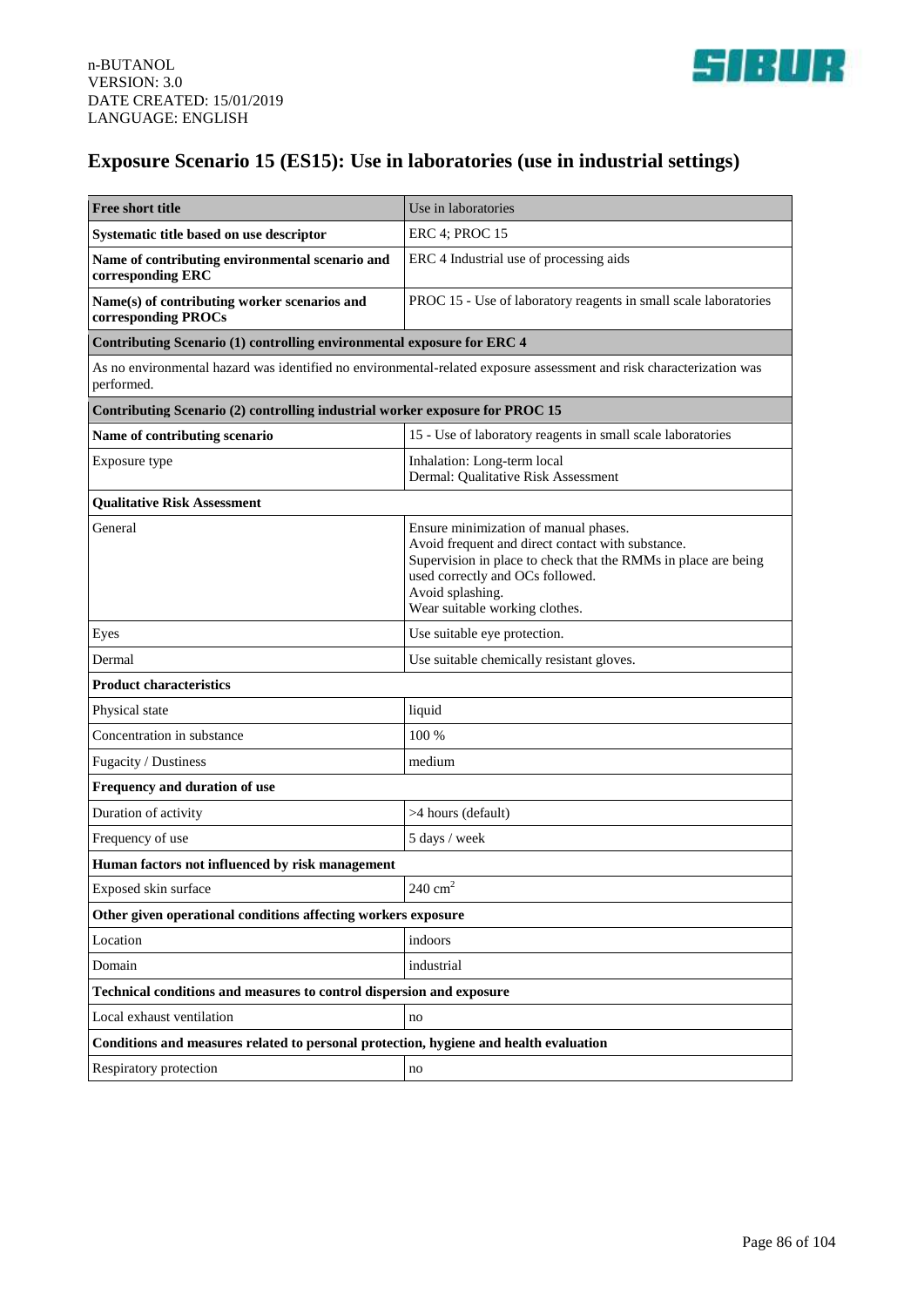

### **Exposure Scenario 16 (ES16): Use in laboratories (use in professional settings)**

| Free short title                                                                                                                | Use in laboratories                                                                                                                                                                                                                                    |  |
|---------------------------------------------------------------------------------------------------------------------------------|--------------------------------------------------------------------------------------------------------------------------------------------------------------------------------------------------------------------------------------------------------|--|
| Systematic title based on use descriptor                                                                                        | ERC 8A; PROC 15                                                                                                                                                                                                                                        |  |
| Name of contributing environmental scenario and<br>corresponding ERC                                                            | ERC 8a Wide dispersive indoor use of processing aids in open systems                                                                                                                                                                                   |  |
| Name(s) of contributing worker scenarios and<br>corresponding PROCs                                                             | PROC 15 - Use of laboratory reagents in small scale laboratories                                                                                                                                                                                       |  |
| Contributing Scenario (1) controlling environmental exposure for ERC 8A                                                         |                                                                                                                                                                                                                                                        |  |
| As no environmental hazard was identified no environmental-related exposure assessment and risk characterization was performed. |                                                                                                                                                                                                                                                        |  |
| Contributing Scenario (2) controlling professional worker exposure for PROC 15                                                  |                                                                                                                                                                                                                                                        |  |
| Name of contributing scenario                                                                                                   | 15 - Use of laboratory reagents in small scale laboratories                                                                                                                                                                                            |  |
| Exposure type                                                                                                                   | Inhalation: Long-term local<br>Dermal: Qualitative Risk Assessment                                                                                                                                                                                     |  |
| <b>Qualitative Risk Assessment</b>                                                                                              |                                                                                                                                                                                                                                                        |  |
| General                                                                                                                         | Ensure minimization of manual phases.<br>Avoid frequent and direct contact with substance.<br>Supervision in place to check that the RMMs in place are being used<br>correctly and OCs followed.<br>Avoid splashing.<br>Wear suitable working clothes. |  |
| Eyes                                                                                                                            | Use suitable eye protection.                                                                                                                                                                                                                           |  |
| Dermal                                                                                                                          | Use suitable chemically resistant gloves.                                                                                                                                                                                                              |  |
| <b>Product characteristics</b>                                                                                                  |                                                                                                                                                                                                                                                        |  |
| Physical state                                                                                                                  | liquid                                                                                                                                                                                                                                                 |  |
| Concentration in substance                                                                                                      | 100 %                                                                                                                                                                                                                                                  |  |
| Fugacity / Dustiness                                                                                                            | medium                                                                                                                                                                                                                                                 |  |
| Frequency and duration of use                                                                                                   |                                                                                                                                                                                                                                                        |  |
| Duration of activity                                                                                                            | >4 hours (default)                                                                                                                                                                                                                                     |  |
| Frequency of use                                                                                                                | 5 days / week                                                                                                                                                                                                                                          |  |
| Human factors not influenced by risk management                                                                                 |                                                                                                                                                                                                                                                        |  |
| Exposed skin surface                                                                                                            | $240 \text{ cm}^2$                                                                                                                                                                                                                                     |  |
| Other given operational conditions affecting workers exposure                                                                   |                                                                                                                                                                                                                                                        |  |
| Location                                                                                                                        | indoors                                                                                                                                                                                                                                                |  |
| Domain                                                                                                                          | professional                                                                                                                                                                                                                                           |  |
| Technical conditions and measures to control dispersion and exposure                                                            |                                                                                                                                                                                                                                                        |  |
| Local exhaust ventilation                                                                                                       | no                                                                                                                                                                                                                                                     |  |
| Conditions and measures related to personal protection, hygiene and health evaluation                                           |                                                                                                                                                                                                                                                        |  |
| Respiratory protection                                                                                                          | no                                                                                                                                                                                                                                                     |  |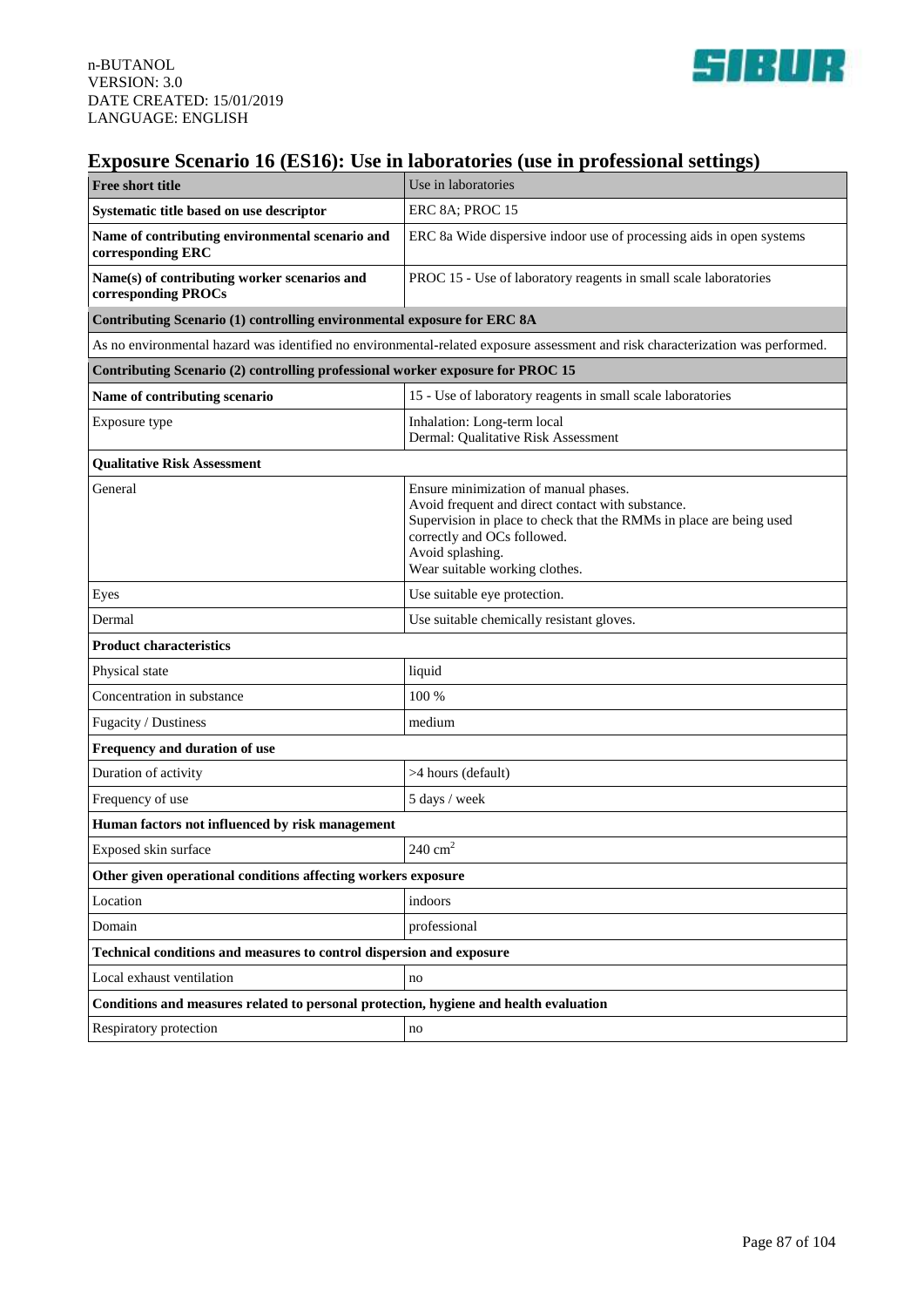

# **Exposure Scenario 17 (ES17): Use in Lubricants (industrial)**

| <b>Free short title</b>                                                                                                         | Use in Lubricants                                                                                                                                                                                                                                                                                                                                                                                                                                                                                                                                |
|---------------------------------------------------------------------------------------------------------------------------------|--------------------------------------------------------------------------------------------------------------------------------------------------------------------------------------------------------------------------------------------------------------------------------------------------------------------------------------------------------------------------------------------------------------------------------------------------------------------------------------------------------------------------------------------------|
| Systematic title based on use descriptor                                                                                        | ERC 4, 7; PROC 7, 10, 13, 17, 18                                                                                                                                                                                                                                                                                                                                                                                                                                                                                                                 |
| Name of contributing environmental scenario and<br>corresponding ERC                                                            | ERC 4 Industrial use of processing aids<br>ERC 7 Industrial use of substances in closed systems                                                                                                                                                                                                                                                                                                                                                                                                                                                  |
| Name(s) of contributing worker scenarios and<br>corresponding PROCs                                                             | PROC 7 - Industrial spraying<br>PROC 10 - Roller application or brushing<br>PROC 13 - Treatment of articles by dipping and pouring<br>PROC 17 - Lubrication at high energy conditions and in partly open process<br>PROC 18 - Greasing at high energy conditions                                                                                                                                                                                                                                                                                 |
| Contributing Scenario (1) controlling environmental exposure for ERC 4                                                          |                                                                                                                                                                                                                                                                                                                                                                                                                                                                                                                                                  |
| Contributing Scenario (2) controlling environmental exposure for ERC 7                                                          |                                                                                                                                                                                                                                                                                                                                                                                                                                                                                                                                                  |
| As no environmental hazard was identified no environmental-related exposure assessment and risk characterization was performed. |                                                                                                                                                                                                                                                                                                                                                                                                                                                                                                                                                  |
| <b>Product characteristics</b>                                                                                                  |                                                                                                                                                                                                                                                                                                                                                                                                                                                                                                                                                  |
| Physical state                                                                                                                  | liquid                                                                                                                                                                                                                                                                                                                                                                                                                                                                                                                                           |
| Concentration in substance                                                                                                      | 100 %                                                                                                                                                                                                                                                                                                                                                                                                                                                                                                                                            |
| Fugacity / Dustiness                                                                                                            | medium                                                                                                                                                                                                                                                                                                                                                                                                                                                                                                                                           |
| Frequency and duration of use                                                                                                   |                                                                                                                                                                                                                                                                                                                                                                                                                                                                                                                                                  |
| Duration of activity                                                                                                            | >4 hours (default)                                                                                                                                                                                                                                                                                                                                                                                                                                                                                                                               |
| Frequency of use                                                                                                                | 5 days / week                                                                                                                                                                                                                                                                                                                                                                                                                                                                                                                                    |
| Contributing Scenario (3) controlling industrial worker exposure for PROC 7                                                     |                                                                                                                                                                                                                                                                                                                                                                                                                                                                                                                                                  |
| Name of contributing scenario                                                                                                   | 7 - Industrial spraying                                                                                                                                                                                                                                                                                                                                                                                                                                                                                                                          |
| Exposure type                                                                                                                   | Inhalation: Long-term local<br>Dermal: Qualitative Risk Assessment                                                                                                                                                                                                                                                                                                                                                                                                                                                                               |
| <b>Qualitative Risk Assessment</b>                                                                                              |                                                                                                                                                                                                                                                                                                                                                                                                                                                                                                                                                  |
| General                                                                                                                         | Ensure that a spraying booth is used.<br>Ensure minimization of manual phases.<br>Clean equipment and the work area every day.<br>Regular inspection and maintenance of equipment and machines.<br>Ensure that the task is being carried out outside the breathing zone of a<br>worker (distance head-product greater than 1m).<br>Avoid frequent and direct contact with substance.<br>Supervision in place to check that the RMMs in place are being used<br>correctly and OCs followed.<br>Avoid splashing.<br>Wear suitable working clothes. |
| Eyes                                                                                                                            | Use suitable eye protection.                                                                                                                                                                                                                                                                                                                                                                                                                                                                                                                     |
| Dermal                                                                                                                          | Use suitable chemically resistant gloves.                                                                                                                                                                                                                                                                                                                                                                                                                                                                                                        |
| Human factors not influenced by risk management                                                                                 |                                                                                                                                                                                                                                                                                                                                                                                                                                                                                                                                                  |
| Exposed skin surface                                                                                                            | $1,500$ cm <sup>2</sup>                                                                                                                                                                                                                                                                                                                                                                                                                                                                                                                          |
| Other given operational conditions affecting workers exposure                                                                   |                                                                                                                                                                                                                                                                                                                                                                                                                                                                                                                                                  |
| Location                                                                                                                        | indoors                                                                                                                                                                                                                                                                                                                                                                                                                                                                                                                                          |
| Domain                                                                                                                          | industrial                                                                                                                                                                                                                                                                                                                                                                                                                                                                                                                                       |
| Technical conditions and measures to control dispersion and exposure                                                            |                                                                                                                                                                                                                                                                                                                                                                                                                                                                                                                                                  |
| Local exhaust ventilation                                                                                                       | no                                                                                                                                                                                                                                                                                                                                                                                                                                                                                                                                               |
| Conditions and measures related to personal protection, hygiene and health evaluation                                           |                                                                                                                                                                                                                                                                                                                                                                                                                                                                                                                                                  |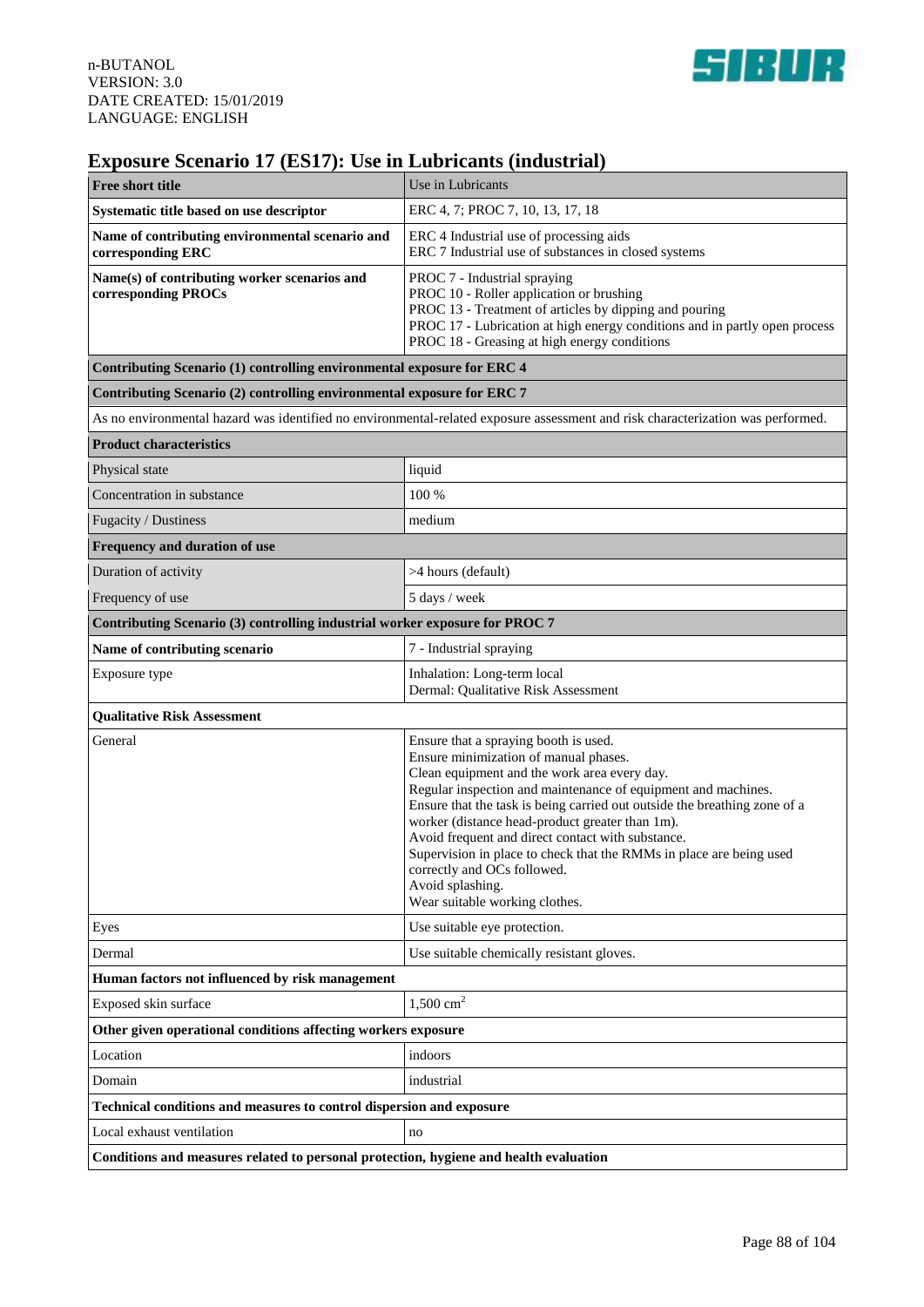

| Respiratory protection                                                                | no                                                                                                                                                                                                                                                                                                                                                                                                                                                                                                                                                                                                                                                                                                                                                                                                                                                                                                                                                                                                                                                                                                                                                                                                                                                                                              |  |
|---------------------------------------------------------------------------------------|-------------------------------------------------------------------------------------------------------------------------------------------------------------------------------------------------------------------------------------------------------------------------------------------------------------------------------------------------------------------------------------------------------------------------------------------------------------------------------------------------------------------------------------------------------------------------------------------------------------------------------------------------------------------------------------------------------------------------------------------------------------------------------------------------------------------------------------------------------------------------------------------------------------------------------------------------------------------------------------------------------------------------------------------------------------------------------------------------------------------------------------------------------------------------------------------------------------------------------------------------------------------------------------------------|--|
| Use of external/measured value inhalation                                             | Calculation was done using Stoffenmanager6 with the following settings:<br>- Substance at 100 % purity<br>- Type of task: Handlings of liquids at high pressure resulting in substantial<br>generation of mist or spray/haze<br>- Duration of the task in minutes: 480 min<br>- Frequency task: 4-5 days a week<br>- Is the task being carried out in the breathing zone of an employee (distance<br>head-product <1m): No<br>- Is there more than one employee carrying out the same task simultaneously:<br>Yes or No possible<br>- Is the task followed by a period of evaporation, drying or curing: Yes or No<br>possible<br>- Is personal protective equipment applied: No respiratory protection<br>- Please select the volume of the working room: Volume $< 100$ m3, 100-<br>1000 m3 and $> 1000$ m3 possible<br>- Please characterize type of general ventilation: Spraying booth<br>- Is the working room being cleaned daily: Yes<br>- Are inspections and maintenance of machines/ancillary equipment being<br>done at least monthly to ensure good condition and proper functioning and<br>performance: Yes<br>- Please select available control measures: No control measures at the source<br>- Is the employee situated in a cabin? No<br>Result: Daily concentration: 0 mg/m3 |  |
| Contributing Scenario (4) controlling industrial worker exposure for PROC 10          |                                                                                                                                                                                                                                                                                                                                                                                                                                                                                                                                                                                                                                                                                                                                                                                                                                                                                                                                                                                                                                                                                                                                                                                                                                                                                                 |  |
| Name of contributing scenario                                                         | 10 - Roller application or brushing                                                                                                                                                                                                                                                                                                                                                                                                                                                                                                                                                                                                                                                                                                                                                                                                                                                                                                                                                                                                                                                                                                                                                                                                                                                             |  |
| Exposure type                                                                         | Inhalation: Long-term local<br>Dermal: Qualitative Risk Assessment                                                                                                                                                                                                                                                                                                                                                                                                                                                                                                                                                                                                                                                                                                                                                                                                                                                                                                                                                                                                                                                                                                                                                                                                                              |  |
| <b>Qualitative Risk Assessment</b>                                                    |                                                                                                                                                                                                                                                                                                                                                                                                                                                                                                                                                                                                                                                                                                                                                                                                                                                                                                                                                                                                                                                                                                                                                                                                                                                                                                 |  |
| General                                                                               | Ensure minimization of manual phases.<br>Avoid frequent and direct contact with substance.<br>Supervision in place to check that the RMMs in place are being used<br>correctly and OCs followed.<br>Avoid splashing.<br>Wear suitable working clothes.                                                                                                                                                                                                                                                                                                                                                                                                                                                                                                                                                                                                                                                                                                                                                                                                                                                                                                                                                                                                                                          |  |
| Eyes                                                                                  | Use suitable eye protection.                                                                                                                                                                                                                                                                                                                                                                                                                                                                                                                                                                                                                                                                                                                                                                                                                                                                                                                                                                                                                                                                                                                                                                                                                                                                    |  |
| Dermal                                                                                | Use suitable chemically resistant gloves.                                                                                                                                                                                                                                                                                                                                                                                                                                                                                                                                                                                                                                                                                                                                                                                                                                                                                                                                                                                                                                                                                                                                                                                                                                                       |  |
| Human factors not influenced by risk management                                       |                                                                                                                                                                                                                                                                                                                                                                                                                                                                                                                                                                                                                                                                                                                                                                                                                                                                                                                                                                                                                                                                                                                                                                                                                                                                                                 |  |
| Exposed skin surface                                                                  | 960 $cm2$                                                                                                                                                                                                                                                                                                                                                                                                                                                                                                                                                                                                                                                                                                                                                                                                                                                                                                                                                                                                                                                                                                                                                                                                                                                                                       |  |
| Other given operational conditions affecting workers exposure                         |                                                                                                                                                                                                                                                                                                                                                                                                                                                                                                                                                                                                                                                                                                                                                                                                                                                                                                                                                                                                                                                                                                                                                                                                                                                                                                 |  |
| Location                                                                              | indoors                                                                                                                                                                                                                                                                                                                                                                                                                                                                                                                                                                                                                                                                                                                                                                                                                                                                                                                                                                                                                                                                                                                                                                                                                                                                                         |  |
| Domain                                                                                | industrial                                                                                                                                                                                                                                                                                                                                                                                                                                                                                                                                                                                                                                                                                                                                                                                                                                                                                                                                                                                                                                                                                                                                                                                                                                                                                      |  |
| Technical conditions and measures to control dispersion and exposure                  |                                                                                                                                                                                                                                                                                                                                                                                                                                                                                                                                                                                                                                                                                                                                                                                                                                                                                                                                                                                                                                                                                                                                                                                                                                                                                                 |  |
| Local exhaust ventilation                                                             | no                                                                                                                                                                                                                                                                                                                                                                                                                                                                                                                                                                                                                                                                                                                                                                                                                                                                                                                                                                                                                                                                                                                                                                                                                                                                                              |  |
| Conditions and measures related to personal protection, hygiene and health evaluation |                                                                                                                                                                                                                                                                                                                                                                                                                                                                                                                                                                                                                                                                                                                                                                                                                                                                                                                                                                                                                                                                                                                                                                                                                                                                                                 |  |
| Respiratory protection                                                                | no                                                                                                                                                                                                                                                                                                                                                                                                                                                                                                                                                                                                                                                                                                                                                                                                                                                                                                                                                                                                                                                                                                                                                                                                                                                                                              |  |
| Contributing Scenario (5) controlling industrial worker exposure for PROC 13          |                                                                                                                                                                                                                                                                                                                                                                                                                                                                                                                                                                                                                                                                                                                                                                                                                                                                                                                                                                                                                                                                                                                                                                                                                                                                                                 |  |
| Name of contributing scenario                                                         | 13 - Treatment of articles by dipping and pouring                                                                                                                                                                                                                                                                                                                                                                                                                                                                                                                                                                                                                                                                                                                                                                                                                                                                                                                                                                                                                                                                                                                                                                                                                                               |  |
| Exposure type                                                                         | Inhalation: Long-term local<br>Dermal: Qualitative Risk Assessment                                                                                                                                                                                                                                                                                                                                                                                                                                                                                                                                                                                                                                                                                                                                                                                                                                                                                                                                                                                                                                                                                                                                                                                                                              |  |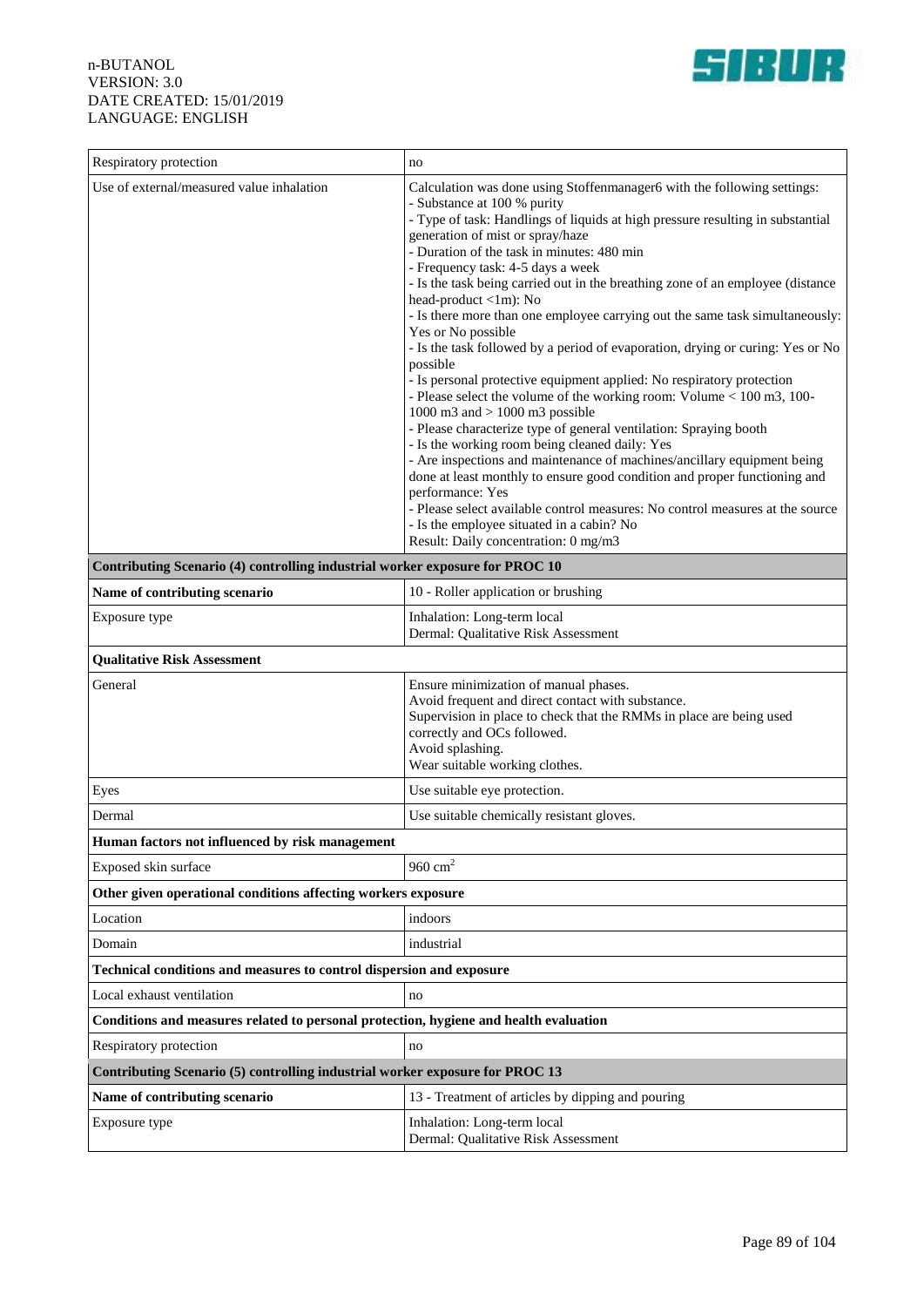

| <b>Qualitative Risk Assessment</b>                                                    |                                                                                                    |  |
|---------------------------------------------------------------------------------------|----------------------------------------------------------------------------------------------------|--|
|                                                                                       |                                                                                                    |  |
| General                                                                               | Ensure minimization of manual phases.<br>Avoid frequent and direct contact with substance.         |  |
|                                                                                       | Supervision in place to check that the RMMs in place are being used                                |  |
|                                                                                       | correctly and OCs followed.<br>Avoid splashing.                                                    |  |
|                                                                                       | Wear suitable working clothes.                                                                     |  |
| Eyes                                                                                  | Use suitable eye protection.                                                                       |  |
| Dermal                                                                                | Use suitable chemically resistant gloves.                                                          |  |
| Human factors not influenced by risk management                                       |                                                                                                    |  |
| Exposed skin surface                                                                  | $480 \text{ cm}^2$                                                                                 |  |
| Other given operational conditions affecting workers exposure                         |                                                                                                    |  |
| Location                                                                              | indoors                                                                                            |  |
| Domain                                                                                | industrial                                                                                         |  |
| Technical conditions and measures to control dispersion and exposure                  |                                                                                                    |  |
| Local exhaust ventilation                                                             | no                                                                                                 |  |
| Conditions and measures related to personal protection, hygiene and health evaluation |                                                                                                    |  |
| Respiratory protection                                                                | no                                                                                                 |  |
| Contributing Scenario (6) controlling industrial worker exposure for PROC 17          |                                                                                                    |  |
| Name of contributing scenario                                                         | 17 - Lubrication at high energy conditions and in partly open process                              |  |
| Exposure type                                                                         | Inhalation: Long-term local<br>Dermal: Qualitative Risk Assessment                                 |  |
| <b>Qualitative Risk Assessment</b>                                                    |                                                                                                    |  |
| General                                                                               | Ensure minimization of manual phases.                                                              |  |
|                                                                                       | Avoid frequent and direct contact with substance.                                                  |  |
|                                                                                       | Supervision in place to check that the RMMs in place are being used<br>correctly and OCs followed. |  |
|                                                                                       | Avoid splashing.                                                                                   |  |
|                                                                                       | Wear suitable working clothes.                                                                     |  |
| Eyes                                                                                  | Use suitable eye protection.                                                                       |  |
| Dermal                                                                                | Use suitable chemically resistant gloves.                                                          |  |
| Human factors not influenced by risk management                                       |                                                                                                    |  |
| Exposed skin surface                                                                  | 960 $cm2$                                                                                          |  |
| Other given operational conditions affecting workers exposure                         |                                                                                                    |  |
| Location                                                                              | indoors                                                                                            |  |
| Domain                                                                                | industrial                                                                                         |  |
| Technical conditions and measures to control dispersion and exposure                  |                                                                                                    |  |
| Local exhaust ventilation                                                             | no                                                                                                 |  |
| Conditions and measures related to personal protection, hygiene and health evaluation |                                                                                                    |  |
| Respiratory protection                                                                | no                                                                                                 |  |
| Contributing Scenario (7) controlling industrial worker exposure for PROC 18          |                                                                                                    |  |
| Name of contributing scenario                                                         | 18 - Greasing at high energy conditions                                                            |  |
| Exposure type                                                                         | Inhalation: Long-term local<br>Dermal: Qualitative Risk Assessment                                 |  |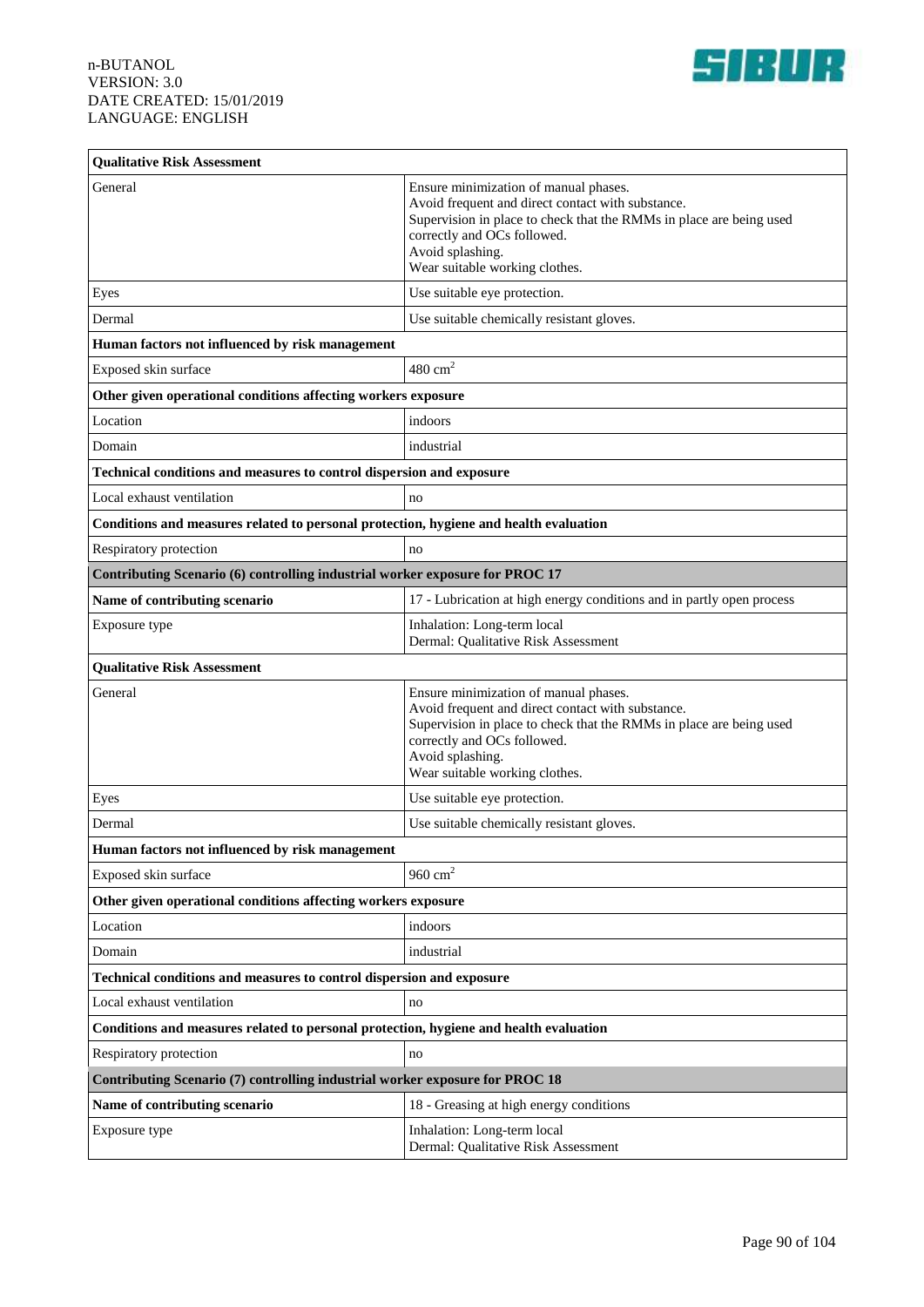

| <b>Qualitative Risk Assessment</b>                                                    |                                                                                                                                                                                                                                                        |  |
|---------------------------------------------------------------------------------------|--------------------------------------------------------------------------------------------------------------------------------------------------------------------------------------------------------------------------------------------------------|--|
| General                                                                               | Ensure minimization of manual phases.<br>Avoid frequent and direct contact with substance.<br>Supervision in place to check that the RMMs in place are being used<br>correctly and OCs followed.<br>Avoid splashing.<br>Wear suitable working clothes. |  |
| Eyes                                                                                  | Use suitable eye protection.                                                                                                                                                                                                                           |  |
| Dermal                                                                                | Use suitable chemically resistant gloves.                                                                                                                                                                                                              |  |
| Human factors not influenced by risk management                                       |                                                                                                                                                                                                                                                        |  |
| Exposed skin surface                                                                  | 960 $cm2$                                                                                                                                                                                                                                              |  |
| Other given operational conditions affecting workers exposure                         |                                                                                                                                                                                                                                                        |  |
| Location                                                                              | indoors                                                                                                                                                                                                                                                |  |
| Domain                                                                                | industrial                                                                                                                                                                                                                                             |  |
| Technical conditions and measures to control dispersion and exposure                  |                                                                                                                                                                                                                                                        |  |
| Local exhaust ventilation                                                             | no                                                                                                                                                                                                                                                     |  |
| Conditions and measures related to personal protection, hygiene and health evaluation |                                                                                                                                                                                                                                                        |  |
| Respiratory protection                                                                | no                                                                                                                                                                                                                                                     |  |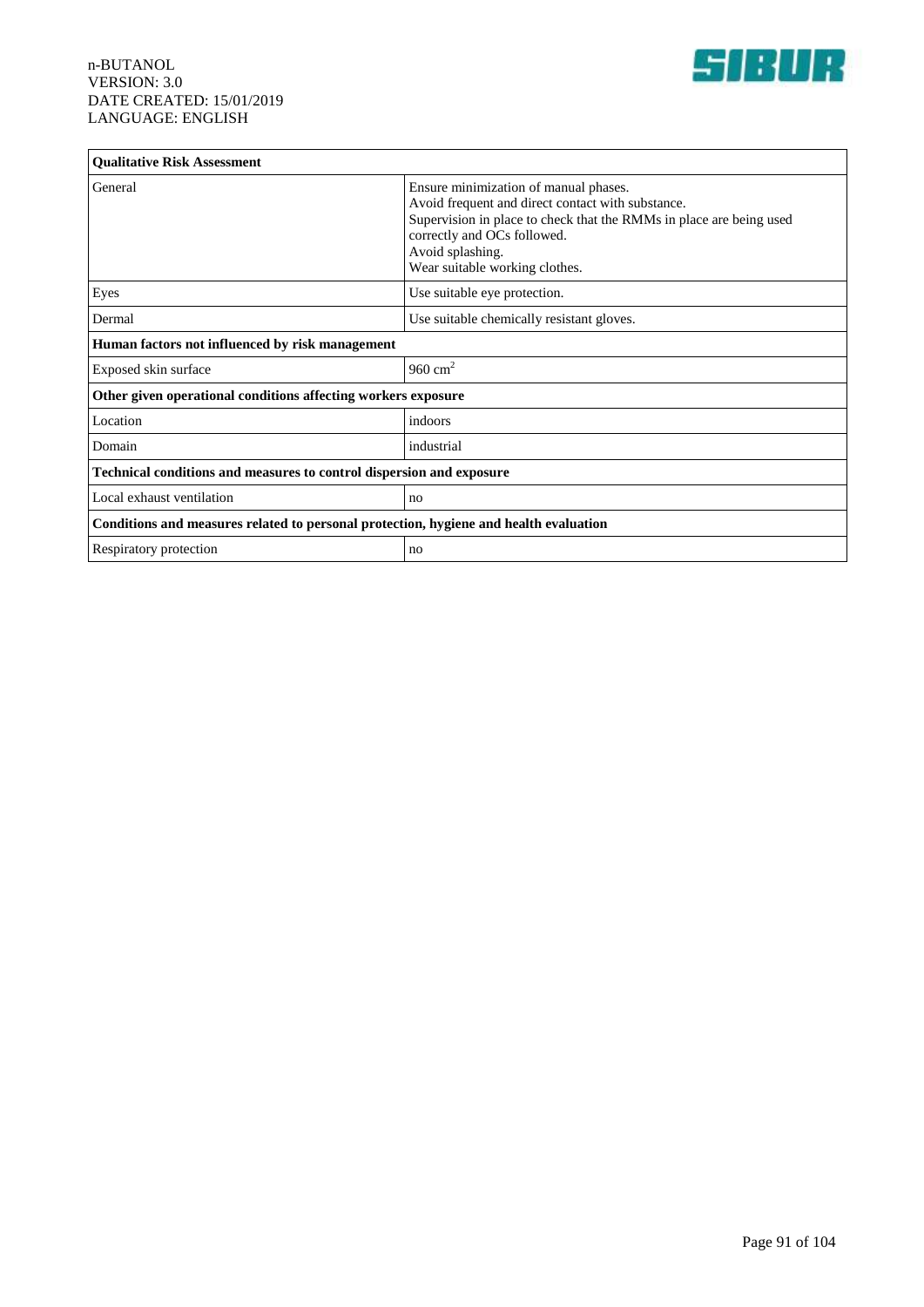

# **Exposure Scenario 18 (ES18): Use in Lubricants (professional)**

| Free short title                                                                                                                | Use in Lubricants                                                                                                                                                                                                                                                                                                                                                                                                                    |  |
|---------------------------------------------------------------------------------------------------------------------------------|--------------------------------------------------------------------------------------------------------------------------------------------------------------------------------------------------------------------------------------------------------------------------------------------------------------------------------------------------------------------------------------------------------------------------------------|--|
| Systematic title based on use descriptor                                                                                        | ERC 8A, 8D; PROC 10, 11, 13, 17, 18, 20                                                                                                                                                                                                                                                                                                                                                                                              |  |
| Name of contributing environmental scenario and<br>corresponding ERC                                                            | ERC 8a Wide dispersive indoor use of processing aids in open systems<br>ERC 8d Wide dispersive outdoor use of processing aids in open systems                                                                                                                                                                                                                                                                                        |  |
| Name(s) of contributing worker scenarios and<br>corresponding PROCs                                                             | PROC 10 - Roller application or brushing<br>PROC 11 - Non industrial spraying<br>PROC 11 - Non industrial spraying<br>PROC 11 - Non industrial spraying<br>PROC 13 - Treatment of articles by dipping and pouring<br>PROC 17 - Lubrication at high energy conditions and in partly open process<br>PROC 18 - Greasing at high energy conditions<br>PROC 20 - Heat and pressure transfer fluids (closed systems) in dispersive<br>use |  |
| Contributing Scenario (1) controlling environmental exposure for ERC 8A                                                         |                                                                                                                                                                                                                                                                                                                                                                                                                                      |  |
| Contributing Scenario (2) controlling environmental exposure for ERC 8D                                                         |                                                                                                                                                                                                                                                                                                                                                                                                                                      |  |
| As no environmental hazard was identified no environmental-related exposure assessment and risk characterization was performed. |                                                                                                                                                                                                                                                                                                                                                                                                                                      |  |
| <b>Product characteristics</b>                                                                                                  |                                                                                                                                                                                                                                                                                                                                                                                                                                      |  |
| Physical state                                                                                                                  | liquid                                                                                                                                                                                                                                                                                                                                                                                                                               |  |
| Concentration in substance                                                                                                      | 100 %                                                                                                                                                                                                                                                                                                                                                                                                                                |  |
| Fugacity / Dustiness                                                                                                            | medium                                                                                                                                                                                                                                                                                                                                                                                                                               |  |
| Frequency and duration of use                                                                                                   |                                                                                                                                                                                                                                                                                                                                                                                                                                      |  |
| Duration of activity                                                                                                            | >4 hours (default)                                                                                                                                                                                                                                                                                                                                                                                                                   |  |
| Frequency of use                                                                                                                | 5 days / week                                                                                                                                                                                                                                                                                                                                                                                                                        |  |
| Contributing Scenario (3) controlling professional worker exposure for PROC 10                                                  |                                                                                                                                                                                                                                                                                                                                                                                                                                      |  |
| Name of contributing scenario                                                                                                   | 10 - Roller application or brushing                                                                                                                                                                                                                                                                                                                                                                                                  |  |
| Exposure type                                                                                                                   | Inhalation: Long-term local<br>Dermal: Qualitative Risk Assessment                                                                                                                                                                                                                                                                                                                                                                   |  |
| <b>Qualitative Risk Assessment</b>                                                                                              |                                                                                                                                                                                                                                                                                                                                                                                                                                      |  |
| General                                                                                                                         | Ensure minimization of manual phases.<br>Avoid frequent and direct contact with substance.<br>Supervision in place to check that the RMMs in place are being used<br>correctly and OCs followed.<br>Avoid splashing.<br>Wear suitable working clothes.                                                                                                                                                                               |  |
| Eyes                                                                                                                            | Use suitable eye protection.                                                                                                                                                                                                                                                                                                                                                                                                         |  |
| Dermal                                                                                                                          | Use suitable chemically resistant gloves.                                                                                                                                                                                                                                                                                                                                                                                            |  |
| Human factors not influenced by risk management                                                                                 |                                                                                                                                                                                                                                                                                                                                                                                                                                      |  |
| Exposed skin surface                                                                                                            | 960 $cm2$                                                                                                                                                                                                                                                                                                                                                                                                                            |  |
| Other given operational conditions affecting workers exposure                                                                   |                                                                                                                                                                                                                                                                                                                                                                                                                                      |  |
| Location                                                                                                                        | indoors                                                                                                                                                                                                                                                                                                                                                                                                                              |  |
| Domain                                                                                                                          | professional                                                                                                                                                                                                                                                                                                                                                                                                                         |  |
| Technical conditions and measures to control dispersion and exposure                                                            |                                                                                                                                                                                                                                                                                                                                                                                                                                      |  |
| Local exhaust ventilation                                                                                                       | yes (inhalation 80 %)                                                                                                                                                                                                                                                                                                                                                                                                                |  |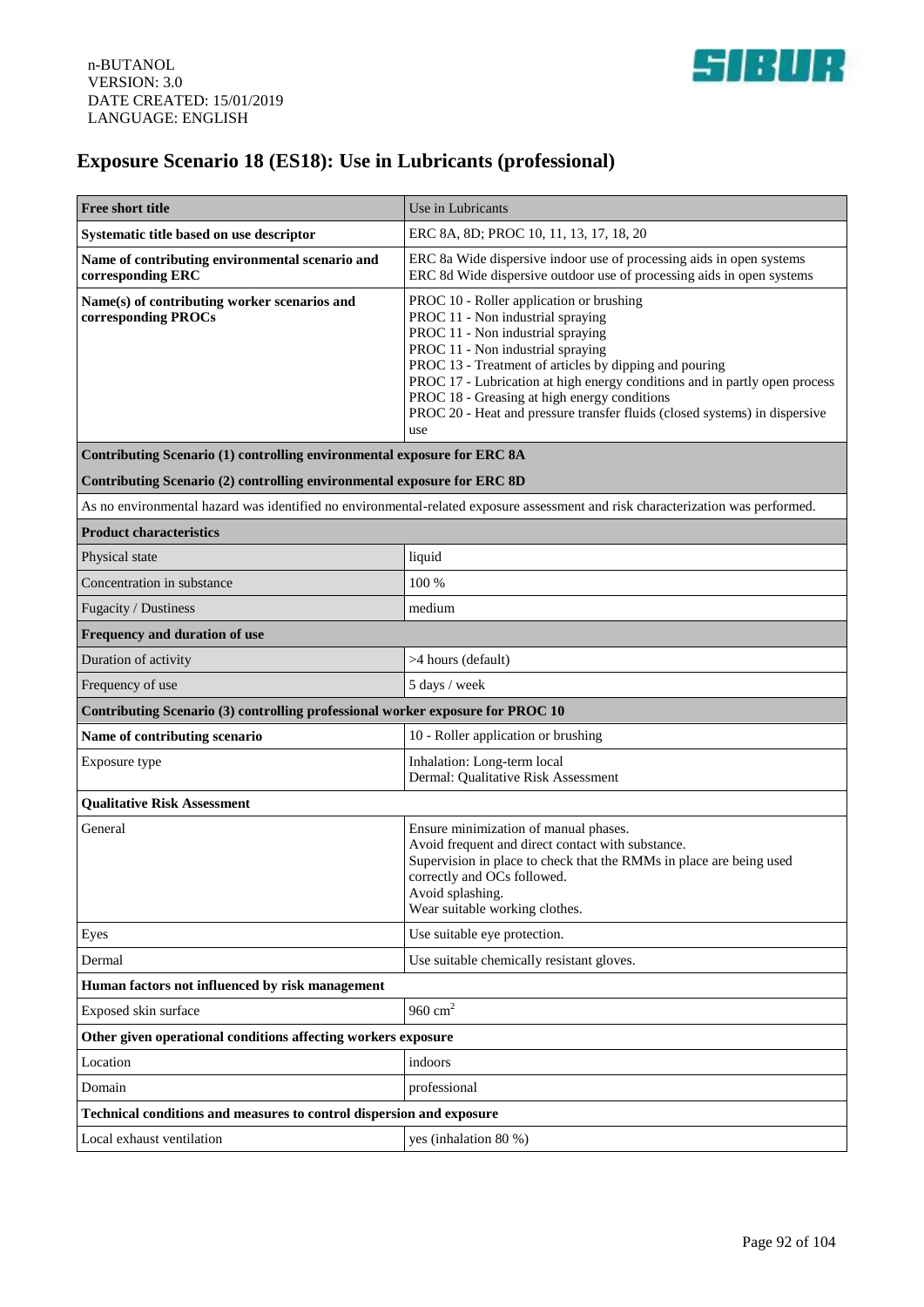

| Conditions and measures related to personal protection, hygiene and health evaluation |                                                                                                                                                                                                                                                                                                                                                                                                                                                                                                                                                                                                                                                                                                                                                                                                                                                                                                                                                                                                                                                                                   |
|---------------------------------------------------------------------------------------|-----------------------------------------------------------------------------------------------------------------------------------------------------------------------------------------------------------------------------------------------------------------------------------------------------------------------------------------------------------------------------------------------------------------------------------------------------------------------------------------------------------------------------------------------------------------------------------------------------------------------------------------------------------------------------------------------------------------------------------------------------------------------------------------------------------------------------------------------------------------------------------------------------------------------------------------------------------------------------------------------------------------------------------------------------------------------------------|
| Respiratory protection                                                                | no                                                                                                                                                                                                                                                                                                                                                                                                                                                                                                                                                                                                                                                                                                                                                                                                                                                                                                                                                                                                                                                                                |
| Contributing Scenario (4) controlling professional worker exposure for PROC 11        |                                                                                                                                                                                                                                                                                                                                                                                                                                                                                                                                                                                                                                                                                                                                                                                                                                                                                                                                                                                                                                                                                   |
| Name of contributing scenario                                                         | 11 - Non industrial spraying                                                                                                                                                                                                                                                                                                                                                                                                                                                                                                                                                                                                                                                                                                                                                                                                                                                                                                                                                                                                                                                      |
| Exposure type                                                                         | Inhalation: Long-term local                                                                                                                                                                                                                                                                                                                                                                                                                                                                                                                                                                                                                                                                                                                                                                                                                                                                                                                                                                                                                                                       |
|                                                                                       | Dermal: Qualitative Risk Assessment                                                                                                                                                                                                                                                                                                                                                                                                                                                                                                                                                                                                                                                                                                                                                                                                                                                                                                                                                                                                                                               |
| <b>Qualitative Risk Assessment</b>                                                    |                                                                                                                                                                                                                                                                                                                                                                                                                                                                                                                                                                                                                                                                                                                                                                                                                                                                                                                                                                                                                                                                                   |
| General                                                                               | Ensure minimization of manual phases.<br>Avoid frequent and direct contact with substance.<br>Supervision in place to check that the RMMs in place are being used<br>correctly and OCs followed.<br>Clean equipment and the work area every day.<br>Regular inspection and maintenance of equipment and machines.<br>Ensure doors and windows are opened (general ventilation).<br>Use a local exhast ventilation with adequate effectiveness.<br>Avoid splashing.<br>Wear suitable working clothes.                                                                                                                                                                                                                                                                                                                                                                                                                                                                                                                                                                              |
| Eyes                                                                                  | Use suitable eye protection.                                                                                                                                                                                                                                                                                                                                                                                                                                                                                                                                                                                                                                                                                                                                                                                                                                                                                                                                                                                                                                                      |
| Dermal                                                                                | Use suitable chemically resistant gloves.                                                                                                                                                                                                                                                                                                                                                                                                                                                                                                                                                                                                                                                                                                                                                                                                                                                                                                                                                                                                                                         |
| Human factors not influenced by risk management                                       |                                                                                                                                                                                                                                                                                                                                                                                                                                                                                                                                                                                                                                                                                                                                                                                                                                                                                                                                                                                                                                                                                   |
| Exposed skin surface                                                                  | 1,500 $\text{cm}^2$                                                                                                                                                                                                                                                                                                                                                                                                                                                                                                                                                                                                                                                                                                                                                                                                                                                                                                                                                                                                                                                               |
| Other given operational conditions affecting workers exposure                         |                                                                                                                                                                                                                                                                                                                                                                                                                                                                                                                                                                                                                                                                                                                                                                                                                                                                                                                                                                                                                                                                                   |
| Location                                                                              | indoors                                                                                                                                                                                                                                                                                                                                                                                                                                                                                                                                                                                                                                                                                                                                                                                                                                                                                                                                                                                                                                                                           |
| Domain                                                                                | professional                                                                                                                                                                                                                                                                                                                                                                                                                                                                                                                                                                                                                                                                                                                                                                                                                                                                                                                                                                                                                                                                      |
| Technical conditions and measures to control dispersion and exposure                  |                                                                                                                                                                                                                                                                                                                                                                                                                                                                                                                                                                                                                                                                                                                                                                                                                                                                                                                                                                                                                                                                                   |
| Local exhaust ventilation                                                             | no                                                                                                                                                                                                                                                                                                                                                                                                                                                                                                                                                                                                                                                                                                                                                                                                                                                                                                                                                                                                                                                                                |
| Conditions and measures related to personal protection, hygiene and health evaluation |                                                                                                                                                                                                                                                                                                                                                                                                                                                                                                                                                                                                                                                                                                                                                                                                                                                                                                                                                                                                                                                                                   |
| Respiratory protection                                                                | no                                                                                                                                                                                                                                                                                                                                                                                                                                                                                                                                                                                                                                                                                                                                                                                                                                                                                                                                                                                                                                                                                |
| Use of external/measured value inhalation                                             | Calculation was done using Stoffenmanager6 with the following settings:<br>- Substance at 100 % purity<br>- Type of task: Handlings of liquids at high pressure resulting in substantial<br>generation of mist or spray/haze<br>- Duration of the task in minutes: 480 min<br>- Frequency task: 4-5 days a week<br>- Is the task being carried out in the breathing zone of an employee (distance<br>head-product <1m): Yes<br>- Is there more than one employee carrying out the same task simultaneously:<br>Yes<br>- Is the task followed by a period of evaporation, drying or curing: Yes<br>- Is personal protective equipment applied: No respiratory protection<br>- Please select the volume of the working room: Volume 100-1000 m3<br>- Please characterize type of general ventilation: general ventilation (open<br>windows and doors)<br>- Is the working room being cleaned daily: Yes<br>- Are inspections and maintenance of machines/ancillary equipment being<br>done at least monthly to ensure good condition and proper functioning and<br>performance: Yes |
|                                                                                       | - Please select available control measures: Local exhaust ventilation<br>- Is the employee situated in a cabin? No<br>Result: Daily concentration (75th percentile): 220 mg/m3                                                                                                                                                                                                                                                                                                                                                                                                                                                                                                                                                                                                                                                                                                                                                                                                                                                                                                    |
| Contributing Scenario (5) controlling professional worker exposure for PROC 11        |                                                                                                                                                                                                                                                                                                                                                                                                                                                                                                                                                                                                                                                                                                                                                                                                                                                                                                                                                                                                                                                                                   |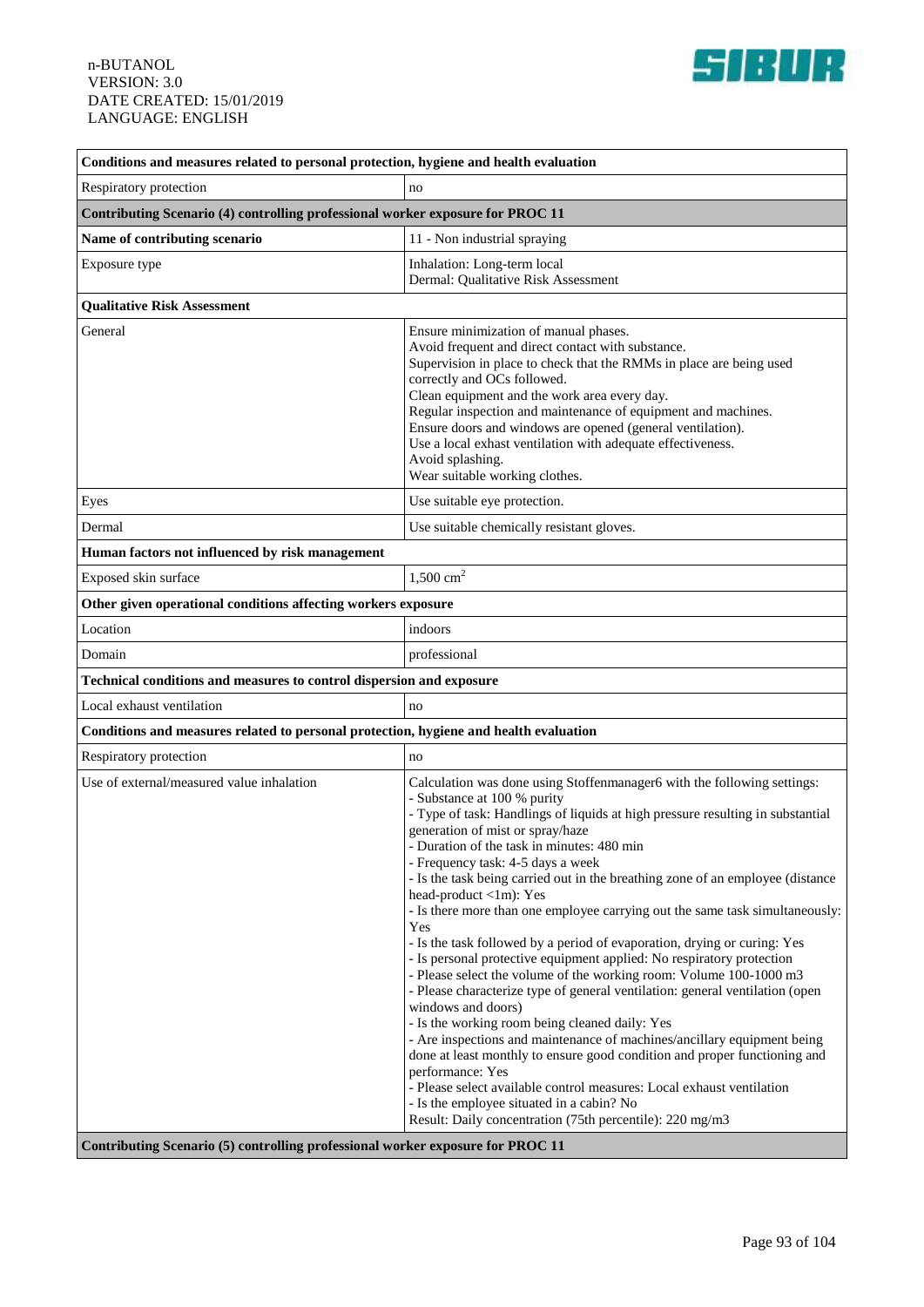

| Name of contributing scenario                                                         | 11 - Non industrial spraying                                                                                                                                                                                                                                                                                                                                                                                                                                                                                                                                                                                                                                                                                                                                                                                                                                                                                                                                                                                                                                                                                                                                                                                                                                                                                    |  |
|---------------------------------------------------------------------------------------|-----------------------------------------------------------------------------------------------------------------------------------------------------------------------------------------------------------------------------------------------------------------------------------------------------------------------------------------------------------------------------------------------------------------------------------------------------------------------------------------------------------------------------------------------------------------------------------------------------------------------------------------------------------------------------------------------------------------------------------------------------------------------------------------------------------------------------------------------------------------------------------------------------------------------------------------------------------------------------------------------------------------------------------------------------------------------------------------------------------------------------------------------------------------------------------------------------------------------------------------------------------------------------------------------------------------|--|
| Exposure type                                                                         | Inhalation: Long-term local                                                                                                                                                                                                                                                                                                                                                                                                                                                                                                                                                                                                                                                                                                                                                                                                                                                                                                                                                                                                                                                                                                                                                                                                                                                                                     |  |
|                                                                                       | Dermal: Qualitative Risk Assessment                                                                                                                                                                                                                                                                                                                                                                                                                                                                                                                                                                                                                                                                                                                                                                                                                                                                                                                                                                                                                                                                                                                                                                                                                                                                             |  |
| <b>Qualitative Risk Assessment</b>                                                    |                                                                                                                                                                                                                                                                                                                                                                                                                                                                                                                                                                                                                                                                                                                                                                                                                                                                                                                                                                                                                                                                                                                                                                                                                                                                                                                 |  |
| General                                                                               | Ensure minimization of manual phases.<br>Avoid frequent and direct contact with substance.<br>Supervision in place to check that the RMMs in place are being used<br>correctly and OCs followed.<br>Clean equipment and the work area every day.<br>Regular inspection and maintenance of equipment and machines.<br>Wear a half mask respirator with type P2L filter or better<br>Avoid splashing.<br>Wear suitable working clothes.<br>Ensure doors and windows are opened (general ventilation).                                                                                                                                                                                                                                                                                                                                                                                                                                                                                                                                                                                                                                                                                                                                                                                                             |  |
| Eyes                                                                                  | Use suitable eye protection.                                                                                                                                                                                                                                                                                                                                                                                                                                                                                                                                                                                                                                                                                                                                                                                                                                                                                                                                                                                                                                                                                                                                                                                                                                                                                    |  |
| Dermal                                                                                | Use suitable chemically resistant gloves.                                                                                                                                                                                                                                                                                                                                                                                                                                                                                                                                                                                                                                                                                                                                                                                                                                                                                                                                                                                                                                                                                                                                                                                                                                                                       |  |
| Human factors not influenced by risk management                                       |                                                                                                                                                                                                                                                                                                                                                                                                                                                                                                                                                                                                                                                                                                                                                                                                                                                                                                                                                                                                                                                                                                                                                                                                                                                                                                                 |  |
| Exposed skin surface                                                                  | $1,500$ cm <sup>2</sup>                                                                                                                                                                                                                                                                                                                                                                                                                                                                                                                                                                                                                                                                                                                                                                                                                                                                                                                                                                                                                                                                                                                                                                                                                                                                                         |  |
| Other given operational conditions affecting workers exposure                         |                                                                                                                                                                                                                                                                                                                                                                                                                                                                                                                                                                                                                                                                                                                                                                                                                                                                                                                                                                                                                                                                                                                                                                                                                                                                                                                 |  |
| Location                                                                              | indoors                                                                                                                                                                                                                                                                                                                                                                                                                                                                                                                                                                                                                                                                                                                                                                                                                                                                                                                                                                                                                                                                                                                                                                                                                                                                                                         |  |
| Domain                                                                                | professional                                                                                                                                                                                                                                                                                                                                                                                                                                                                                                                                                                                                                                                                                                                                                                                                                                                                                                                                                                                                                                                                                                                                                                                                                                                                                                    |  |
| Technical conditions and measures to control dispersion and exposure                  |                                                                                                                                                                                                                                                                                                                                                                                                                                                                                                                                                                                                                                                                                                                                                                                                                                                                                                                                                                                                                                                                                                                                                                                                                                                                                                                 |  |
| Local exhaust ventilation                                                             | no                                                                                                                                                                                                                                                                                                                                                                                                                                                                                                                                                                                                                                                                                                                                                                                                                                                                                                                                                                                                                                                                                                                                                                                                                                                                                                              |  |
| Conditions and measures related to personal protection, hygiene and health evaluation |                                                                                                                                                                                                                                                                                                                                                                                                                                                                                                                                                                                                                                                                                                                                                                                                                                                                                                                                                                                                                                                                                                                                                                                                                                                                                                                 |  |
| Respiratory protection                                                                | no                                                                                                                                                                                                                                                                                                                                                                                                                                                                                                                                                                                                                                                                                                                                                                                                                                                                                                                                                                                                                                                                                                                                                                                                                                                                                                              |  |
| Use of external/measured value inhalation                                             | Calculation was done using Stoffenmanager6 with the following settings:<br>- Substance at 100 % purity<br>- Type of task: Handlings of liquids at high pressure resulting in substantial<br>generation of mist or spray/haze<br>- Duration of the task in minutes: 480 min<br>- Frequency task: 4-5 days a week<br>- Is the task being carried out in the breathing zone of an employee (distance<br>head-product <1m): Yes<br>- Is there more than one employee carrying out the same task simultaneously:<br>Yes<br>- Is the task followed by a period of evaporation, drying or curing: Yes<br>- Is personal protective equipment applied: Half mask respirator with<br>filter/cardridge (gas cardridge)<br>- Please select the volume of the working room: Volume 100-1000 m3<br>- Please characterize type of general ventilation: general ventilation (open<br>windows and doors)<br>- Is the working room being cleaned daily: Yes<br>- Are inspections and maintenance of machines/ancillary equipment being<br>done at least monthly to ensure good condition and proper functioning and<br>performance: Yes<br>- Please select available control measures: No control measures at the source<br>- Is the employee situated in a cabin? No<br>Result: Daily concentration (75th percentile): 167 mg/m3 |  |
| Contributing Scenario (6) controlling professional worker exposure for PROC 11        |                                                                                                                                                                                                                                                                                                                                                                                                                                                                                                                                                                                                                                                                                                                                                                                                                                                                                                                                                                                                                                                                                                                                                                                                                                                                                                                 |  |
| Name of contributing scenario                                                         | 11 - Non industrial spraying                                                                                                                                                                                                                                                                                                                                                                                                                                                                                                                                                                                                                                                                                                                                                                                                                                                                                                                                                                                                                                                                                                                                                                                                                                                                                    |  |
| Exposure type                                                                         | Inhalation: Long-term local<br>Dermal: Qualitative Risk Assessment                                                                                                                                                                                                                                                                                                                                                                                                                                                                                                                                                                                                                                                                                                                                                                                                                                                                                                                                                                                                                                                                                                                                                                                                                                              |  |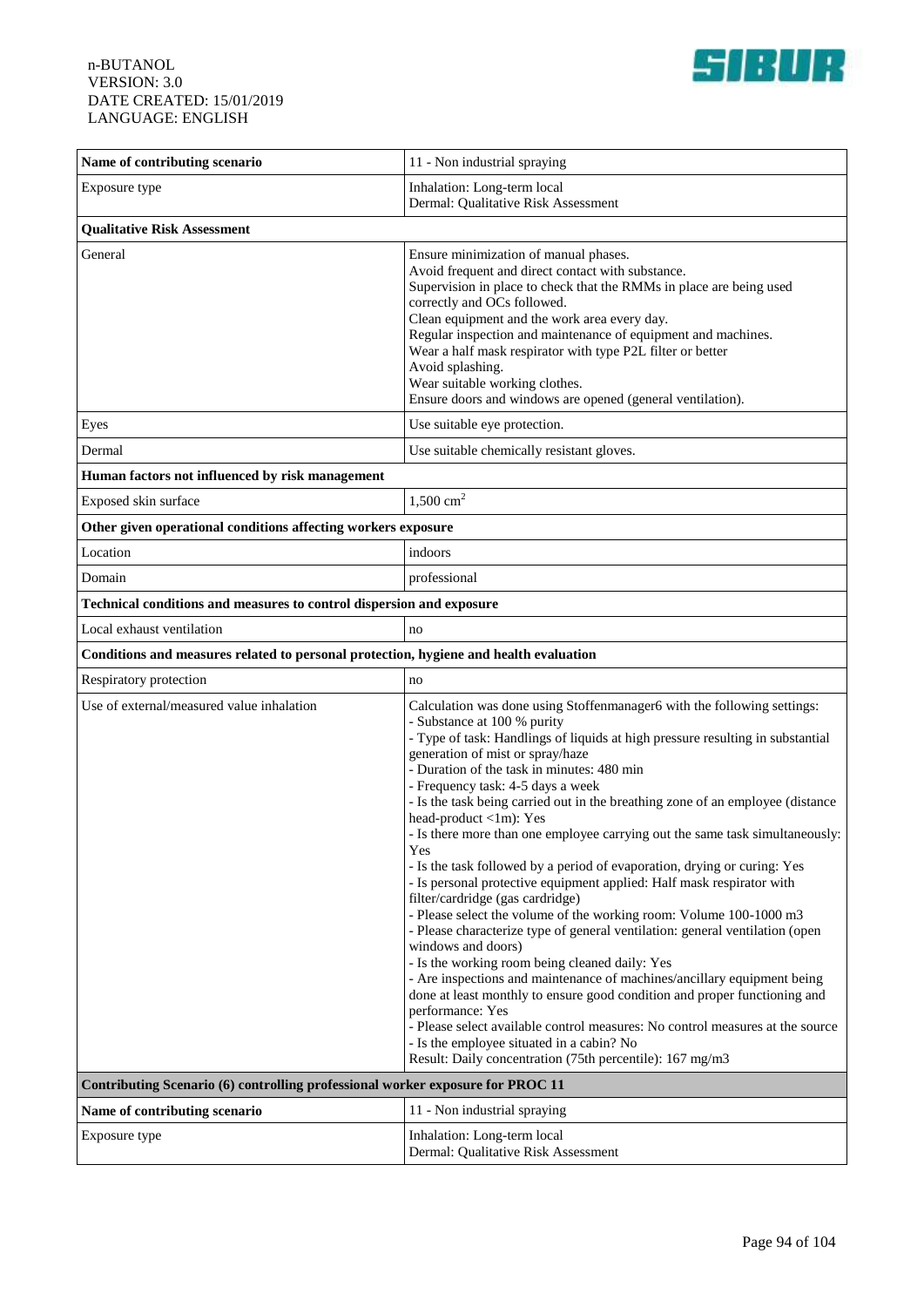

### **Qualitative Risk Assessment** General **Ensure minimization of manual phases**. Avoid frequent and direct contact with substance. Supervision in place to check that the RMMs in place are being used correctly and OCs followed. Ensure that a spraying booth is used. Clean equipment and the work area every day. Regular inspection and maintenance of equipment and machines. Ensure that the task is being carried out outside the breathing zone of a worker (distance head-product greater than 1m). Avoid splashing. Wear suitable working clothes. Eyes Use suitable eye protection. Dermal Use suitable chemically resistant gloves. **Human factors not influenced by risk management** Exposed skin surface  $1,500 \text{ cm}^2$ **Other given operational conditions affecting workers exposure** Location indoors Domain professional **Technical conditions and measures to control dispersion and exposure** Local exhaust ventilation no **Conditions and measures related to personal protection, hygiene and health evaluation** Respiratory protection no Use of external/measured value inhalation Calculation vas done using Stoffenmanager6 with the following settings: - Substance at 100 % purity - Type of task: Handlings of liquids at high pressure resulting in substantial generation of mist or spray/haze - Duration of the task in minutes: 480 min - Frequency task: 4-5 days a week - Is the task being carried out in the breathing zone of an employee (distance head-product <1m): No - Is there more than one employee carrying out the same task simultaneously: Yes or No possible - Is the task followed by a period of evaporation, drying or curing: Yes or No possible - Is personal protective equipment applied: No respiratory protection - Please select the volume of the working room: Volume < 100 m3, 100- 1000 m3 and > 1000 m3 possible - Please characterize type of general ventilation: Spraying booth - Is the working room being cleaned daily: Yes - Are inspections and maintenance of machines/ancillary equipment being done at least monthly to ensure good condition and proper functioning and performance: Yes - Please select available control measures: No control measures at the source - Is the employee situated in a cabin? No Result: Daily concentration: 0 mg/m3 **Contributing Scenario (7) controlling professional worker exposure for PROC 13 Name of contributing scenario** 13 - Treatment of articles by dipping and pouring Exposure type **Inhalation:** Long-term local Dermal: Qualitative Risk Assessment **Qualitative Risk Assessment** General **Ensure minimization of manual phases.**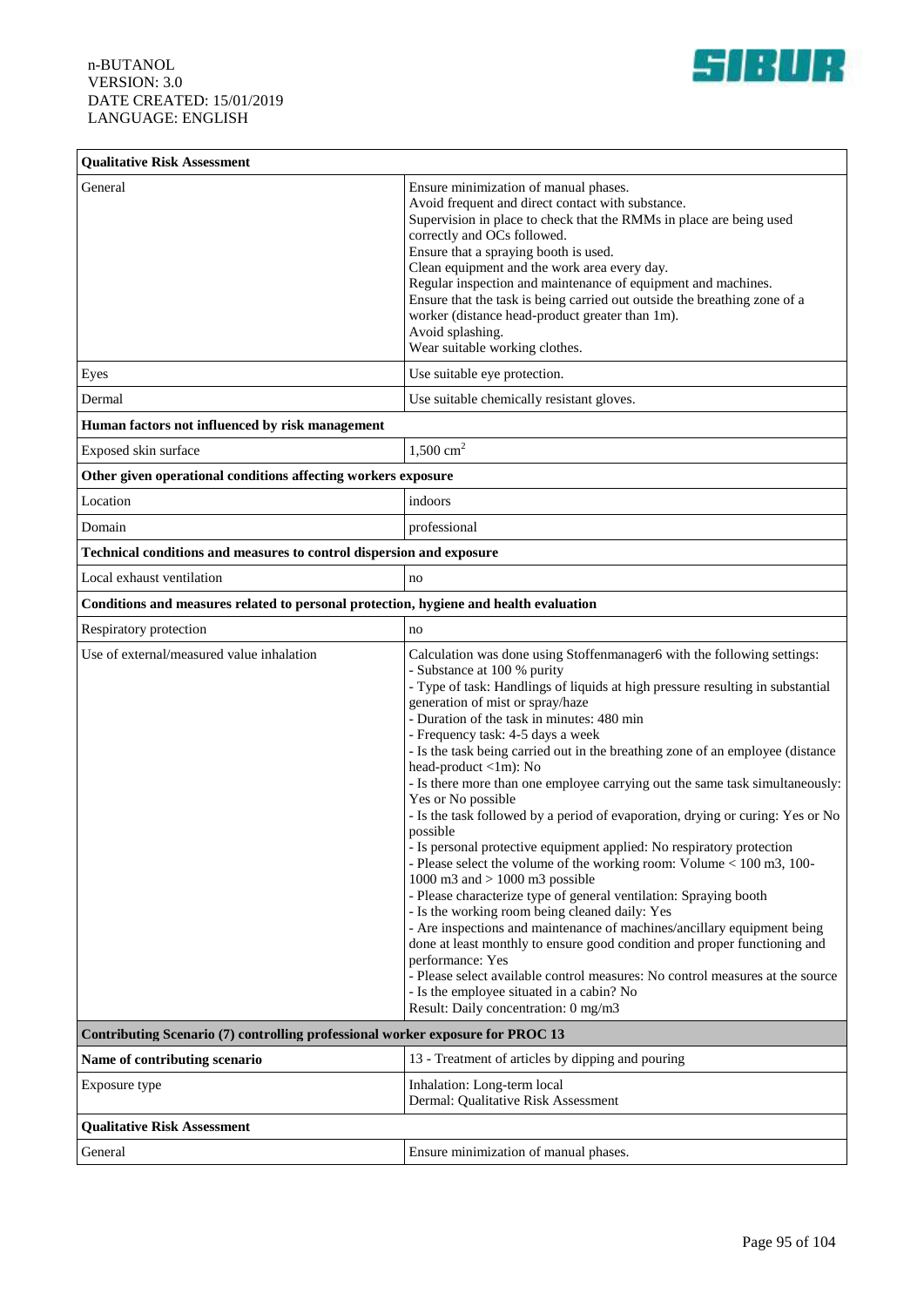

|                                                                                       | Avoid frequent and direct contact with substance.<br>Supervision in place to check that the RMMs in place are being used<br>correctly and OCs followed.<br>Avoid splashing.<br>Wear suitable working clothes.                                          |  |
|---------------------------------------------------------------------------------------|--------------------------------------------------------------------------------------------------------------------------------------------------------------------------------------------------------------------------------------------------------|--|
| Eyes                                                                                  | Use suitable eye protection.                                                                                                                                                                                                                           |  |
| Dermal                                                                                | Use suitable chemically resistant gloves.                                                                                                                                                                                                              |  |
| Human factors not influenced by risk management                                       |                                                                                                                                                                                                                                                        |  |
| Exposed skin surface                                                                  | $480 \text{ cm}^2$                                                                                                                                                                                                                                     |  |
| Other given operational conditions affecting workers exposure                         |                                                                                                                                                                                                                                                        |  |
| Location                                                                              | indoors                                                                                                                                                                                                                                                |  |
| Domain                                                                                | professional                                                                                                                                                                                                                                           |  |
| Technical conditions and measures to control dispersion and exposure                  |                                                                                                                                                                                                                                                        |  |
| Local exhaust ventilation                                                             | yes (inhalation 80 %)                                                                                                                                                                                                                                  |  |
| Conditions and measures related to personal protection, hygiene and health evaluation |                                                                                                                                                                                                                                                        |  |
| Respiratory protection                                                                | no                                                                                                                                                                                                                                                     |  |
| Contributing Scenario (8) controlling professional worker exposure for PROC 17        |                                                                                                                                                                                                                                                        |  |
| Name of contributing scenario                                                         | 17 - Lubrication at high energy conditions and in partly open process                                                                                                                                                                                  |  |
| Exposure type                                                                         | Inhalation: Long-term local                                                                                                                                                                                                                            |  |
|                                                                                       | Dermal: Qualitative Risk Assessment                                                                                                                                                                                                                    |  |
| <b>Qualitative Risk Assessment</b>                                                    |                                                                                                                                                                                                                                                        |  |
| General                                                                               | Ensure minimization of manual phases.<br>Avoid frequent and direct contact with substance.<br>Supervision in place to check that the RMMs in place are being used<br>correctly and OCs followed.<br>Avoid splashing.<br>Wear suitable working clothes. |  |
| Eyes                                                                                  | Use suitable eye protection.                                                                                                                                                                                                                           |  |
| Dermal                                                                                | Use suitable chemically resistant gloves.                                                                                                                                                                                                              |  |
| Human factors not influenced by risk management                                       |                                                                                                                                                                                                                                                        |  |
| Exposed skin surface                                                                  | 960 $cm2$                                                                                                                                                                                                                                              |  |
| Other given operational conditions affecting workers exposure                         |                                                                                                                                                                                                                                                        |  |
| Location                                                                              | indoors                                                                                                                                                                                                                                                |  |
| Domain                                                                                | professional                                                                                                                                                                                                                                           |  |
| Technical conditions and measures to control dispersion and exposure                  |                                                                                                                                                                                                                                                        |  |
| Local exhaust ventilation                                                             | yes (inhalation 80 %)                                                                                                                                                                                                                                  |  |
| Conditions and measures related to personal protection, hygiene and health evaluation |                                                                                                                                                                                                                                                        |  |
| Respiratory protection                                                                | no                                                                                                                                                                                                                                                     |  |
| Contributing Scenario (9) controlling professional worker exposure for PROC 18        |                                                                                                                                                                                                                                                        |  |
| Name of contributing scenario                                                         | 18 - Greasing at high energy conditions                                                                                                                                                                                                                |  |
| Exposure type                                                                         | Inhalation: Long-term local<br>Dermal: Qualitative Risk Assessment                                                                                                                                                                                     |  |
| <b>Qualitative Risk Assessment</b>                                                    |                                                                                                                                                                                                                                                        |  |
| General                                                                               | Ensure minimization of manual phases.                                                                                                                                                                                                                  |  |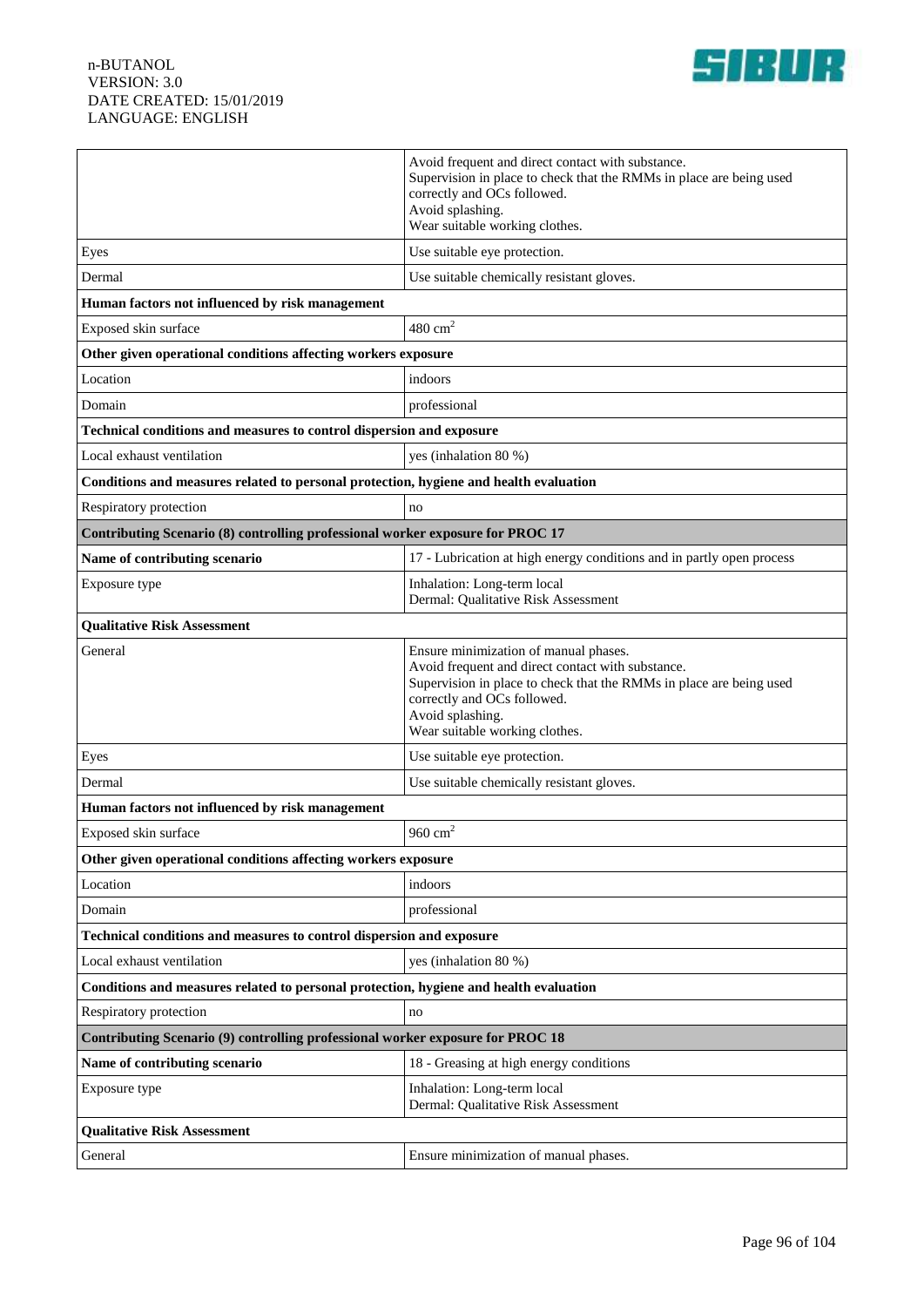

|                                                                                       | Avoid frequent and direct contact with substance.                                                                        |  |
|---------------------------------------------------------------------------------------|--------------------------------------------------------------------------------------------------------------------------|--|
|                                                                                       | Supervision in place to check that the RMMs in place are being used<br>correctly and OCs followed.                       |  |
|                                                                                       | Avoid splashing.                                                                                                         |  |
|                                                                                       | Wear suitable working clothes.                                                                                           |  |
| Eyes                                                                                  | Use suitable eye protection.                                                                                             |  |
| Dermal                                                                                | Use suitable chemically resistant gloves.                                                                                |  |
| Human factors not influenced by risk management                                       |                                                                                                                          |  |
| Exposed skin surface                                                                  | 960 $cm2$                                                                                                                |  |
| Other given operational conditions affecting workers exposure                         |                                                                                                                          |  |
| Location                                                                              | indoors                                                                                                                  |  |
| Domain                                                                                | professional                                                                                                             |  |
| Technical conditions and measures to control dispersion and exposure                  |                                                                                                                          |  |
| Local exhaust ventilation                                                             | yes (inhalation 80 %)                                                                                                    |  |
| Conditions and measures related to personal protection, hygiene and health evaluation |                                                                                                                          |  |
| Respiratory protection                                                                | no                                                                                                                       |  |
| Contributing Scenario (10) controlling professional worker exposure for PROC 20       |                                                                                                                          |  |
| Name of contributing scenario                                                         | 20 - Heat and pressure transfer fluids (closed systems) in dispersive use                                                |  |
| Exposure type                                                                         | Inhalation: Long-term local<br>Dermal: Qualitative Risk Assessment                                                       |  |
| <b>Qualitative Risk Assessment</b>                                                    |                                                                                                                          |  |
| General                                                                               | Ensure minimization of manual phases.                                                                                    |  |
|                                                                                       | Avoid frequent and direct contact with substance.<br>Supervision in place to check that the RMMs in place are being used |  |
|                                                                                       | correctly and OCs followed.                                                                                              |  |
|                                                                                       | Avoid splashing.<br>Wear suitable working clothes.                                                                       |  |
| Eyes                                                                                  | Use suitable eye protection.                                                                                             |  |
| Dermal                                                                                | Use suitable chemically resistant gloves.                                                                                |  |
| Human factors not influenced by risk management                                       |                                                                                                                          |  |
| Exposed skin surface                                                                  | $480 \text{ cm}^2$                                                                                                       |  |
| Other given operational conditions affecting workers exposure                         |                                                                                                                          |  |
| Location                                                                              | indoors                                                                                                                  |  |
| Domain                                                                                | professional                                                                                                             |  |
| Technical conditions and measures to control dispersion and exposure                  |                                                                                                                          |  |
| Local exhaust ventilation                                                             | no                                                                                                                       |  |
| Conditions and measures related to personal protection, hygiene and health evaluation |                                                                                                                          |  |
| Respiratory protection                                                                | no                                                                                                                       |  |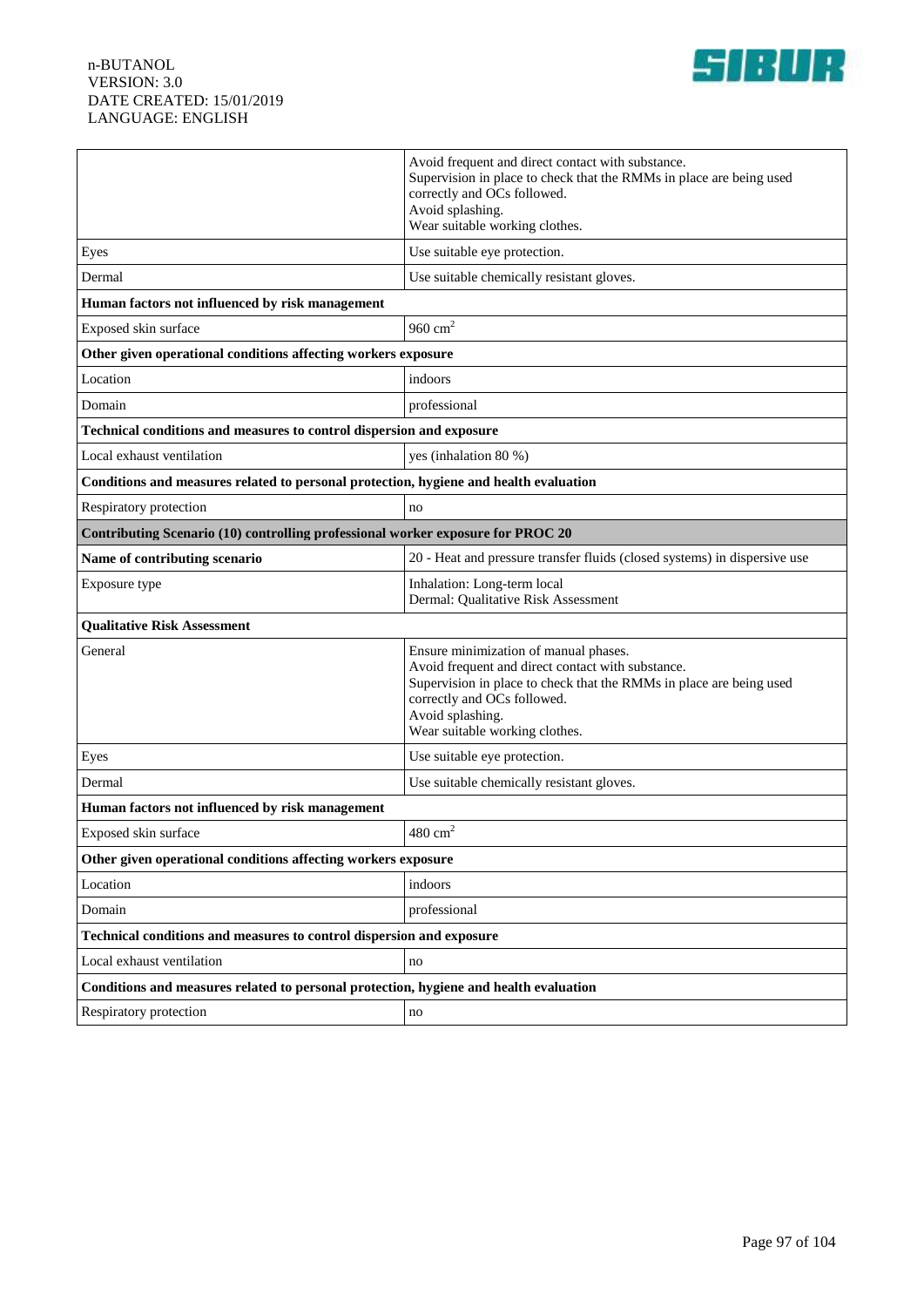

## **Exposure Scenario 19 (ES 19): Use in Lubricants (consumer)**

| <b>Free short title</b>                                                                                                         | Use in Lubricants                                                                                                                                                                                                                                            |
|---------------------------------------------------------------------------------------------------------------------------------|--------------------------------------------------------------------------------------------------------------------------------------------------------------------------------------------------------------------------------------------------------------|
| Systematic title based on use descriptor                                                                                        | ERC 8A, 8D; PC 1, 24, 31                                                                                                                                                                                                                                     |
| Name of contributing environmental scenario and<br>corresponding ERC                                                            | ERC 8a Wide dispersive indoor use of processing aids in open systems<br>ERC 8d Wide dispersive outdoor use of processing aids in open systems                                                                                                                |
| Name(s) of contributing consumer scenarios and<br>corresponding PCs/ACs                                                         | PC 1 Adhesives, Sealants<br>PC 1 Adhesives, Sealants<br>PC 1 Adhesives, Sealants<br>PC 1 Adhesives, Sealants<br>PC 1 Adhesives, Sealants<br>PC 24 Lubricants, Greases and Release Products<br>PC 31 Polishes and Wax Blends<br>PC 31 Polishes and Wax Blends |
| Contributing Scenario (1) controlling environmental exposure for ERC 8A                                                         |                                                                                                                                                                                                                                                              |
| Contributing Scenario (2) controlling environmental exposure for ERC 8D                                                         |                                                                                                                                                                                                                                                              |
| As no environmental hazard was identified no environmental-related exposure assessment and risk characterization was performed. |                                                                                                                                                                                                                                                              |
| Contributing Scenario (3) controlling consumer exposure for PC 1                                                                |                                                                                                                                                                                                                                                              |
| Name of contributing scenario                                                                                                   | PC 1 Adhesives, Sealants                                                                                                                                                                                                                                     |
| Calculation model                                                                                                               | ConsExpo<br>Carpet glue - Application                                                                                                                                                                                                                        |
| Frequency and duration of use                                                                                                   |                                                                                                                                                                                                                                                              |
| Inhalation                                                                                                                      |                                                                                                                                                                                                                                                              |
| Exposure calculation result type                                                                                                | Mean concentration yearly                                                                                                                                                                                                                                    |
| Frequency of use                                                                                                                | 0.250 per year                                                                                                                                                                                                                                               |
| Exposure time                                                                                                                   | 75 min                                                                                                                                                                                                                                                       |
| Application duration                                                                                                            | 75 min                                                                                                                                                                                                                                                       |
| Dermal                                                                                                                          |                                                                                                                                                                                                                                                              |
| Exposure calculation result type                                                                                                | Internal dose chronic                                                                                                                                                                                                                                        |
| Frequency of use                                                                                                                | $0.250$ per year                                                                                                                                                                                                                                             |
| Release duration                                                                                                                | 4,500 sec                                                                                                                                                                                                                                                    |
| <b>Product characteristics</b>                                                                                                  |                                                                                                                                                                                                                                                              |
| Spray application                                                                                                               | no                                                                                                                                                                                                                                                           |
| Product ingredient fraction by weight                                                                                           | 2 %                                                                                                                                                                                                                                                          |
| Mol weight matrix                                                                                                               | $3,000$ g/mol                                                                                                                                                                                                                                                |
| Mass transfer rate                                                                                                              | - m/min                                                                                                                                                                                                                                                      |
| <b>Amounts used</b>                                                                                                             |                                                                                                                                                                                                                                                              |
| Inhalation                                                                                                                      | 9,000 g                                                                                                                                                                                                                                                      |
| Human factors not influenced by risk management                                                                                 |                                                                                                                                                                                                                                                              |
| Exposed skin surface (dermal)                                                                                                   | $110 \text{ cm}^2$                                                                                                                                                                                                                                           |
| Contact rate                                                                                                                    | 30 mg/min                                                                                                                                                                                                                                                    |
| Other given operational conditions affecting consumers exposure                                                                 |                                                                                                                                                                                                                                                              |
| Inhalation                                                                                                                      |                                                                                                                                                                                                                                                              |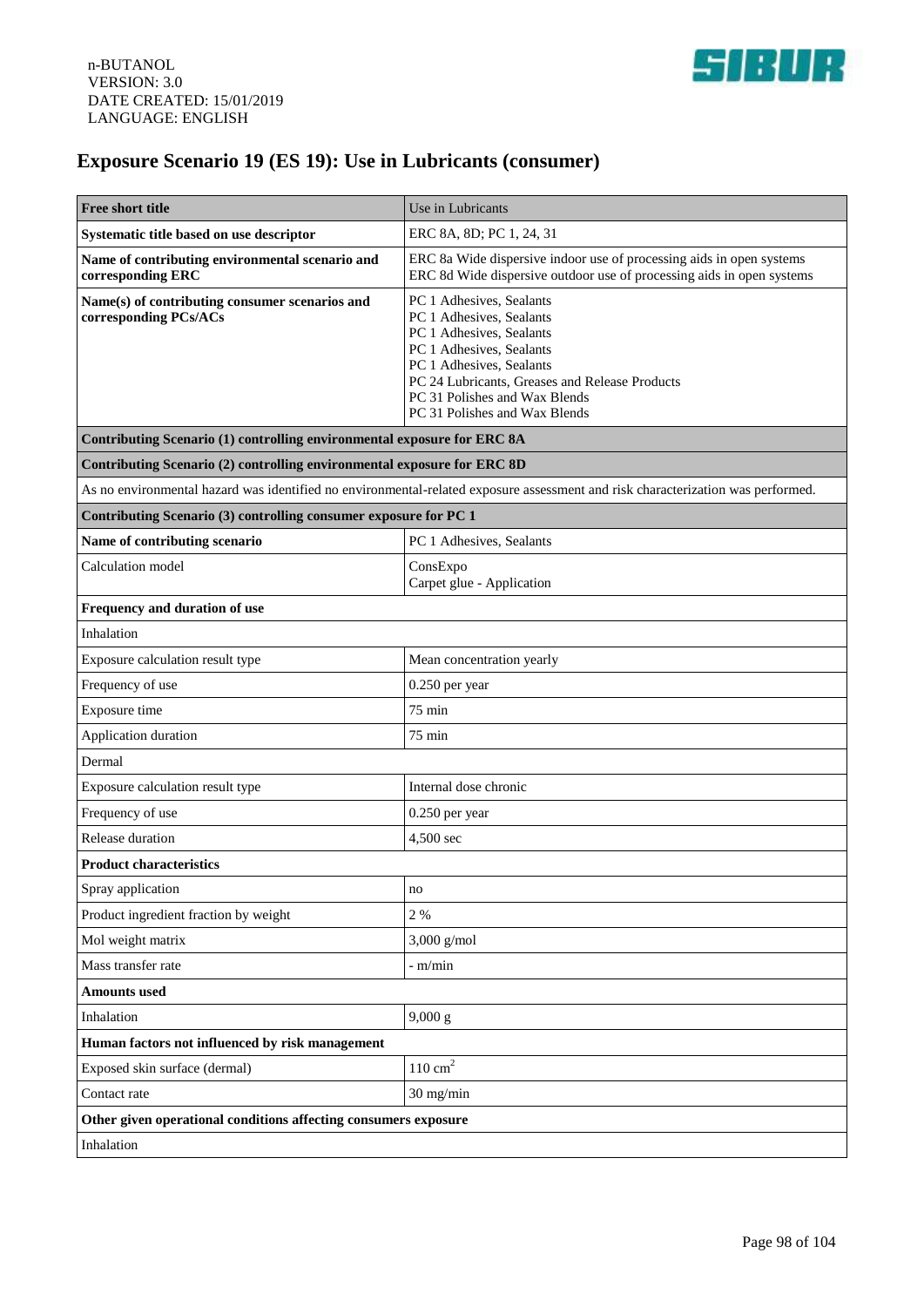

| Room volume                                                      | $58 \text{ m}^3$                            |  |
|------------------------------------------------------------------|---------------------------------------------|--|
| Ventilation rate                                                 | 0.5001/h                                    |  |
| Release are is constant                                          |                                             |  |
| Release area                                                     | $4.00E4$ cm <sup>2</sup>                    |  |
| Release temperature                                              | 20 °C                                       |  |
| Dermal                                                           |                                             |  |
| <b>Uptake</b> fraction                                           | 100 %                                       |  |
| Contributing Scenario (4) controlling consumer exposure for PC 1 |                                             |  |
| Name of contributing scenario                                    | PC 1 Adhesives, Sealants                    |  |
| Calculation model                                                | ConsExpo<br>Assembly sealants - Application |  |
| Frequency and duration of use                                    |                                             |  |
| Inhalation                                                       |                                             |  |
| Exposure calculation result type                                 | Mean concentration yearly                   |  |
| Frequency of use                                                 | 1 per year                                  |  |
| Exposure time                                                    | 240 min                                     |  |
| Application duration                                             | 30 min                                      |  |
| Dermal                                                           |                                             |  |
| Exposure calculation result type                                 | Internal dose chronic                       |  |
| Frequency of use                                                 | 1 per year                                  |  |
| <b>Product characteristics</b>                                   |                                             |  |
| Spray application                                                | no                                          |  |
| Product ingredient fraction by weight                            | 12 %                                        |  |
| Mol weight matrix                                                | $3,000$ g/mol                               |  |
| Mass transfer rate                                               | $-m/min$                                    |  |
| <b>Amounts used</b>                                              |                                             |  |
| Inhalation                                                       | 390 g                                       |  |
| Dermal                                                           | $0.500$ g                                   |  |
| Human factors not influenced by risk management                  |                                             |  |
| Exposed skin surface (dermal)                                    | $43 \text{ cm}^2$                           |  |
| Other given operational conditions affecting consumers exposure  |                                             |  |
| Inhalation                                                       |                                             |  |
| Room volume                                                      | $20 \text{ m}^3$                            |  |
| Ventilation rate                                                 | 0.6001/h                                    |  |
| Release area increases over time                                 |                                             |  |
| Release area                                                     | $1.50E4$ cm <sup>2</sup>                    |  |
| Release temperature                                              | 20 °C                                       |  |
| Dermal                                                           |                                             |  |
| <b>Uptake</b> fraction                                           | 100 %                                       |  |
| Contributing Scenario (5) controlling consumer exposure for PC 1 |                                             |  |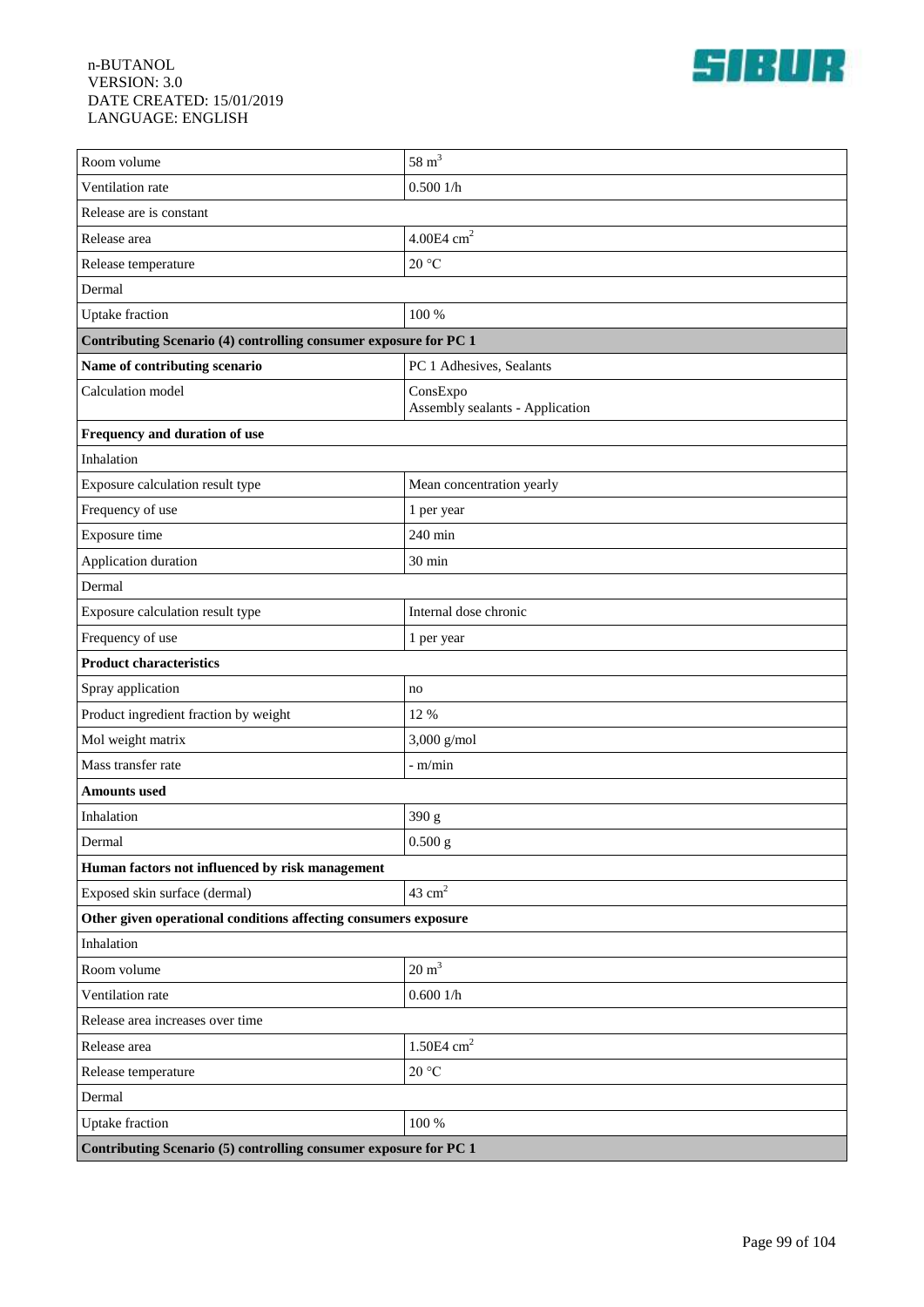

| Name of contributing scenario                                    | PC 1 Adhesives, Sealants                                                                 |  |
|------------------------------------------------------------------|------------------------------------------------------------------------------------------|--|
| Calculation model                                                | ConsExpo<br>Spray glue - Application                                                     |  |
| Frequency and duration of use                                    |                                                                                          |  |
| Inhalation                                                       |                                                                                          |  |
| Exposure calculation result type                                 | Mean concentration yearly                                                                |  |
| Frequency of use                                                 | 12 per year                                                                              |  |
| Weight fraction non-valotile                                     | 16 %                                                                                     |  |
| Max. diameter                                                    | $100 \mu m$                                                                              |  |
| Spray duration                                                   | 169.8 sec                                                                                |  |
| <b>Exposure duration</b>                                         | 240 min                                                                                  |  |
| Dermal                                                           |                                                                                          |  |
| Exposure calculation result type                                 | Internal dose chronic                                                                    |  |
| Frequency of use                                                 | 12 per year                                                                              |  |
| Release duration                                                 | 169.8 sec                                                                                |  |
| <b>Product characteristics</b>                                   |                                                                                          |  |
| Spray application                                                | yes                                                                                      |  |
| Product ingredient fraction by weight                            | 30 %                                                                                     |  |
| Amounts used                                                     |                                                                                          |  |
| Human factors not influenced by risk management                  |                                                                                          |  |
| Exposed skin surface (dermal)                                    | $430 \mathrm{~cm}^2$                                                                     |  |
| Contact rate                                                     | $100$ mg/min                                                                             |  |
| Other given operational conditions affecting consumers exposure  |                                                                                          |  |
| Inhalation                                                       |                                                                                          |  |
| Room volume                                                      | $20~\mathrm{m}^3$                                                                        |  |
| Ventilation rate                                                 | 0.6001/h                                                                                 |  |
| Room height                                                      | 2.5 <sub>m</sub>                                                                         |  |
| Mass generation rate                                             | $1.5$ $g/s$                                                                              |  |
| Airborne fraction                                                | 100 %                                                                                    |  |
| Density non-volatile                                             | 1.3 %                                                                                    |  |
| Droplet distribution                                             | LogNormal, median: 40 µm, coeff. of variation: 0.400 µm, cut-off diameter:<br>$15 \mu m$ |  |
| Dermal                                                           |                                                                                          |  |
| <b>Uptake</b> fraction                                           | 100 %                                                                                    |  |
| Contributing Scenario (6) controlling consumer exposure for PC 1 |                                                                                          |  |
| Name of contributing scenario                                    | PC 1 Adhesives, Sealants                                                                 |  |
| Calculation model                                                | Ecetoc TRA                                                                               |  |
| Product subcategory                                              | Glues, hobby use                                                                         |  |
| Frequency and duration of use                                    |                                                                                          |  |
| Frequency of use                                                 | 50 times/year (Occasional)                                                               |  |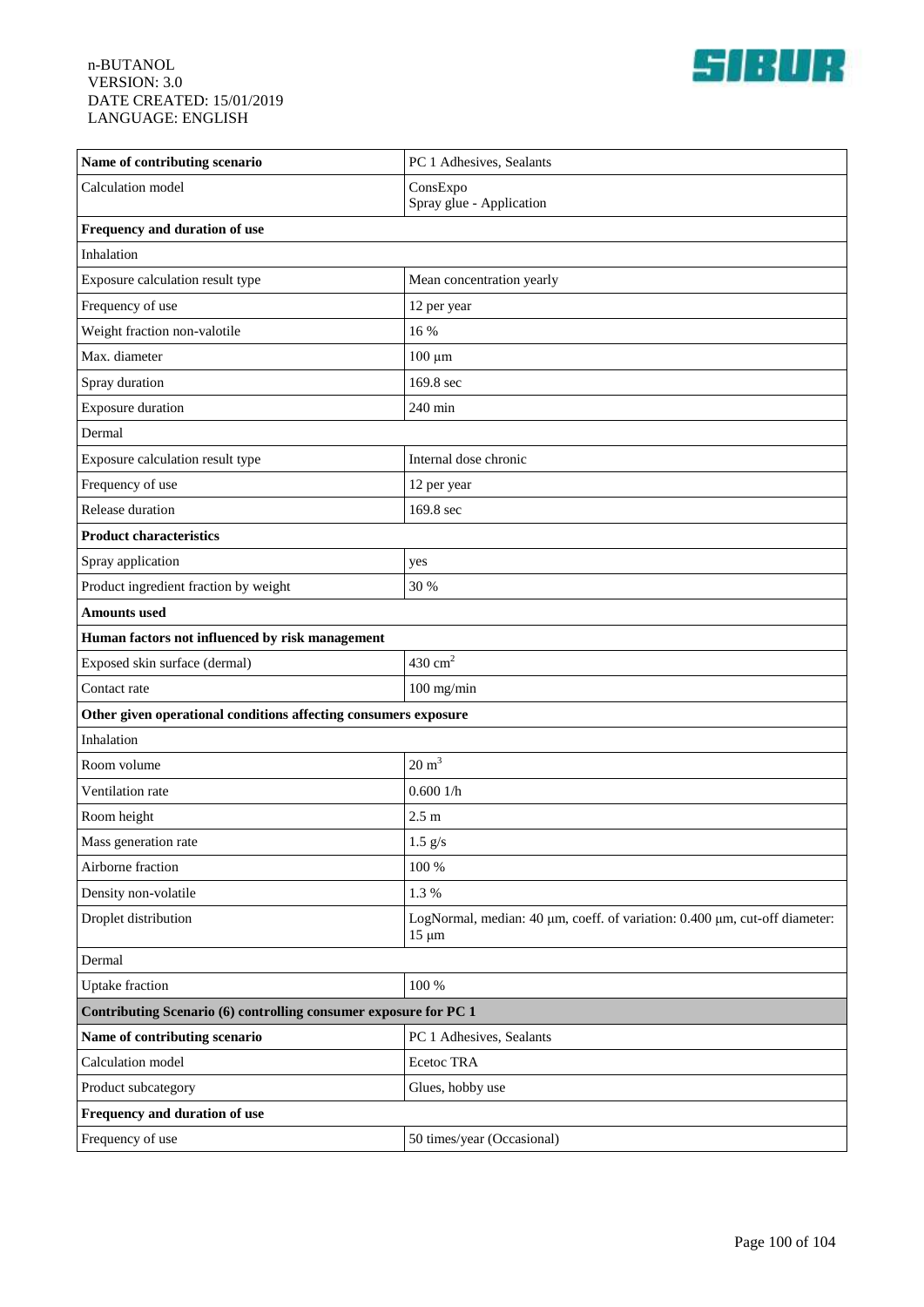

| Exposure time                                                     | 4 <sub>h</sub>                                            |  |
|-------------------------------------------------------------------|-----------------------------------------------------------|--|
| <b>Product characteristics</b>                                    |                                                           |  |
| Spray application                                                 | no                                                        |  |
| Product ingredient fraction by weight                             | 30 %                                                      |  |
| <b>Amounts</b> used                                               |                                                           |  |
| Amounts used                                                      | 9g                                                        |  |
| Human factors not influenced by risk management                   |                                                           |  |
| Skin surface area dermal                                          | fingertips                                                |  |
| Skin surface area oral                                            |                                                           |  |
| Tranfer factor dermal                                             | 100 %                                                     |  |
| Other given operational conditions affecting consumers exposure   |                                                           |  |
| Room volume                                                       | $20 \text{ m}^3$                                          |  |
| Release fraction to air                                           | 100.0%                                                    |  |
| Contributing Scenario (7) controlling consumer exposure for PC 1  |                                                           |  |
| Name of contributing scenario                                     | PC 1 Adhesives, Sealants                                  |  |
| Calculation model                                                 | Ecetoc TRA                                                |  |
| Product subcategory                                               | Glues DIY-use (carpet glue, tile glue, wood parquet glue) |  |
| Frequency and duration of use                                     |                                                           |  |
| Frequency of use                                                  | 50 times/year (Occasional)                                |  |
| Exposure time                                                     | 6h                                                        |  |
| <b>Product characteristics</b>                                    |                                                           |  |
| Spray application                                                 | no                                                        |  |
| Product ingredient fraction by weight                             | 0.200 %                                                   |  |
| <b>Amounts used</b>                                               |                                                           |  |
| Amounts used                                                      | 6,390 g                                                   |  |
| Human factors not influenced by risk management                   |                                                           |  |
| Skin surface area dermal                                          | hands                                                     |  |
| Skin surface area oral                                            |                                                           |  |
| Tranfer factor dermal                                             | 100 %                                                     |  |
| Other given operational conditions affecting consumers exposure   |                                                           |  |
| Room volume                                                       | $20 \text{ m}^3$                                          |  |
| Release fraction to air                                           | 100.0%                                                    |  |
| Contributing Scenario (8) controlling consumer exposure for PC 24 |                                                           |  |
| Name of contributing scenario                                     | PC 24 Lubricants, Greases and Release Products            |  |
| This scenario has not been calculated. Justification:             | Exposure is considered negligible.                        |  |
| Contributing Scenario (9) controlling consumer exposure for PC 31 |                                                           |  |
| Name of contributing scenario                                     | PC 31 Polishes and Wax Blends                             |  |
| Calculation model                                                 | ConsExpo<br>Furniture leather spray - Application         |  |
| Frequency and duration of use                                     |                                                           |  |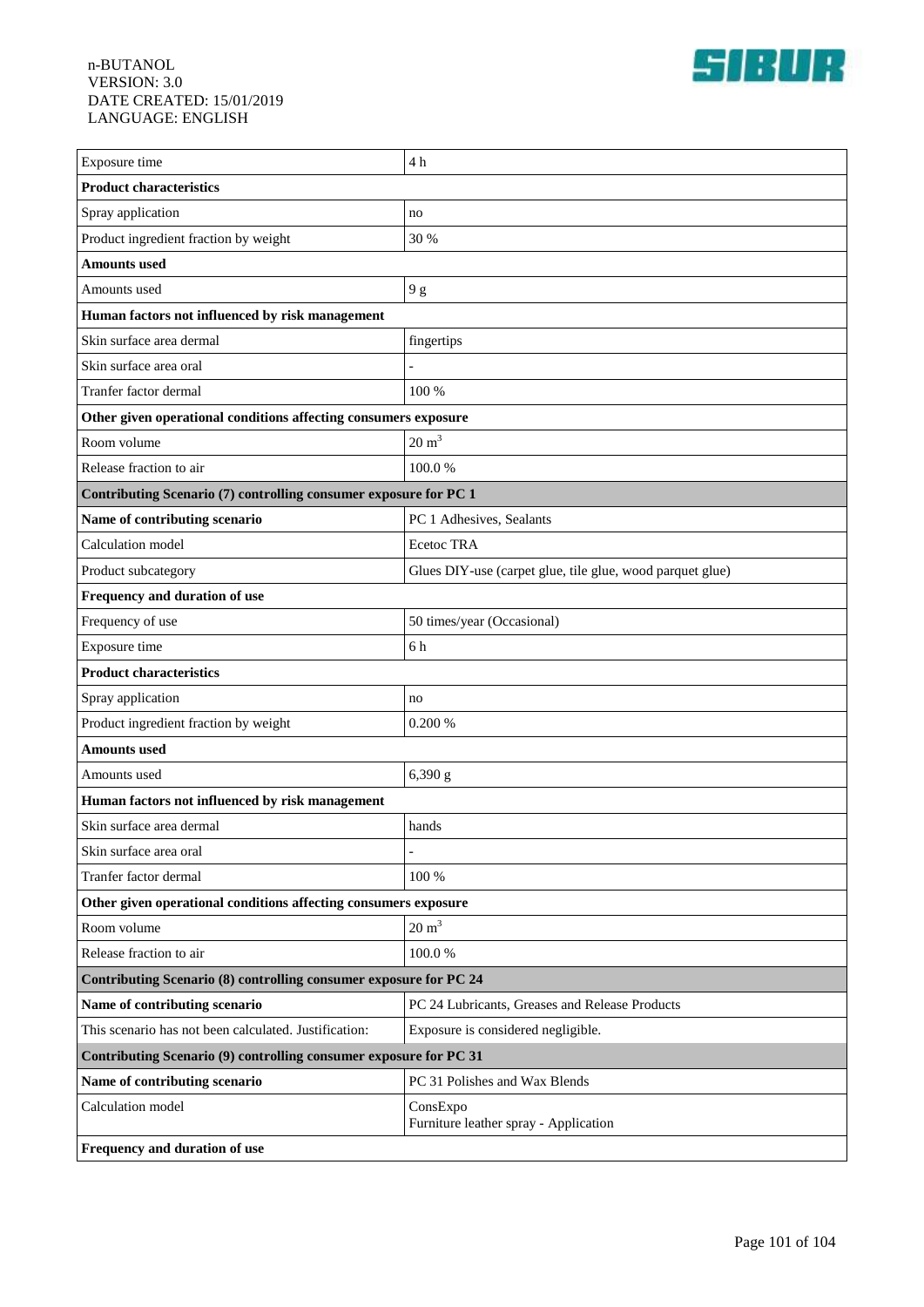

| Inhalation                                                         |                                                                                          |  |
|--------------------------------------------------------------------|------------------------------------------------------------------------------------------|--|
| Exposure calculation result type                                   | Mean concentration yearly                                                                |  |
| Frequency of use                                                   | 1 per year                                                                               |  |
| Weight fraction non-valotile                                       | 10 %                                                                                     |  |
| Max. diameter                                                      | $100 \mu m$                                                                              |  |
| Spray duration                                                     | 180 sec                                                                                  |  |
| Exposure duration                                                  | 240 min                                                                                  |  |
| Dermal                                                             |                                                                                          |  |
| Exposure calculation result type                                   | Internal dose chronic                                                                    |  |
| Frequency of use                                                   | 1 per year                                                                               |  |
| Release duration                                                   | 180 sec                                                                                  |  |
| <b>Product characteristics</b>                                     |                                                                                          |  |
| Spray application                                                  | yes                                                                                      |  |
| Product ingredient fraction by weight                              | 50 %                                                                                     |  |
| <b>Amounts</b> used                                                |                                                                                          |  |
| Human factors not influenced by risk management                    |                                                                                          |  |
| Exposed skin surface (dermal)                                      | $430 \text{ cm}^2$                                                                       |  |
| Contact rate                                                       | $100$ mg/min                                                                             |  |
| Other given operational conditions affecting consumers exposure    |                                                                                          |  |
| Inhalation                                                         |                                                                                          |  |
| Room volume                                                        | $58 \text{ m}^3$                                                                         |  |
| Ventilation rate                                                   | 0.5001/h                                                                                 |  |
| Room height                                                        | 2.5 <sub>m</sub>                                                                         |  |
| Mass generation rate                                               | $0.750$ g/s                                                                              |  |
| Airborne fraction                                                  | 100 %                                                                                    |  |
| Density non-volatile                                               | 1.8%                                                                                     |  |
| Droplet distribution                                               | LogNormal, median: 25 µm, coeff. of variation: 0.400 µm, cut-off diameter:<br>$15 \mu m$ |  |
| Dermal                                                             |                                                                                          |  |
| <b>Uptake</b> fraction                                             | 100 %                                                                                    |  |
| Contributing Scenario (10) controlling consumer exposure for PC 31 |                                                                                          |  |
| Name of contributing scenario                                      | PC 31 Polishes and Wax Blends                                                            |  |
| Calculation model                                                  | ConsExpo<br>Furniture polish - Application                                               |  |
| Frequency and duration of use                                      |                                                                                          |  |
| Inhalation                                                         |                                                                                          |  |
| Exposure calculation result type                                   | Mean concentration yearly                                                                |  |
| Frequency of use                                                   | 1 per year                                                                               |  |
| Exposure time                                                      | 240 min                                                                                  |  |
| Application duration                                               | $90\;\mathrm{min}$                                                                       |  |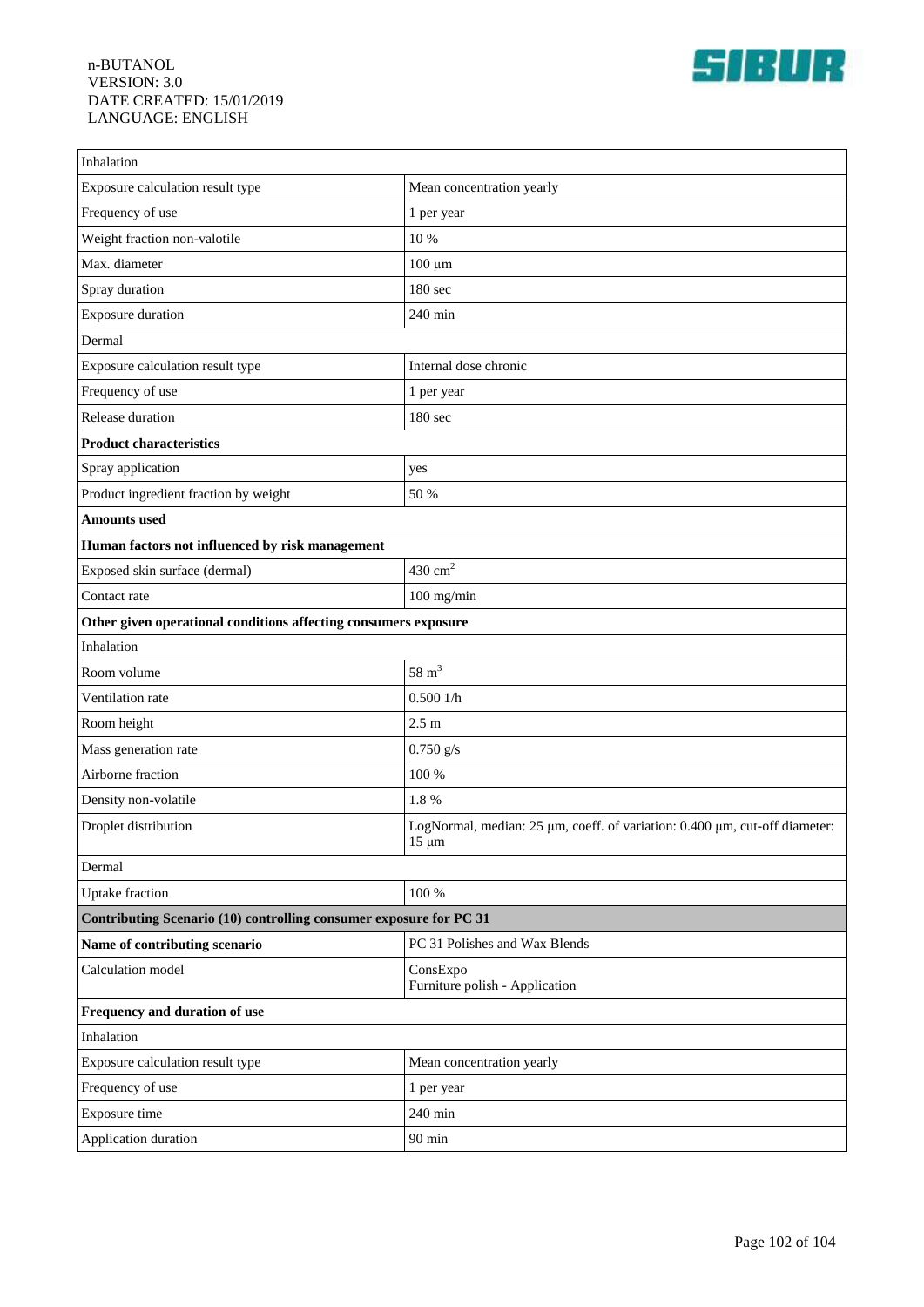

| Dermal                                                          |                          |  |
|-----------------------------------------------------------------|--------------------------|--|
| Exposure calculation result type                                | Internal dose chronic    |  |
| Frequency of use                                                | 1 per year               |  |
| <b>Product characteristics</b>                                  |                          |  |
| Spray application                                               | no                       |  |
| Product ingredient fraction by weight                           | 20 %                     |  |
| Mol weight matrix                                               | 272 g/mol                |  |
| Mass transfer rate                                              | $-m/min$                 |  |
| <b>Amounts</b> used                                             |                          |  |
| Inhalation                                                      | 550 g                    |  |
| Dermal                                                          | 5.5 g                    |  |
| Human factors not influenced by risk management                 |                          |  |
| Exposed skin surface (dermal)                                   | $430 \text{ cm}^2$       |  |
| Other given operational conditions affecting consumers exposure |                          |  |
| Inhalation                                                      |                          |  |
| Room volume                                                     | 58 $m3$                  |  |
| Ventilation rate                                                | 0.5001/h                 |  |
| Release area increases over time                                |                          |  |
| Release area                                                    | $2.20E5$ cm <sup>2</sup> |  |
| Release temperature                                             | 20 °C                    |  |
| Dermal                                                          |                          |  |
| <b>Uptake</b> fraction                                          | 100 %                    |  |
|                                                                 |                          |  |